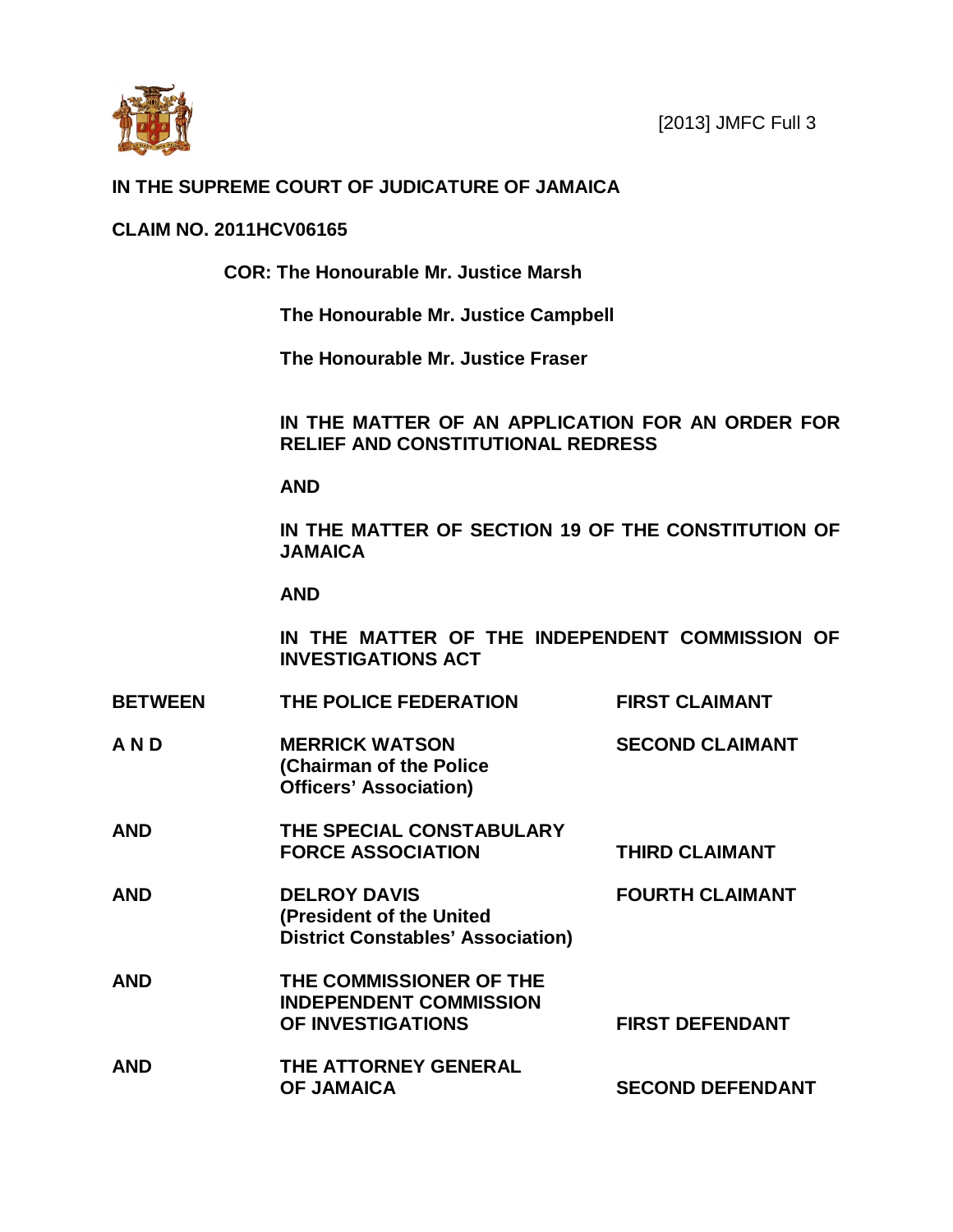Mr. Donald Gittens & Mr. Seymour Stewart instructed by Jamlaw Caribbean for the Claimants

Mr. Richard Small and Ms. Shawn Wilkinson instructed by Ms. Shawn Wilkinson for the First Defendant

Ms. Althea Jarrett Director of Litigation instructed by the Director of State Proceedings for the Second Defendant

Ms. Paula Llewellyn Q.C. Director of Public Prosecutions and Ms. Meridian Kohler Deputy Director of Public Prosecutions appeared as *amici curiae*

February 13, 14, 15, 16, 2012 & July 30, 2013

**Constitutionality of legislation – Whether section 20 of the Independent Commission of Investigations (INDECOM) Act is unconstitutional – Effect of section 20 conferring on the Commissioner and investigative staff of INDECOM, in the exercise of their duty, like powers, authorities and privileges as are given by law to a constable – Whether INDECOM's officers have the powers of arrest and charge – Whether INDECOM's officers having such powers would undermine the Office of the Director of Public Prosecutions**

#### **MARSH J**

- [1] By Amended Fixed Date Claim Form filed on the  $10<sup>th</sup>$  October 2010, the Claimants, the Police Federation, Merrick Watson (Chairman of the Police Officers Association); the Special Constabulary Force Association and Delroy Davis (the United District Constables Association) respectively sought administrative order and/or constitutional redress under Section 25 of the Constitution of Jamaica. They contended that the provisions of Sections 13 (3) (a), 14 and 19 of the Constitution are likely to be contravened by the first Defendant in relation to them.
- [2] The relief claimed by the Claimants against the first Defendant (the person appointed pursuant to Section 3 (2) of the Independent Commission of Investigations Act, and called hereafter 'the Act', the Commissioner, the following:-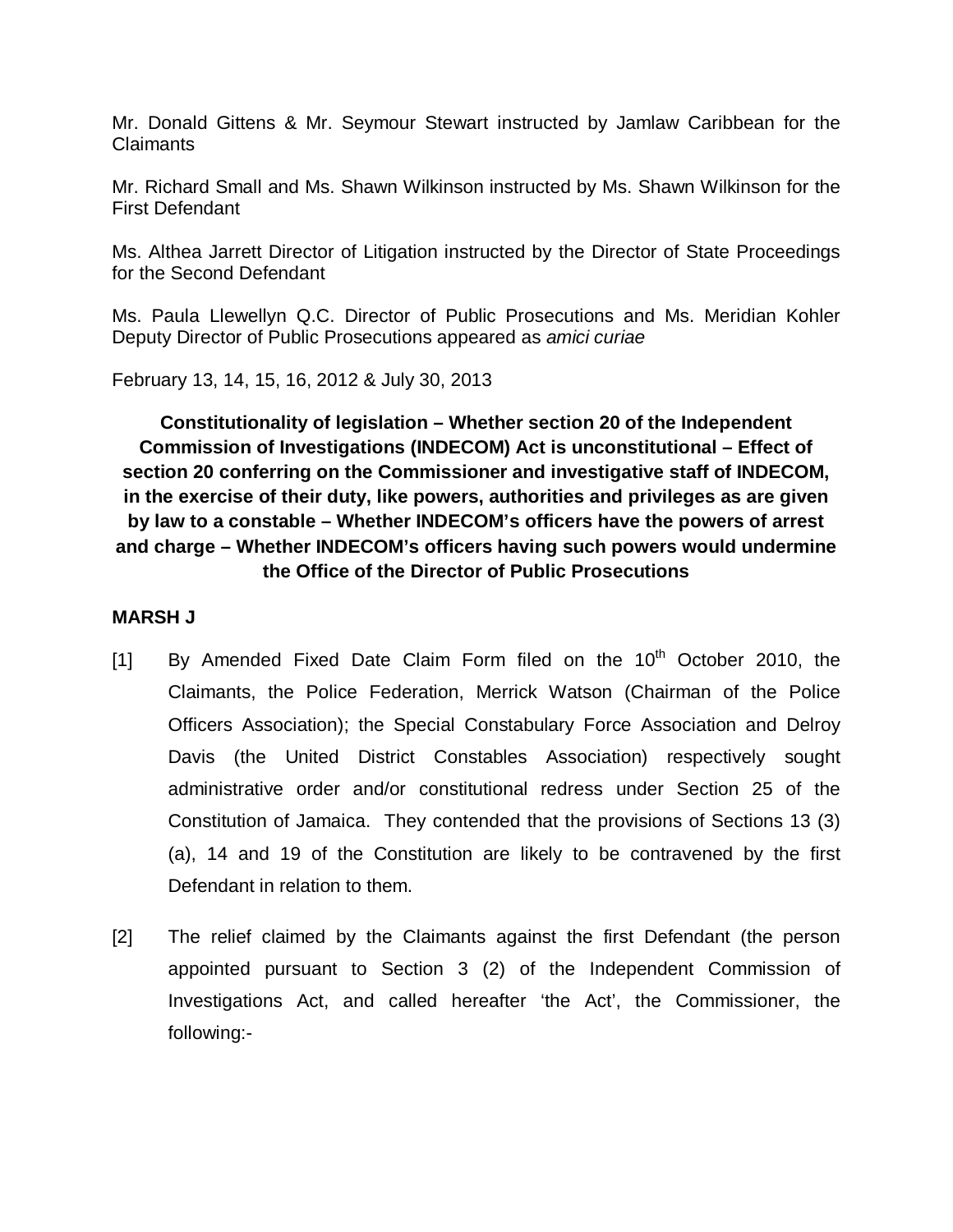- i. A declaration that Section 20 of the Independent Commissions of Investigations Act 2010, construed against the provisions of Sections 13 (3) (a), 14 and 19 of the Constitution does not confer on the Defendant, the power to arrest and/or charge anyone for any criminal offence, or for the offence of Murder or for any felony and neither does the common law.
- ii. A declaration that neither the said Section 20 of the Act nor the Common Law does not confer on the Defendant the power to arrest and/or charge a member of the Jamaica Constabulary Force or of the Island Special Constabulary Force or any District Constable.
- iii. A declaration that any act by the Defendant to charge any member of the Jamaica Constabulary Force, Island Special Constabulary Force or any District Constable for any criminal offence, arising from circumstances that occur in the execution of their duties, in the absence of a ruling from the Director of Public Prosecutions that the member be so charged would be likely to contravene the rights of such a member under Sections 13 (a) and 15 of the Constitution, in that it would deprive such a member of Legitimate Expectation, derived from the custom and practice of the Director of Public Prosecutions, that such member would not be so charged in the absence of such a ruling.
- iv. Interim relief by way of an injunction to restrain the Defendant from arresting and or charging and/or from in any manner to interfere with or restrict the personal liberty of any member of the Jamaica Constabulary Force or of the Island Constabulary Force or of the Rural Police for or on account of any criminal offence arising from circumstances that occur in the execution of their duties, in the absence, of a ruling from the Director of Public Prosecutions that the member be so charged.
- [3] The legal bases the Claimants give as grounding their entitlement to the remedies sought are the following:-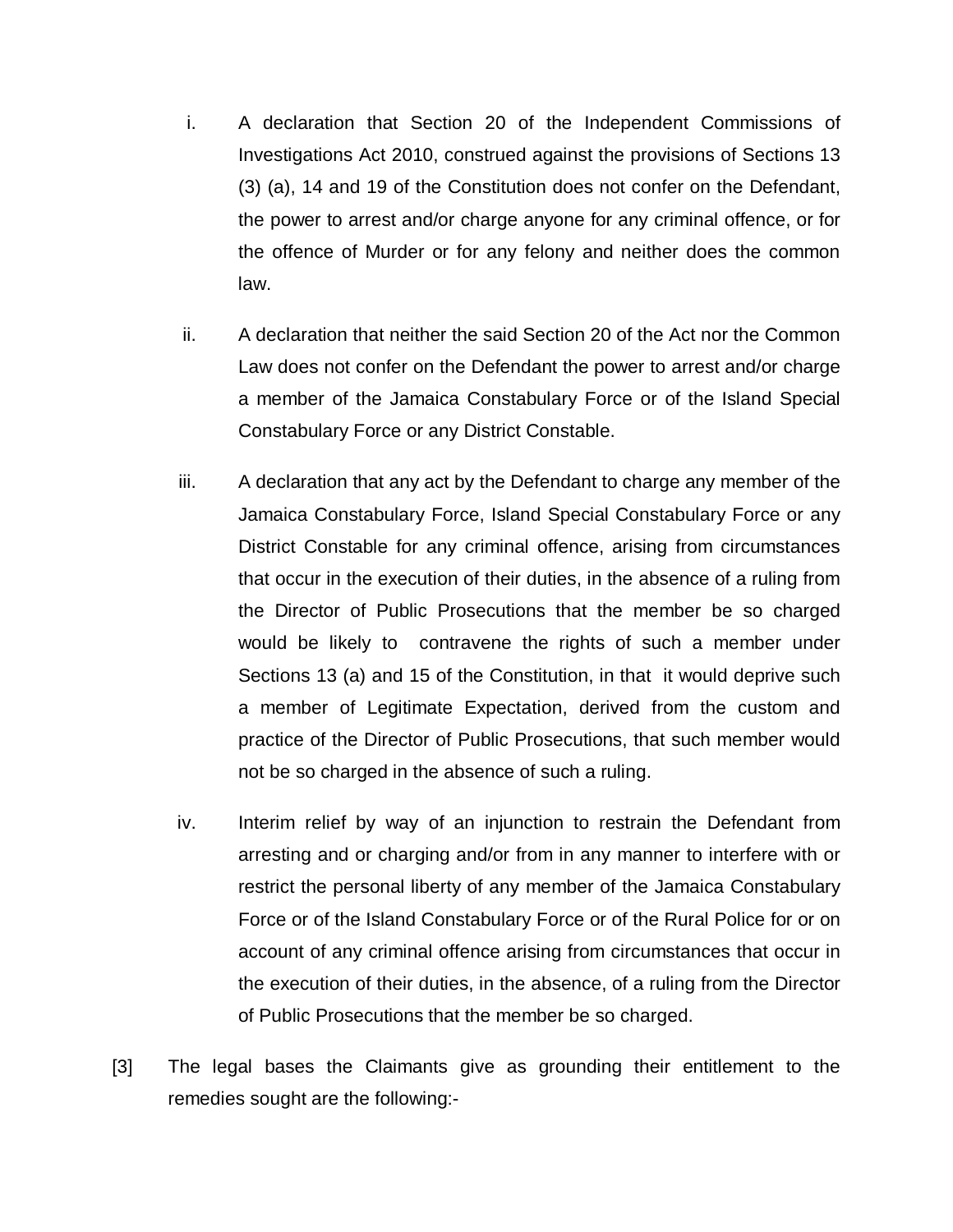- i. The Claimants all have the same or similar interest in the "subject matter and the issues raised in these proceedings."
- ii. The Defendant has claimed and purported to exercise a power of arrest and charge for the criminal offence of murder against the Claimants and has grounded his power under Section 20 of the Act and under common law. They are not founded, on any reasonable interpretation of the Act, as against Section 13 (3) (a) 14 and 19 of the Constitution or under common law.
- iii. They are repugnant to procedure and guidelines set out in the Police Services Regulations 1961. They violate the Claimants' legitimate expectation to a ruling from the Director of Public Prosecutions, whether they should be arrested and/or charged for murder or any criminal offence.
- [4] The claim is made under Section 25 of the Constitution of Jamaica, invokes the interpretation of the Act generally, especially of Section 20 thereof, together with all the sections referred to in Section 20.

### **THE EVIDENCE**

- [5] The Claimants as joint affiants state that the first Defendant has claimed and purported to exercise a power of arrest and charge for the criminal offence of Murder against the Claimants and has sought to ground his power on the said Section 20 of the said Act.
- [6] That they were advised by Corporal Malica Reid and believed to be true that he had been dispatched, from Kingston on November 4, 2010, as a member of a police team on special duties in Westmoreland. This was a result of orders from a superior officer. While on this said duty his party came under gunfire from a group of 4 or 5 men; the fire was returned and one of the men was hit fatally.
- [7] Investigations were commenced into the incident mentioned and he, Cpl. Malica Reid, on February 25, 2011 was requested to attend at Savanna-La-Mar Police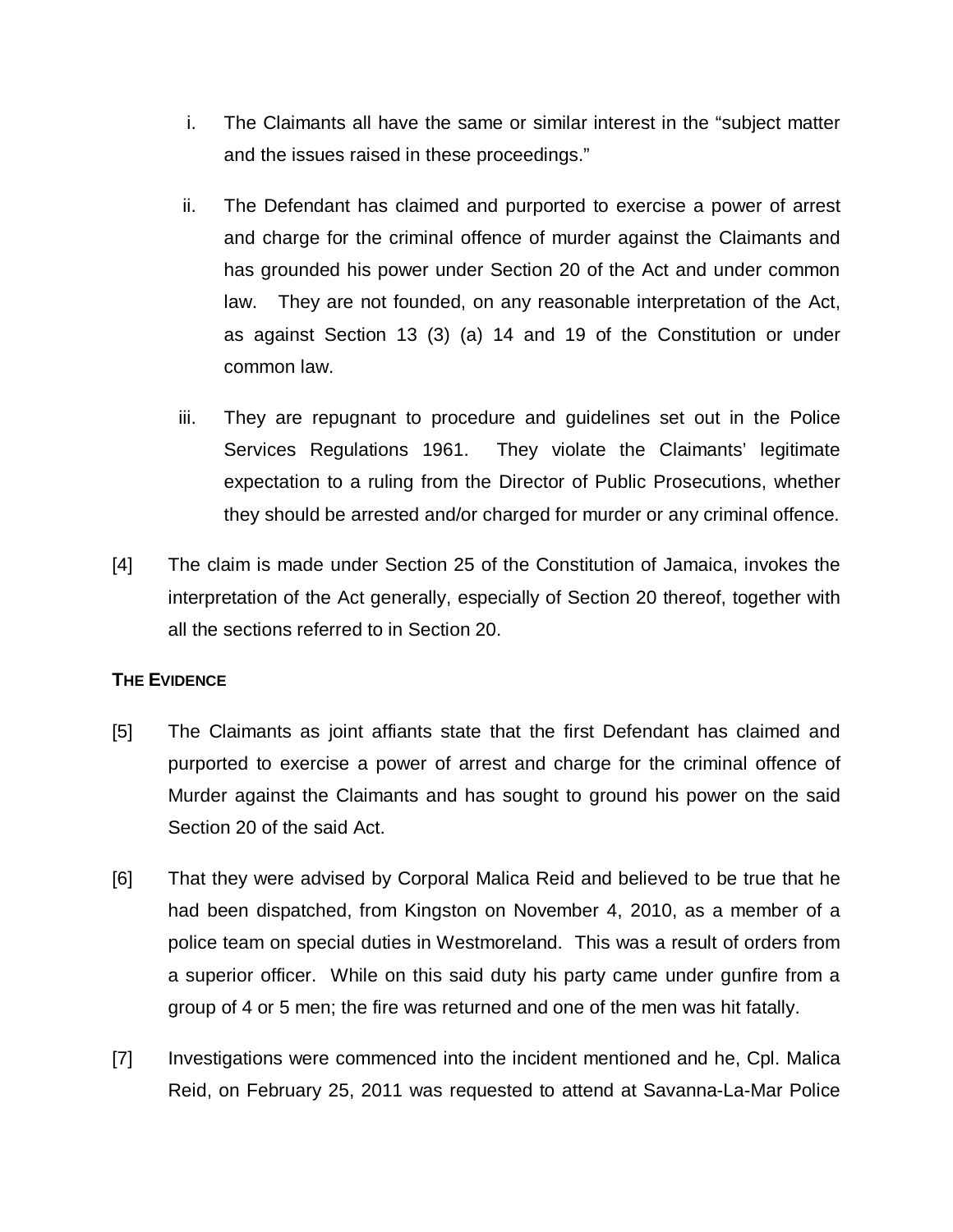Station where an investigator from the Independent Commissioner for Investigations arrested and charged him for the murder of one Fredrick Mickey Hill, alleged to have been killed during the incident of November 4, 2010. He was subsequently taken to the Savanna-La-Mar Resident Magistrate Court, appeared before a Resident Magistrate, was detained and his fingerprints taken.

[8] If the injunctive relief sought by the Claimants is not granted, the Defendant will pursue the course he has embarked upon "of arresting and charging us and our members under the circumstances complained about in this claim". It is also the affiants' claim that after the arrest and charge of Malica Reid, the Defendant has "arrested and charged other members of the Jamaica Constabulary Force for the offence of Murder."

#### **SUBMISSIONS**

- [9] Counsel for the first Defendant submitted that it amounted to an abuse of the process of the Court for the Claimants to have brought the instant claim for Constitutional redress, as:
	- i. There are alternative remedies,
	- ii. The claim is academic as there is no issue joined between the Claimant and the first Defendant.
	- iii. Matters for determination do not raise constitutional issues that are essentially questions of statutory interpretation of the common law on which any Court can pronounce.
- [10] The Declarations sought by the Claimants boil down to two issues, namely:
	- i. Does the INDECOM Act or the common law confer on the first Defendant the power to arrest or charge anyone for a criminal offence?
	- ii. Does the INDECOM Act or the common law confer on the first Defendant the power to arrest or charge a member of the Jamaica Constabulary Force without the requirement of a ruling from the Director of Public Prosecutions?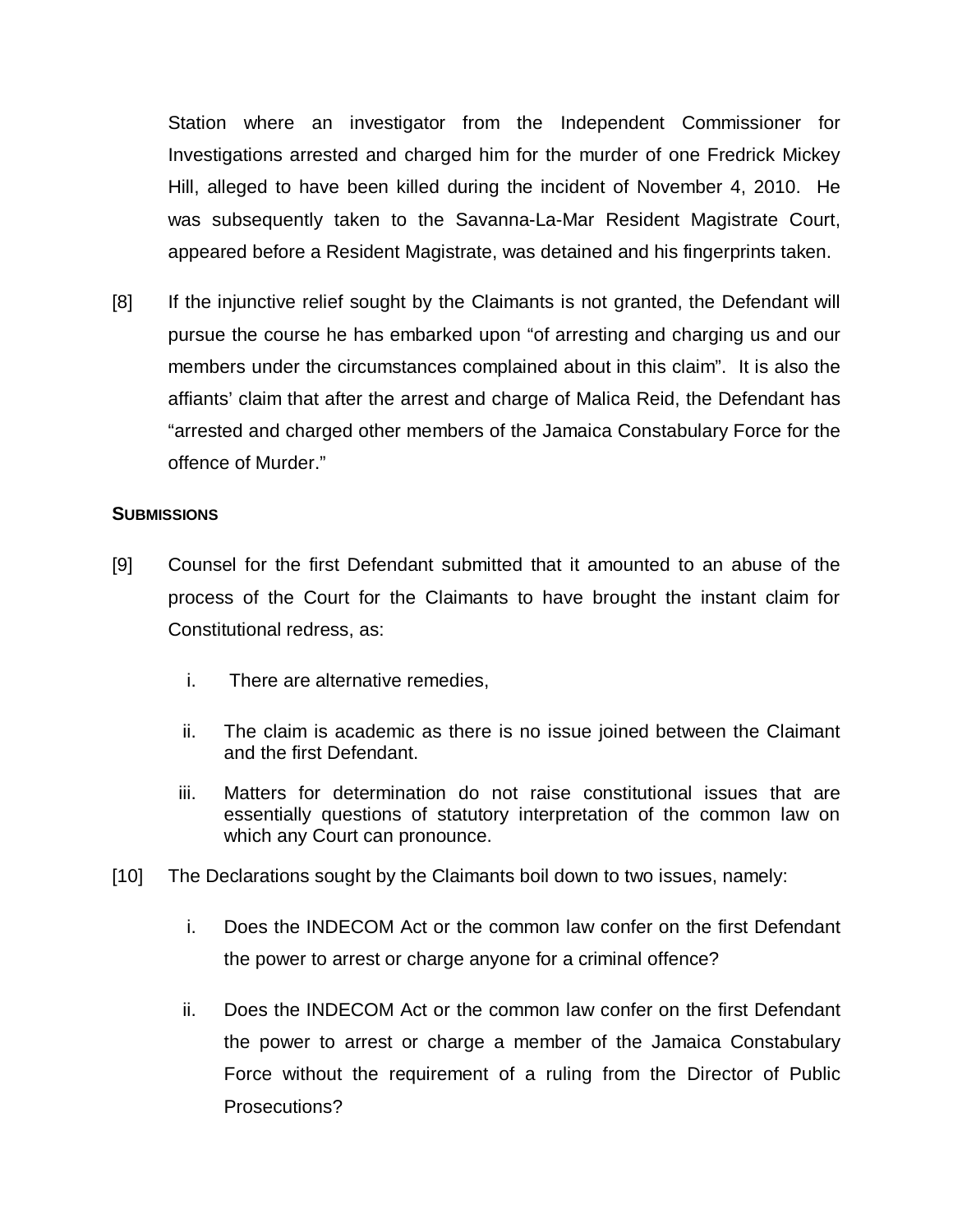- [11] Neither of these questions raises constitutional issues as by merely adding the phrase "construed against the provisions of sections 13 (3) (a) and 14 and 19 of the Constitution", does not raise the issues to issues of constitutional interpretation. These issues are essentially issues of either statutory interpretation and/or interpretation of the common law – determination of which is well within the ordinary court's jurisdiction.
- [12] Where there exist alternative remedies, the bar to access to the Constitutional Court is embodied in Section 19 (4) of the Jamaica Constitution. This is stated thus. "…the Supreme Court may decline to exercise its powers and may remit the matter to the appropriate court…if it is satisfied that adequate means of redress for the contravention alleged are available to the person concerned under any other law."
- [13] It is a further submission that the Claimants are possessed of alternative remedies in respect of the Claims they have brought to the Constitutional Court. Despite the first Defendant's contention that the claim is baseless, he submits that, if the matter can properly be pursued, it would have had to be in the form of a claim for declarations as to statutory interpretation without resorting to the Constitutional Court. A similar requirement exists in respect of Judicial Review matters. In *R ex parte Livingstone Owayne Small v. The Commissioner of*  **Police and the Attorney General HCV 2362** of 2003 delivered on 18<sup>th</sup> September, 2006 Campbell J, at paragraph 15 expounded the principle thus:

*…the availability to an alternative remedy is a bar to the grant of judicial review. It is settled that judicial review is a remedy of "last resort."*

[14] The first Defendant contended further that having regard to the Overriding Objective of the of the Civil Procedure Rules 2002, that if the court finds that the instant claim has merit, then the court ought to remove the matter to an appropriate court as this will involve less judicial time and resources, thus allotting to each case "an appropriate share of the court's resources, while taking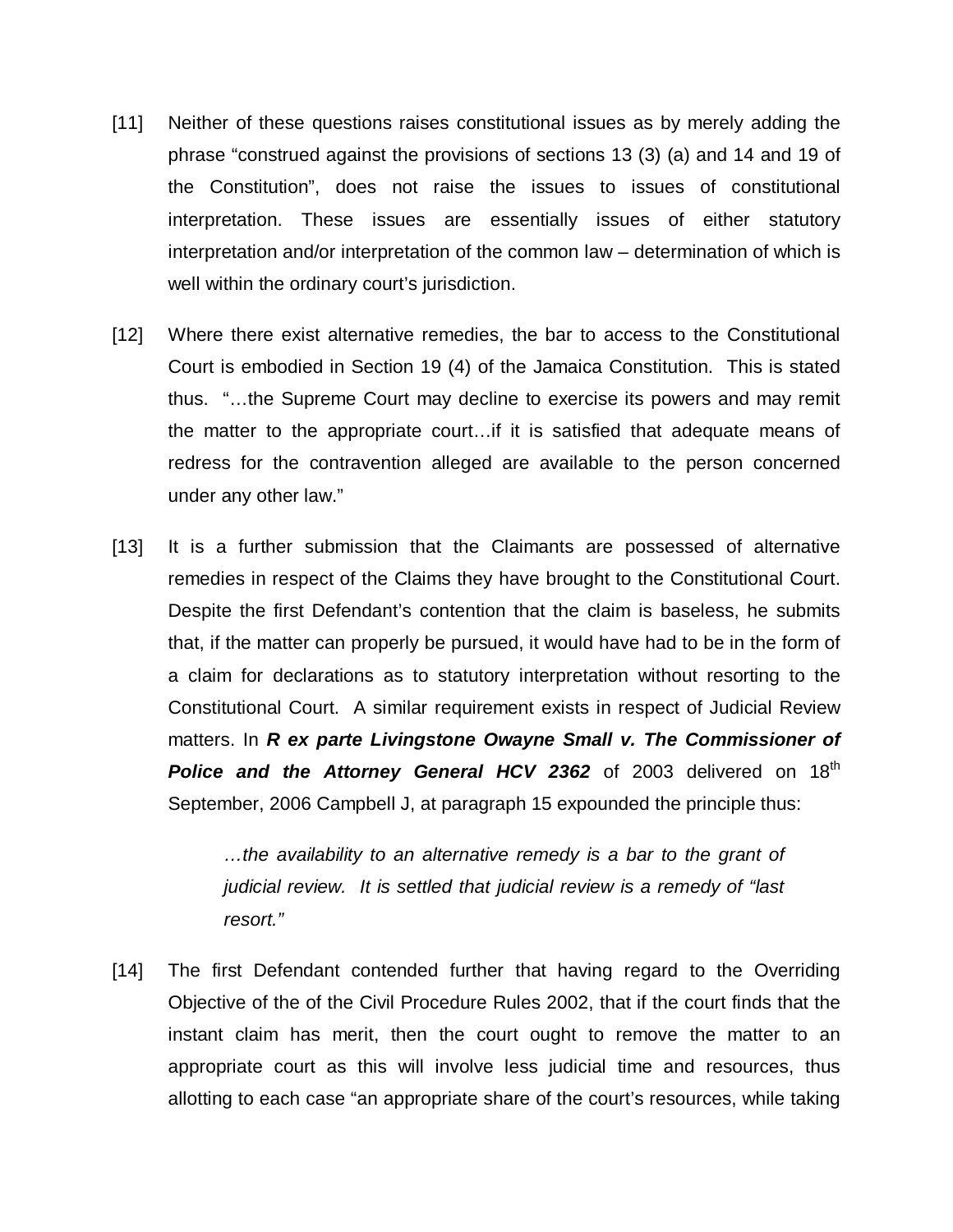into account the need to allot resources to other cases." (**See Rule 1.1 (2) e of the Civil Procedure Rules 2002).**

- [15] The claim is merely academic as there is currently no issue formed between the Claimants and the first Defendant. The evidential ground on which Claimants' based their claim is on the circumstances surrounding the charging of Malica Reid for Murder. Reid's claim was struck out and the appeal brought by the first Defendant against the grant of leave for judicial review was withdrawn. The Director of Public Prosecutions has terminated the proceedings brought by the first Defendant and has instituted her own proceedings against Malica Reid. There therefore is no proceedings pending on which there can be basis of any claim before this court.
- [16] There is no evidence for the Claimants that any police officer, Special or District Constable has been threatened with arrest since the charge of Malica Reid. There is no allegation of their being any breach of their rights nor is there any evidence of their contention that there is any likelihood that their rights will be breached. They have only come to this court and said that the first Defendant is alleging that he has the power to arrest and prosecute police officers, that they are police officers and therefore are fearful that one day they may be arrested by the said INDECOM. This is not sufficient. Reliance is placed on Lord Diplock's statement in *Gouriet v. Union of Post Office Workers [1978] AC 435 at 501-*

*[T]he jurisdiction of the Court is not to declare the law generally or to give advisory opinions, it is confined to declare contested legal rights, subsisting or future, of the parties represented in the litigation before it and not those of anyone else.*

[17] This, it is submitted was followed in the Jamaica Supreme Court in the case *Dorothy Lightbourne v. Christopher Michael Coke and Joseph Mayer Matalon (President of the Private Sector Organization of Jamaica and Portia Simpson-Miller 2010 5 JJC.* The Claimants' case therefore should fail for the reasons that the first Defendant has advanced.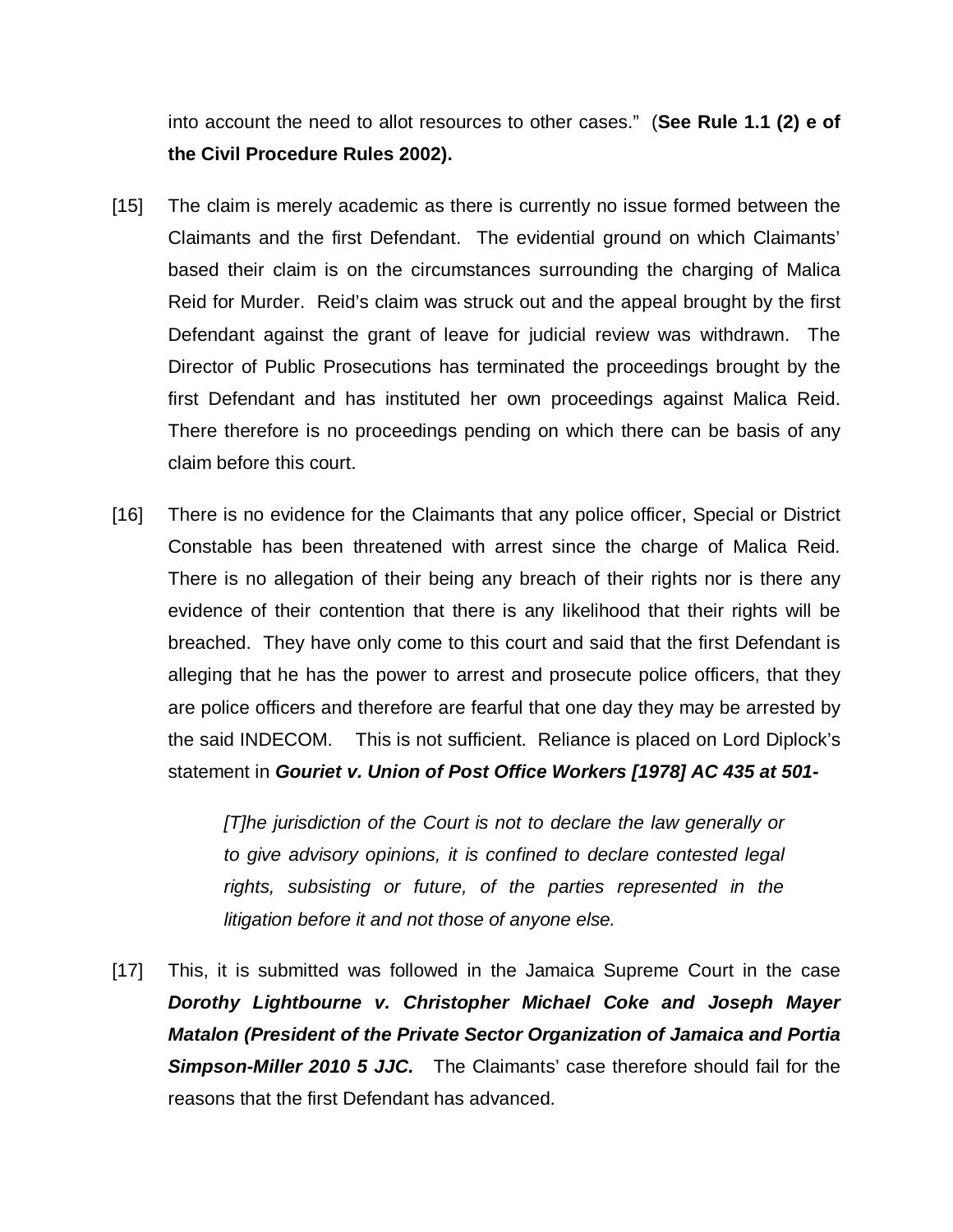- [18] For the Claimants, Mr. Gittens in reply pointed to the evidential basis of their claim located at paragraph 10 of the joint affidavit of Merrick Watson and Delroy Davis. This paragraph reads as follows: **"Indeed, after the arrest and charge of Malica Reid, the Defendant has arrested and charged other members of the Jamaica Constabulary Force for the Offence of Murder".** He claimed that despite the results of the Malica Reid case occurring as they did, this in no way removed the Claimants' right to approach the Constitutional Court, to complain and seek redress concerning the conduct of the first Defendant in the Malica Reid case which had the effect of putting Claimants and others of their members in fear of suffering a fate similar to Malica Reid's.
- [19] Claimants' counsel formed for the Court the question which the Court should answer in assessing the first Defendant's submissions *in limine*. **Was it a reasonable fear that the Claimants should have, in the light of the conduct of the first Defendant re Malica Reid, that they would be similarly arrested and taken before the court by the first Defendant?** The first Defendant had not indicated anywhere in his affidavit, anything which could assuage their fears. It is therefore reasonable for the Claimants to hold that fear. He further argued that in cases where intentions and possible future action became the subject of litigation, declaration of intent and undertaking not to pursue action complained of usually are enough to satisfactorily end such proceedings. The reluctance of the first Defendant to extend an undertaking that he would not pursue that conduct, which is sought to be prohibited by the injunctive orders sought, is noteworthy.
- [20] Mr. Gittens for the Claimants contended further that even if the first Defendant had given such assurance or given any such undertaking, this Court would not be precluded from the jurisdiction of hearing the claim and making the declarations which the Claimants seek, if the Court deemed fit. If the Court declined from so doing, the effect of this need be to leave on the statute books a law which was constitutionally challenged, because the Defendant had undertaken not to act. This would be a totally unsatisfactory situation.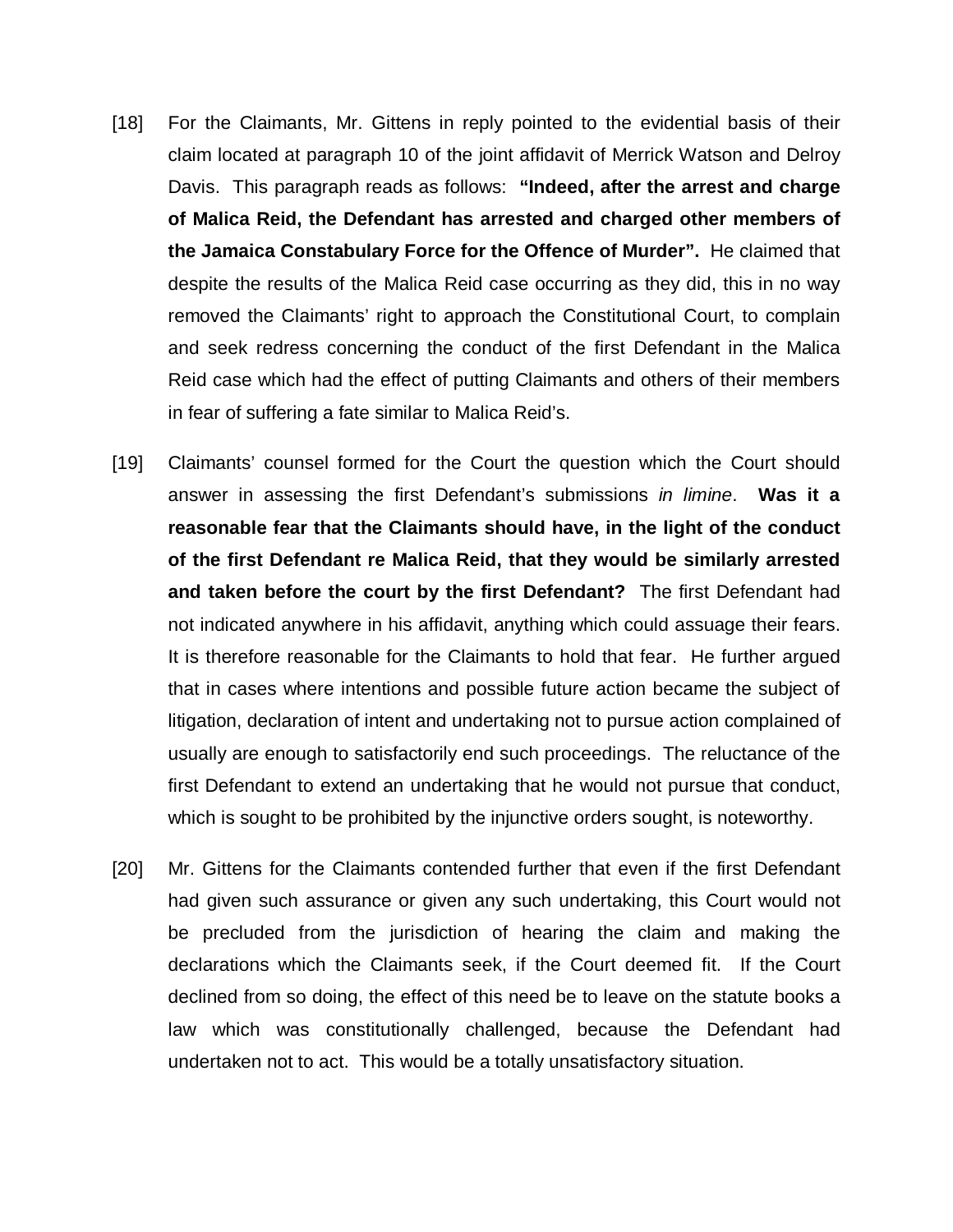- [21] Counsel contended that there were three circumstances in which constitutional redress could be sought: past, present and continuing and future. In the instant case, the Claimants' case sought redress based on a fear that at some future time, the first Defendant was likely to breach the Claimants' constitutional right not to be deprived of their liberty unlawfully. The value of the material regarding Malica Reid's case was to provide a historical context only.
- [22] The Claimants' case is that the first Defendant is likely to break the law, in that certain provisions are likely to be contravened, in relation to them. The Act did not, they contended, confer on the first Defendant the powers of arrest as he claimed. Therefore, the said first Defendant might be minded by himself or his agents, to seek to exercise the powers of arrest in circumstances as done with Malica Reid.
- [23] As it stands the Act was unconstitutional as it is capable of disturbing settled practice of matters involving police officers being first sent to the Director of Public Prosecutions. They were unaware of any situation where this did not operate, where any number of the groups to which Claimants belonged, was arrested and charged for an alleged offence without a prior ruling of the Director of Public Prosecutions. Reliance therefore is placed on the doctrine of legitimate expectation.
- [24] Mr. Gittens, on the matter of alternative remedies, referred to Section 19 of the Charter of Rights and opined that it is so structured that if a claim was wrongly included in a constitutional claim that should have been brought elsewhere, the constitutional court would still have jurisdiction to entertain that claim. It would be the first Defendant's duty to inform the court what alternative remedies the Claimants could have pursued and had not. In this case, the first Defendant has not done so.
- [25] The Court was to find that it had the jurisdiction, as constituted, to entertain the Claimants' claim against the first Defendant and should reject the points raised *in limine* by the first Defendant.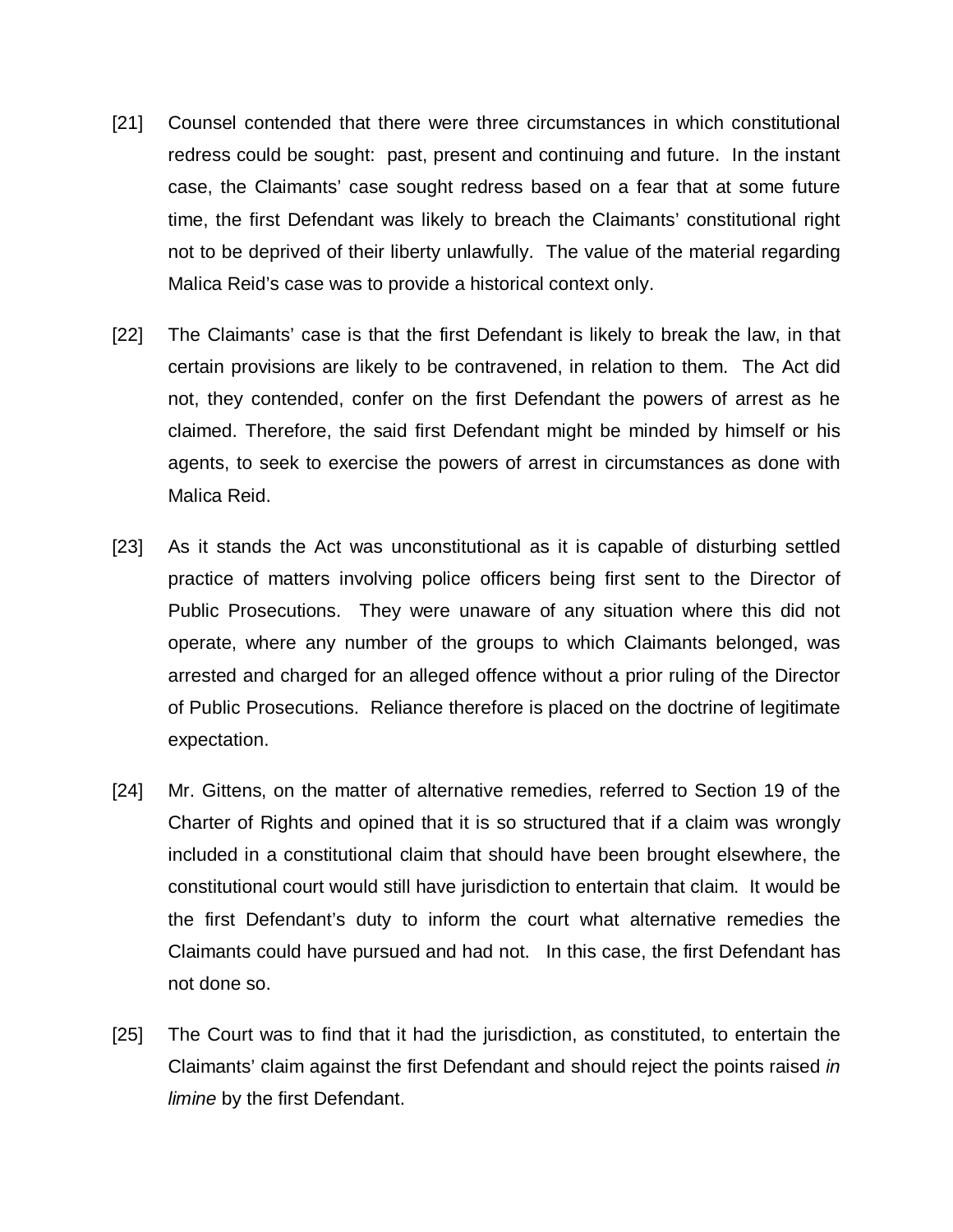- [26] Miss Althea Jarrett appeared on behalf of the second Defendant and submitted that the issue identified as academic by the first Defendant is not, as although the Malica Reid matter was not before the Court, the Claimants were acting not only on behalf of themselves, but also in representative capacities for persons part of the Security Forces. The issues raised in the first declaration sought made the claim appropriate, although the evidence relied on could have been "more fulsome."
- [27] It is likely that the Claimants might be affected by the first Defendant's acting pursuant to the powers which he claimed to have as a result of Section 20 of the Act, namely powers of arrest and charge. However, the first Defendant had been, as stated at paragraph 5.2(h) of the Claimants' joint affidavit, addressing the Court on March 1, 2011 acting as counsel and that the investigators, had acted as private citizens when Malica Reid was arrested and charged. They had therefore acted under common law powers. Counsel argued, that even if this was in fact the position, a very live issue, which was not academic, must be whether or not the first Defendant would be in breach of the Constitution if he sought to exercise a common law power of arrest to bolster his perceived statutory mandate if the Act did not give him that power.
- [28] If it was the legislature's intention to give the first Defendant the power of arrest, it would have expressly given that power, as a power of arrest in these circumstances takes away a constitutional right, the right to liberty, a fundamental right under the Charter of Rights. She also argued that the first defendant did not have a right to arrest at common law or by statute. The exercise of this right would be *ultra vires.* The claim should therefore be properly [justiciable](https://www.google.com.jm/search?q=justiciable&spell=1&sa=X&ei=0IvMUfSmK4O09gT_74CoCw&ved=0CCYQvwUoAA&biw=1024&bih=625) in the Constitutional Court. It is a matter of public importance as to whether the first Defendant has the right to arrest.
- [29] As to the second declaration sought by the Claimant, Counsel for the second Defendant supported the stance taken by the first Defendant in resisting that declaration sought by the Claimants at paragraph 4.2 of the Amended Fixed Date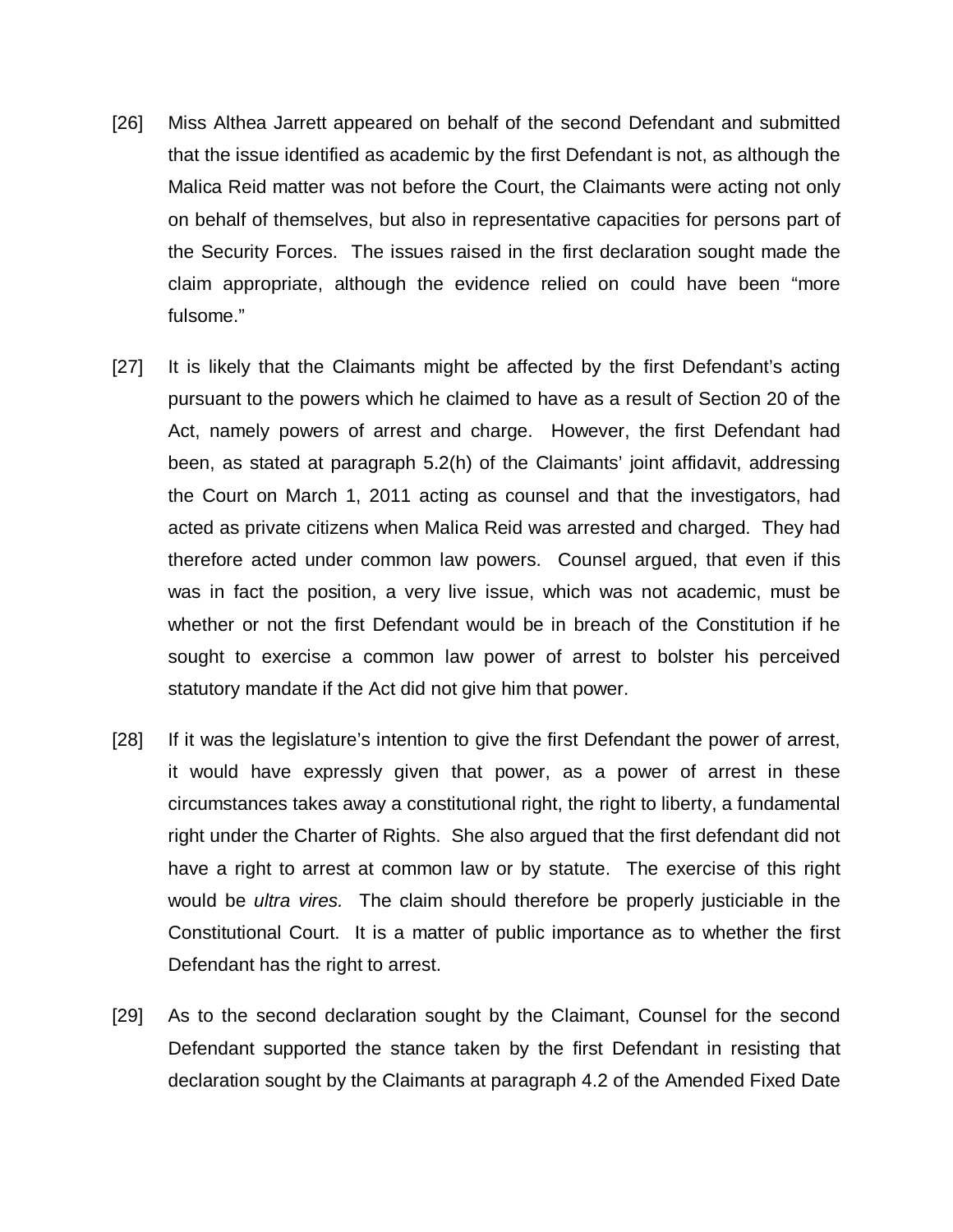Claim Form. She was unable to see any statutory or other basis requiring that there be a prior ruling of the Director of Public Prosecutions before any member of the Police Force can be charged. As to whether the Police Service Regulations have the effect of binding INDECOM, she concluded that it did not, although it would bind the Police Service Commission.

- [30] Further submissions were made on Legitimate Expectation as a basis for Claimants' constitutional claim, with the Court's permission. As these submissions were adopted and amplified during the later hearing, these will be again revisited when there is a review of the substantive application.
- [31] It is not disputed that the Claimants have grounded their claim on the history of the action of the first Defendant and his investigators (of INDECOM) in the arrest and charge of Malica Reid. The Claimants also allege that there is no evidence that the first Defendant has made any declarations that he would not take similar action in the future. There is no disagreement with these facts coming from the first Defendant. This, in my view, is the basis of a factual foundation on which to ground a real fear that the Claimants or their members might, in the future, be subjected to such actions as it is alleged by Malica Reid
- [32] The Claimants have sought declarations and injunctions which they are of the opinion will prevent the first Defendant or his agents from acting *as in the case of Malica Reid.* Unlike the Claimants in *Gouriet and Others v. H. M. Attorney General [1978] A.C. 435*, who could not benefit from an "advisory opinion" the Claimants in the instant case sought these remedies as they were of the view that they would suffer damage at the hand of the first Defendant and his agents, if the first Defendant were to behave towards them in the future as he had behaved towards Malica Reid. The relief the Claimants sought is not such as could be accurately described as *"pointless relief." See Regina ex parte* Livingston Owayne Small (Claim No. 2003/HCV 2362) delivered on 18<sup>th</sup> September 2006.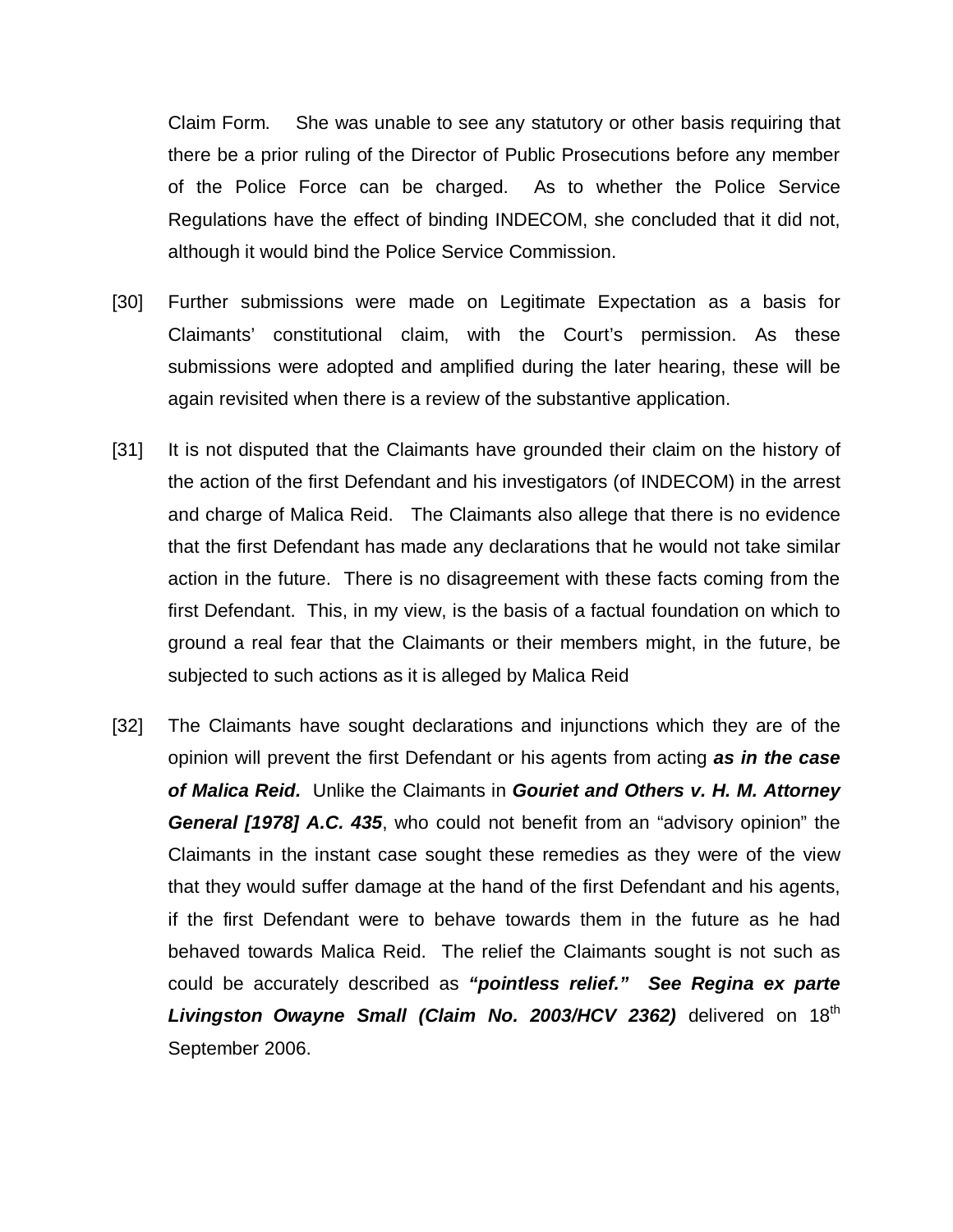- [33] Having considered the issues raised *in limine*, I have concluded
	- i. These issues raised by the Claimants are not academic nor are they hypothetical. The Claimants are individually representative of members of the Security Forces as defined in the Act, are persons likely as they carry out their respective roles as security officers, to be investigated, arrested and charged by INDECOM, in circumstances similar to those of Malica Reid. This the Claimants contend would breach their constitutional rights, an issue which is justiciable and can be determined in this court.
	- ii. The Claimants have raised issues as to whether their constitutional rights have been breached by virtue of the first Defendant's action and that of his agents by virtue of the exercise of a statutory or common law power, in the absence of a prior ruling by the Director of Public Prosecutions. This is, to my mind, enough to have this Court consider and rule on these issues.
	- iii. The first Defendant had submitted that the Court should decline to provide redress as if there is a breach, (which is not admitted), alternative remedies exist. However it should be noted that Section 19 (4) of the Constitution replaced the former Section 25 (2) and provides that even if there are alternative remedies available to the Claimant, the court is not obliged to decline jurisdiction – **"…it may remit the matter to the appropriate Court, tribunal or authority if it is satisfied that adequate means of redress for the contravention alleged are available to the person concerned under any other law."** (Emphasis added).
- [34] The Court therefore concluded that the submissions made *in limine* failed and so the substantive application contained in the Amended Fixed Date Claim Form proceeded.
- [35] The declarations and relief sought by the Claimants in the Amended Fixed Date Claim Form are founded on relatively bare allegations of the Claimants in the joint affidavits. These set out the history of the arrest and charge of Malica Reid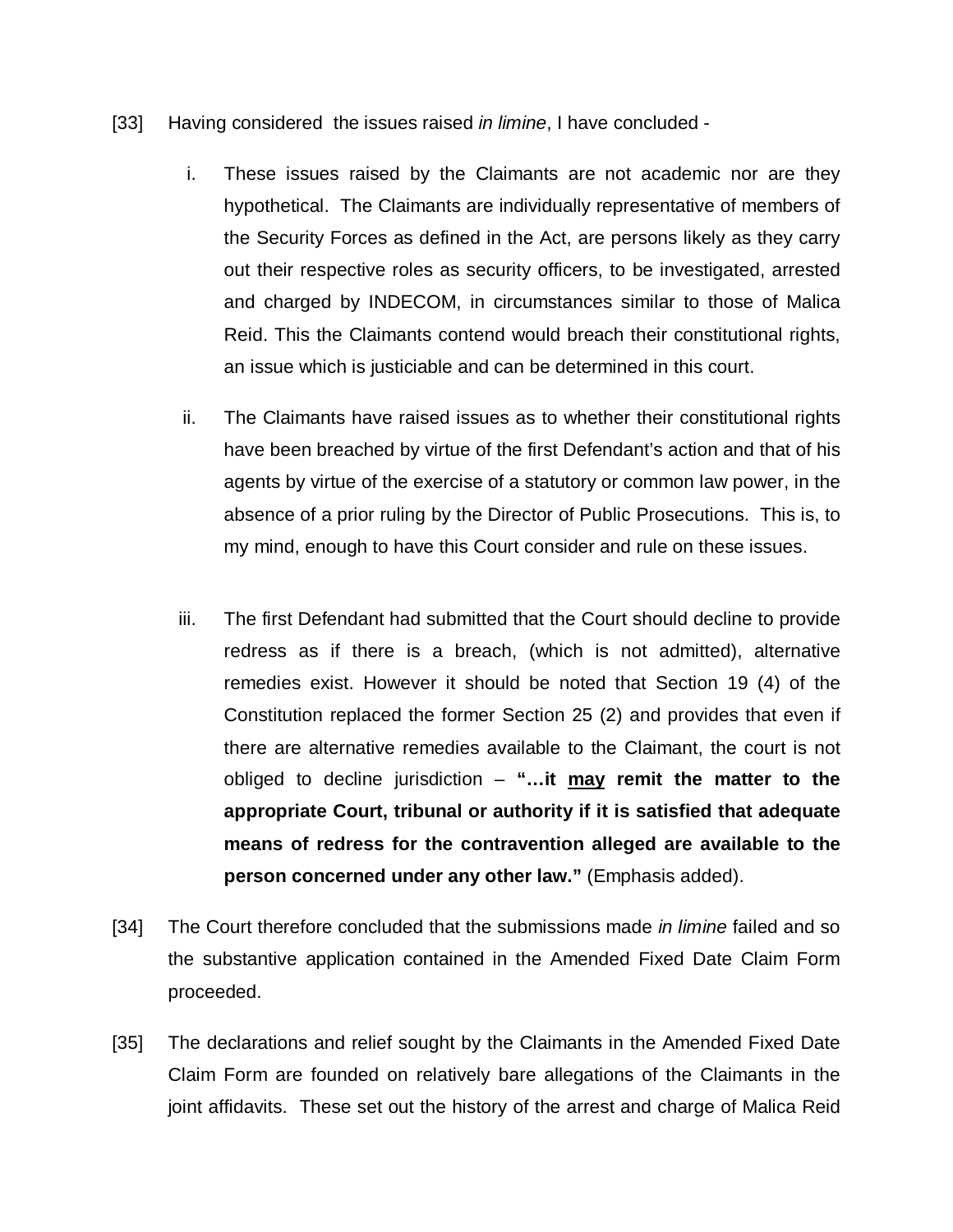by investigations of INDECOM. The Claimants have alleged that because the first Defendant has not given any assurances or provided any undertaking that in a similar situation, in the future, he would not proceed against another member of the security forces (as defined in the Act), they fear that the first Defendant and/or his agents may, relying on perceived powers of arrest and charge under the common law or under the Act proceed against them.

- [36] The issues which the Claimants have asked this Court to resolve, I formulate as follows:
	- i. Do the first Defendant and his agent have powers of arrest and charge and if so what is the limit of such powers?
	- ii. Can the first Defendant and or his agents proceed to exercise such perceived power and charge without a prior ruling of the Director of Public Prosecutions as required by Regulations 33 of the Police Service Regulations 1961?
	- iii. Are the claimants entitled to the declarations sought by them based on their legitimate expectations as set out in their Amended Fixed Date Claim Form and the facts relied on in their joint affidavit?
- [37] The historical basis for the applications made by the Claimants is set out in the joint affidavits of the Claimants in their representative capacities as members of the Security Forces (as defined in the Act). Briefly put, Malica Reid, a policeman sent to Westmoreland on police duties, was arrested at the Savanna-La-Mar Police Station. Here, an investigator from the Independent Commission of Investigations (INDECOM) reading from a document told him that he was arresting him and charging him for the murder of one Fredrick Mickey Hill, allegedly killed in a shooting in Negril in November 2010. The said investigator detained him and placed him before the Resident Magistrate. He was detained in the Savanna-La-Mar Police Station jail and fingerprinted. The first Defendant later indicated to the court that investigators acted as private citizens when they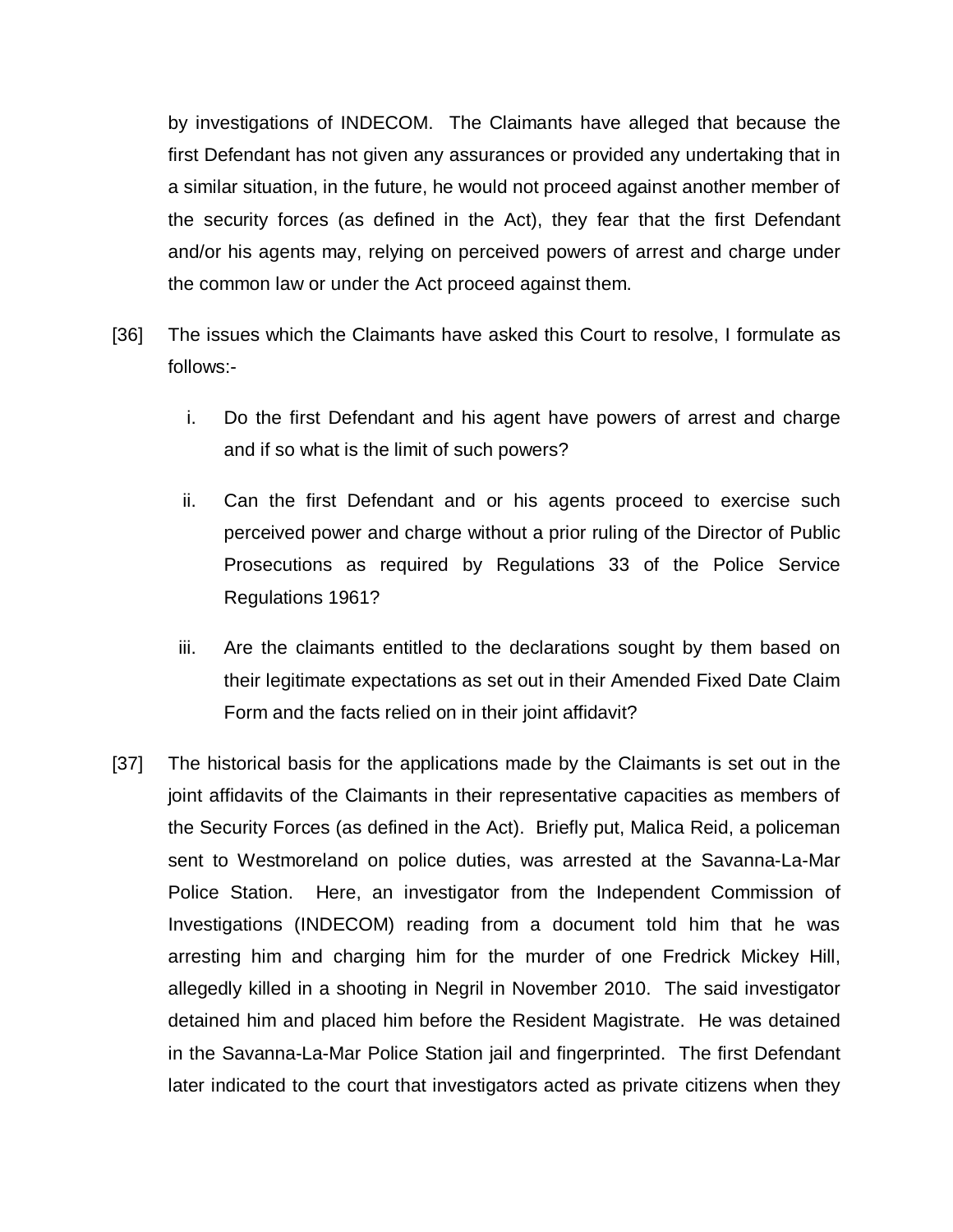arrested and charged Reid and he, the first Defendant, was addressing the court as their counsel. The charge against him was later terminated by the Director of Public Prosecutions who had entered a *nolle prosequi* and herself laid a new charge of murder against him.

- [38] The claim and exercise of power by the investigator are in violation of the constitutional provisions as they are not on any reasonable interpretation of the Act, in light of the Constitution founded in the Act, nor grounded in common law. They are repugnant to the procedure and guidelines set out in the Police Service Regulations 1961. They violate the legitimate expectations of the Claimants and their members to a ruling from the Director of Public Prosecutions whether they should be arrested and/or charged for Murder or any other criminal offence.
- [39] The submissions of Counsel for the Claimants were oral and in writing. He submitted that one of the most important consequences of the protection from arbitrary arrest and deprivation of liberty is that a private citizen is not to arrest another citizen and be protected from civil liability if the arrest turns out to be wrongful or mistaken. On the other hand, a constable is so protected unless malice or absence of probable cause is established.
- [40] The Act is unconstitutional if indeed it confers the status of a constable on the Commissioner and his agents thereby giving them protection without making this subject to the regime of discipline and dismissal that applies to constables generally under the Constitution, the Jamaica Constabulary Force Act related legislations and the Police Service Regulations.
- [41] The context in which the Act confers the status and the purposes for which it is conferred do not show a clear and unambiguous intention to confer it for the purposes of empowering the Commissioner to arrest and charge anyone for any criminal offence. The Act sets out the context in which the status is conferred. Any reliance therefore by the Commissioner on that status to justify arresting or charging anyone for any criminal offence, for that reason alone would be unconstitutional as legislation which seeks to confer powers which conflict with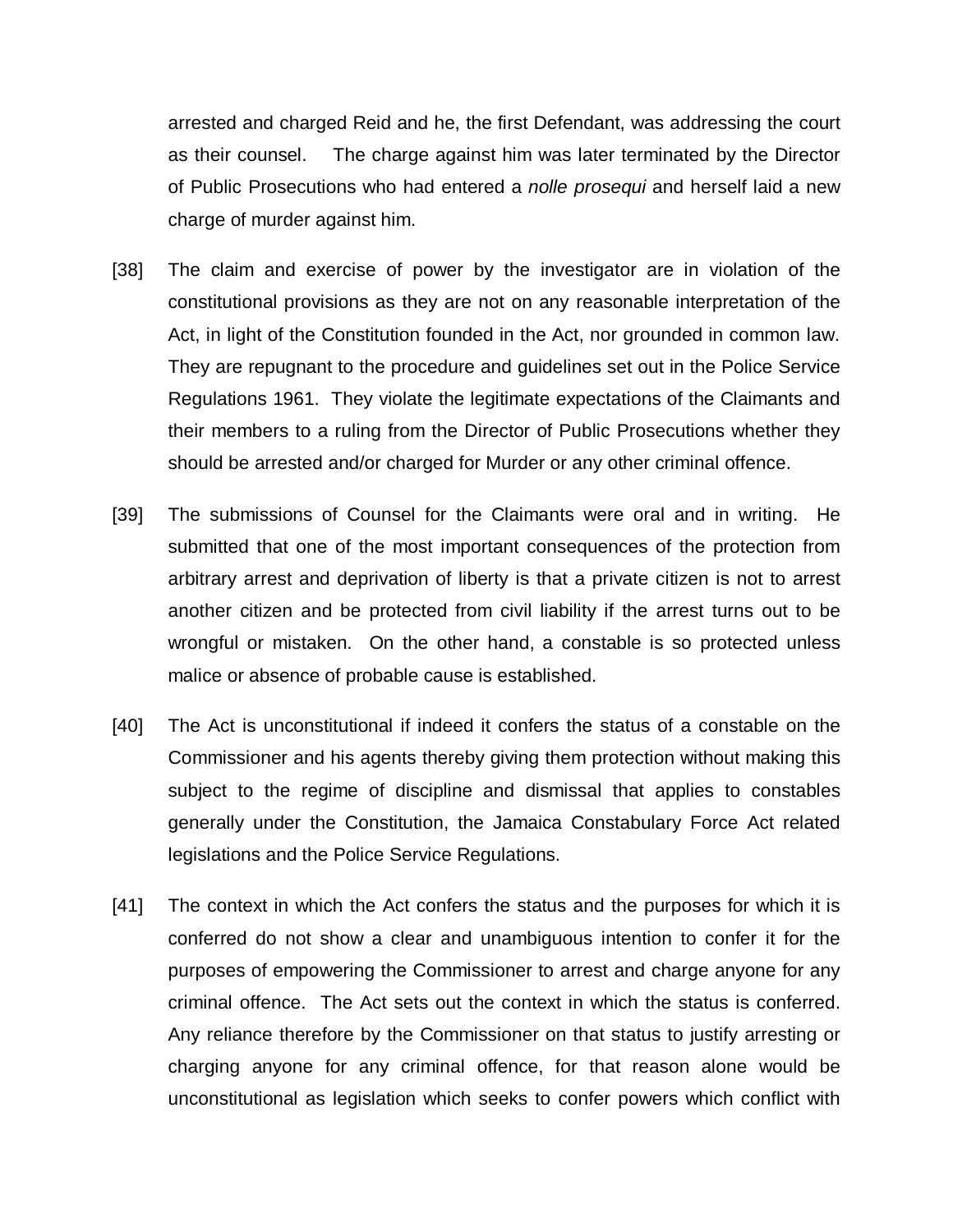constitutional rights must use clear and unambiguous language to achieve that result. Counsel found comfort in the dictum of Lord Diplock in *R v. IRC ex parte Rossminster [1980] AC 952 –*

*If the statutory words relied upon as authorizing the acts are ambiguous or obscure, a construction should be placed upon them that is least restrictive of individual rights which would otherwise enjoy the protection of the common law.*

[42] Counsel's further contention was that the "status of constable" conferred by Section 20 of the Act was limited to giving effect to Sections 4, 13 and 14 of the Act. The provisions of sections 4, 13 and 14 respectively provide.

# *Section 4*

*"4(1) Subject to the provisions of this Act, the functions of the Commission shall be to–*

- *(a) conduct investigations, for the purposes of this Act;*
- *(b) carry out in furtherance of an investigation and as the Commission considers necessary or desirable —*
	- *(i) inspection of a relevant public body or relevant Force, including records, weapons and buildings;*
	- *(ii) periodic reviews of the disciplinary procedures applicable to the Security Forces and the specified officials;*
- *(c) take such as are necessary to ensure that the responsible heads and responsible officers submit to the Commission, report of incidents and complaints concerning the conduct of members of the Security Forces and specified officials.*
- *(2) In the exercise of its functions under subsection (1) the Commission shall be entitled to*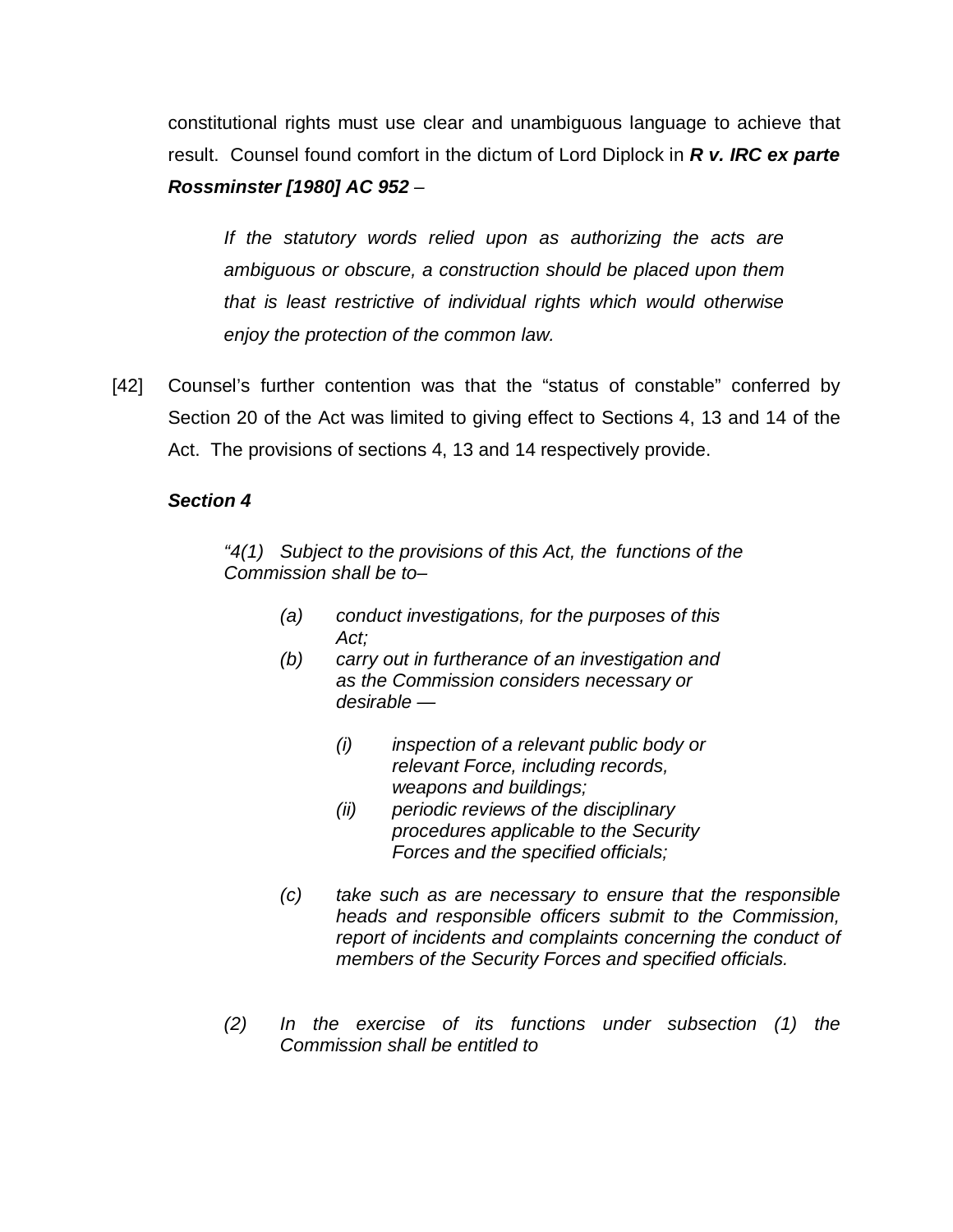- *(a) have access to all reports, documents, or other information regarding all incidents and all other evidence relating thereto, including any weapons, photographs and forensic data;*
- *(b) require the Security Forces and specified officials to furnish information relating to any matter specified in the request, or*
- *(c) make such recommendations as it considers necessary or desirable or –*
	- *(i) the review and reform of any relevant laws and procedures;*
	- *(ii) the protection of complaints against reprisal, discrimination and intimidation; or*
	- *(iii) ensuring that the system of making the complaints is accessible to members of the public, the Security Forces and specified officials;*
- *(d) take charge of and preserve the scene of any incident.*
- *3. For the purpose of the discharge of its functions under this Act, the commission shall, subject to the provisions of this Act, be entitled –*
	- *(a) upon the authority of a warrant issued in that behalf by a Justice of the peace –*
		- *(i) to have access to all records, documents or other information relevant to any complaint or other matter being investigated under this Act;*
		- *(ii) to have access to any premises or other location where the Commission has reason to believe that there may be found any records, documents or other information referred to in sub-paragraph (i) or any property which is relevant to an investigation under this Act; and*
		- *(iii) to enter any premises occupied by any person in order to make such enquiries or to inspect the documents, records, information or property as the Commission considers relevant to any matter being investigated under this Act; and*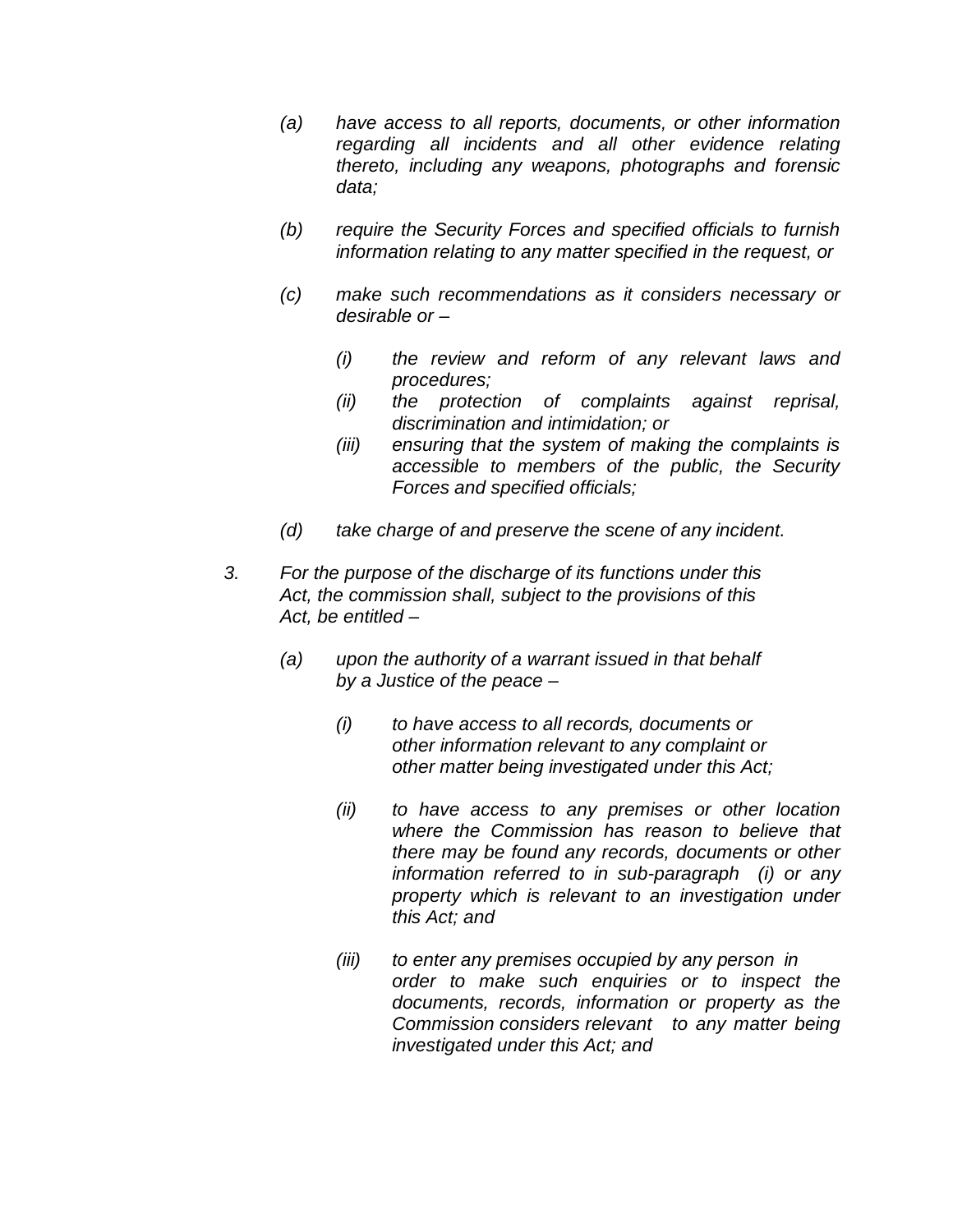- *(b) to retain any records, documents or other property if, and for so long as, its retention is reasonably necessary for the purposes of this Act.*
- *4. For the purposes of subsection (3), the Commission shall have power to require any person to furnish in the manner and such times as may be specified by the Commission, information which, in the opinion of the Commission, is relevant to any matter being investigated under this Act."*

### *Section 13-*

*"13 An investigation under this Act may be undertaken by the Commissioner on its own initiative."*

### *Section 14-*

*"14(1) The Commission shall, for the purpose of deciding the most appropriate method of investigation, make an assessment of –*

- *(a) the seriousness of the case;*
- *(b) the importance of the investigations;*
- *(c) public interest considerations;*
- *(d) the particular circumstances in which the incident occurred.*
- *(2) The Commission may manage, supervise, direct and control an investigation carried out by the Security Forces or the relevant public body in relation to an incident, where, in the opinion of the Commission, it is necessary to direct and oversee that investigation."*

#### *Section 20*

- *"(20) For the purpose of giving effect to Sections 4, 13 and 14, the Commissioner and the investigative staff of the Commission shall, in the exercise of their duty under this Act have the like powers, authorities and privileges are given by law to a constable."*
- [43] Counsel insists that nowhere in the sections recited above was any power to arrest or charge conferred, nor did section 20 of the Act confirm the common law right to charge as a private citizen. It instead gave the Commissioner and the investigators of INDECOM the status of a constable for expressly limited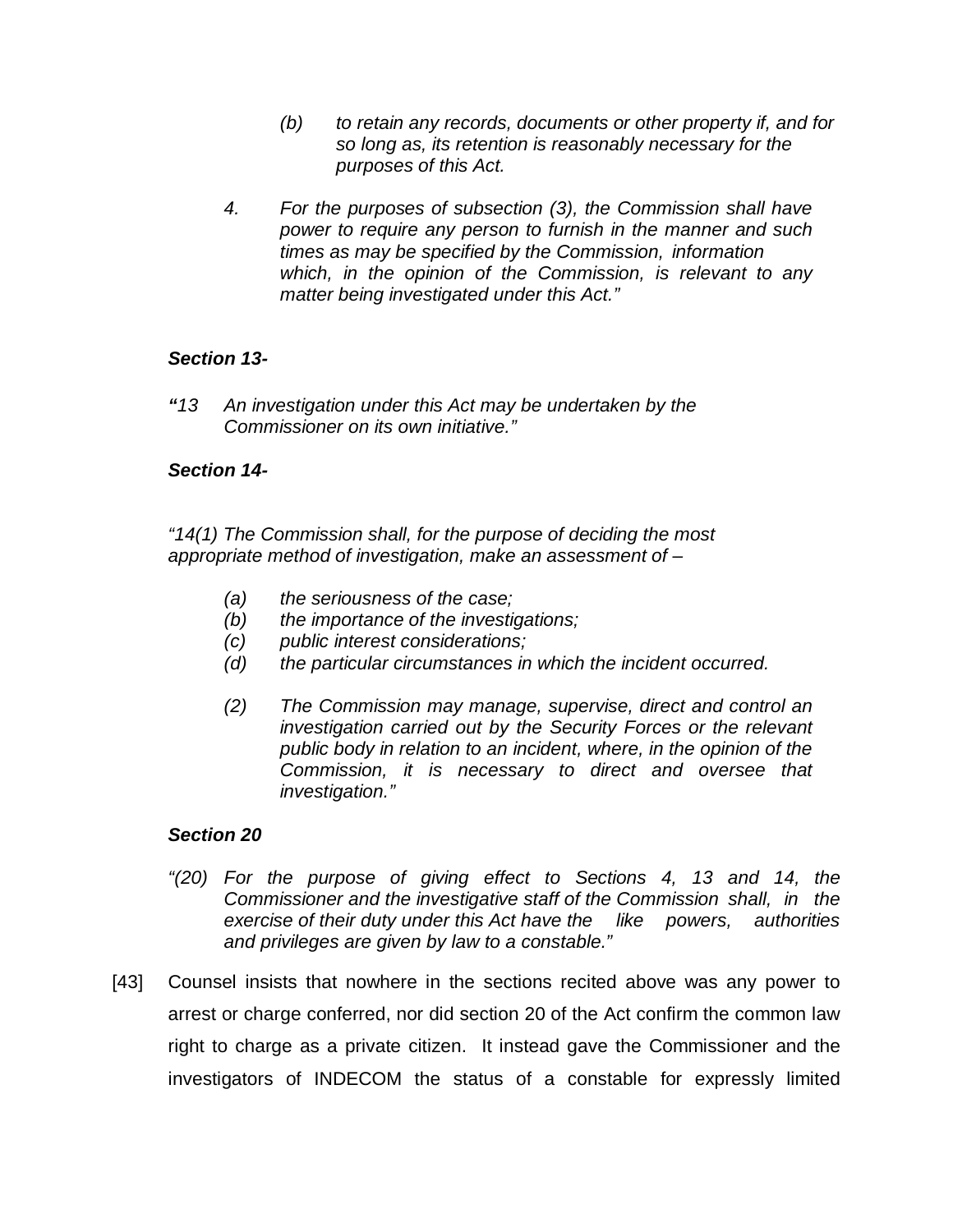purposes. They have imported into and misconstrued the power given as a constable to include the power to arrest and to charge. That the Commissioner had to rely on the common law, exhibits a tacit acknowledgement that there is something constitutionally wrong with the statute (See Para 5 (2) (h) of the Joint Affidavit of Claimants).

- [44] Counsel also maintained that the Claimants were also, in the same way, impugning the power to arrest and the power to charge claimed by the first Defendant and the investigators of INDECOM. He argued that if the Act had in fact conferred on the first Defendant and the investigators of INDECOM protection from civil liability without making them subject to the regime of discipline and dismissal applicable under the Constitution, the Constabulary Force Act, other related legislation and the Police Service Regulations, then the Act was unconstitutional.
- [45] Counsel for the Claimants also contended that by purporting to also appoint the Commissioner a Constable, the Act usurped the power of the Police Service Commission and was also in breach of Section 13 of the Constitution – this section relates to the Delegation of functions of the Police Service Commission. See *Moses Hinds and another v. The Director of Public Prosecutions And Others (1975) 13 JLR 262.*
- [46] Another weapon in Counsel's armoury is that when the first Defendant charged a policeman without a prior ruling of the Director of Public Prosecution, whether at Common law or by Statute, he was in breach of Section 94 of the Constitution – the section that guarantees the DPP's independence.
- [47] Counsel for the first Defendant, Mr. Small, by written and oral submissions, countered those made by Claimants. He submitted that contrary to the position advanced in the Claimants' grounds, the first Defendant and the officers of INDECOM have the powers to arrest and prosecute. These powers arose by virtue of the establishment of INDECOM, the mandate of INDECOM and the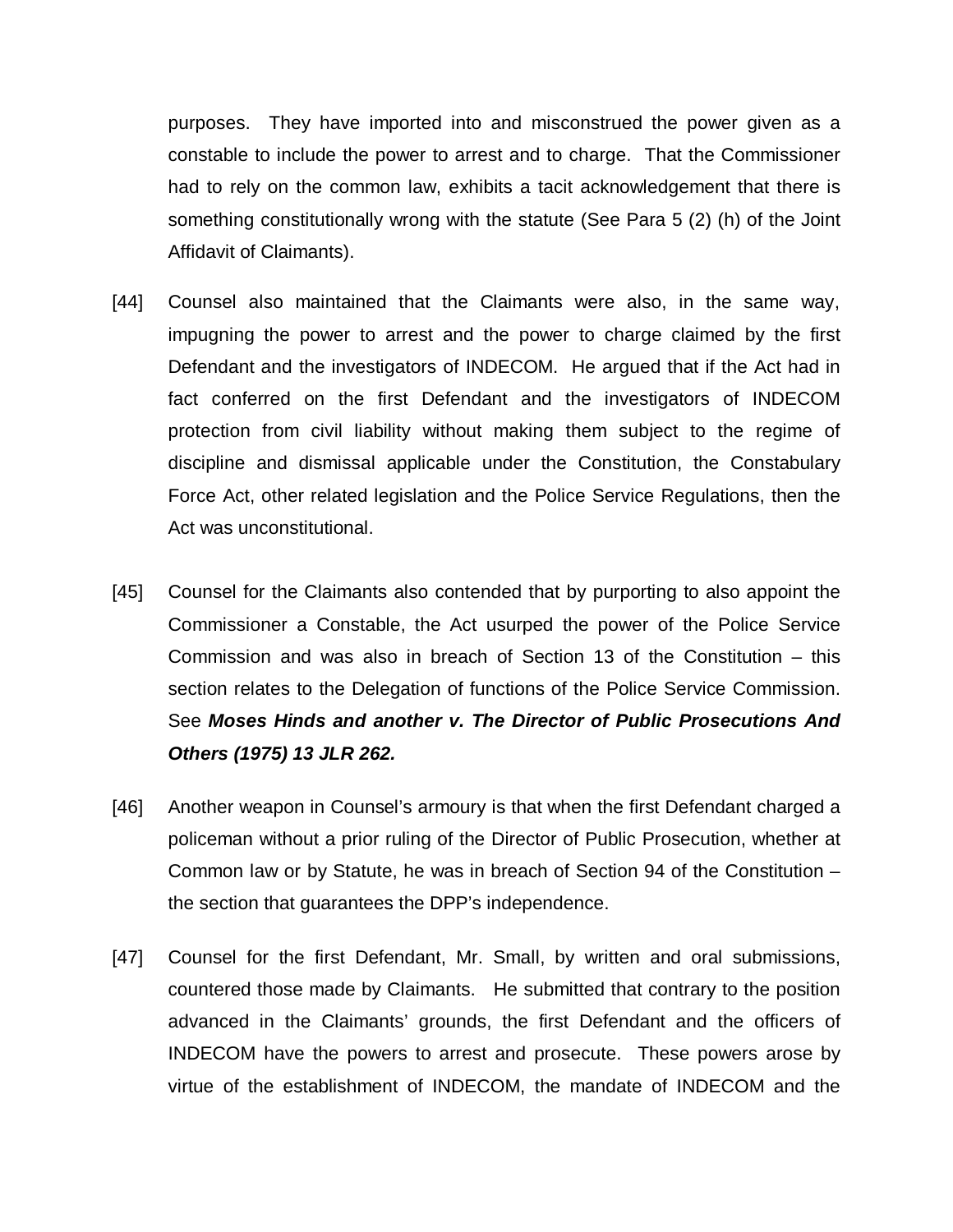powers given to INDECOM by provisions of the Act and by virtue of the Common Law.

[48] INDECOM was created by the Act to investigate alleged abuses of the rights of citizens by members of the security forces. The Act provides that INDECOM is independent, it has primacy of investigations and it can take over or direct an investigation being pursued by another agency and is primarily responsible for the management of the scene of any alleged incident. Counsel outlined the contents of sections 4, 13, 14, 20 and 22 of the Act. As these sections, save section 22 have already been repeated, I will set out that part of Section 22 of the Act referred to by first Defendant's counsel in his submissions. **Section 22** provides:

> *"(1) Notwithstanding anything to the contrary in any other law, the Commission shall have primary responsibility for the preservation of the scene of an incident or alleged incident and may issue directions to the Commissioner of Police or any other authority for the purposes of this section."*

[49] Counsel submitted that having regard to INDECOM's mandate and the relevant provisions given to it to give effect to the mandate, it would be inconceivable not to be held to have the powers of arrest. How then could arrest be effected during or after an INDECOM investigation? It cannot be at the direction of INDECOM or the Director of Public Prosecutions (DPP) to a member of the Jamaica Constabulary Force (JCF). It cannot be that INDECOM must always involve the police in their investigations in the hope that they too will become genuinely suspicious, as this would be contrary to the Act's purpose. If INDECOM's agents do not have the powers of arrest as stated by the Claimants, then this would result in an absurdity which could not have been the intention of Parliament nor would it be a true reflection of the common law.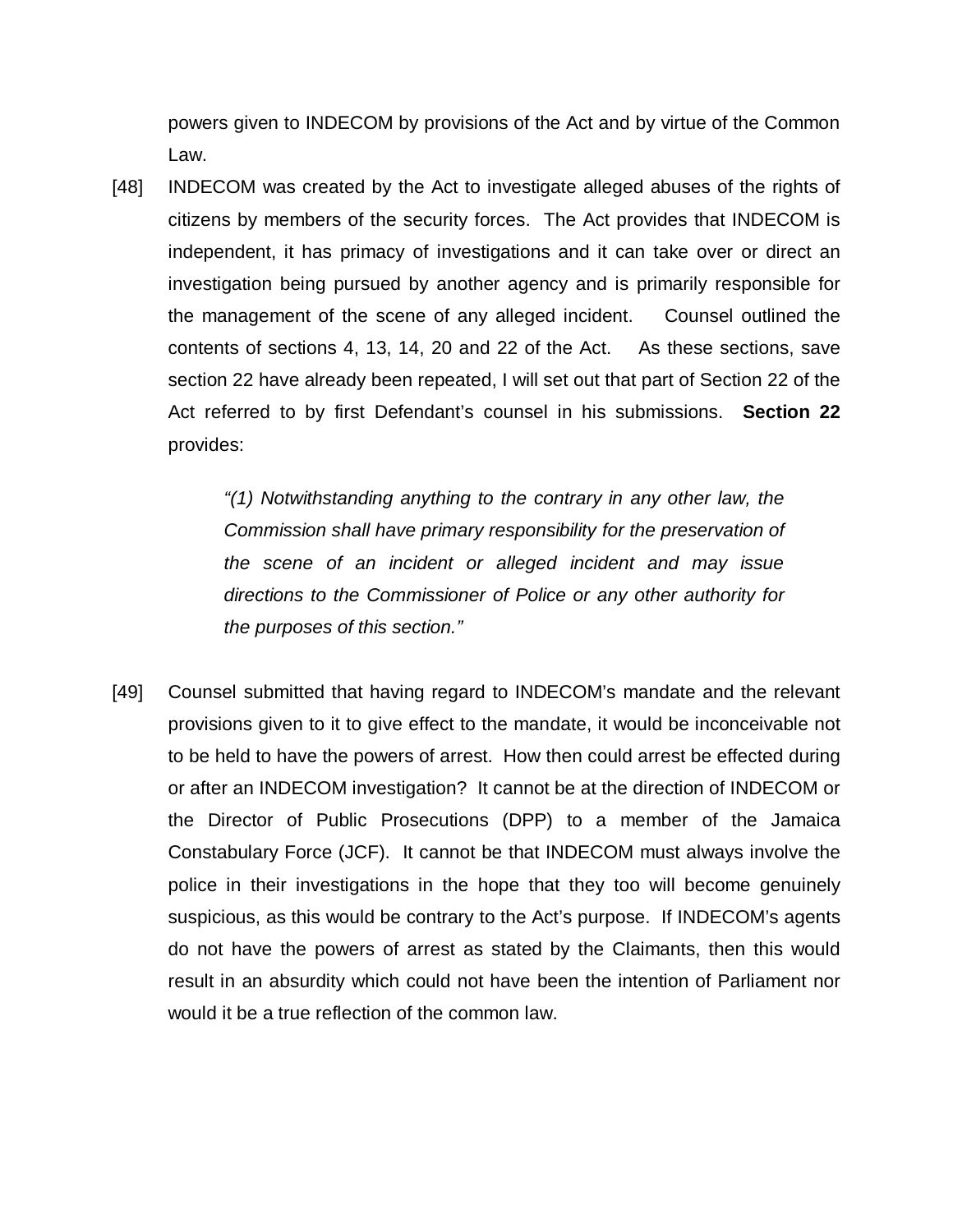- [50] Counsel for the first Defendant contended that a constable or a citizen may arrest with or without a warrant although both the citizen and the police must have a reasonable suspicion that a felony has been committed, the constable's suspicion can be based on second hand information, while the citizen preferably ought to have witnessed the felony. This common law seems to be wider than the statutory power under the Section 15 of the Constabulary Force Act. See **R v. Self [1992] EWCA Crim 2.** It is settled law that a constable may arrest a suspect without warrant, during an investigation for any legitimate aim. Vide *Holgate Mohammed v. Duke [1984] AC 437.*
- [51] Counsel's contention was that it was clearly the intent of section 20 of the Act to give the INDECOM investigators the powers of a constable for the purposes of carrying out investigations under the Act – as a constable may arrest without warrant during an investigation, so too can an INDECOM investigator.
- [52] Counsel pointed to Section 33 of the Justices of the Peace (Jurisdiction) Act and noted that it empowers a Justice of the Peace to issue an arrest warrant upon the application of any person and may direct any constable or other person to execute the warrant. Any person may effect an arrest armed with a warrant issued by a Justice of the Peace or other such Judicial Officer.
- [53] Further, Counsel continued that in both instances of the arrest both persons must have a reasonable suspicion – the officer himself must have formed a genuine suspicion – this means that neither the constable nor the other person can based their decision on an order from a superior official. This Lord Steyn described as the "independent responsibility and accountability of a constable". Confirmation of those principles have recently been confirmed by the English Court of Appeal in *Commissioner of Police for the Metropolis v. Raissi [2008] EWCA 1237* and see also *Snodgrass v. Topping (1952) 116 JP 532.*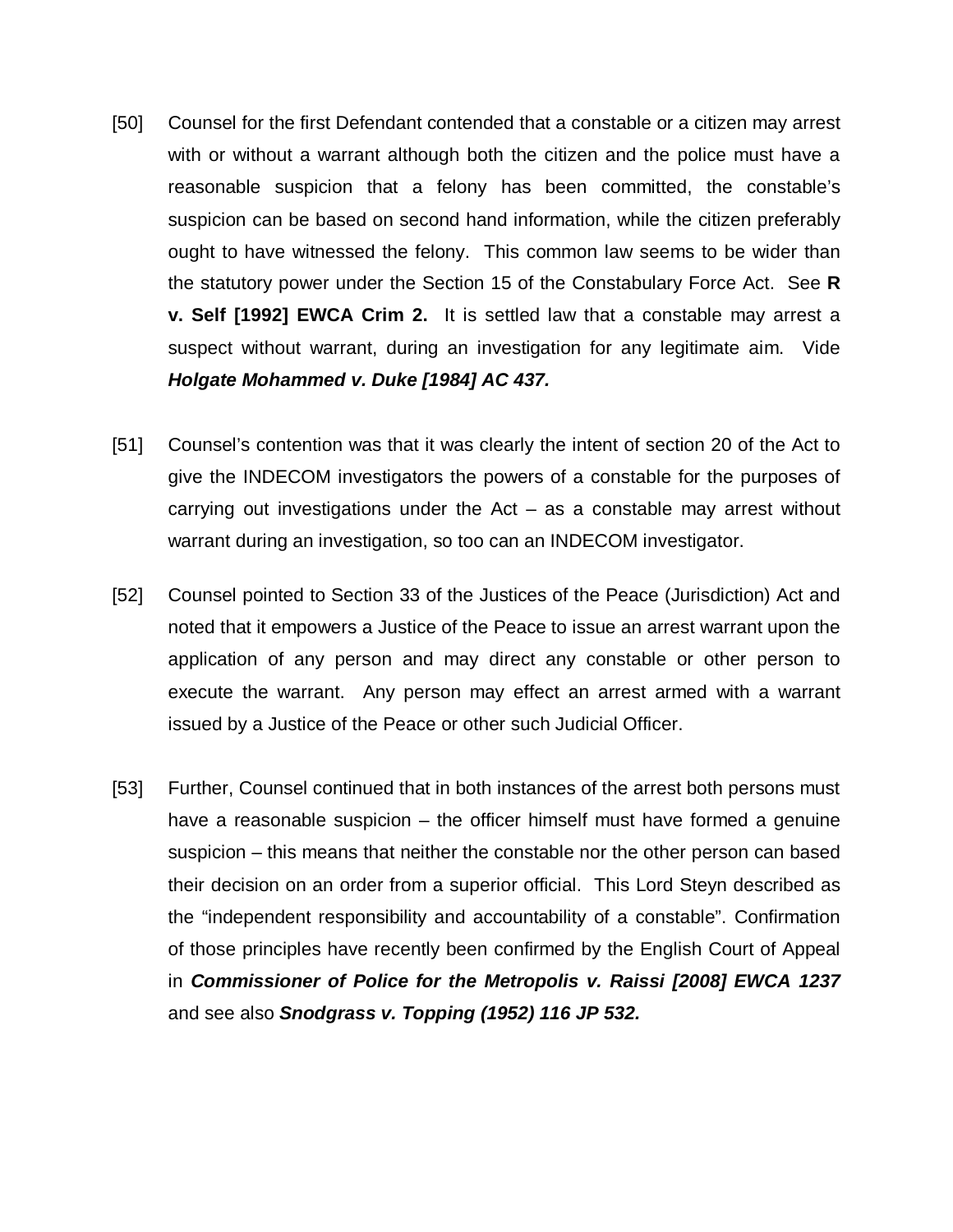[54] Counsel, in relying on the foregoing submissions, submitted that the first Defendant and officers of INDECOM have the power to arrest with or without a warrant.

#### **The Right to initiate Prosecutions**

- [55] Counsel for the first Defendant submitted that the Director of Public Prosecutions by virtue of Section 94 (1) and (3) of the Constitution has the power to:
	- "(a) initiate and undertake criminal proceedings;
	- (b) take over and continue….
	- (c) discontinue… any criminal proceedings instituted or undertaken by himself and any other person or authority…"
- [56] By necessary implication, the very language of the provisions confirms that persons other than the DPP may initiate prosecutions as the DPP "may take over" and "discontinue such prosecution." The Jamaican Constitution did not seek to alter the common law position which has always recognized the right of ordinary citizens to institute criminal proceedings.
- [57] To support his contention that the common law position has been maintained that the private citizen has the same right to substitute any criminal prosecution as the Attorney General or anyone has, Counsel referred the court to Sir Leslie Stephens' *"A History of the Criminal Law of England (1883)".* Counsel opined that despite the fact that this work was written in 1883, it continues to reflect a general principle of English Public Law. *Vide Hayter v. L. and another Times Law Reports February 3, 1998*.
- [58] In Jamaica, prosecutions in the Resident Magistrates' Courts, although normally instituted by the police, under the Justices of the Peace Jurisdiction Act, may also be instituted by a private individual – Form 15 and Section 29 of the Justices of the Peace Jurisdiction Act are relevant. Further, Counsel pointed to a case from this region *Chokolingo v. Law Society of Trinidad and Tobago (1978) 30*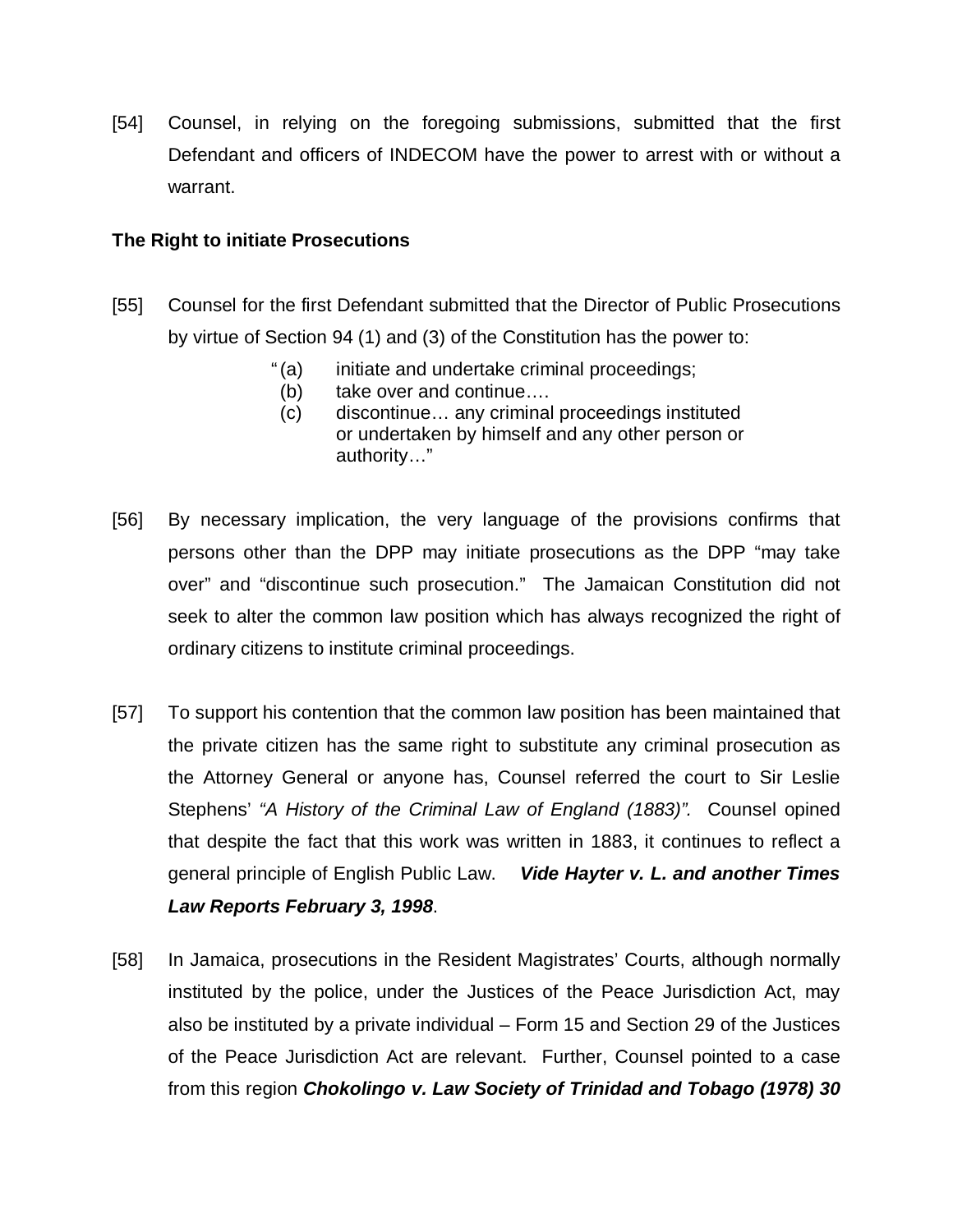*WIR 372.* Here, the standing of the Law Society to initiate a prosecution for contempt of court was affirmed.

- [59] The *Chokolingo case,* earlier referred to by Counsel for the first Defendant also further held that a private individual might enforce the criminal law without the consent of the Attorney General (or any other authority whose duty it was to prosecute offenders). *A.G. v Times Newspapers [1973] 3 All ER 54* and *Gouriet v. Union of Post Office Workers [1977] 3 All ER 70* also supports the position held in *Chokolingo,* re an individual's right to bring a private prosecution.
- [60] Counsel also relied in his submissions on *Scopelight Limited and others v. Chief Constable of Northumbria Police Force and another [2010] Q.B. 438* to further support the proposition that there exists a right by private citizens to initiate criminal proceedings. Further also, authority for the proposition that the right to bring a private prosecution survives even a decision by the Director of Public Prosecutions not to pursue a prosecution. Neither the Director of Public Prosecutions nor the court considered the Director of Public Prosecutions the sole arbiter of the public interest on whether a prosecution should be brought.
- [61] Counsel submitted that there were several safeguards against dangers perceived in pursuing a private prosecution. These may be obtained in the course of any criminal process and are:
	- a. the DPP entering a Nolle Prosequi and taking over the case (as in the Malica Reid case).
	- b. criminal prosecution for vexatious prosecution
	- c. in relation to each prosecution the Justice of the Peace must be satisfied that it is a proper case in which to issue a warrant of arrest or summons.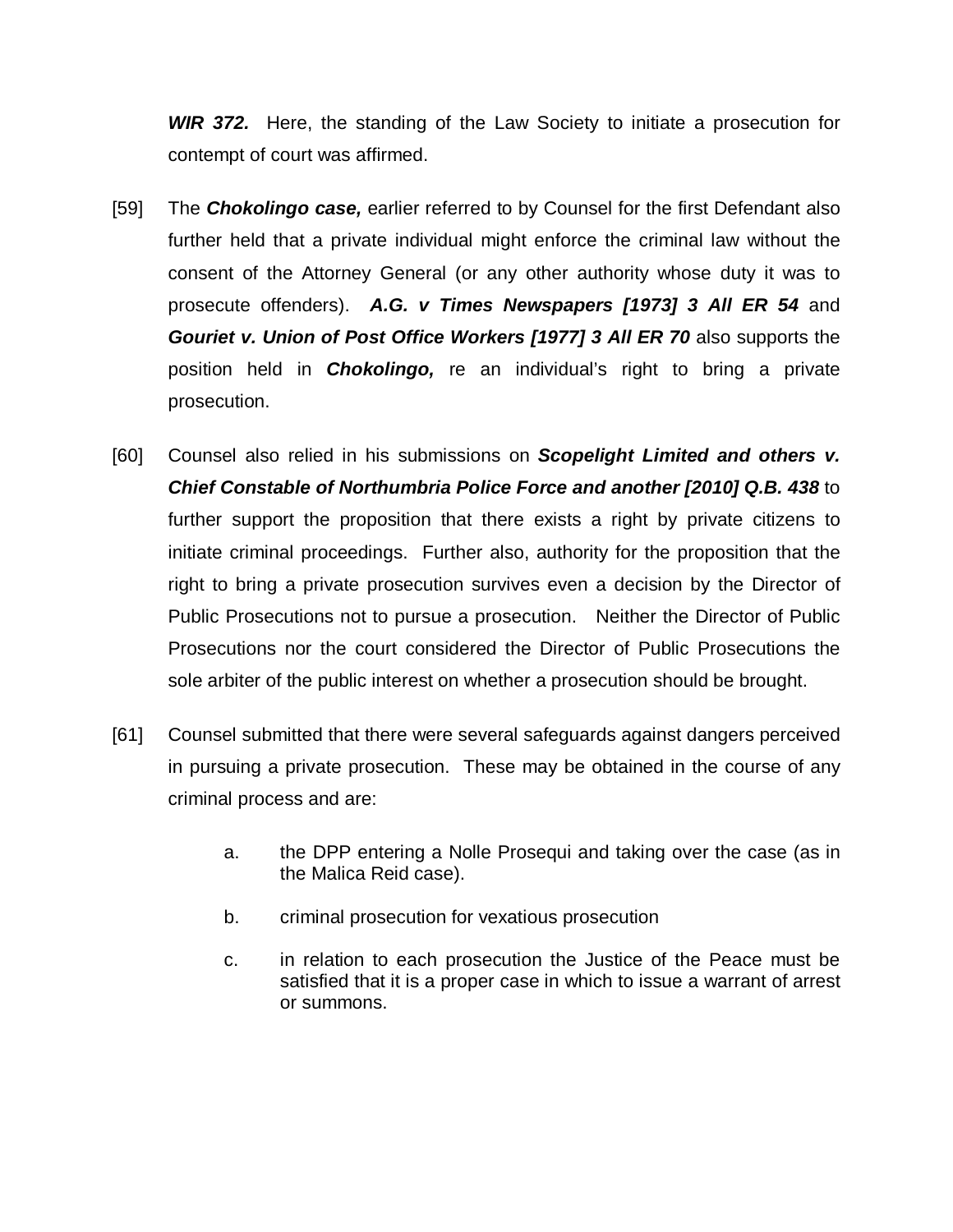- d. application is open to any Defendant to make application to the Court to stay the prosecution on the ground that it is an abuse of the process of the Court.
- [62] Counsel cited another case from the United Kingdom. In *R. v. Rollins [2010] 4*  **All E.R. 880** the Claimant contended that the Financial Services Authority (FSA) did not have the power to prosecute for any offences other than those specified in the Financial Services and Market Act (FSMA). The FSA was initiating prosecutions even before the legislature gave it specific powers under the Act. The Court stated that the FSA "had the power of a private individual to prosecute provided that this fell within the scope of its objects and prosecution was not precluded or restricted by the terms of the relevant statute."
- [63] Counsel pointed out dicta of Sir John Dyson in *Rollins (supra).*

*…it is legitimate to ask why Parliament should have intended to deprive the FSA (but no-one else) of the power it previously enjoyed to bring prosecutions ……... One of the functions of the FSA ….. including the reduction of financial crime….. It would have been even more perverse not to remove the power to bring prosecutions for offences (other than those under FSMA and its subordinate legislation itself) from anyone else, including private individuals.*

**... if the power is limited… then… there are consequences which it is unlikely that Parliament intended. For example, it means that, if in the course of its investigations, the FSA discovers evidence which would support a prosecution under section 401 or 402 of FSMA and a prosecution for other offences, it has to refer the question whether to prosecute those other offences to the DPP. This is a most inefficient and unsatisfactory way of prosecuting crime ….**  *Parliament cannot have intended to create such an absurd state of affairs.* (emphasis added). Vide*,* paragraphs 17 and 18 of the Judgment.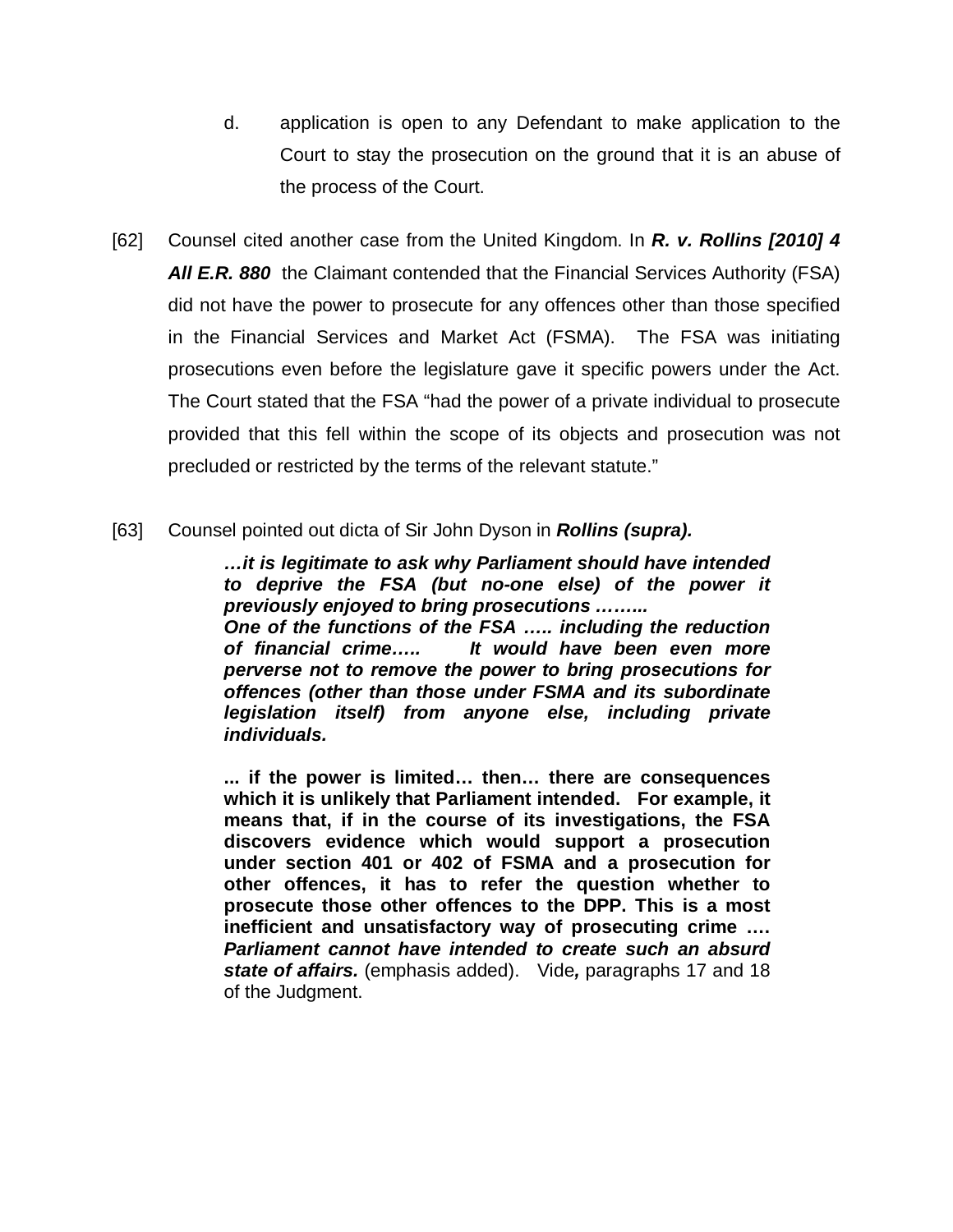[64] At paragraph 20 Dyson SCJ added-

*The technique usually employed by the legislature to indicate an intention to limit the class of persons who may prosecute a particular offence is the obvious one of stating expressly that a particular offence may only be prosecuted by a specified person or persons.*

# [65] In *Regina (Hunt) v Criminal Cases Review Commission* [2001] Q.B. 1108 the

court similarly held in relation to the Inland Revenue:-

*The common law and statute has preserved the right of individuals to bring prosecutions. There has been no abrogation by statute. Not only is the Claimant's contention… without merit but to find otherwise would be perverse and contrary to the intention of Parliament.*

- [66] The authorities referred to above are germane to the issues being considered before this court. Similarly, this honourable court ought to hold that Parliament could not have intended to establish an independent body removed from the Police Force and subject to the control of no one, but still have the Commissioner and officers of INDECOM having to rely on the police to initiate arrests, or to charge police officers. This, it is submitted, would result in an absurdity.
- [67] Counsel submitted that the Constitution contemplates that the right to personal liberty of the subject may be restricted "on reasonable grounds and in accordance with fair procedure established by law." See Section 14 (1) of the Charter of Rights. It would therefore be a matter for the Courts as to whether a Claimant was arbitrarily or unlawfully deprived of his right to personal liberty. The law provides alternative recourses to deal with unlawful arrests.
- [68] Counsel for the first Defendant submitted that it is the Claimants' contention that the matter must first be referred to the Director of Public Prosecutions for a ruling before criminal proceedings may be brought in respect of a Public Officer. This position is rejected by the first Defendant. *George Anthony Lawrence v.*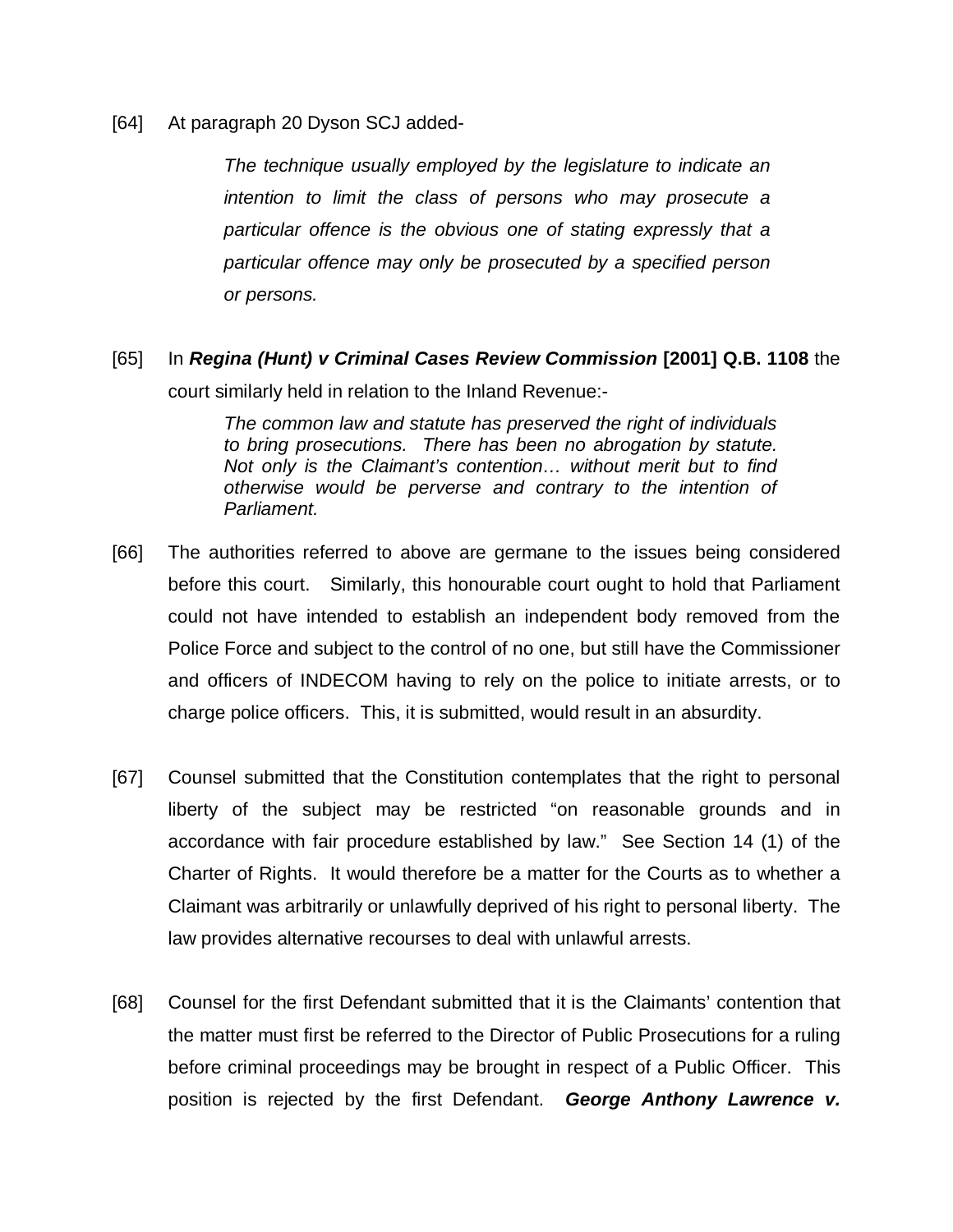**Commissioner of Police and the Attorney General CA 26<sup>th</sup> May 2010 makes it** clear that Section 31 (5) 8 of the Police Service Regulations 1961, is designed to ensure that members of the Police Force are not made subject of simultaneous criminal and disciplinary proceedings. It is submitted that nothing in the Police Service Regulations lays down that the DPP's consent or ruling is required before a police officer can be charged with a criminal offence. The Claimants' contention in this regard is without merit.

- [69] The Claimants have alleged, it is submitted, that were the first Defendant able to charge their members this would deprive such members of a legitimate expectation derived from the practice and custom of the DPP, that such member would not be so charged in the absence of a ruling. Even if the Claimants had provided substantial proof to ground a Legitimate Expectation based on practice, no practice can undermine the lawful right of a citizen to bring a private prosecution. No alleged practice between the Claimants and the Director of Public Prosecutions can bind the first Defendant or any person at all, or to the extent that it will limit their right to prosecute.
- [70] The Director of Public Prosecutions submitted that it was her view that Sections 4, 13, 14 and 20 of the Act did not confer any power of arrest and charge on the first Defendant and any officers of INDECOM. As the liberty of the subject was a fundamental right under the Charter of Rights, the DPP submitted that the legislature would not give any entity the right to remove the liberty of the subject other than by express provision. The arrest of Malica Reid, she continued, without a warrant, could not have been justified under the common law. A private citizen can only arrest an offender if that citizen has seen the offender commit the felony. It is the constable who can arrest before the commission of the felony, during and after its commission.
- [71] The DPP indicated that she understood the first Defendant's concern that certain powers would have to be implied from INDECOM to carry out its function.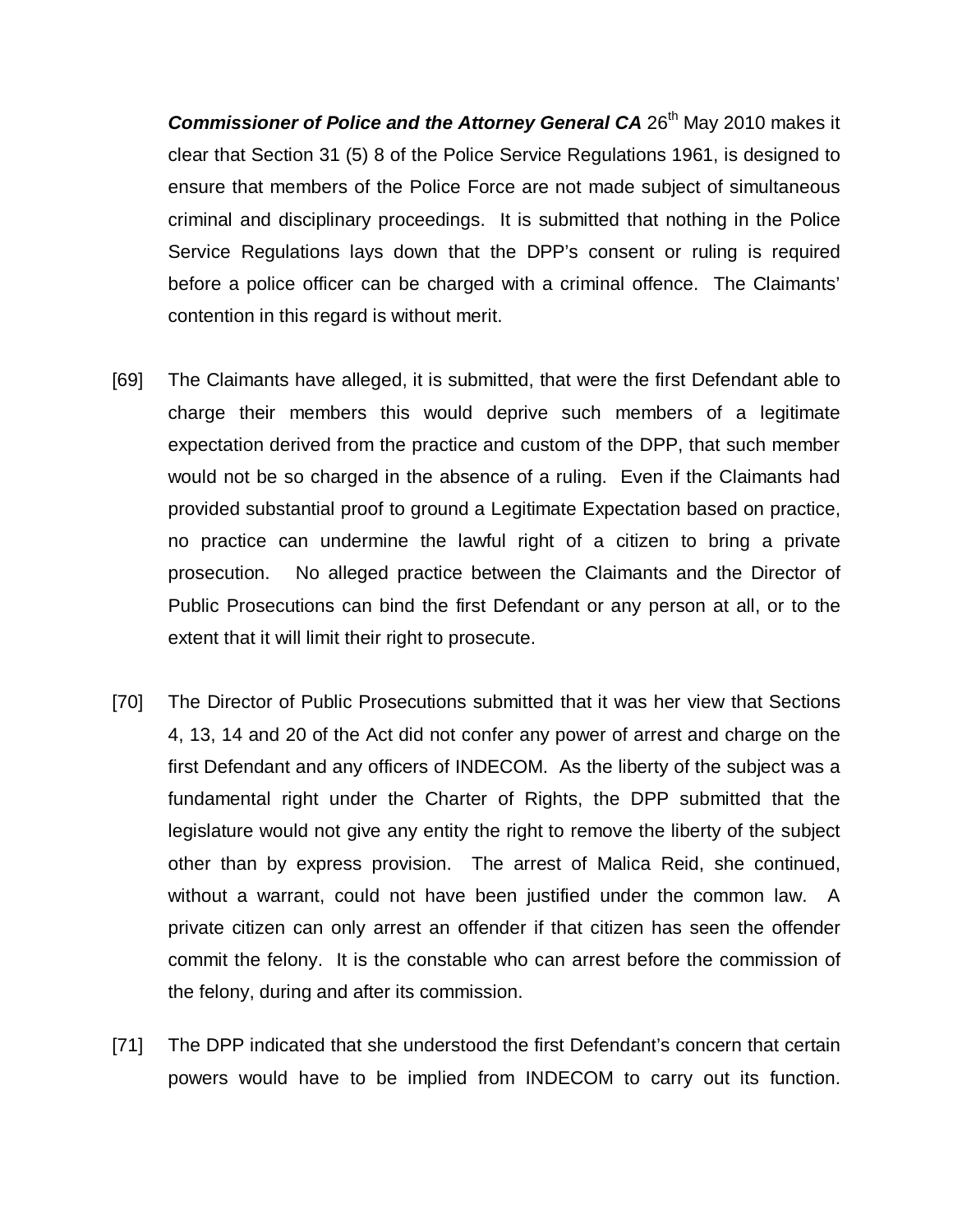However, she submitted that this concern would have to be taken back to Parliament for an amendment of the Act to include such an express power, if that was the policy the legislature wished to pursue.

- [72] The Director of Public Prosecutions raised the possibilities which may arise where an officer of INDECOM operating under powers of the Act attempted to arrest a policeman. She further submitted that the first Defendant might wish to continue the current practice of submitting files for ruling from the police bearing in mind their particular role — further, the requirement for submissions seemed to enhance the credibility of claims made against members of the Police Force who may or may not be guilty of some infraction or malfeasance.
- [73] The Claimants contend that the Act is unconstitutional if in fact it confers the status of constable on the first Defendant and his agents as it would afford them protection without making them also subject to a regime of discipline and dismissal to which a constable would be answerable. Additionally, the Act also is an attack on Section 131 of the Constitution, the Police Services Commission. The above stated contention is fallacious. The Act does not appoint the first Defendant and his agents (the investigative staff of INDECOM) as constables. They are not appointed pursuant to any of the statutes under which the Claimants and those persons represented by them have been appointed. None of them is subject to direction from or control of any commanding officers of the Forces of which the Claimants are members. To the contrary, they have been conferred with the powers of a constable, pursuant to Section 20 of the Act; such powers, authorities and privileges as are given to a constable, solely for the specific purpose of giving effect to particular Sections of the Act. They are not in fact constables and so do not have all the powers, authorities and privilege which enable constables.
- [74] There is therefore no trespass in any form on the powers of the Police Services Commission as under the Act, no one is purported to be appointed a constable. There is no breach therefore of the separation of powers. The principles as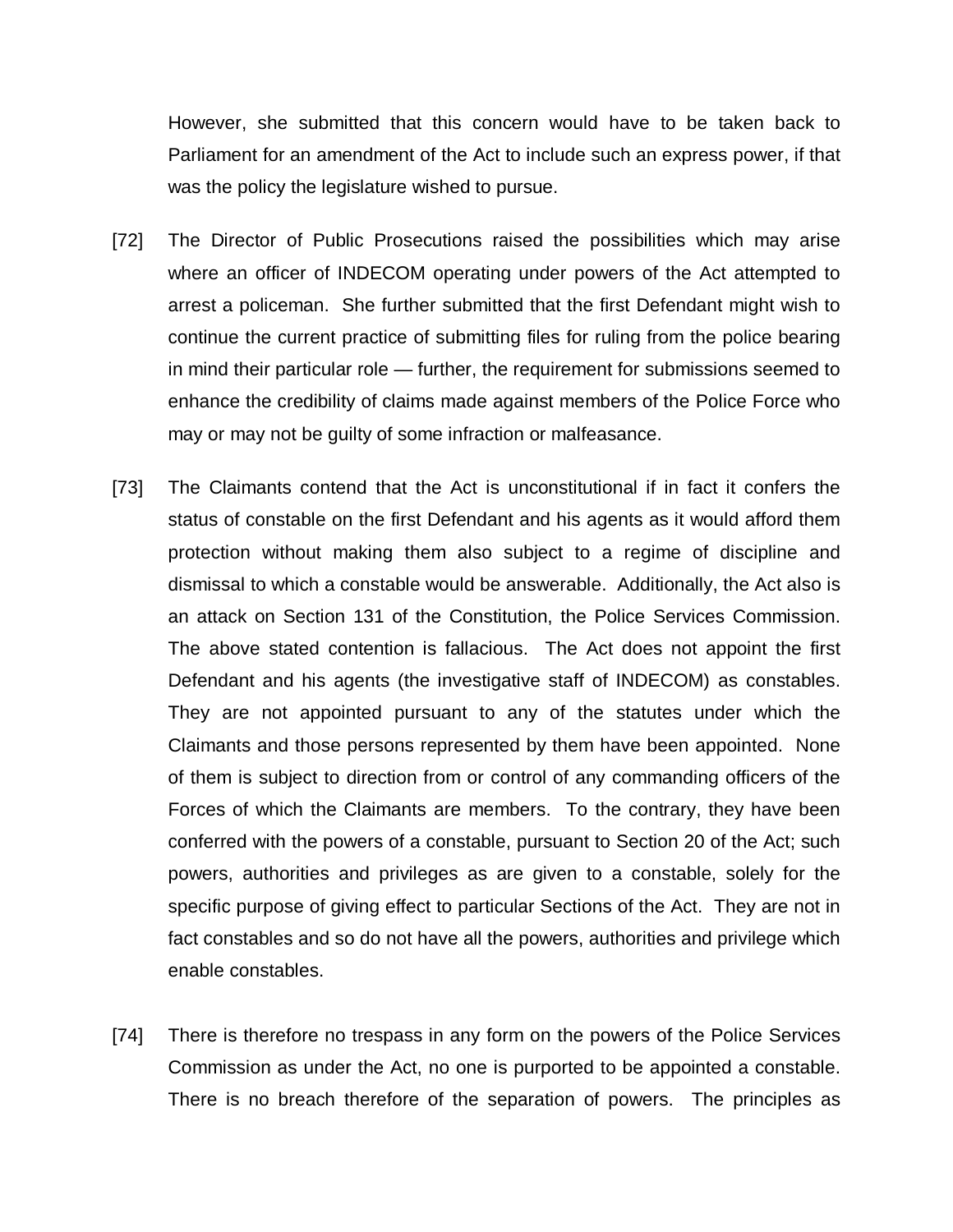discussed in *Hinds* are not here engaged. What then are the "like powers, authorities and privileges as are given by law to a constable" which Section 20 of the Act confers?

- [75] The Claimants have contended, supported also by the second Defendant and the Director of Prosecutions as *amicus* that in giving effect to Section 4, 13 and 14 of the Act, the power of arrest is not part of the powers conferred because the constitutional right to liberty guaranteed in the Charter of Rights could only be taken away by express provisions. On the other hand, the first Defendant contends that given the stated mandate of INDECOM and its remit, the need also to independently carry out its function, it is inconceivable that the Act does not afford the first Defendant and his investigative staff with the power of arrest. As a constable may arrest without warrant, during the currency of an investigation, so too may an investigator of INDECOM.
- [76] Sections 4, 13 and 14 of the Act have given to INDECOM very wide and extensive investigation powers. Everything in these sections relate to investigations for the purpose of the Act. The full extent of the Act's purposes and INDECOM's wide remit are evident in an examination of Section 4 of the Act. Section 2 of the Act defines an 'incident' as any occurrence which involves misconduct by a member of the Security Forces i.e. member of the police, military or correctional services, which resulting in, or was intended or likely to result in death or injury, involving sexual assault, involving assault or battery result in damage to property or the taking of money or other property and which not falling under any of the above, in INDECOM's opinion is an abuse of the rights of a citizen.
- [77] INDECOM is also possessed of powers to investigate public bodies such as Ministries, departments or agencies of government, parish councils, statutory bodies and government companies. It may obtain and execute search warrants to access records, documents, information and premises, occupied or unoccupied in order to further its investigations. INDECOM may also require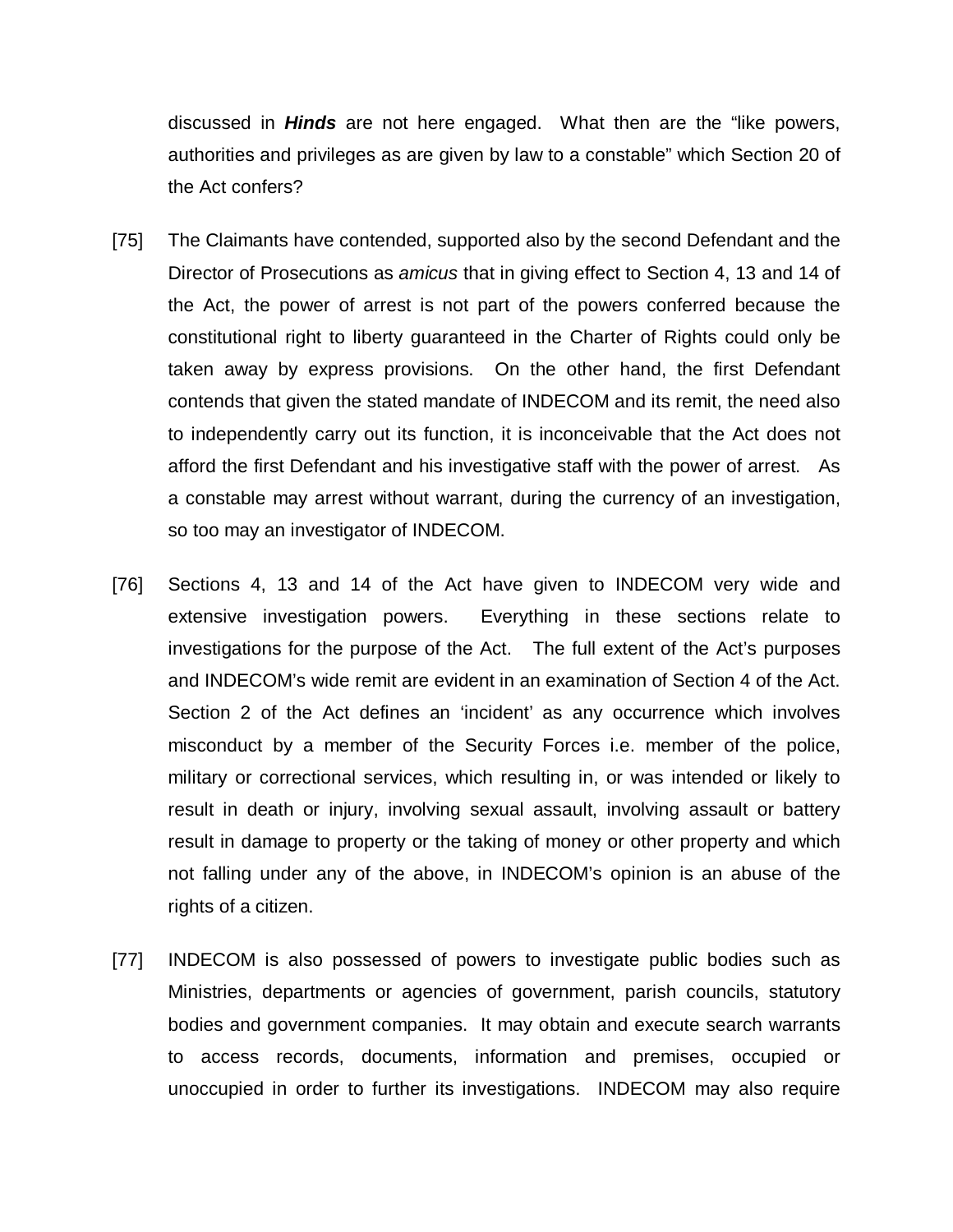information to be furnished in relation to the extensive powers of search given to it by the Act.

- [78] Under Section 4 (2) (a) the Act gives to INDECOM power to take charge of and preserve the scene of any incident, and has the power to issue directions to the Commissioner of Police or any other authority for the purposes of the section. Under Section 13 of the Act, INDECOM may on its own initiative initiate an investigation. Section 13 reads "An investigation under this Act may be undertaken by the commission on its own initiative." Section 14 provides that INDECOM in deciding the most appropriate method of investigation should assess the seriousness of the case, importance of the investigations, public interest considerations and the particular circumstances in which the incident occurred. This section also gives INDECOM the right to manage, supervise, direct and control an investigation carried out by the Security Forces or relevant public body in relation to an incident and to direct that no action should be taken until INDECOM has completed its investigation.
- [79] It is neither disputed nor debated that a constable is possessed of wider powers than a private individual. The powers of a constable are conferred on him either by common law or by special statutory provisions. Section 3 (5) of the Constabulary Force Act provides that:

*Every member of the Force, shall have in every parish of the island, all powers which may lawfully be exercised by a Constable whether such powers are conferred by this Act or otherwise.*

[80] Section 13 of the Constabulary Force Act sets out what are the general duties and powers of the police under the Act. Section 15 of the Constabulary Force Act gives the police the power to act without warrant, to apprehend any person found committing any offence punishable upon indictment or summary conviction, and set out what the police should do subsequent to such an arrest.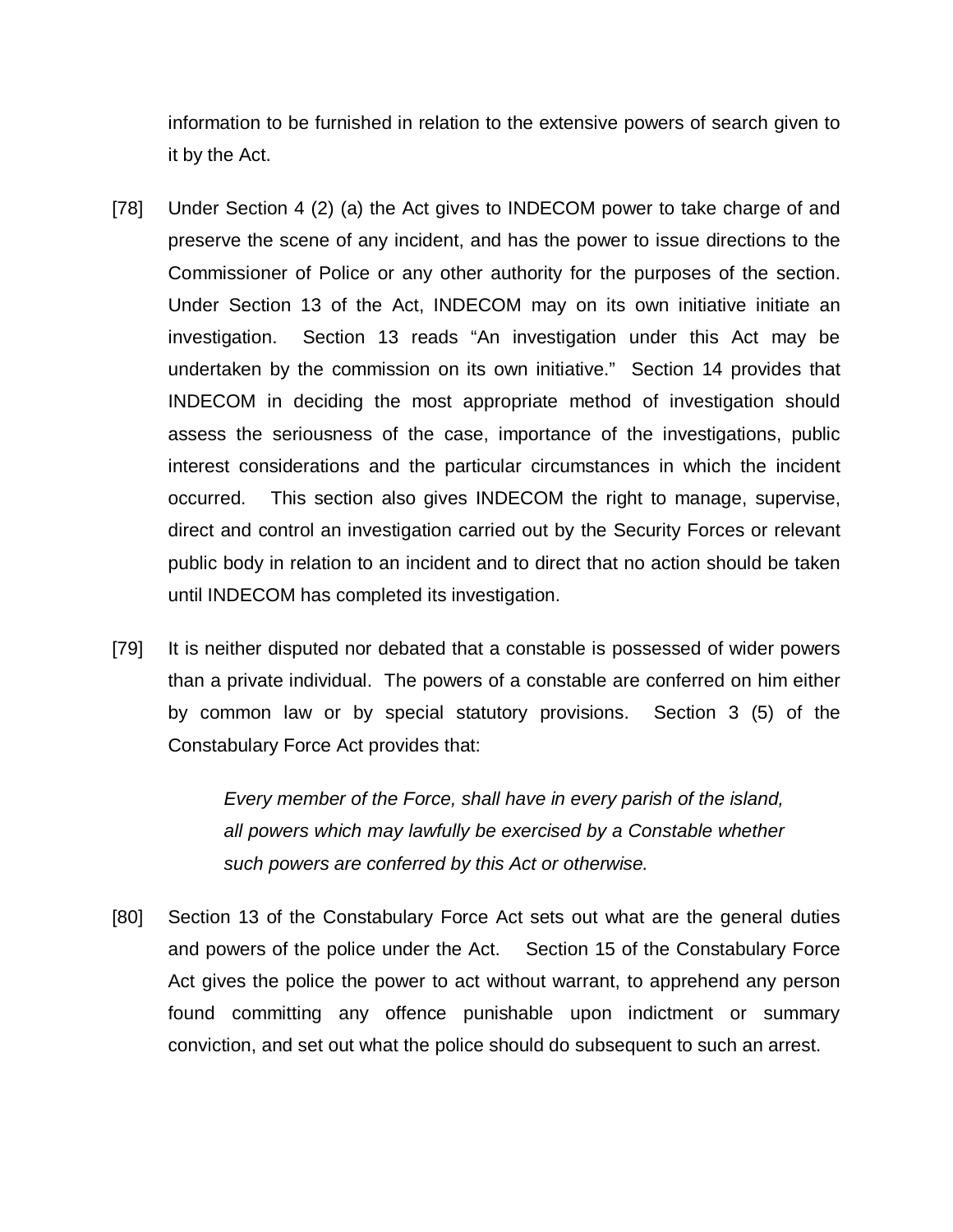Section 16 relates to the power to the police to execute lawfully issued warrants; sections 17 – 22 of the Constabulary Force Act provide for the police to be able to arrest without warrant persons known or suspected to be in possession of dangerous drugs, material relating to games of chance, powers to stop and search vehicles for stolen goods among other things.

- [81] A constable's power to arrest relates to all crimes in which an arrest may properly be made, either under common law or by statute. The Act and the Customs Act give power to persons who are not actual constables to perform functions of a constable for the sole purpose of facilitating the remit and purposes of the legislation in question. In the case of the Act, the extensive investigative functions to be undertaken to ferret out and unearth evidential and other material relating to alleged Sections offences against citizens by agents of the State.
- [82] It is against this background that the Claimants' submissions, supported by the second Defendant's and of the Director of Public Prosecutions will have to be examined. Their contention is that the legislature would have had to expressly give the first Defendant and his investigators the power to arrest, if it was Parliament's intention to do so. However, it would seem to me that Parliament having provided the first Defendant and his officers with a raft of investigative functions and also conferring on them "the powers, authorities and privileges" as are given by law to a constable" would not have excluded from those powers authorities or privileges of a constable, the power to arrest, without making that exclusion in expressed terms.
- [83] Counsel for the first Defendant, in his submissions asked the question, "How then could arrests be effected during or following the INDECOM investigations?" If it was Parliament's intention to locate the powers of arrest in matters relating to investigations of INDECOM, elsewhere than the first Defendant and his investigations, it could be expected that parliament would expressly state that. It would seem strange that the very body the actions of whose members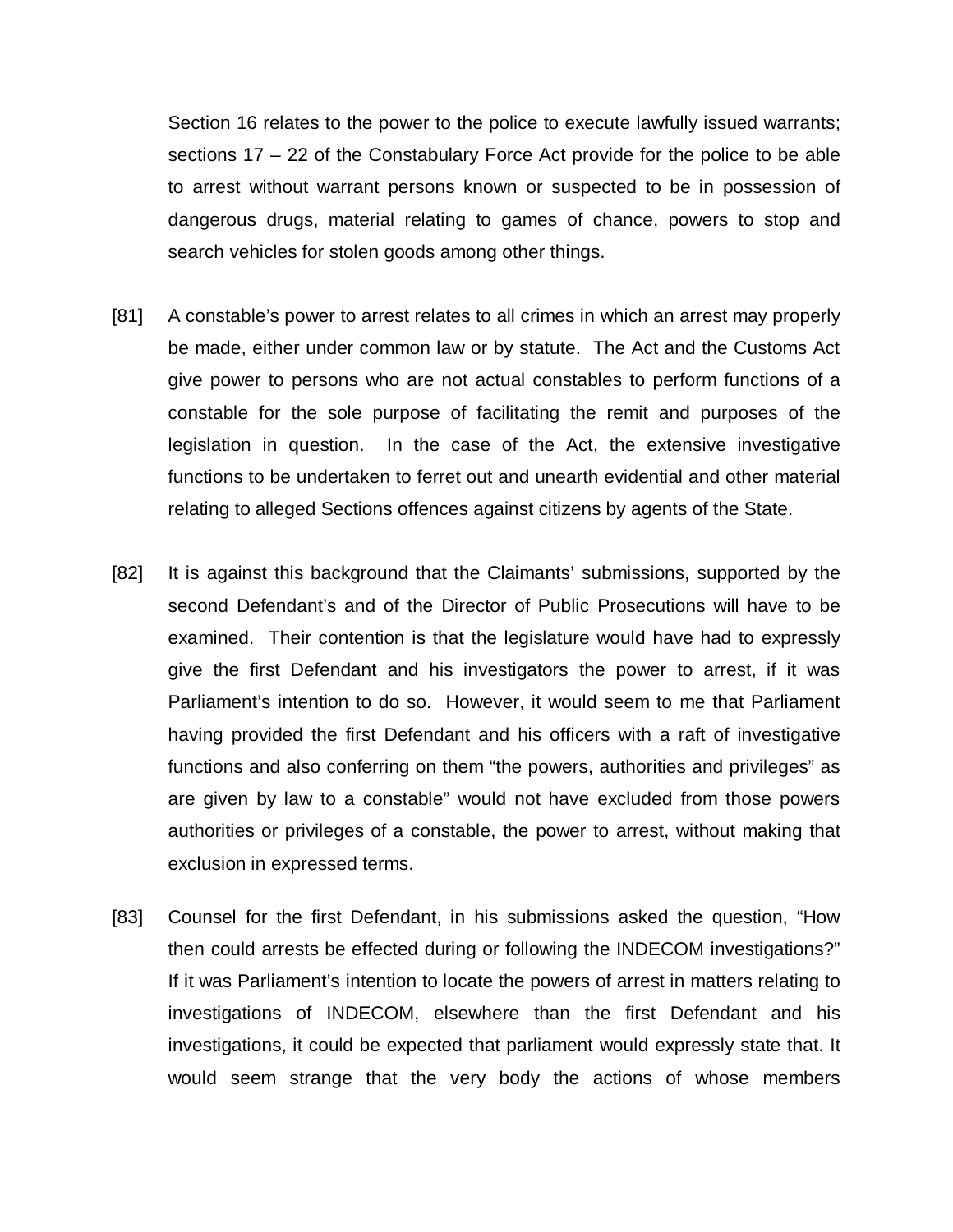INDECOM is investigating, during or after the investigation should be asked to perform the act of arrest and charge. The case of *Regina v. Rollins [2010] 4 All ER 880*, a decision of the UK Supreme Court is relevant in the instant case, as issues discussed therein resemble those occasioned by the relief sought by the Claimants in paragraph 4.1- a declaration that "section 20 of the Act construed against the provisions of Section 13(3) (a) and 15 of the Constitution, does not confer on the Defendant the power to arrest and/or charge anyone at all for any criminal offence…and neither does the common law."

- [84] The Claimant in *Rollins* had contended that the Financial Services Authority did not have powers to prosecute criminal offences other than those specified in the Financial Services and Market Act. The Financial Services Authority was however initiating prosecutions even before the legislature had given it specific powers under the Act. Here the court stated that even before the expressed power to prosecute was given by the FSMA, the FSA had the power of a private individual to prosecute provided that this fell within the scope of its objects and prosecution was not precluded or restricted by the terms of the relevant statute.
- [85] Sir John Dyson SCJ expressed himself thus:

*... is it legitimate to ask why Parliament would have intended to deprive the FSA (but no one else) of the power it previously enjoyed to bring prosecutions … all of the functions of the FSA including the reduction of financial crime … it would have been perverse of Parliament to impose on the FSA the general duties set out in Section 2 of the FSMA and yet at the same time deprive it of the power it previously enjoyed to prosecute financial offences … if the power is limited … then there are consequences which it is unlikely that Parliament intended …For example it would mean that, if in the course of his investigations, the FSA discovers evidence which would support a prosecution … under sections 401 and 402 of the FSMA and prosecution for other offences, it*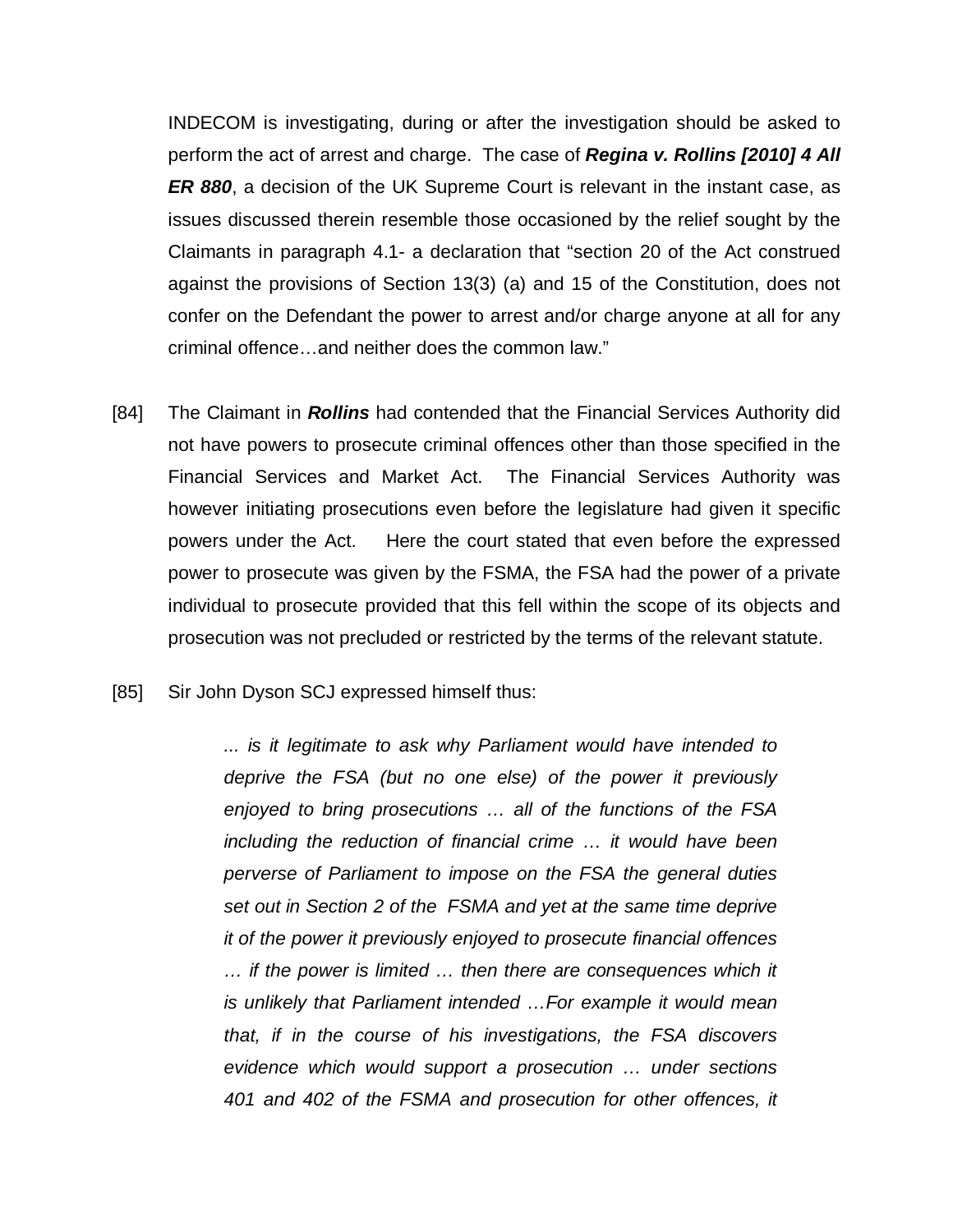has to refer the question whether to prosecute those other *offences to the DPP. This is a most inefficient and unsatisfactory way of prosecuting crime – Parliament cannot have intended to create such an absurd state of affairs.*

[86] In *Regina (Hunt) v. Criminal Cases Review Commission [2001] Q.B. 1108*, it was held that there was a category of criminal behaviour in respect of which the Inland Revenue was in a particularly advantageous position to prosecute; that although the revenue had no express statutory power to prosecute, it had such a power at common law, ancillary to, supportive of, and limited by its duty to collect taxes; and that accordingly the revenue could prosecute a trial on indictment… without the consent of the Attorney General. At paragraph 20 the court also stated that:

> *Great importance has always been attached to the ability of an ordinary member of the public to prosecute in respect of breaches of the criminal law. If an ordinary member of the public can bring proceedings for breaches of the criminal law, it would be surprising if the Inland Revenue were not in a similar position.*

- [87] It would, to my mind, be an aberration for Parliament to have established an independent body removed from the Police Force to investigate allegations against members of the Police Force, among others, by citizens of Jamaica, but still have the first Defendant and his investigators having to rely on the police or the DPP to initiate arrest and charge police officers against whom allegations are made by citizens. This would certainly be a classic case of an "absurd state of affairs" that "Parliament cannot have intended." (per Sir John Dyson SCJ in *R v. Rollins (supra).*
- [88] The concerns raised by the Director of Public Prosecutions with regards to the first Defendant and his investigations having the power to arrest police officers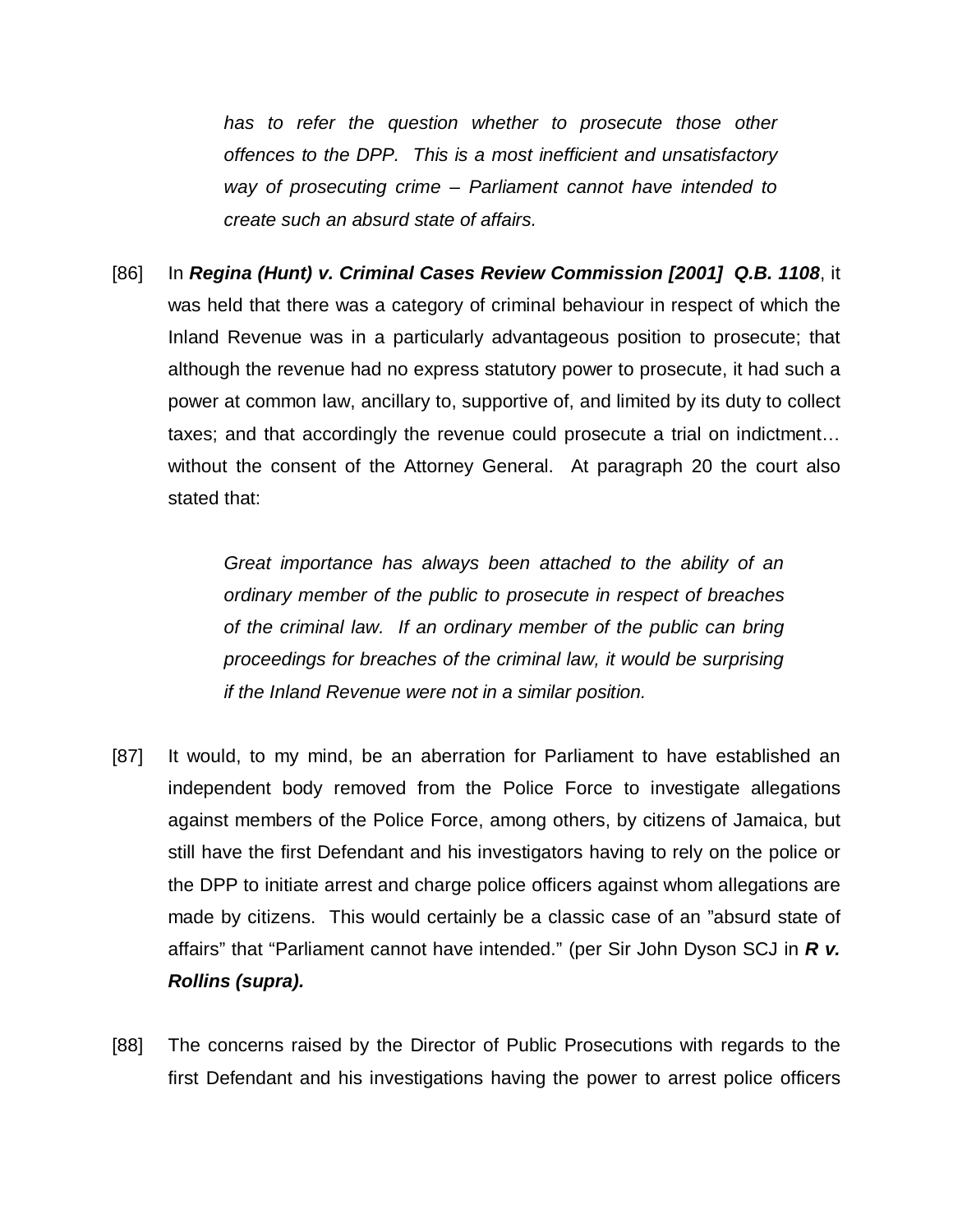against whom investigations have been pursued by the said officer of INDECOM, though quite valid concerns, do not affect the issues as raised in the Declaration sought by the Claimants in paragraph 4.1 of the Fixed Date Claim Form as amended. They may be adequately addressed by establishing some protocols of how arrests are made in those circumstances.

- [89] Section 14 (1) of the Charter of Rights secures that no person shall be deprived of his liberty save on reasonable grounds and in accordance with fair procedures established by law. This shows that the Charter of Rights indicates that the right is not an absolute one but may be restricted on "reasonable grounds and fair procedures established by law". With Section 20 of the Act conferring on the first Defendant and his investigators the powers of a constable, (which includes the power to arrest), the lawful and proper use of that power qualifies as a fair procedure established by law. It would be open to the Claimants, as counsel for the first Defendant opined, to bring individual cases of arrest before the courts to determine whether the complaining party was deprived of his right to liberty in breach of his constitutional rights or whether his arrest was legal.
- [90] The mechanics of the first Defendant and his investigators having to investigate, prepare files and then passing them over to the police to effect an arrest seem both unpractical and without a modicum of good sense. Besides, it would be inconsistent with INDECOM's independence and objectives, especially with the wide investigative powers which have been given by statute as its, mandate.
- [91] It was the contention of the first Defendant that the mandate given to him by the Act gives to INDECOM the right to lay charges in relation to incidents investigated by INDECOM. Counsel for the first Defendant recognized that Section 94 (3) of the Constitution gives the Director of Public Prosecutions the right to:
	- (a) institute and undertake criminal proceedings;
	- (b) take over and continue;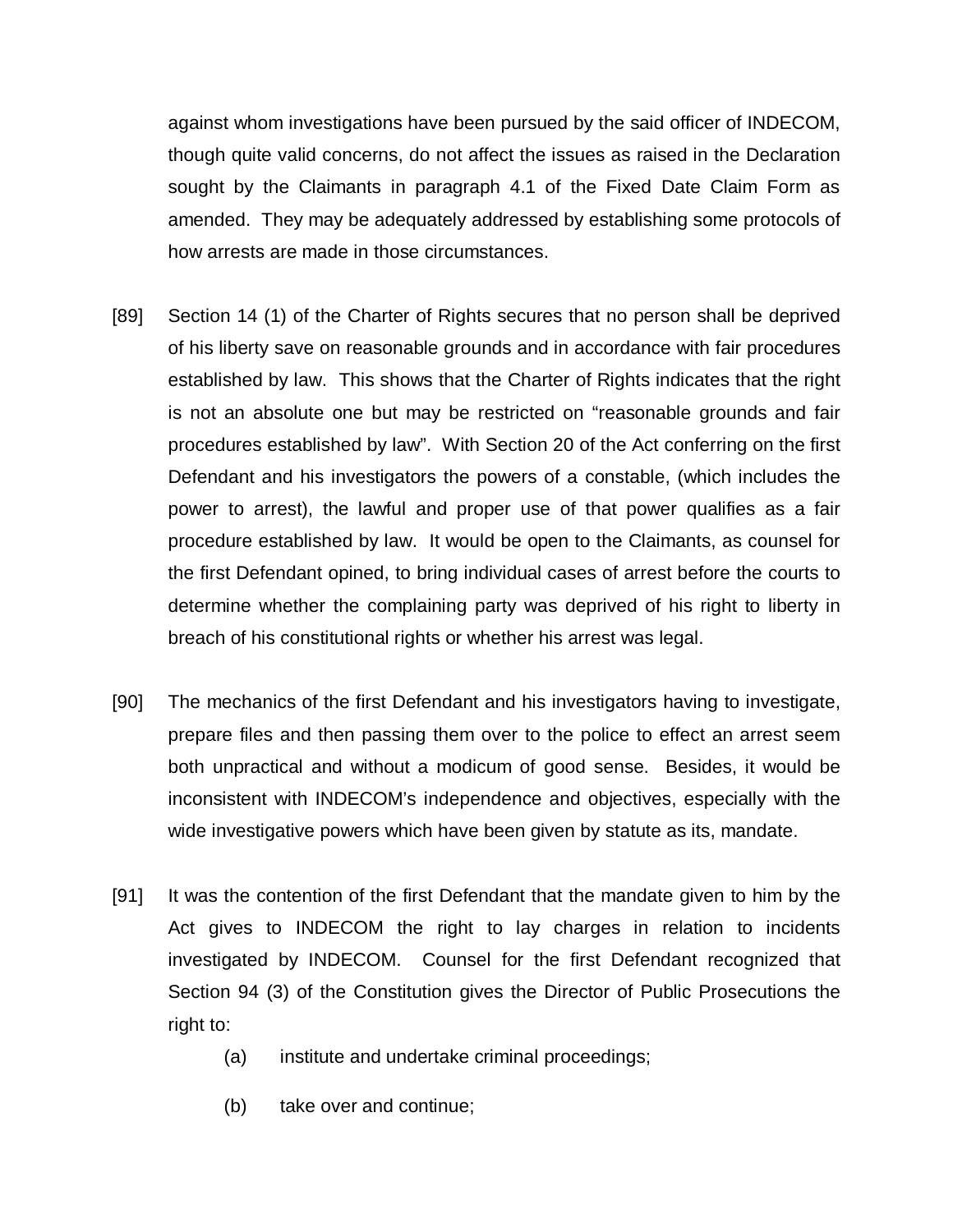- (c) discontinue … any such criminal proceedings instituted by himself or any other person or authority.
- [92] By necessary implication, counsel contends that persons other than the DPP may initiate prosecutions – the DPP being able to "take over, continue or discontinue" such prosecutions.

# [93] Sir Leslie Stephen in *A History of the Criminal Law of England (1883) Vol. 1 at page 495* stated-

*Every private person has exactly the same right to institute any criminal prosecution as the Attorney General or anyone else. A private person may not only prosecute anyone for High Treason or a Seditious Conspiracy, but A may prosecute B for a libel upon C, or an assault upon D, or a fraud upon E, although A may have no sort of interest in the matter, and C, D and E maybe altogether averse to the prosecution.*

- [94] The courts have continued to guard jealously the right of private citizen to institute criminal proceedings. In *Hayter v. L and another Times Law Reports February 3, 1983*, the court cautioned against limiting the right of citizens to institute private prosecutions. The situation in Jamaica is governed by Section 29 of the Justices of the Peace Jurisdiction Act. There is nothing in the said Act (the Justices of the Peace Jurisdiction Act) that stipulates that the informant must be a police officer. This indicates, and I agree, that Jamaican Law contemplates that anyone may bring an information or complaint. With this I am in complete agreement.
- [95] Support for the submission that the right for an individual to initiate proceedings as above stated can be found in several cases cited by Counsel for the first Defendant. In *Chokolingo v. Law Society of Trinidad and Tobago (1978) 30* **WIR 372,** it was held that a private individual might enforce the criminal law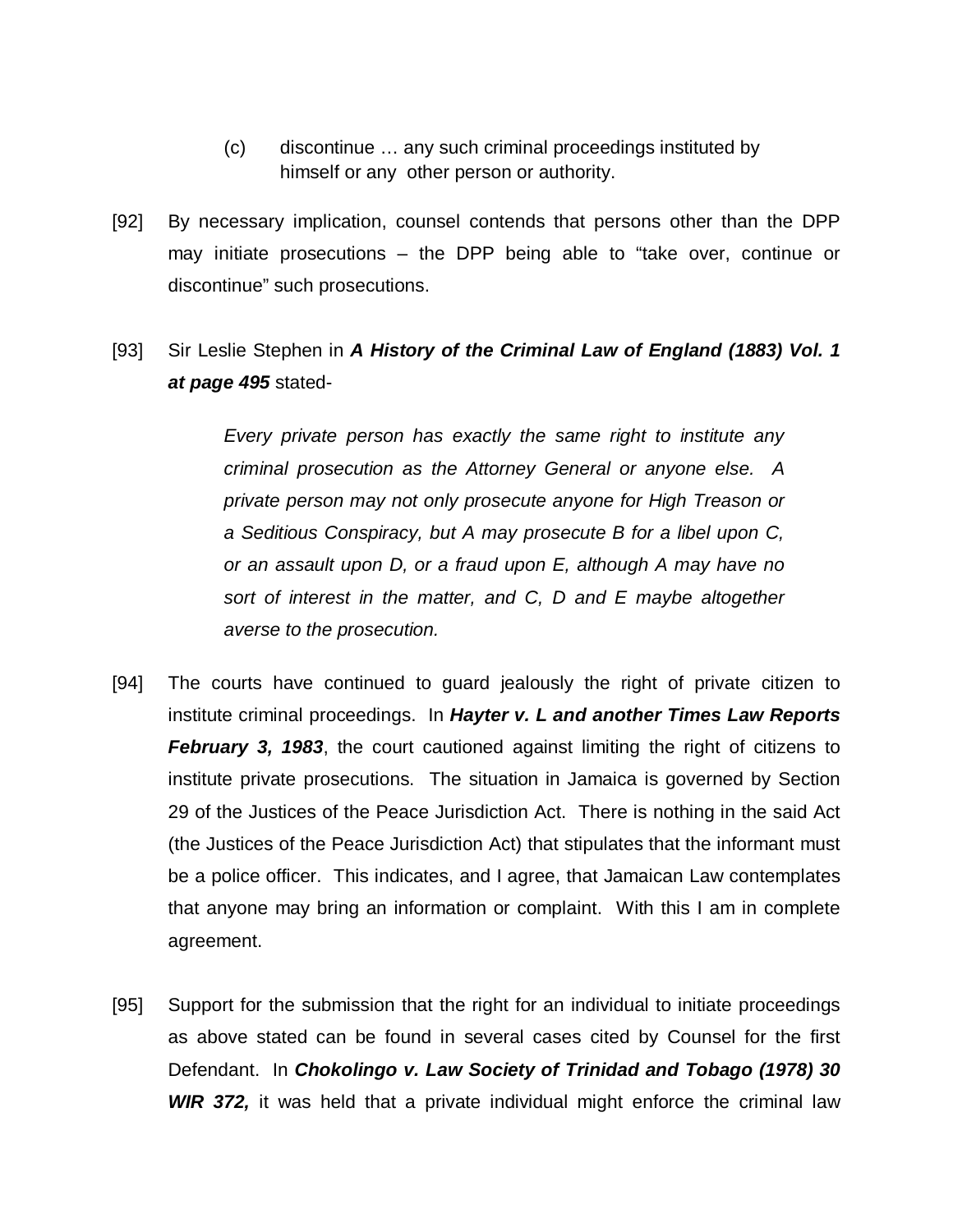without the Attorney General's consent. See also *AG v. Times Newspapers [1973] 3 ALL ER 56 and Gouriet v. Union of Port Office Workers [1977] 3 ALL ER 70. Scopelight Ltd. and others v. Chief Constable of Northumbria Police Force and Another [2010] Q.B. 438.*

- [96] *Chokolingo (supra)* is also authority for holding that where a body created by statute seeks to initiate a prosecution, that prosecution must be in keeping with the objects for which that body was established. In the case of INDECOM, it follows that any prosecution it would seek to imitate would have to be in keeping with the mandate and purposes for which it had been set up by Statute. INDECOM would, as a result of its statutory mandate, have a strong and adequate interest in prosecuting offences stemming from abuses of members of the security forces alleged by citizens. See *R v. Rollins (supra).*
- [97] I have acknowledged the existence of Section 25 of the Act which relates to the duty of the investigators of INDECOM to "attend court and provide such other support" on the request of the DPP in a prosecution arising out of an incident and in relation to proceedings instituted against "the concerned member" or "the concerned official" under the Act. This section is unhelpful in deciding any of the issues which arise from the Claimants' request of this court in the Amended Fixed Date Claim Form filed herein.
- [98] Nothing in the Act in any way diminishes or undermines the constitutional powers of the DPP whose powers are set out in Section 94 of the Constitution. However, should the DPP be of the view, that anyone including the first Defendant and his investigators, have laid charges which are improper, or flawed for any reason, she has the constitutional authority to take over and discontinue the charge or charges. (Section 94 (3) (a)  $-$  (c) of the Constitution). This provides a formidable defence against capricious or patently wrong use of the right to prosecute by the private entity.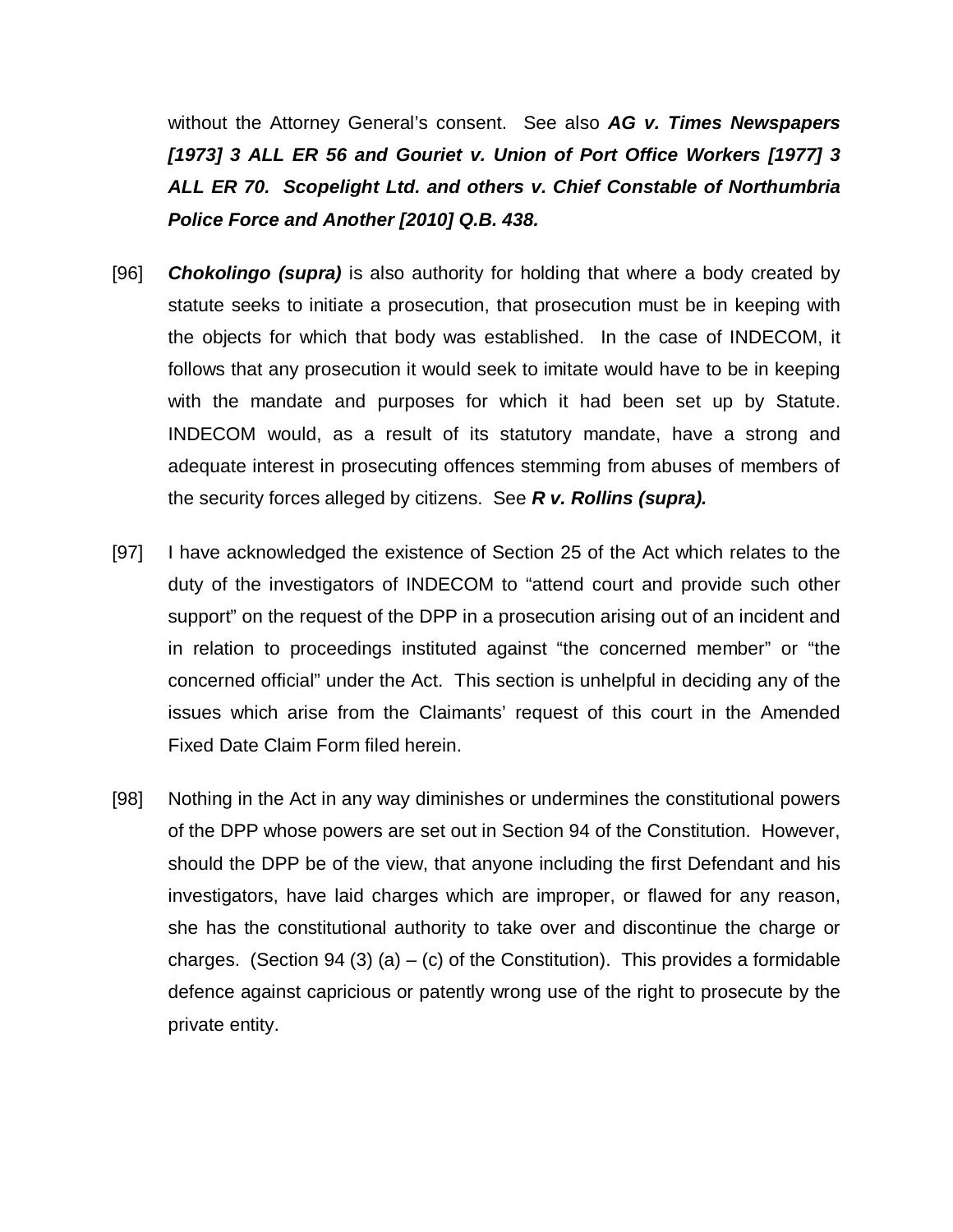- [99] It was the Claimants' contention that it had been the established practice for the DPP to make a ruling whether and where police officers had been charged for offences arising out of the course of their duties – that this was a practice which the Claimants reasonably and legitimately expect to continue. This is pithily put in paragraph 5 (2) (b) and (c) of the Amended Fixed Date Claim Form – "They are repugnant to the procedure and guidelines set out in the Police Service Regulations 1961. They violate the legitimate expectations of the Claimants and their members to a ruling from the DPP whether they should be arrested or charged for Murder or any criminal offence."
- [100] The Claimants relied for their contention on the Police Service Regulations 1961 which had survived the coming into force of the Constitution. Regulations 31 paragraph 4 provides that subject to paragraph 5, the Commissioner may institute disciplinary proceedings on any member of the Force below the rank of Inspector. Paragraph 5 reads "Where an offence against any enactment appears to be committed by a member the Commission or as the case may be the authorized officer, before proceeding under this regulation shall obtain the advice of the Attorney General or as the case may be, of the Clerk of the Courts of the parish, as to whether criminal proceedings ought to be instituted against the member concerned and if the Attorney General or Clerk of the Court advises that criminal proceedings ought to be so instituted, disciplinary proceedings shall not be initiated before the determination of the criminal proceedings so instituted."
- [101] Regulation 33 reads as follows:

"Where upon a preliminary investigation or a disciplinary enquiry an offence against any enactment appears to have been committed by a member the Commissioner, shall unless criminal proceedings has been or are about to be instituted, obtain the advice of the Attorney General as to whether criminal proceedings ought to be instituted."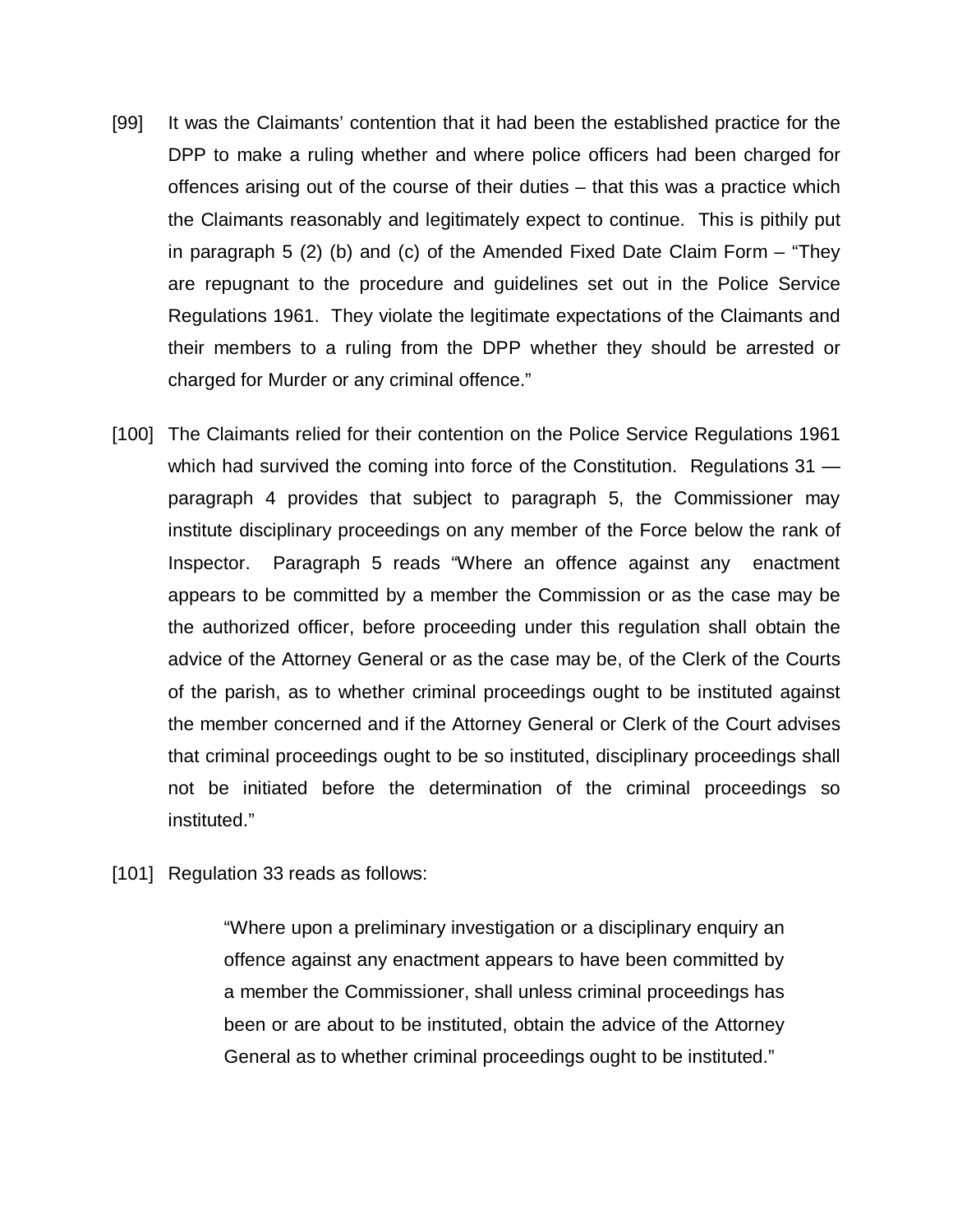- [102] Claimants' Counsel relied on two cases to ground his contention. Firstly *Attorney General v. Mohammed et al (1987) 41 WIR 176***.** This case was cited to show the relationship of the doctrine of legitimate expectation to matters constitutional.
- [103] This case originated from the Court of Appeal of Guyana. This was a challenge to an amendment to a Labour Act allowing government to enter into an agreement with the Trade Union Congress to bind all public workers. It was rushed through Parliament with great speed and this prevented the Trade Union Congress from commenting prior to its passage. The amendment was struck down on appeal and one of the bases on which the first instance decision was upheld was that the amendment was done in breach of Article II of the Constitution by virtue of which the Trade Union and other parties had had a reasonable expectation to have been consulted prior to the amendment producing such changes.
- [104] The second case cited was *Attorney General of Hong Kong v. Ng Yuen Shiu, [1983] 2 AC 629.*The Judicial Committee of the Privy Council held that where a public authority charged with the duty of making a decision promised to follow a certain procedure before reaching a decision, good administration required that, it should implement that promise, unless to do so conflicted with the authority's statutory duty. In the instant case, the applicant's denial of an opportunity to state his case and make representations why he should not be removed, was a sufficient ground for setting aside the decision. The Claimants relied on the two mentioned authorities to support their request to the court that it should find the "arrest" without a prior reference to and ruling from the DPP, deprived the Claimants of their legitimate expectations.
- [105] There can be no basis on the authorities and the facts and the regulations referred to on which the Claimants can pray in aid the doctrine of legitimate expectation. It is patent that the Regulations would bind the Police Services Commission, the Commissioner of Police and members of the Police Force, but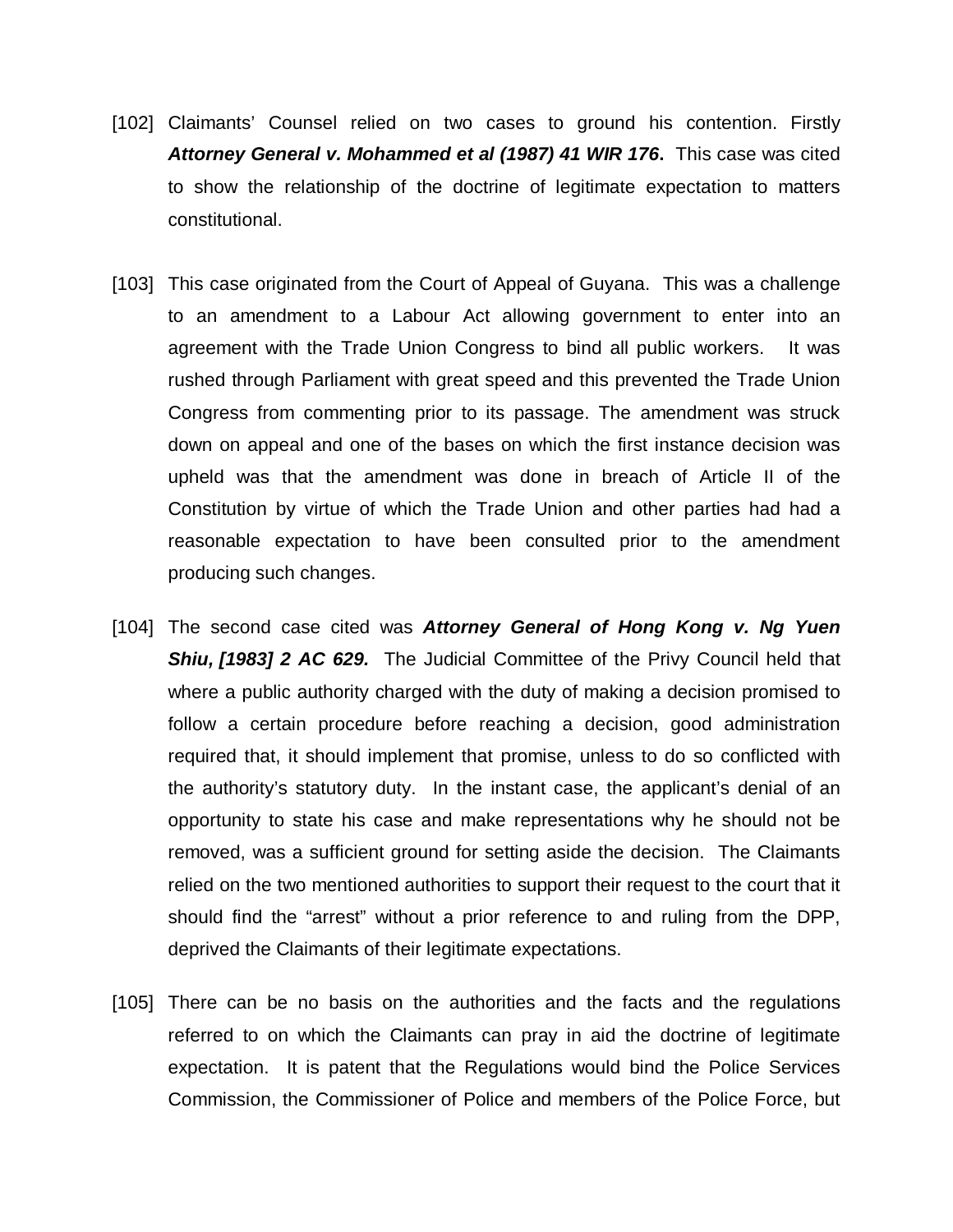not the first Defendant and his investigators. Counsel for the first Defendant relied on the case *George Anthony Lawrence v. Commissioner of Police and the Attorney General SCCA No. 75/2004 (26 March 2010).* This case is authority for the following propositions:

- (i) Regulation 31 (5) is to ensure that members of the Police Force are not at the same time subjected to both criminal and disciplinary proceedings. (See Para 13)
- (ii) There is need for the Attorney General's or the Clerk of Court's rulings only prior to the institution of disciplinary proceedings (See Para. 19).

# Vide also *Rohan Ellis vs. R 2012 JMCA Crim 8*.

- [106] I agree with the first Defendant's Counsel's submissions that nothing in the Regulation 31 (5) requires the consent of the DPP prior to charging a member of the Police Force. Charges may quite properly be laid against members of the Police Force without need for any prior reference to the Attorney General (the DPP) or the Clerk of the Courts. The Regulations are designed to prevent any member of the Police Force being charged with a criminal offence and facing disciplinary action for the same allegations contemporaneously. The Regulations therefore do not avail the Claimants in anyway.
- [107] Having considered the submissions, the authorities and the facts provided to this court in this matter, my conclusions are as follows:
	- i. The first Defendant and his investigators have the power of arrest both under common law and by virtue of the Act, having been conferred with powers of a constable by Section 20 of the said Act.
	- ii. The first Defendant and his investigators have powers at Common Law to charge and initiate prosecutions of members of the Police Force for the purposes of the Act.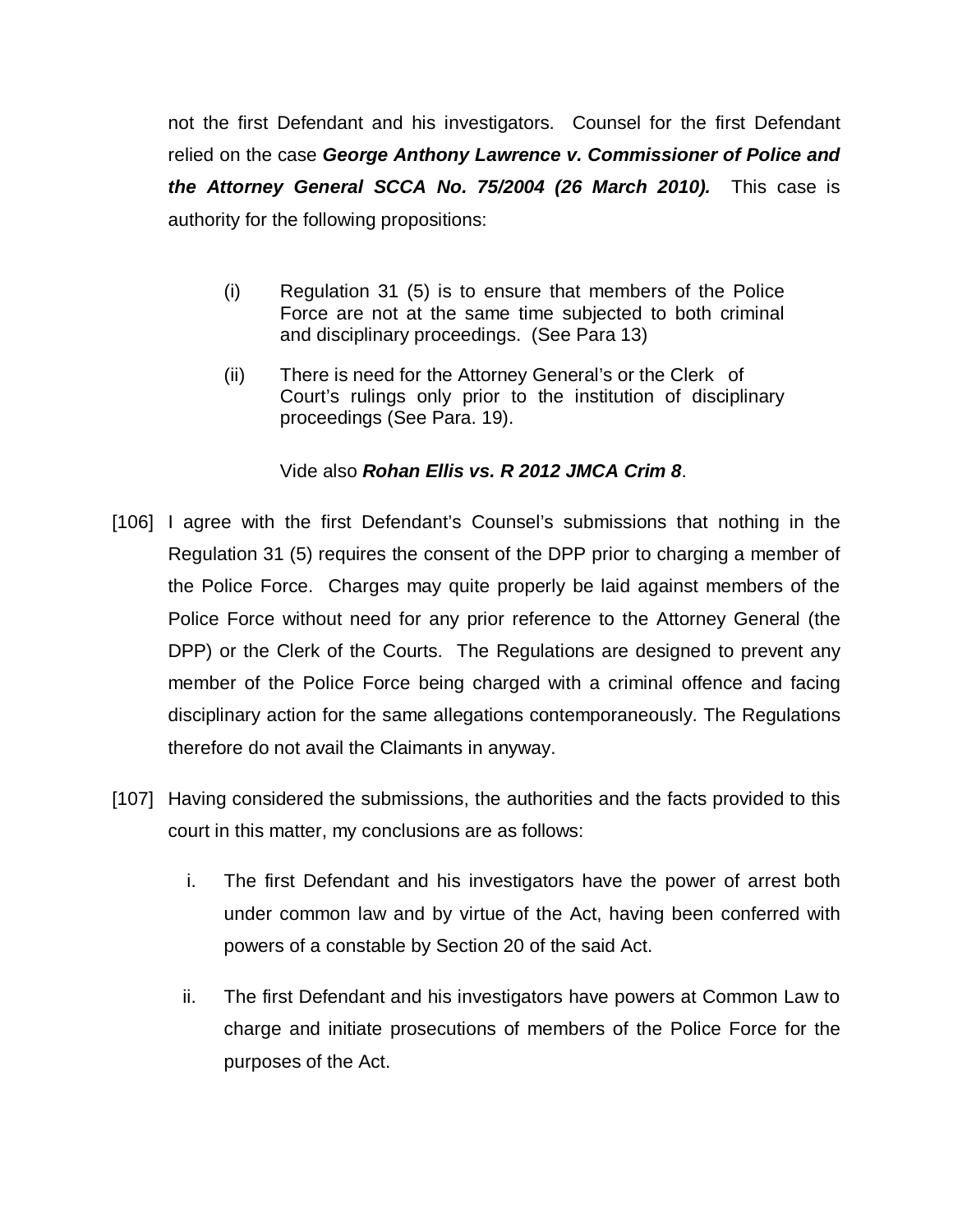- iii. There is no requirement for a prior ruling by the DPP before members of the Police Force can be arrested and charged by the first Defendant and his investigators; and
- iv. The powers of the first Defendant and his investigators in no way dilute the DPP's constitutional authority to continue, to take over or discontinue any prosecution where such a course is deemed by the DPP to be an appropriate one.
- [108] The Declarations and Injunctive relief sought by the Claimants are refused.

## **CAMPBELL J**

## **BACKGROUND**

- [109] The 1<sup>st</sup>, 2<sup>nd</sup> and 3<sup>rd</sup> Claimants are organizations representing police officers. The  $2<sup>nd</sup>$  and  $4<sup>th</sup>$  Claimants are Chairman and President respectively of two such bodies.
- [110] The Defendant is constituted pursuant to Section 3 of the Independent Commission of Investigations Act 2010 (hereinafter, the Act). On the 3<sup>rd</sup> October 2011, the Claimants filed a Fixed Date Claim Form seeking administrative orders for relief and constitutional redress under Section 19 of the Constitution of Jamaica, alleging that the provisions of Section 13 (3) (a), 14 and 19 of the Constitution are likely to be contravened in relation to them by the Defendant.

## RELIEFS CLAIMED

[111] The Claimants claim the following relief, severally, or alternatively:

4.1 A declaration that section 20 of the Act, construed against the provisions of sections 13 (3) (a), 14 and 19 of the Constitution, does not confer on the Defendant, the power of arrest/or charge anyone at all for any criminal offence, or for the offence of murder.

4.2 A Declaration that section 20 of the Act, construed against the provisions of section 13 (3) (a), 14 **a**nd 19 of the Constitution, does not confer on the Defendant the power to arrest and or charge a member of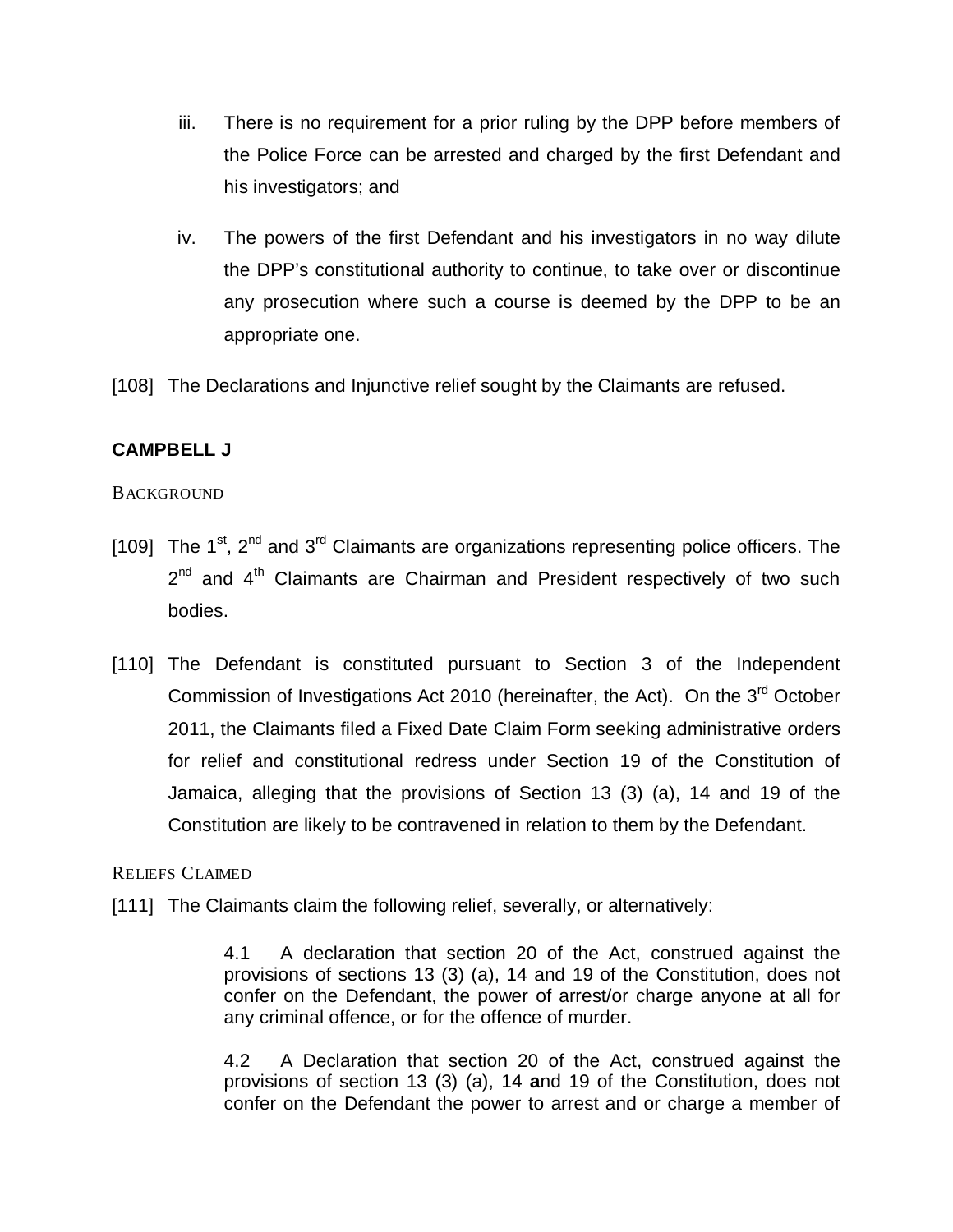the Jamaica Constabulary Force, or the Island Special Constabulary Force, or any District Constable, for any criminal offence, or for the offence of murder, arising from circumstances that occur in the execution of their duties, in the absence of a ruling from the Director of Public Prosecutions that the member be so charged.

4.3 A Declaration that under the Police Services Regulations 1961, sections 31 and 33 now in force under and pursuant to the Constitution, the Defendant cannot lawfully charge any member of the Jamaica Constabulary Force, or the Island Special Constabulary Force, or any District Constable, for any criminal offence, or for the offence of murder, arising from circumstances that occur in the execution of their duties, in the absence of a ruling from the Director of Public Prosecutions that the member be so charged.

4.4 A declaration that any act by the Defendant to charge any member of the or the Island Special Constabulary Force, or any District Constable, for any criminal offence, or for the offence of murder, arising from circumstances that occur in the execution of their duties, in the absence of a ruling from the Director of Public Prosecutions that the member be so charged, would be likely to contravene the rights of such a member under sections 13(a) and (15) of the Constitution in that it would deprive such a member of a Legitimate Expectation, derived from the practice and custom of the DPP, that such member would not be charged in the absence of such a ruling.

4.5 A declaration that any act by the Defendant to charge any member of the Jamaica Constabulary Force or the Island Special Constabulary Force, or any District Constable, for any criminal offence, or for the offence of murder, arising from circumstances that occur in the execution of their duties, in the absence of a ruling from the Director of Public Prosecutions that the member be so charged, would be likely to contravene the rights of such a member under Section 15 of the Constitution, not to be unlawfully deprived of the members personal liberty.

4.6 Interim Relief, by way of an Injunction to restrain the Defendant from arresting and or/charging, and/or from in any manner to interfere with or restrict the personal liberty of any member of the Jamaica Constabulary Force, or the Island Special Constabulary Force, or of the Rural Police, for or on account of any criminal offence, or for the offence of murder, arising from circumstances that occur in the execution of their duties, in the absence of a ruling from the Director of Public Prosecutions that the member be so charged.

4.7 All the necessary and consequential directions.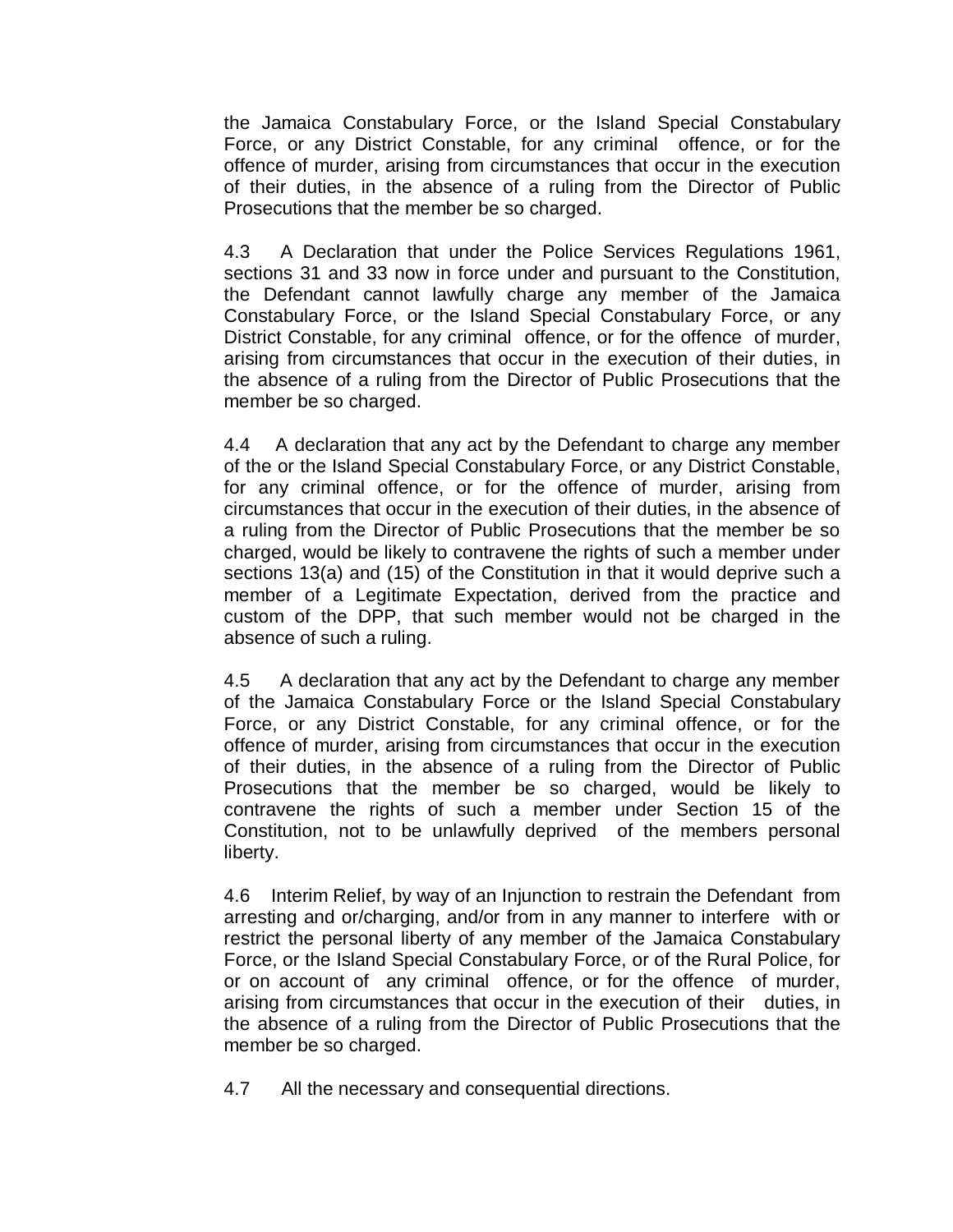## **GROUNDS**

[112] 5. The legal bases for the claim to the remedies sought are as follows;

5.1 The 1<sup>st</sup> Claimant, the Police Federation, constituted by Section 67 of the Constabulary Force Act, represents 5 or more persons having the same or similar interest in the proceedings, and the Federation is a body having a sufficient interest in the subject matter and the issues raised in these proceedings.

5.2 The 2<sup>nd</sup> Claimant, Superintendent Merrick Watson, is the Chairman of the Police Officers Association, a voluntary association of Officers of the Jamaica Constabulary Force and which association represents 5 or more persons having the same or similar interest in the proceedings, and he is a person and the Police Officers Association, a body having a sufficient interest in the subject matter and the issues raised in these proceedings.

5.3 The 3<sup>rd</sup> Claimant, the Special Constabulary Force Association, constituted by section 26 of the Constables (Special) Act, represents 5 or more persons having the same or similar interest in the proceedings, and is a body having a sufficient interest in the subject matter and the issues raised in these proceedings.

5.4 The 4<sup>th</sup> Claimant, District Constable Delroy Davis, is the Chairman of the United District Constables Association, a voluntary association of members of the Rural Police established by the Constables (District) ACT, and which association represents 5 or more persons having the same or similar interest in the proceedings, and he is a person and the United District Constables Association is a body having a sufficient interest in the subject matter and the issues raised in these proceedings.

5.5 The Defendant has claimed and has purported to exercise a power of arrest and charge for the criminal offence of murder against members of the Federation and of the aforesaid associations and of the Jamaica Constabulary Force, and has grounded his power under section 20 of the Act.

5.6 The Claim and exercise of the powers aforesaid are in violation of the constitutional provisions referred to above for the following reasons:

5.2(a) They are not, on any reasonable interpretation of the Act of as against sections 13 (3) (a), 14 and 19 of the Constitution founded therein.

5.2 (b) They are repugnant to the procedure and guidelines set out in the Police Service Regulations 1961.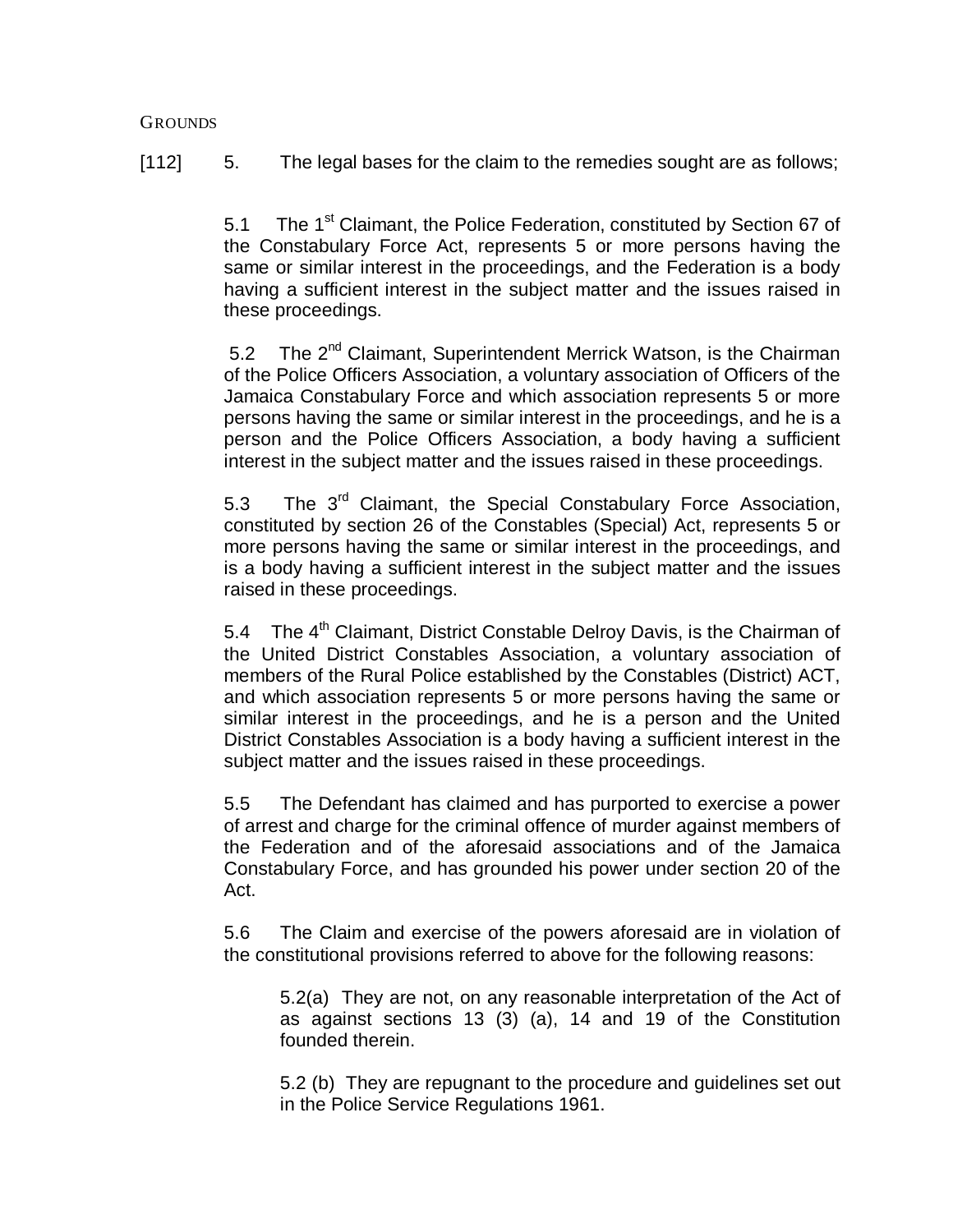5.2(c) They violate the legitimate expectation of the Claimants and their members to a ruling from the DPP whether they should be Arrested and /or charged for Murder or any criminal offence.

6. This claim is made under Section 19 of the Constitution of Jamaica and involves the interpretation of Section 20 of the Act generally, particularly Section 20 thereof and the sub-sections referred to in the said Section 20.

## **Claimants' affidavits in support of the application**

[113] The Claimants filed a joint affidavit in support of their application, in which they alleged inter alia;

> 5.2 In particular we are advised by Corporal Reid and believe it to be true that;

5.2 (a) On Thursday,  $4^{th}$  November 2010 at about 9:30 am, he was a member of a police team that was sent by a superior officer from Kingston on a special duty to Westmoreland police division.

5.2 (b) He was in the company of at least four other police personnel and 2 Deputy Superintendents of the Savanna-La-Mar police division and the Mobile Reserve respectively.

5.2(c) While on the said duty, his party came under gunfire from a group of four or five men, the gunfire was returned, after which one of the men was found suffering from gunshot wound and was taken to hospital where he was pronounced dead.

5.2(d) Investigations were commenced into the incident during the course of which investigations, he made himself available for a question and answer session conducted by the Independent Commission of Investigations and was awaiting another session that had been proposed for 28<sup>th</sup> February, 3<sup>rd</sup> March or 4<sup>th</sup> March 2011.

5.2(e) On Friday  $25<sup>th</sup>$ , 2011, after being asked to do so, he attended the Savanna-La-Mar police station where and when an investigator of the Commission, reading from a document, told him he was arresting and charging him for the murder of Mr. Fredrick Mickey Hill, who was allegedly killed in the shooting in Negril on  $4<sup>th</sup>$ November 2010.

5.2 (f) The Investigator, acting on the instructions of the Defendant herein, detained him and placed him in the dock before Her Honour Lyle Armstrong, who was addressed by the Clerk of Courts, and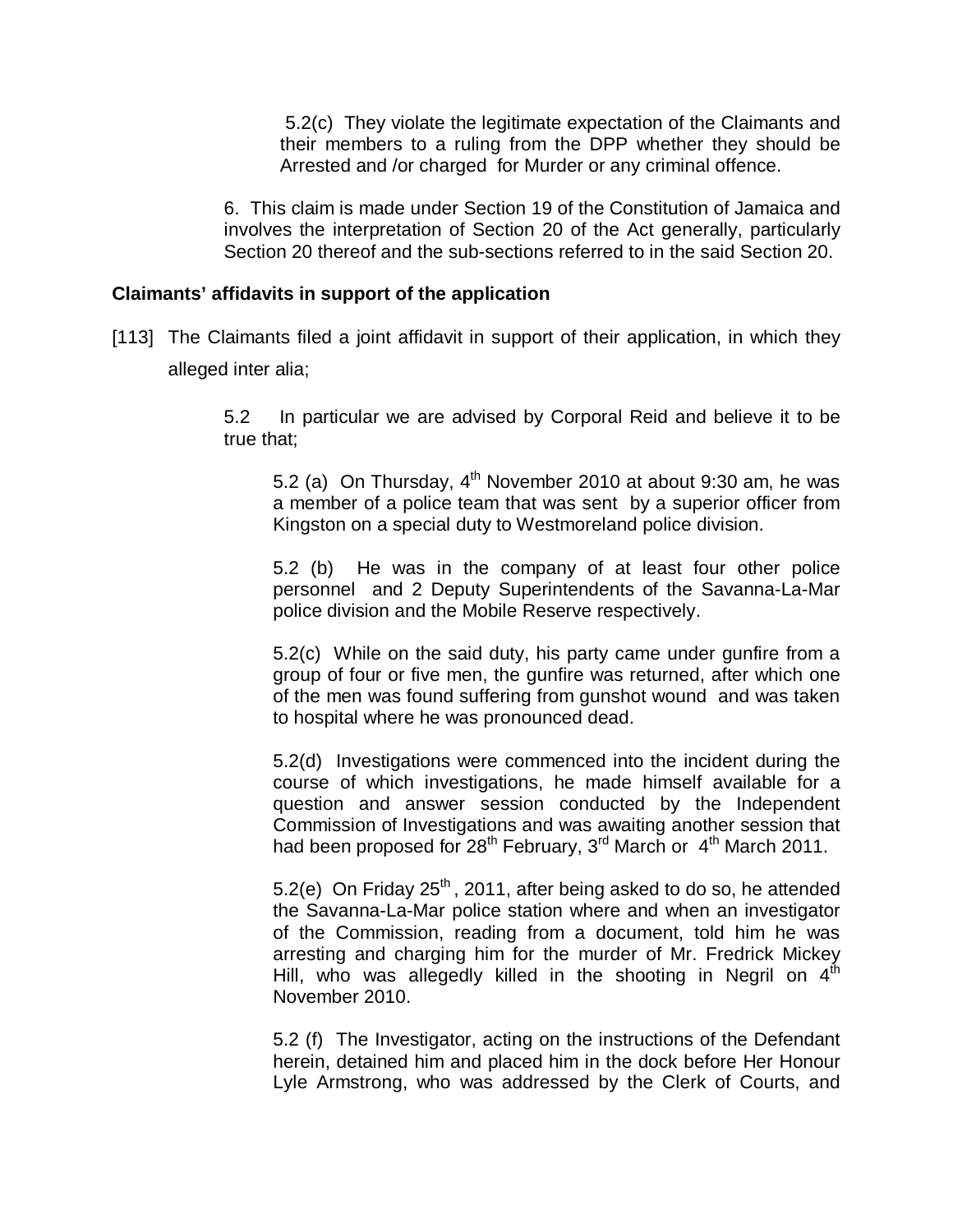then by the Defendant herein, who told the court that he was not yet prosecuting the case but was acting as an investigating officer.

5.2(g) The Learned Resident Magistrate remanded him in custody on the application of the Defendant herein and he was detained at the Savanna-La-Mar Police Station jail and fingerprinted.

5.2(h) On  $1<sup>st</sup>$  March 2011, the Defendant in addressing the court stated that investigators acted as private citizens when they arrested and charged him, and that he the Defendant was acting as their Counsel.

5.2(i) The DPP entered a nolle prosequi terminating the charges brought against him by the Defendant, and herself laid the charge of murder against him, which charge is pending before the Home Circuit Court.

5.2(j) He obtained leave to seek judicial review for certorari and other remedies against the Defendant herein, but his claim was struck out because of a procedural error on the part of his Atorney – at –law.

6. We have been longstanding members of our respective police forces and associations and are aware of several instances in which our colleagues were charged with murder and other offences arising from incidents that occurred while they were on duty and, as far as we are aware, in none of those instances has there ever been a charge of murder without a ruling from the Director of Public Prosecutions.

7. We contend and believe that we and our members have a legitimate expectation and are entitled to such ruling.

8. We and our members are all employed to the Government of Jamaica as policemen and women generally so called and are all subject to the duties, risks and liabilities involved in such policing, and are likely to be involved in circumstances that will give rise to the likelihood of us being actually or purportedly arrested and charged by the Defendant and/or his agents or servants, if the court does not grant the declarations and the injunction sought in the Claim Form hereby supported.

9. We fear that if the order for interim injunction sought by us is not granted, the Defendant will, before the claim is determined, pursue the course he has embarked upon of arresting and charging us and our members under the circumstances complained about in this claim.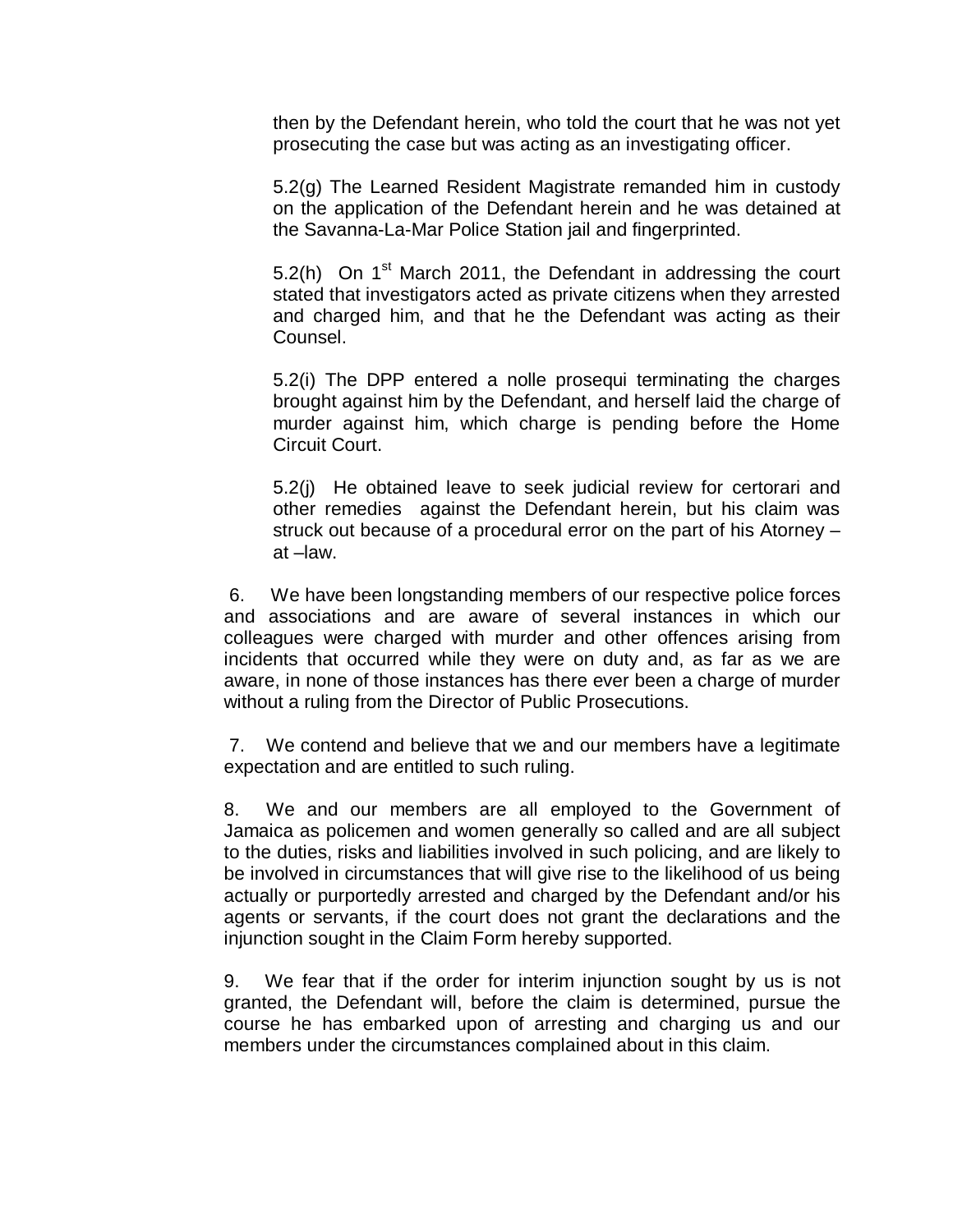10. Indeed, after the arrest and charge of Malica Reid, the Defendant has arrested and charged other members of the Jamaica Constabulary Force for the offence of Murder.

11. We contend that the claim and exercise of power aforesaid are in violation of the constitutional provisions referred to above, for reasons that;

11.1 They are not on any reasonable interpretation of the Act, founded therein.

11.2 They are repugnant to the procedure and guidelines set out in the Police Service Regulations 1961.

11.3 They violate the legitimate expectations of the Claimants and their members.

## **The First Defendant's Response**

[114] On the 28<sup>th</sup> December 2011, Terrence Williams, Commissioner of the Independent Commission of Investigations, filed an affidavit in response to the joint affidavits of the Claimants, in referring to the Claimants' paragraph 5, inter alia;

> i. That on or about the  $18<sup>th</sup>$  March 2011, Malica Reid was granted leave to apply for judicial review by the Honourable Miss Justice Straw.

> ii. That myself, the First Respondent, together with the Fourth and Fifth Respondents, officers of INDECOM, filed an Appeal against the judgment of the Honourable Miss Justice Straw.

> iv. That on our about the  $29<sup>th</sup>$  July 2011 the Honourable Mr. Justice Brooks ruled that the failure of Malica Reid to file an Affidavit in Support resulted in the leave for judicial review having lapsed and consequently, the Fixed Date Claim Form filed by the Appellant was void and of no effect.

> ix That on our about the  $18<sup>th</sup>$  day of November 2011, the First, Third and Fourth Appellants withdrew their appeal against the judgment of Miss Justice Straw.

> 4 That I deny paragraph 10 of the Claimants' Affidavit and state that, since charging Malica Reid for the offence of murder, no other police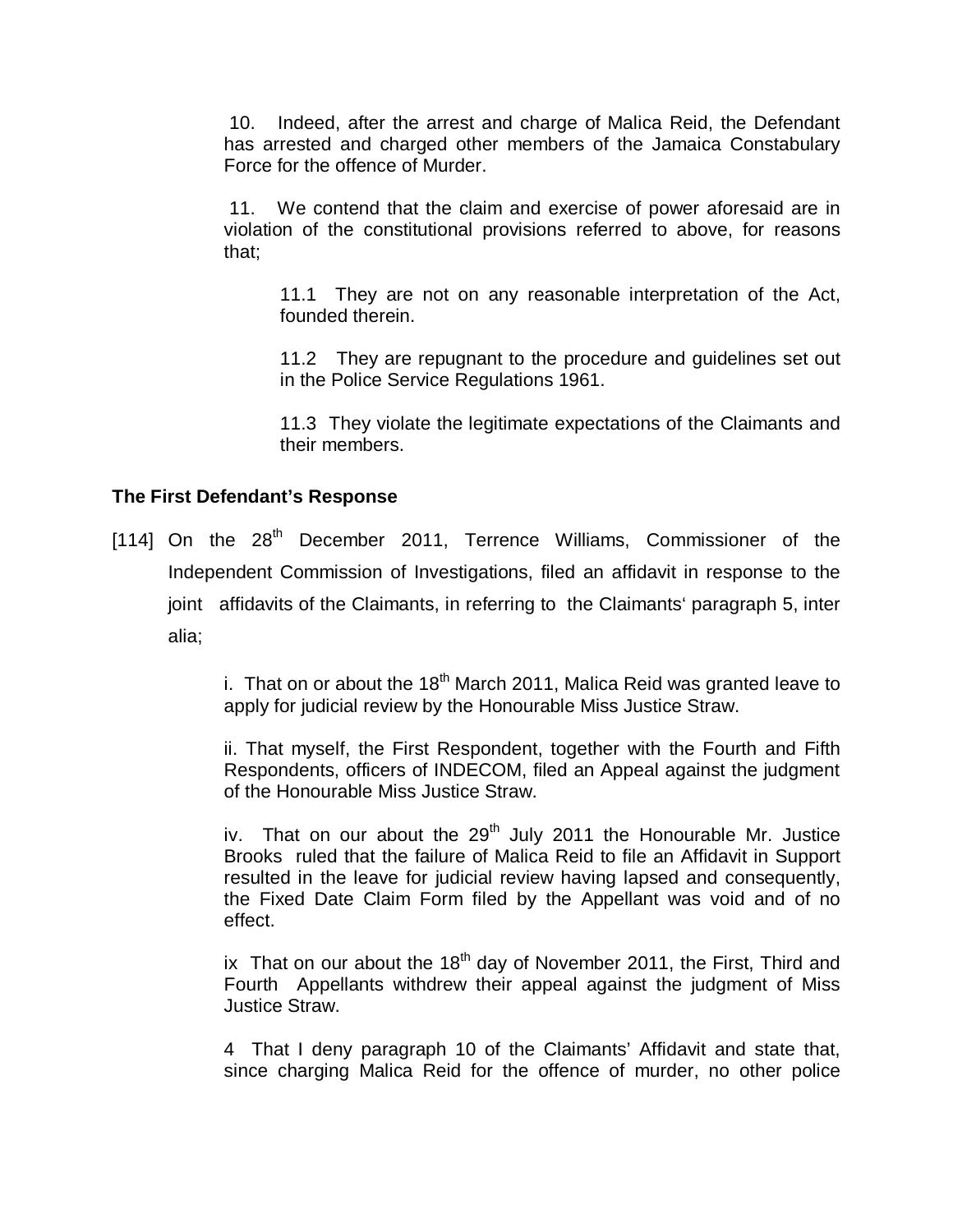officers have been charged by any officer of INDECOM. That I put the Applicants to strict proof of the allegations made in paragraph 10 thereof.

## **Claimants' Submissions**

- [115] The claim, according to the written submissions of the Claimants, "was originally brought for an administrative order for relief and/or constitutional redress under section 19 of the Constitution of Jamaica, on the ground that the provisions of Sections 13 (3) (a), 14 and 19 of the Constitution are likely to be contravened in relation to the Claimants by the first Defendant.
- [116] One of the most important consequences of the constitutional protection from arbitrary arrest and deprivation of liberty is that a private citizen is not empowered to arrest another citizen and be protected from civil liability if the arrest turns out to be wrongful or mistaken. On the other hand, a constable is so protected unless malice or absence of probable cause is established.
- [117] The Claimants submitted that the Act is unconstitutional, if it indeed confers the status of a constable on the commissioner and its agents, and thereby gives them that protection, without making them subject to the regime of discipline and dismissal that applies to constables generally under the Constitution, the Jamaica Constabulary Force Act and related legislations, and the Police Service Regulations.
- [118] It was also submitted that the context in which the Act confers the status and the purposes for which it is conferred, do not show a clear and unambiguous intention to confer it for the purposes of empowering the commissioner to arrest and charge anyone for any criminal offence. The Act in fact sets out the context in which the status is conferred. Any reliance by the Commissioner on that status to justify arresting or charging anyone for any criminal offence would therefore, for that reason alone, be unconstitutional, as legislation that seeks to confer powers which conflict with constitutional rights must use clear and unambiguous words to achieve that result.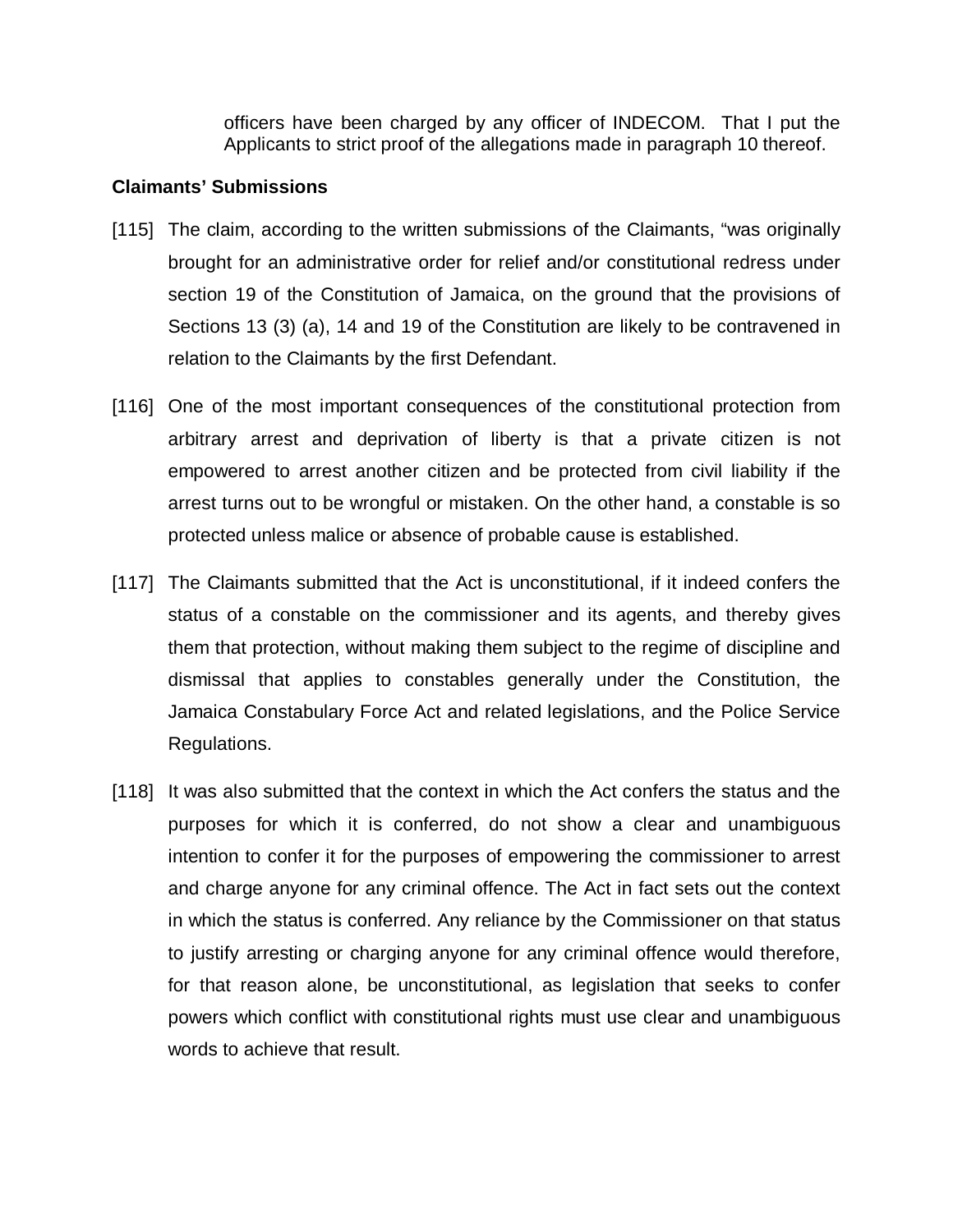- [119] Section 131 of the Constitution of Jamaica empowers the Police Services Commission to appoint police officers not above the rank of Inspector, and to discipline and dismiss them. The Act breaches that section of the Constitution in that it derogates from the power of and makes a collateral attack on the Police Services Commission.
- [120] The Claimants further submitted that the Commissioner's actions, whether under the Act or at common law, breaches the constitutional provisions which guarantees the independence of the DPP. Section 5 of the Act attacks the constitutional independence and power of the DPP, and the doctrine of separation of powers.
- [121] The Claimants submitted that the doctrine of legitimate expectation applies to cases in which legislation is being challenged for unconstitutionality. The practice of the DPP to make a ruling whether police personnel should be charged for the offences arising from situations that occur in the course of their duties, is one that they reasonably and legitimately expected to continue. The practice has been an instrument whereby the constitutional protection against arbitrary arrest and unlawful deprivation of their liberty has been achieved.
- [122] The Claimants submit that the 'status of constable' conferred by the Act has been used by the first Defendant in Malica Reid's case and is available for his use in other cases if he wishes. Unless that section of the Act with the status it confers is struck down, as sought by the Claimants, and unless the claim by the first Defendant to the power of "citizen's arrest" of police personnel, without a ruling from the DPP, is also struck down, the Claimants will be deprived of their legitimate expectation to such a ruling from the DPP.

### **The First Defendant's Submissions**

[123] The first Defendant submitted that the INDECOM officers have the power to arrest and to prosecute. These powers arise by virtue of the establishment of INDECOM, the mandate of INDECOM and the powers given to INDECOM by the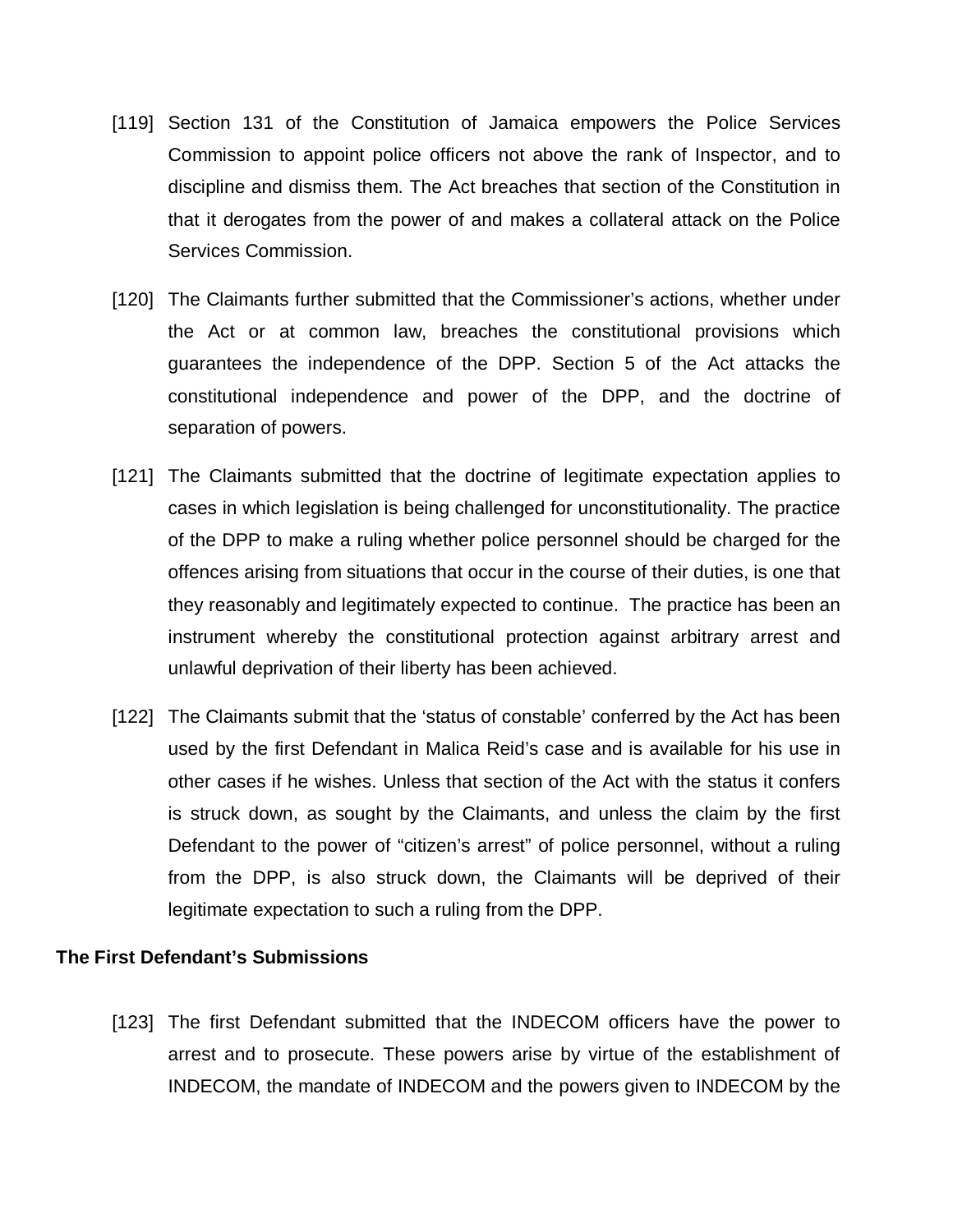provisions of the Independent Commission of Investigations Act and by virtue of the common law. If the INDECOM investigators do not have the power of arrest, this would result in an absurdity and cannot have been the intention of Parliament nor would it be a true reflection of the common law.

- [124] It was further submitted that a constable or a citizen can arrest with or without a warrant. A constable enjoys greater powers for effecting an arrest without a warrant, although both must have a reasonable suspicion that a felony has been committed, the constables suspicion can be based on second-hand information, whilst the citizen ought to have witnessed the felony. This common law power appears wider than the statutory power under section 15 of the Constabulary Force Act. The fact that a reasonable suspicion must be held, the officer cannot base his decision on an order of a superior officer. This constitutes the "independent responsibility and accountability of a constable." In arresting without a warrant or to seek a warrant of arrest, the constable, despite membership of a large organization, acts individually.
- [125] The language of S94 of the Constitution, by necessary implication, confirms that persons other than the DPP may initiate prosecutions. In Jamaica, prosecutions may be instituted by private persons under the Justices of the Peace Jurisdiction Act. See form 15 and Section 29 of the Justices of Peace Jurisdiction Act. The Defendant relied on **Chokolingo v Law Society of Trinidad and Tobago** (1978) 30 WIR 372, **Gouriet v Union of Post Office Workers** (1977) 3 All ER 70, **Scopelight Ltd. and others v Chief Constable of Northumbria Police Force and another** [2010] QB 438. Nothing in the Police Service Regulations lays down that a ruling of the DPP is a precondition for charging of an officer before criminal proceedings are instituted. No practice can undermine the lawful right of a citizen to bring a private prosecution. Police Officers are subject to the same procedures as any other person charged before the courts.
- [126] The questions for determination by the court is firstly, whether the Act allows the officers of INDECOM to effect an arrest on a security officer so defined in the absence of a ruling from the Director of Public Prosecutions. Secondly, does the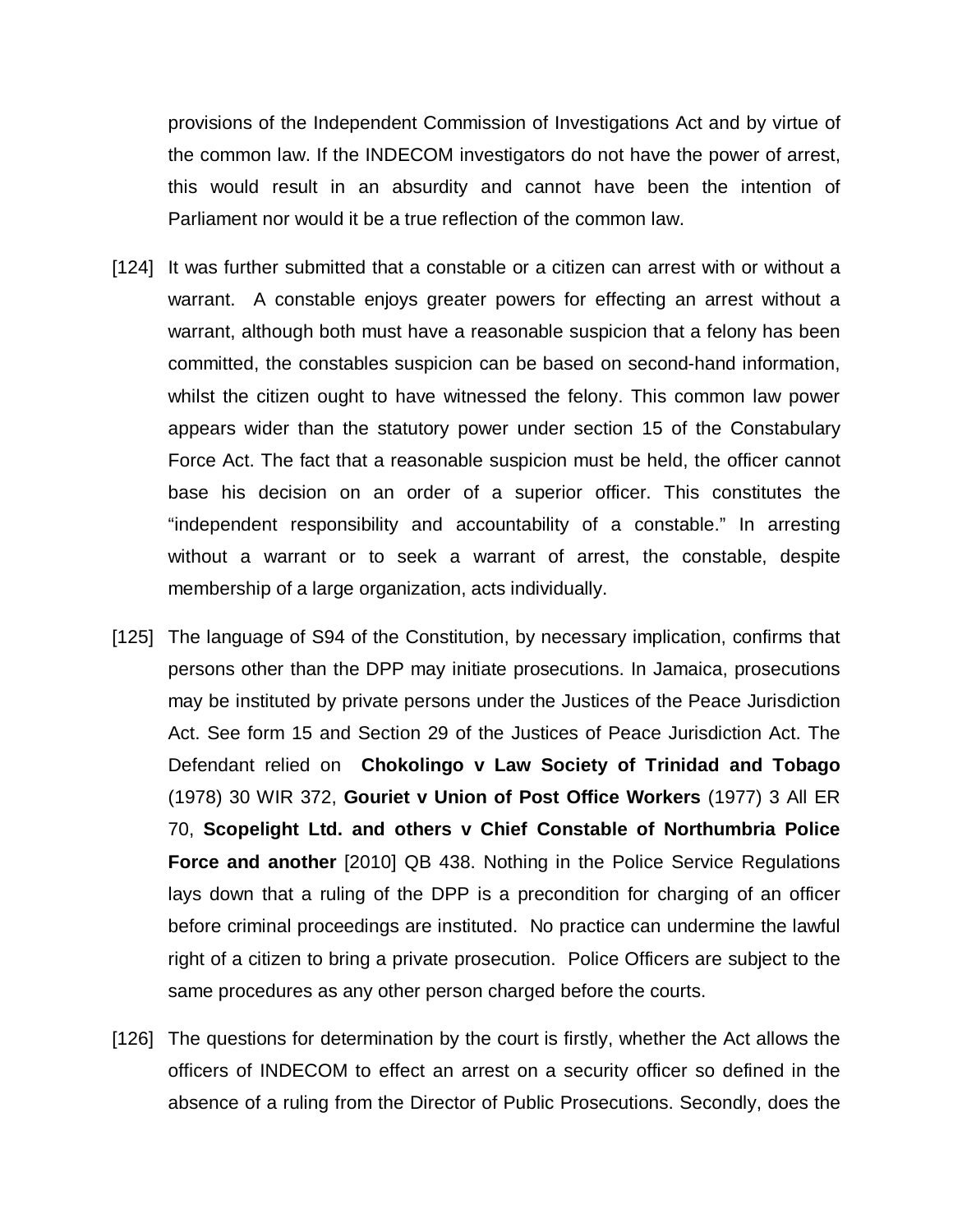Act appointing the Commissioner, and his agents, as police officers preserves for the benefit of those officers, the common law acquired protection afforded an officer, acting on reasonable suspicion in the execution of his duty. If the answer to either question is in the affirmative, are the sections of the Act, which so empowers the commissioner, in breach of the Jamaican Constitution.

## **Does the legislative framework establishing INDECOM provide for the Commissioner and his agents to effect arrest?**

[127] The state of the law at the time of the enactment and the history of relevant legislative background leading to the passage of the Act is a valuable tool in unearthing the mischief that the Act came to remedy, and in construing the language of the Act. This approach commended itself to Morrison JA, in **Annette Brown v Orville Brown**, SCCA 12/2009, delivered on the 26<sup>th</sup> March 2010, in considering the retrospective effective of the Property (Rights of Spouses) Act, the Court of Appeal felt it was of some value in locating the "presumed mischief which it (the Act) sought to address," at paragraph 17, Morrison, JA said, inter alia;

> *The issue is primarily one of construction of the 2004 Act and, as Lord Hoffman observed in a recent decision of the House of Lords concerned with the question of whether a particular set of regulations was intended to have retrospective effect, "Like any other question of construction, this depends upon the language of the [Act], construed against the relevant background" (OdeIola v Secretary of State for the Home Department [2009] 3 All ER 1061, at [4]).*

And at paragraph 18;

*It may therefore be of some value to consider briefly the background to the 2004 Act and the presumed mischief which it sought to address. Authority, if it is needed, for this approach may be found in the judgment of the Full Court of the Supreme Court in R v Industrial Disputes Tribunal, ex parte Seprod Group of Companies (1981) 18 JLR 456, in which it was held that, when the court is called upon to construe an enactment, it is permissible not only to consider the state of the law at the time of the enactment, but also to review the history of the legislation on the subject in order to detect what mischief Parliament wished to*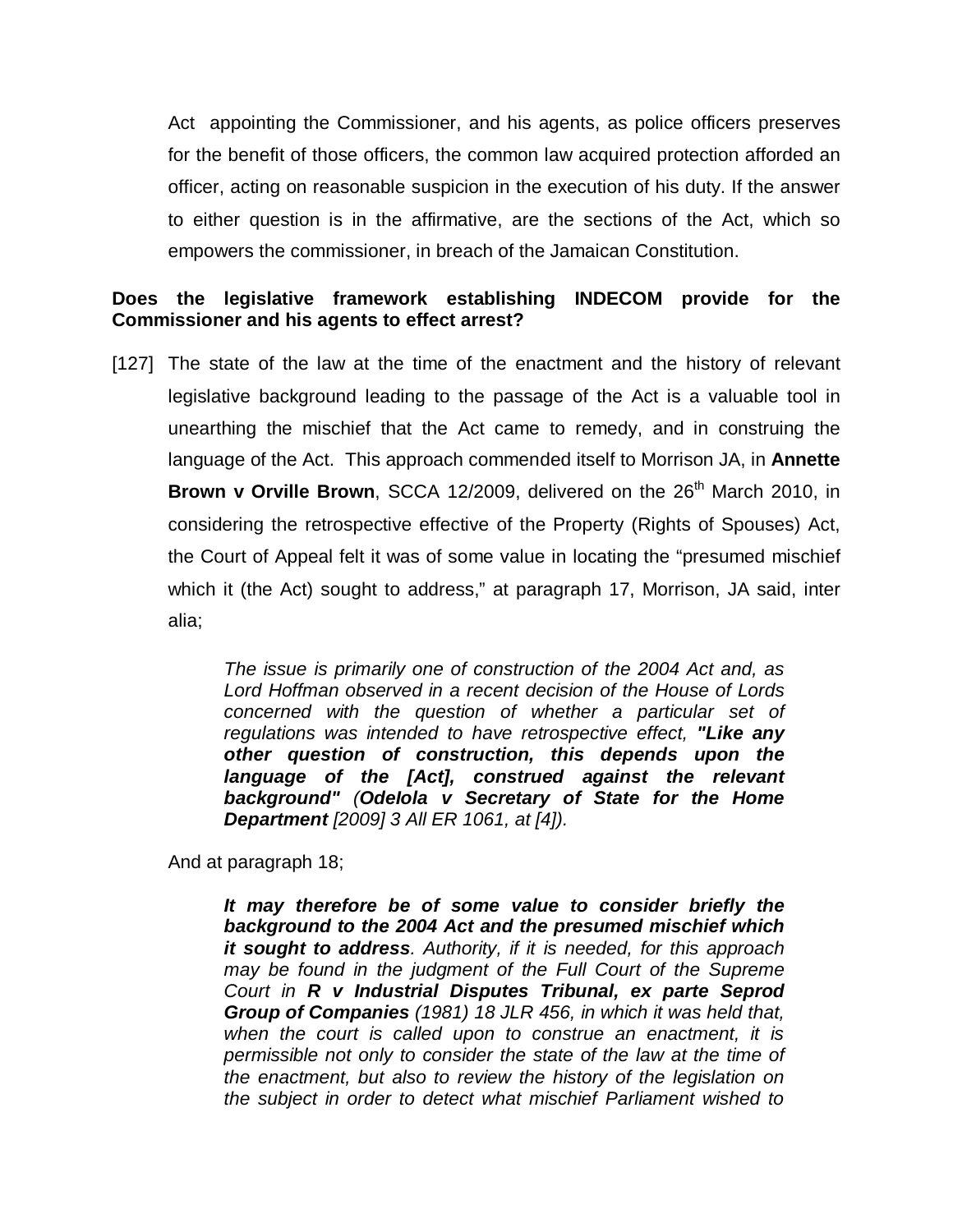*correct. Parnell J in his judgment referred with approval (at page 462) to the well known statement of Lord Halsbury (in Eastman Photographic co v Comptroller-General of Patents [1898] AC 571, 576) that in construing a statute "it is not only legitimate but highly convenient to refer both to the former Act and to the ascertained evils to which the former Act had given rise, and to the latter Act which provided the remedy".*

[128] The Memorandum of Aims and Objectives of the Act recites;

*The existing system of investigation in public complaint concerning members of the Security Forces has been found to be ineffective and lacking integrity. Under the current system, the Police Public Complaint Act applies only to members of the Constabulary Force. In response to the recurrent complaint from members of the public regarding the shortcomings of the present system, the government has decided to replace the existing system with a new independent commission, which will be empowered to hold the Security Forces accountable to the public and ensure that Human Rights are respected. This Bill seeks to repeal the Police Public Complaint Act, and to provide for the establishment of a Commission of Parliament, with a specific mandate to investigate all shooting and other abuses by the Security Forces.*

[129] The long Title of the Act reads;

*This Bill is to repeal the PPCA, to make provision for the establishment of a commission of Parliament to be known as INDECOM, to undertake investigation concerning actions by members of the Security Forces and other agents of the State that*  result in death or injury to persons or the abuse of the Rights of *persons and for connected matters.*

### **The Repealed Legislative Framework**

[130] The Police Public Complaints Act (herein after, PPCA) was signed into law on the  $1<sup>st</sup>$  December 1962. S4 states the functions of the Authority,

### **Functions of the Authority**

4. (1) Subject to the provisions of this Act, the functions of the Authority shall be to  $-$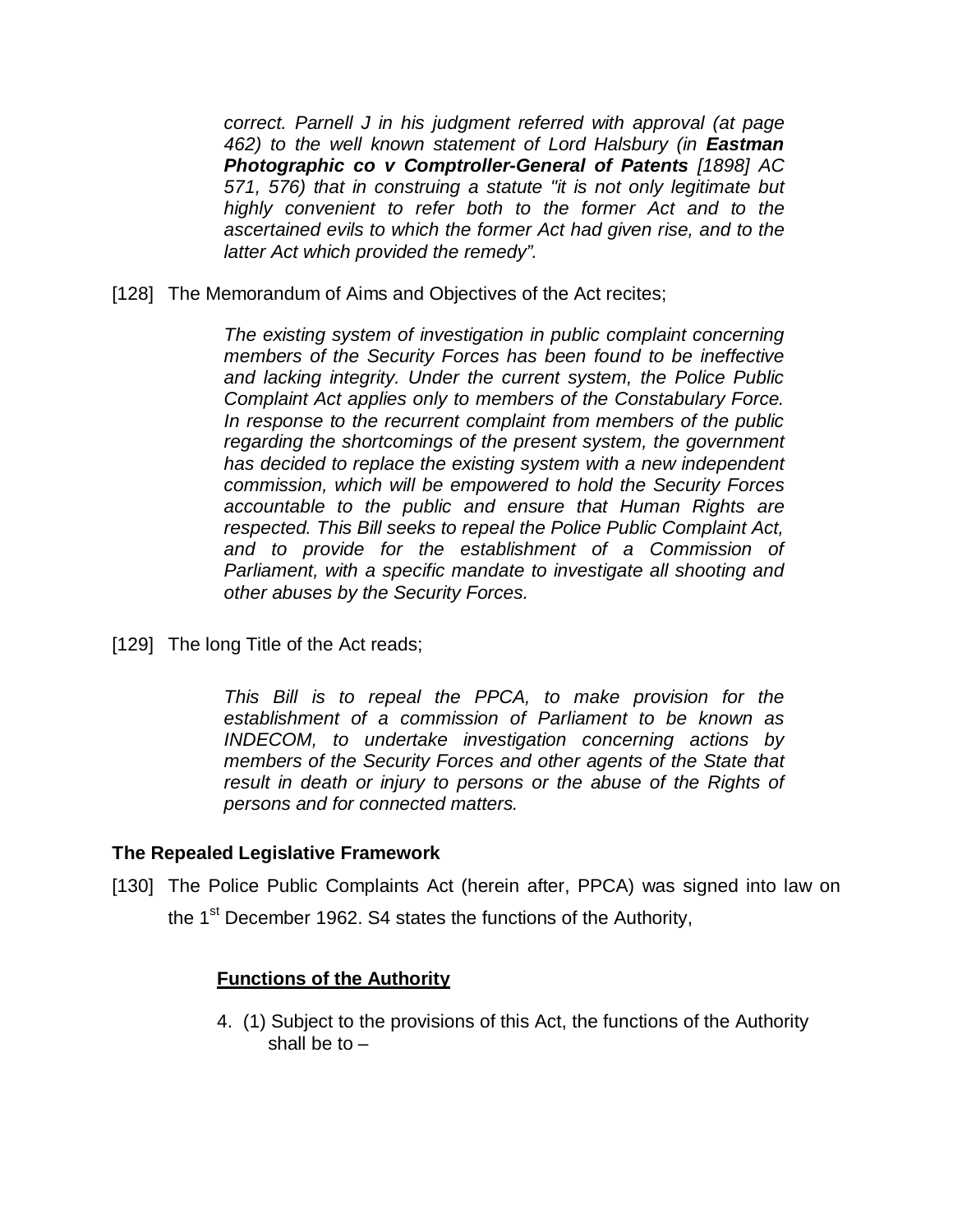- (a) monitor the investigation by the Force of any complaint or other matter to which this Act applies with a view to ensuring that such investigation is conducted impartially;
- (b) supervise the investigation of complaints by the force;
- (c) undertake direct investigation of complaints in such circumstances as may be prescribed by or pursuant to this Act; and
- (d) evaluate and report to the Minister from time to time on the system of handling complaints
- (2) For the purposes of the discharge of its functions under this Act, the Authority shall, subject to the provisions of this Act, be entitled –
	- (a) to be advised of any complaint made against a constable;
	- (b) upon the authority of a warrant issued by a Justice of the Peace.
		- (i) to have access to all records, documents or other information relevant to any complaint or other matter being investigated pursuant to this Act .
		- (ii) to have access to any premises or other location where the Authority has reason to believe that there may be found any such records, documents or other information as are referred to in sub-paragraph (1) or any property which is relevant to an investigation pursuant to this Act;
		- (ii) to enter any premises occupied in order to make such enquires or to inspect such documents, records, information or property as the Authority considers relevant to any matter being investigated pursuant to this Act;
	- (c) to retain any records, documents or other property referred to in paragraph (b)
- (3) For the purposes of subsection (2) the Authority shall have power to require any person to furnish in such manner and at such times as may be specified by the Authority, information which in the opinion of the Authority is relevant to any matter being investigated pursuant to this Act.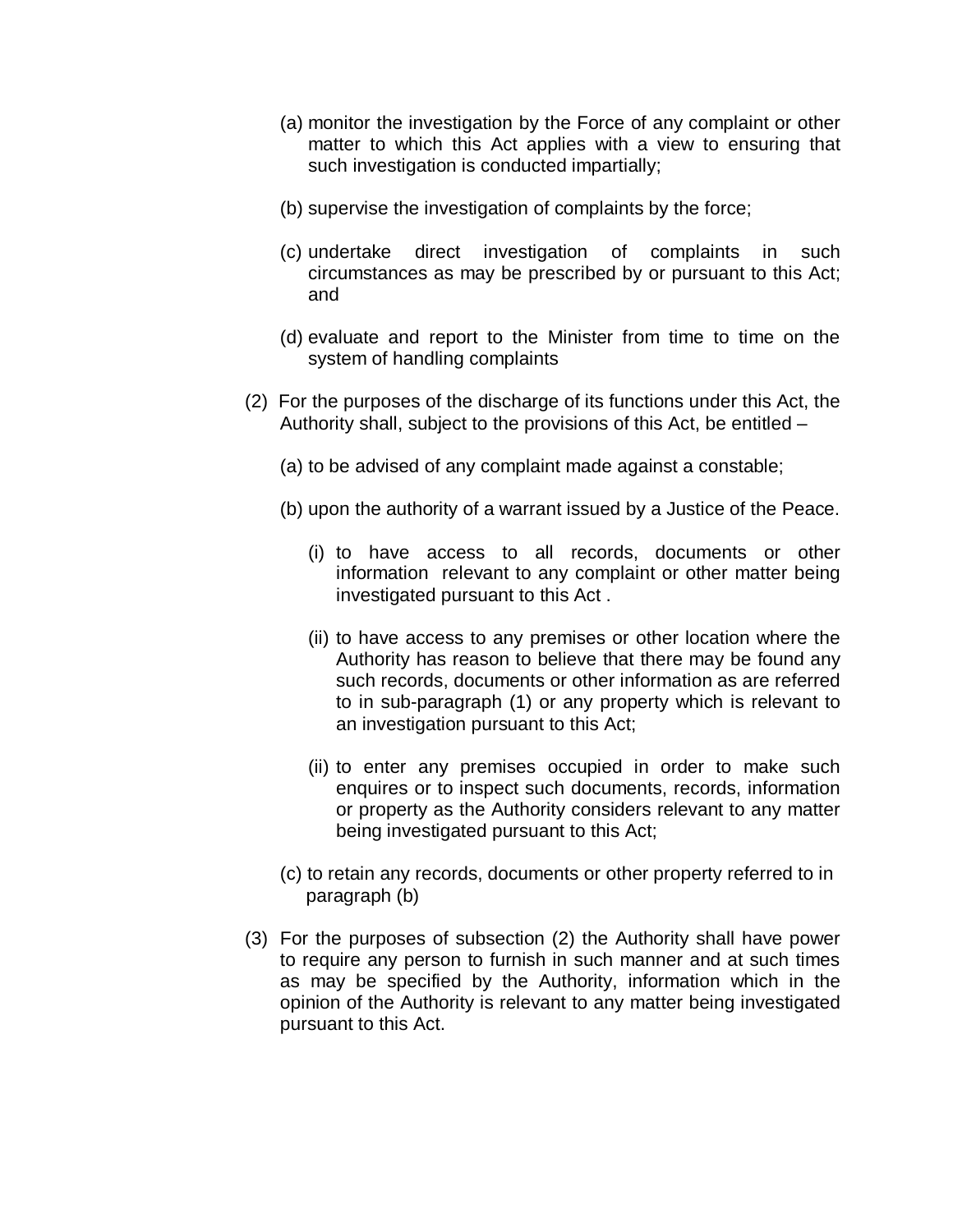## [131] **Supervision of investigation.**

6. (1) The Authority shall supervise the investigation –

(a) of any complaint alleging that the conduct of a constable resulted in the death or serious injury to some other person; and

(b) of any other description of complaint specified for the purpose of this section in regulations; and

(c) of any other matter which, whether or not the subject of a complaint, is in the opinion of the Authority of such a nature that it should be so supervised because of –

(i) its gravity; or(ii) its exceptional circumstances.

- (2) Where the Authority undertakes the supervision of any investigation under this section it shall give notice thereof to the Commissioner.
- (3) In the exercise of its functions under this section, the Authority shall have power to give directions to a constable as to a particular investigation and it shall be the duty of that constable to comply with any such directions.

## [132] **Appraisal by the Authority of reports of investigation**

- 7. (1) After considering a report submitted to it under section 17 (4) (formal handling of complaints) the Authority shall submit an appraisal statement to the Commissioner and the Director of Public Prosecutions.
	- (2) In this section "appraisal statement" means a statement
		- (a) as to whether or not the investigation was conducted to the satisfaction of the Authority;
		- (b) specifying any respect in which it was not so conducted; and
		- (c) dealing with such other matters as may be prescribed.
	- (3) The power to issue an appraisal statement includes power to issue separate statements in respect of the disciplinary and criminal aspects of an investigation.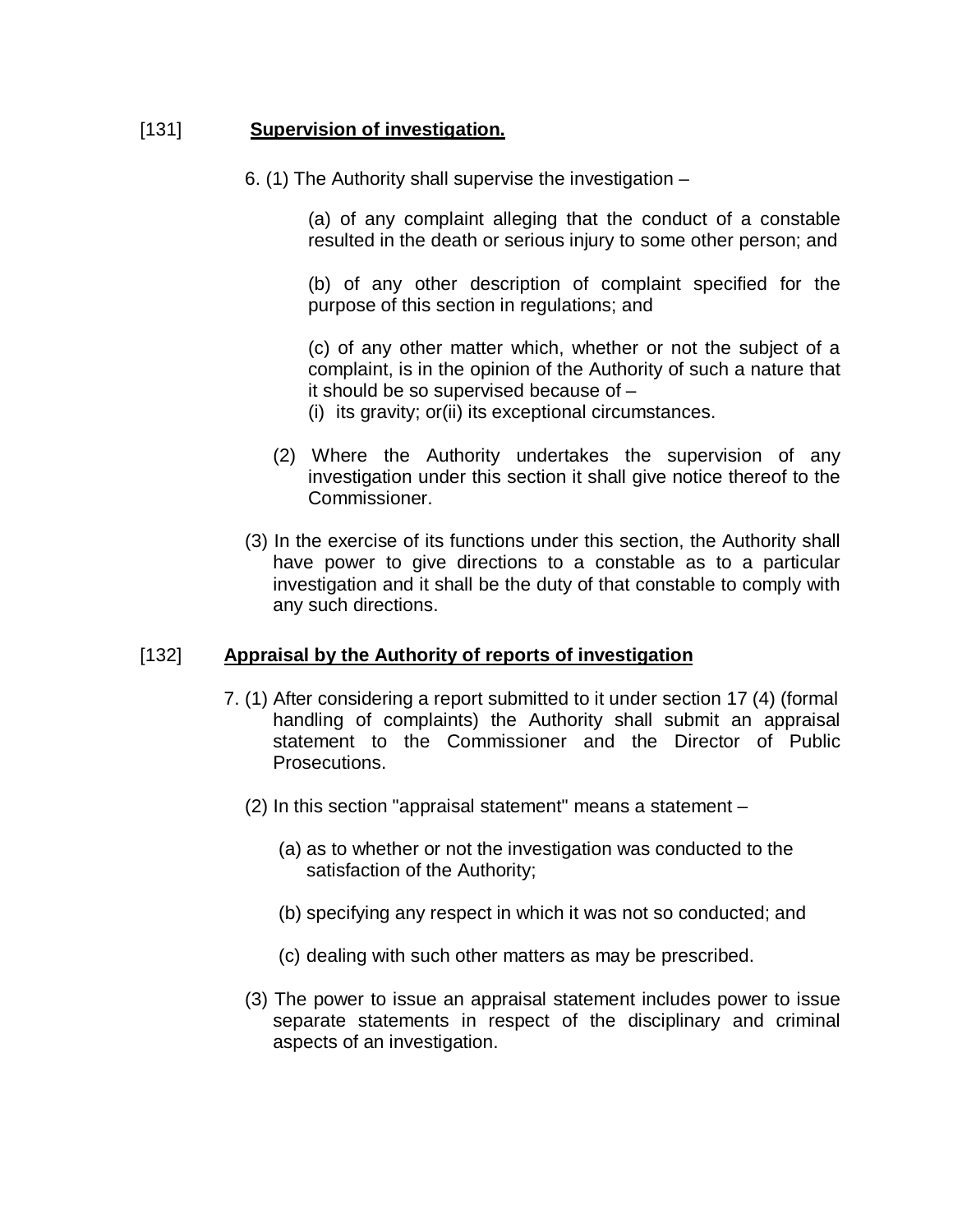## [133] **Direct investigation by the Authority**

- 8. (1) Notwithstanding anything to the contrary, the Authority may, if it thinks necessary, instead of supervising an investigation pursuant to section 6, itself undertake and carry out the investigation and shall notify the Commissioner in writing accordingly.
	- (2)The Authority may adopt whatever procedure it considers appropriate to the circumstances of a particular case.
	- (3) Nothing in this section shall be construed as requiring the Authority to hold any hearing.
	- (4) On completion of an investigation under this section, the Authority shall submit a report thereon – (a) to the Commissioner;
		- (b) where the report indicates that a criminal offence may have been committed, to the Director of Public Prosecutions,

### [134] **Powers, authorities and privileges in relation to sections 6 and 8**

- 9. For the purpose of giving effect to sections 6 and 8 the members of the Authority, the investigative staff of the Authority and any person authorized thereto by the Authority shall, in the exercise of their duty under this Act, have the like powers, authorities and privileges as are given by law to a constable.
- [135] Section 4 empowered the Authority to monitor and supervise investigations by the Force and, pursuant to s8 (1) "where it thinks necessary, instead of supervising an investigation pursuant to section 6, itself, undertake and carry out the investigation." The powers, authorities and privileges as are given by law to a constable that was provided to the Authority, were restricted to two of its functions. The Authority was imbued with the powers "given by law to a constable," whilst supervising investigations as provided by S6, and whilst conducting direct investigation as provided by S8.
- [136] The Authority functions, as provided by S4, did not proceed beyond the submission of reports, and appraisal statements. In accordance with S8(4), **on the completion** of the direct investigation, the Authority *shall* submit a report to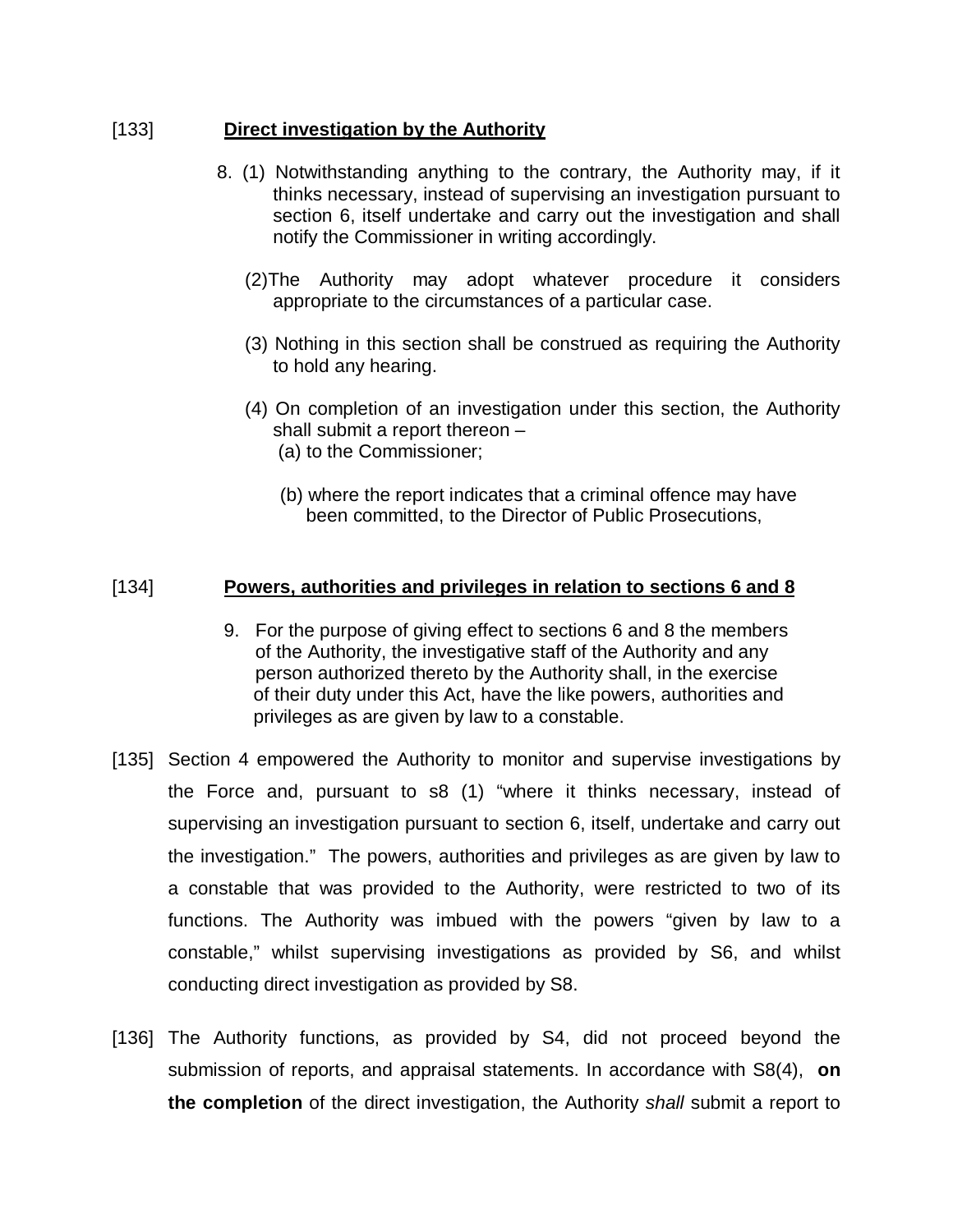the Commissioner of Police and if there is an indication that a criminal offence may have been committed, shall make a submission to the DPP. The Authority had no express function beyond the submission of statements and reports at the end of the investigatory process, whether that process involved the monitoring, supervising or the direct investigations of the Authority.

- [137] The Memorandum of Objectives and Reasons of the Act stated that the system that operated under the old legislative regime was found to be ineffective and lacking in integrity. The Commission to be created by the new legislation was to be independent, and was to hold the security forces accountable to the public. It appears that the ineffectiveness of the Authority stemmed from its perceived lack of independence. The agencies to which the Authority's investigatory process was subjugated were the Commissioner of Police and the Director of Public Prosecutions. The Authority was mandated to report to these bodies and, in the event, there was an indication of a criminal offence being committed to the Director of Public Prosecutions.
- [138] Section 5 of PPCA provided;

# **Independence of Authority**

- 5. (1) Subject to the provisions of the Constitution relating to the powers of the Director of Public Prosecutions and the Police Service Commission, in the exercise of the powers conferred upon it by this Act, the Authority shall not be subject to the direction or control of any other person.
	- (2) Nothing in subsection (1) shall be construed as preventing the assignment to a Minister of responsibility for such aspects of the administration of this Act as are necessary or desirable to facilitate the operations of the Authority.
- [139] The Commissioner of Police exercised full control of the Authority as provided for by S 11.3
	- 3) It shall be the duty of the Commissioner
		- (a) to make arrangements to facilitate –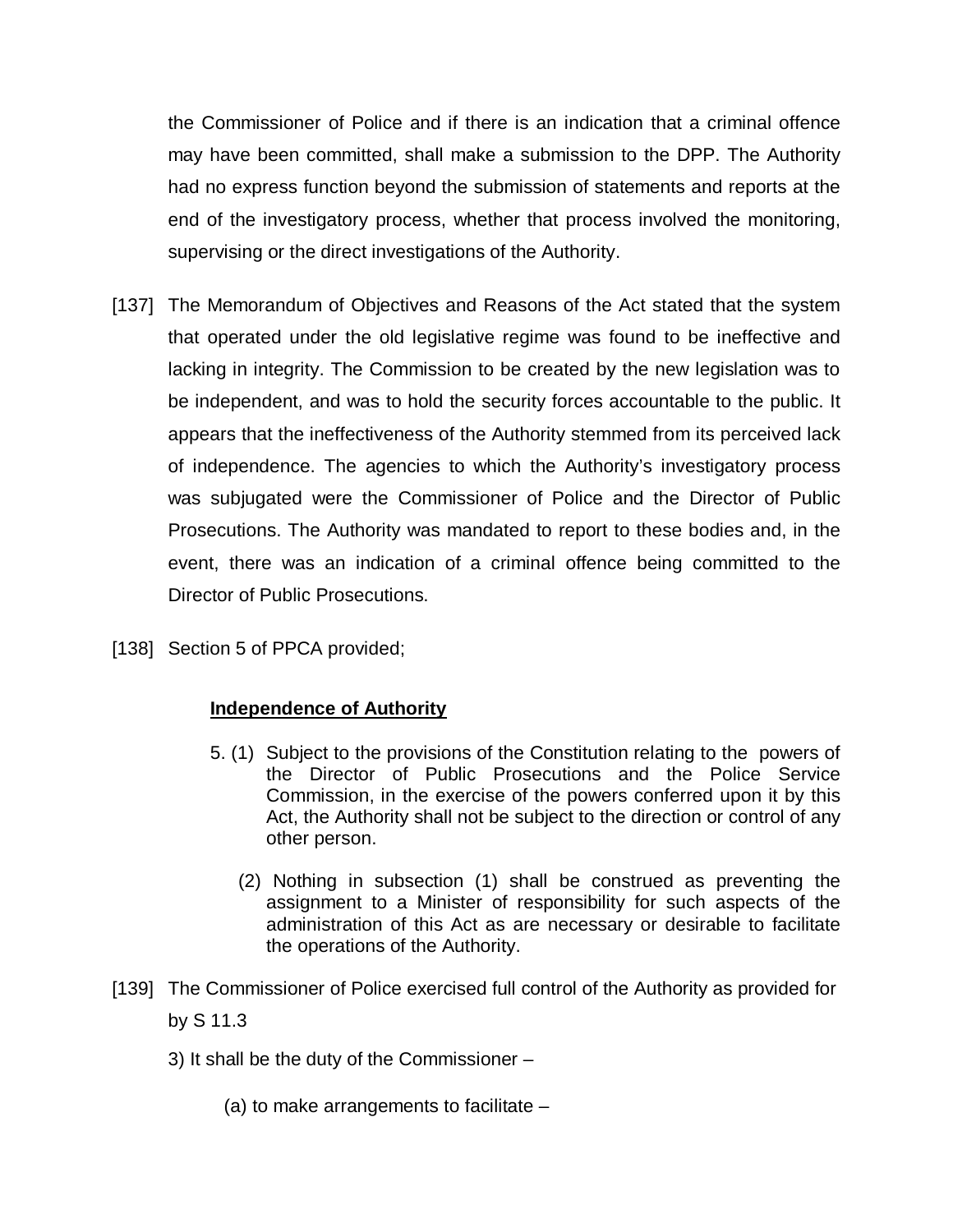- (i) supervision under this Act of an investigation by the Authority; and
- (ii) the conduct of any direct investigation under this Act by the Authority; and
- (b) to take such steps, consequent on an investigation under this Act, as he thinks appropriate having regard to the provisions of section 18 (final investigation reports).

Any final investigatory report or appraisal statement from the Authority's investigation must be sent to the Commissioner of Police, who is obliged to refer to the DPP any matter in which there is an indication of a criminal conduct.

## **The new legislation – The Independent Commission of Investigations, 2010**

[140] The Independent Commission of Investigations Act, 2010 was signed into law on the 15<sup>th</sup> April 2010, entitled, an Act to repeal Police Public Complaints Act, and to make provisions for the establishment of a Commission of Parliament to be known as the Independent Commission of Investigations to undertake investigations, S4 provides;

Functions of the Commission

- 4.- (1) Subject to the provisions of this Act, the functions of the Commission shall be to-
	- (a) conduct investigations, for the purposes of this Act;
	- (b) carry out in furtherance of an investigation and as the Commission considers necessary or desirable -
		- (i) inspection of a relevant public body or relevant Force, including records, weapons and buildings;
		- (ii) periodic reviews of the disciplinary procedures applicable to the Security Forces and the specified officials.
	- (c) take such steps as are necessary to ensure that the responsible heads and responsible officers submit to the Commission, reports of incidents and complaints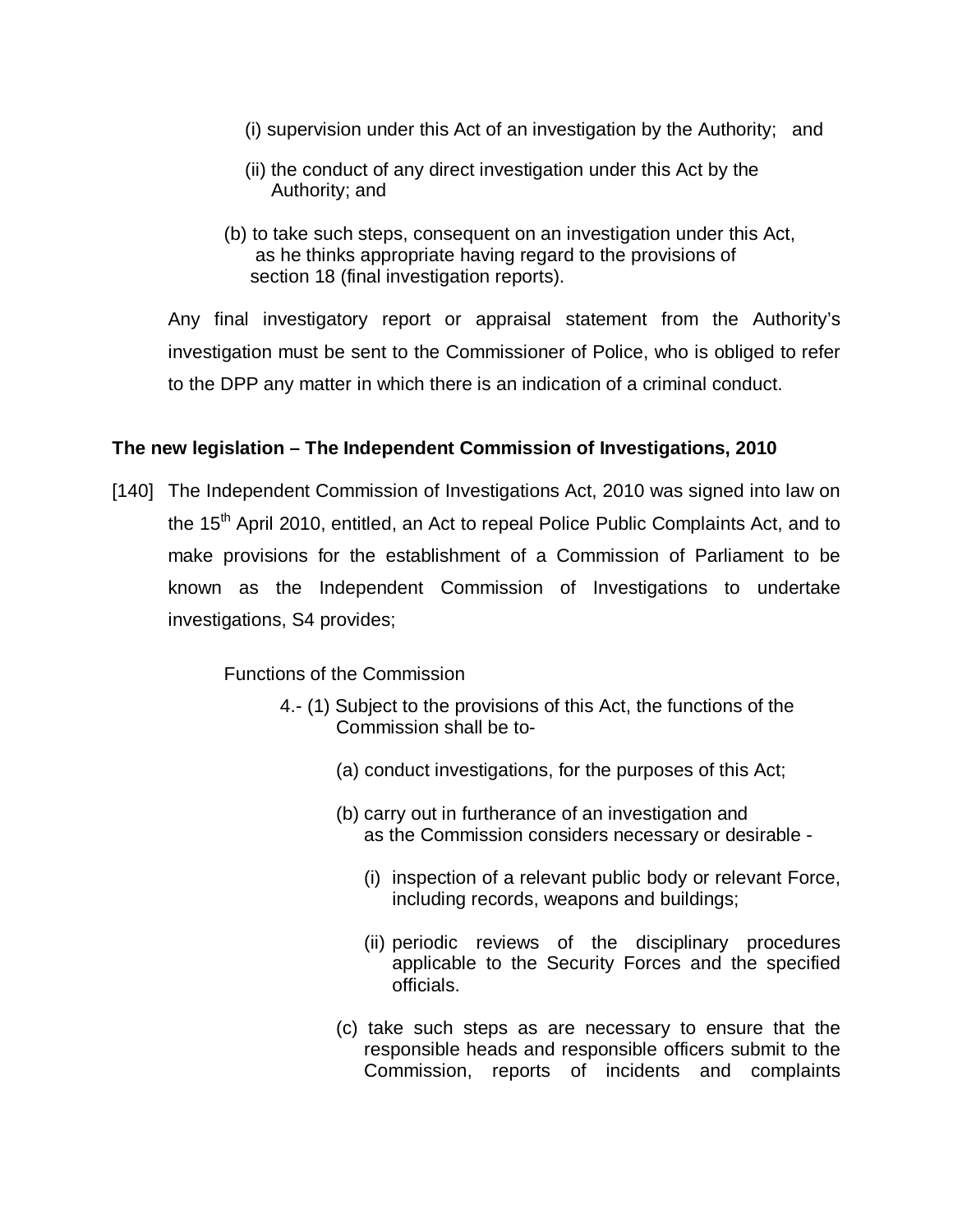concerning the conduct of members of the Security Forces and specified officials.

- [141] (2) In the exercise of its functions under subsection (1) the Commission shall be entitled to -
	- (a) have access to all reports, documents or other information regarding all incidents and all other evidence relating thereto, including any weapons, photographs and forensic data;
	- (b) require the Security Forces and specified officials to furnish information relating to any matter specified in the request; or
	- (c) make such recommendations as it considers necessary or desirable for-
	- (i) the review and reform of any relevant laws and procedures;
	- (ii) the protection of complainants against reprisal, discrimination and intimidation; or
	- (iii) ensuring that the system of making complaints is accessible to members of the public, the Security Forces and specified officials;
	- (d) take charge of and preserve the scene of any incident.
- [142] The Commission may, on its own initiative, undertake investigations for the purposes of the Act. The purpose, as indicated in its memorandum of reasons, is to empower the Commission to hold the Security Forces accountable to the public and ensure that human rights are respected. In order to, achieve its objectives, the Commission may manage, supervise, direct and control an investigation which is being undertaken by the Security Forces, where the Commission considers it necessary to so direct the investigation. Importantly, the legislation bestows on the Commission, the powers, authorities and privileges that the constable has at law.
- [143] Sections 5, of the PPCA and INDECOM Act both deal with the independence of the respective bodies. The later Act has reproduced S5 (1) of the earlier legislation, with the following words excised, "relating to the powers of the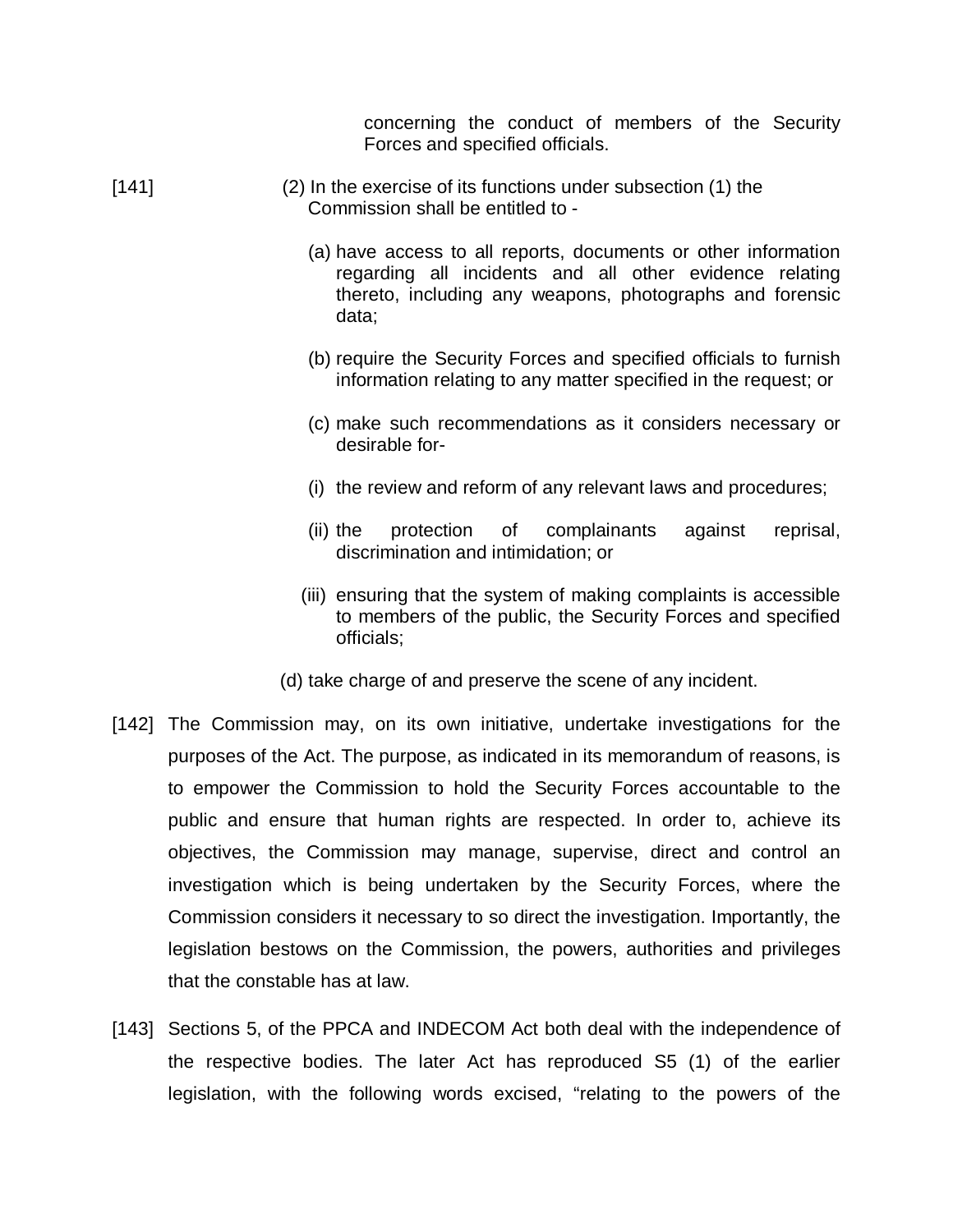Director of Public Prosecutions and the Police Services Commission". The fetter imposed on the Authority's exercise of powers as provided for by S5 of PPCA, which made those powers subject to the provisions of the Constitution relating to the DPP and the Police Services Commission, has been removed. The powers of those organizations which are related to the Constitutional provisions are no longer a restriction on the newly established powers of INDECOM. The Act extends the powers of INDECOM and mandates that body "to take such steps" to ensure that the Commissioner of Police Chief of Staff of Jamaica Defence Force, the Commandant of the Island Constabulary Force, among others, as responsible officers as defined by the Act, submit to the Commission, reports of incidents and complaints concerning the conduct of members of the Security Forces and specified officials.

[144] What were the fetters on the Authority pursuant to S5 of the PPCA which relate to the powers of the DPP that have been removed from the new Commission? The Act has carved out a special area over which, the Commission will not be subject to any authority other than the Constitution. That area deals with the investigatory capacity of INDECOM in relation to incidents and complaints as defined by the Act. The proviso in S5 under the repealed legislation had the effect of imposing the Constitutional powers of the DPP and the Commissioner of Police on such investigations. S94 of the Constitution which establishes the Office and functions of the DPP, deals with the power of the DPP, to institute and undertake, to takeover and continue and to discontinue any, *"criminal proceedings*". I have not been shown any authority that DPP exercises any constitutional hegemony, pursuant to S94, over any investigatory process undertaken by any authority or body.

#### **Commencement of Criminal Proceedings**

[145] In **Llewellyn da Costa v. The Queen** (1990) 38 WIR 201, the Judicial Committee was examining the DPP's powers under S94 of the Jamaican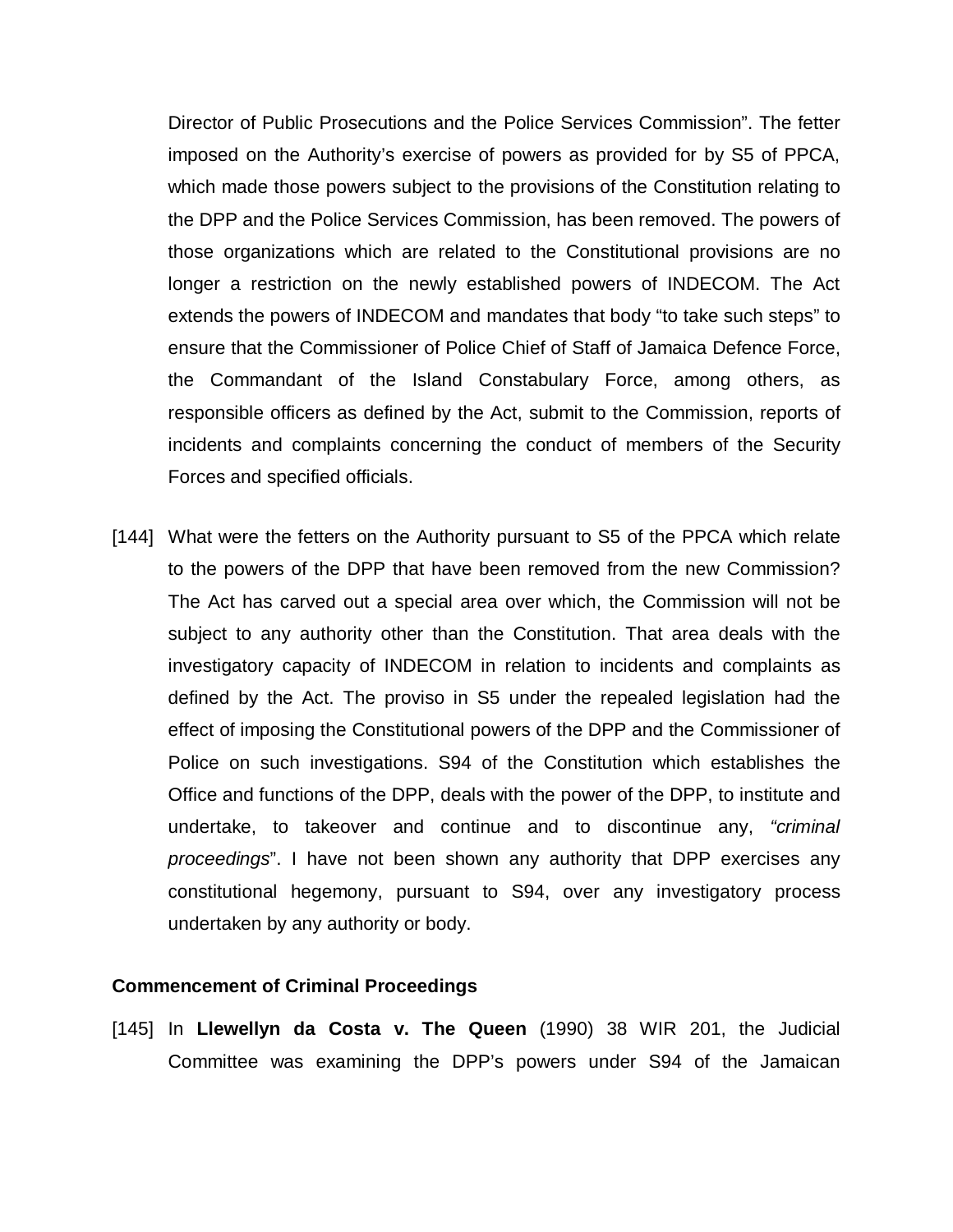Constitution. Lord Lowry delivering the judgment on behalf of their Lordship Board, said at page 208 g;

*The Director of Public Prosecutions (the DPP) can institute and undertake criminal proceedings against any person before any court other than a court-martial in respect of any offence against the law of Jamaica (Constitution, section 94(3)). He can therefore institute such proceedings before the Gun Court.* 

[146] The constitutional powers of the DPP as ascribed by S94, is restricted to the criminal proceedings stage of any criminal event. At what point in the criminal process did the constitutional functions, pursuant to S94, commence? Their Lordships Board in **Llewellyn da Costa**, went on to examine how proceedings were commenced before several courts in Jamaica at page 208 h;

> *The trial before a High Court Division of the Gun Court shall be commenced by preferring of an indictment (as in this case, by direction of the D.P.P) without a preliminary examination and Criminal Just*ice (Administration) Act section 2 (2). . .

At page 208 i;

*When Section 12(2) of the Gun Court Act provides that the trial shall be commenced by preferring of an indictment, it must mean that the preferring of an indictment is an essential preliminary step because the indictment does nothing to fix the date of the trial and the trial proper only commences with the arraignment of the accused. This, too, is the only way to make sense of a voluntary bill in the Circuit Court, which commences the proceedings.*

*At page 209h*

*In any event there are two ways of instituting proceedings with a view to trial on indictment, either by an information to a magistrate, who may commit the accused for trial, or by preferring an indictment which the DPP in Jamaica can do without leave –this is, in the true sense of the word, a voluntary bill in the Circuit Court or the Gun Court; both procedures are contemplated by S2 (2) of the Criminal Justice (Administration) Act.* 

[147] Under the repealed legislative regime, it was clear that the scope of the Authority's involvement in incidents and complaints pursuant to the PPCA were subject to the control of the DPP, as it concerns any criminal proceedings that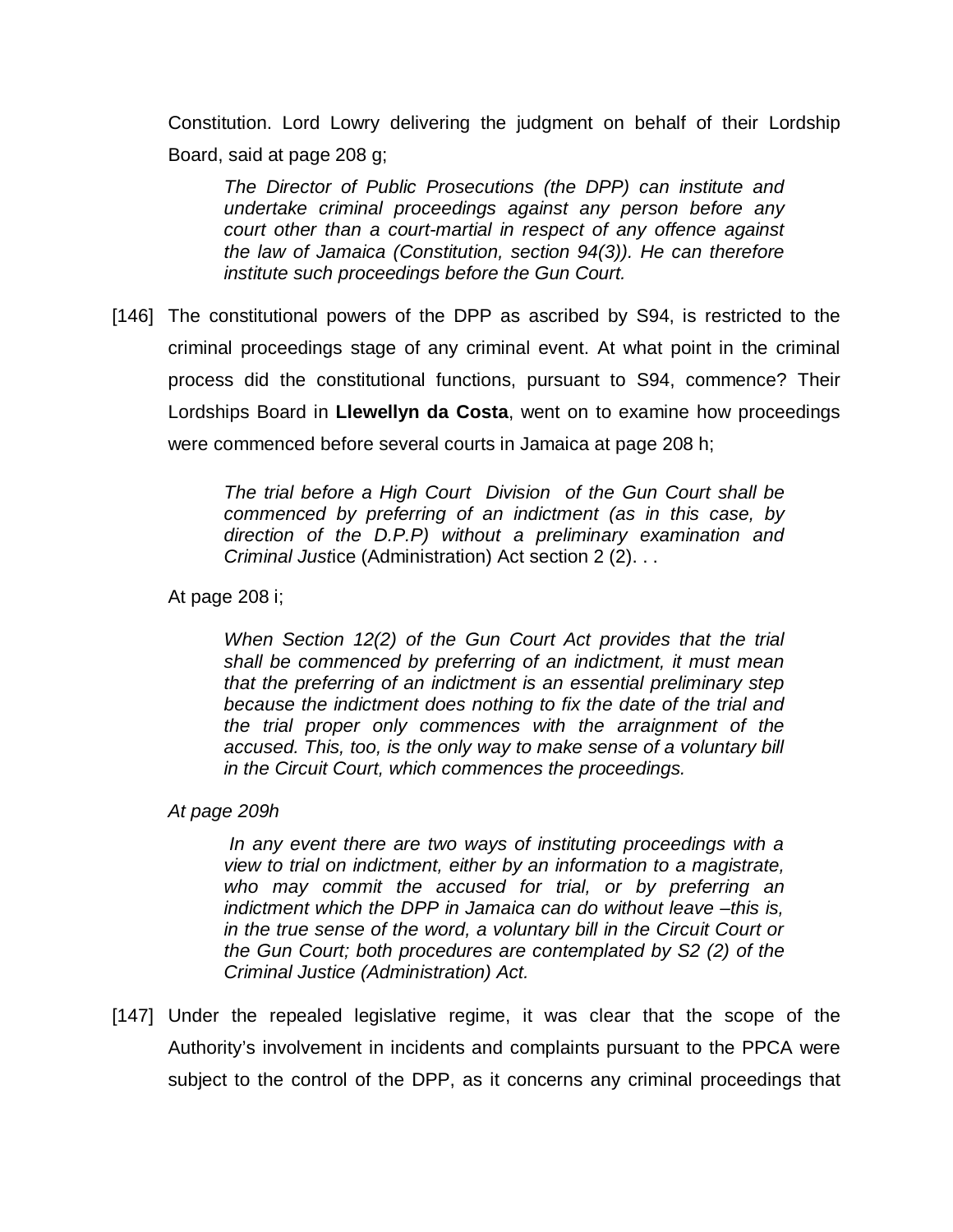were a consequence of the Authority's investigation. There was no attempt by the Authority to undertake or institute criminal proceedings. The INDECOM Act removed the subordination of the Commission to the constitutional functions of the DPP in relation to criminal proceedings. As it concerns the DPP, those functions are unimpaired by this removal. As it concerns INDECOM, when read with other provisions of the repealing legislation, it envisages the involvement of INDECOM in criminal proceedings. In practice, under the PPCA, the Authority never involved itself in the criminal proceedings, other than at the behest of the DPP. The Claimants therefore contend that they have a legitimate expectation, that the DPP will make a ruling before charges are leveled at their membership.

#### **Who can institute criminal proceedings?**

- [148] The circumstances in which an indictment can be preferred are set out in S2 (20) Criminal Justice (Administration) Act 1960. The law that existed at the time of the coming of the Jamaican Constitution gave the right to any person, to institute criminal proceedings. There are five different situations. See **Grant and Others vs DPP** [1982] AC 190, S2 (2) (1) of the Criminal Justice (Administration) Act enumerates those five situations as follows: (1) the prosecutor or other person has been bound by recognizance to prosecute or give evidence against the person accused of such offence; (2) the accused has been detained or committed in custody; (3) or has been bound by recognizance to appear to answer an indictment; (4) or such indictment is preferred by the direction, or with the consent of a Judge; (5) or by the direction or with the consent of the Director of Public Prosecutions.
- [149] The law that existed before the coming into being of the Jamaican Constitution, acknowledged that criminal proceedings may be commenced by the private citizen. However, Section 4 of the PPCA recognised the Director of Public Prosecutions hegemony over any criminal proceedings commenced before any court, to enter a *nolle prosequi* to such proceeding, by stating in open court to such Justice or court where the proceedings are pending or by whom the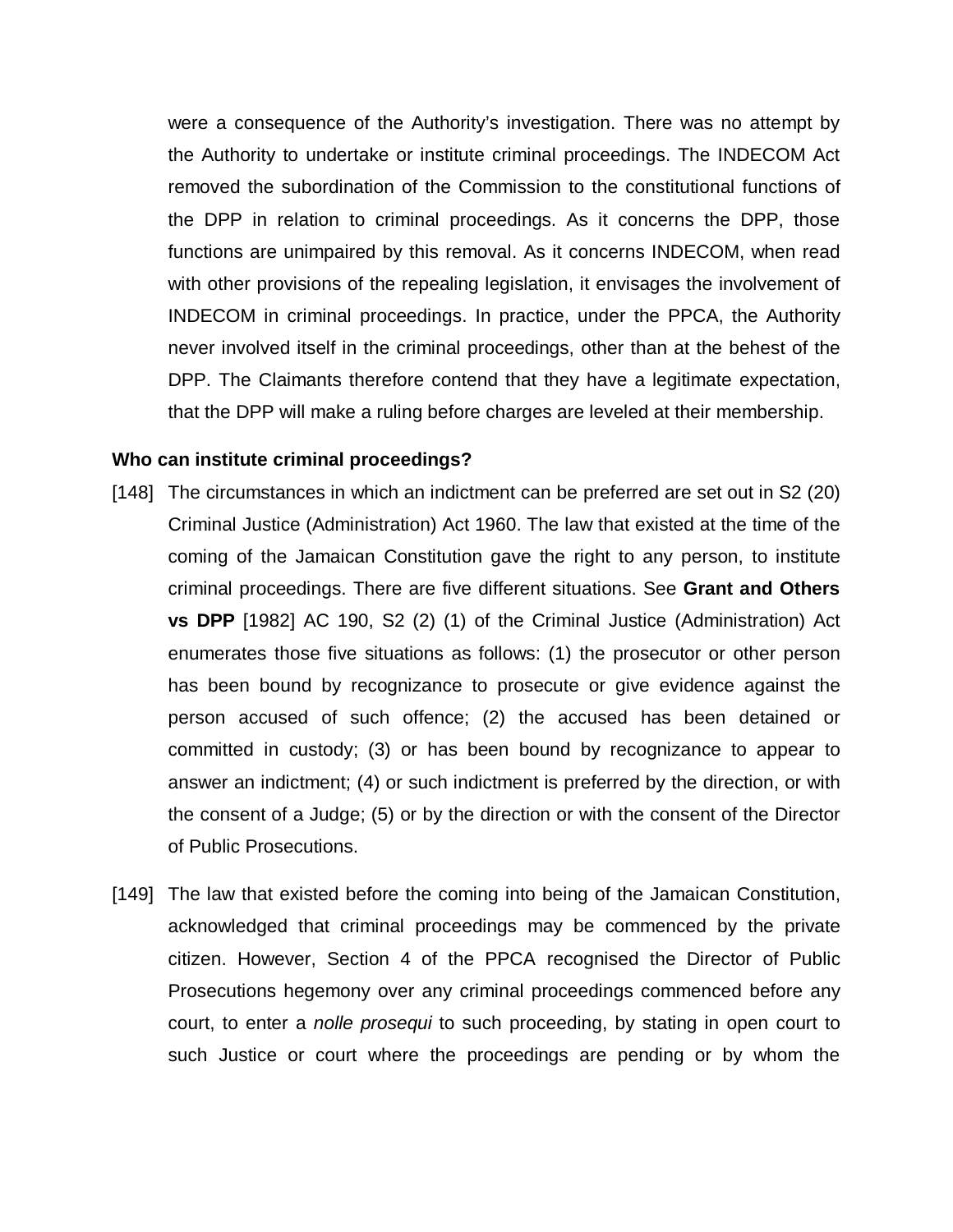accused has been committed . . . that the Crown intends not to continue such proceedings, and thereupon the proceedings will be at an end.

- [150] In the United Kingdom, the Prosecutions of Offences Act, 1908, amending the Prosecution of Offences Acts, 1879 and 1884, gave power to the DPP, to institute, undertake, or carry on such criminal proceeding, and to give such advice to the chief officers of police, clerks to justice, and to other persons, whether officers or not, concerned in any criminal proceedings, respecting the conduct of that proceedings. The Act of 1908, recited that nothing in the Act precluded any person from instituting or carrying on any criminal proceedings, but the Director of Public Prosecutions may undertake at any stage, the conduct of those proceedings, if he thinks fit. In England, the DPP has no personal power as does his Jamaican counterpart, to proffer a voluntary bill. In England and Wales, it is a Judge of the High Court alone who has the power to proffer a voluntary bill.
- [151] Did the repealing legislation confer the status of a constable on the Commissioner, giving them the protection not afforded the private citizen in the event that a wrongful arrest is made? The Claimants' main grievance appears to be that the Act would be unconstitutional if such powers are conferred on the Commissioner without making them subject to the regime of discipline and dismissal that applies to constables generally under the Constitution. The Claimants contend that the statutory words relied on to confer the status of constable must, "show a clear and unambiguous intention to confer such a status." They submitted that legislation which seeks to confer powers which conflict with constitutional rights must use clear and unambiguous words to achieve that result. They relied on **R v IRC ex p Rossminister** [1980] AC 952, that case dealt with how much information must be disclosed upon the face of a search warrant issued by a Judge under section 20 C(1) of the Taxes Management Act 1970. Lord Diplock was of the view, in his judgment at page 1008C that,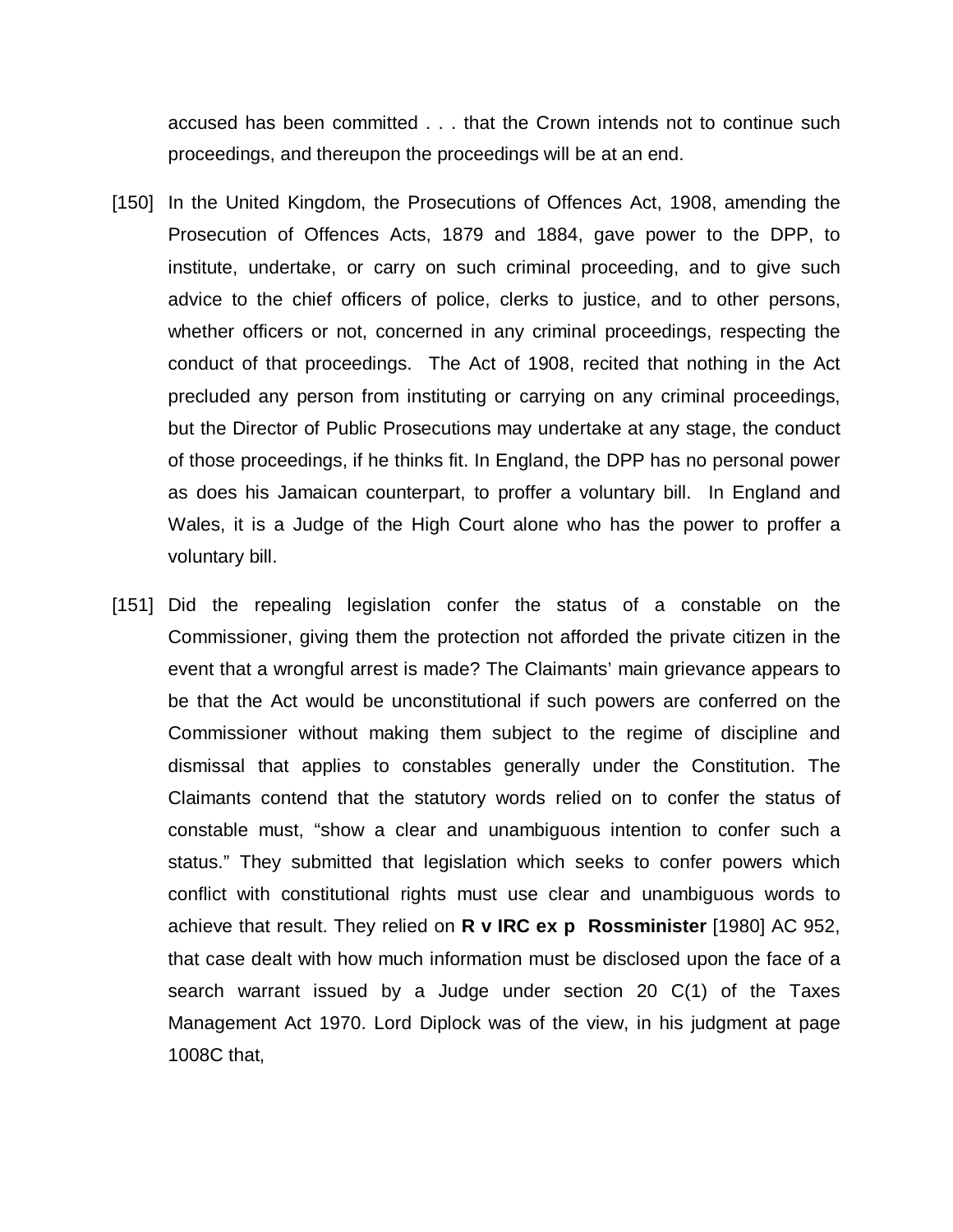*What has to be disclosed upon the face of the search warrant depends on the true construction of the statute.*

At letter D he continued:

*So, if the statutory words relied upon as authorizing the acts are ambiguous or obscure, a construction should be placed upon them that is least restrictive of individual rights which would otherwise enjoy the protection of the common law. But judges, in performing their constitutional function of expounding what words used by Parliament in legislation mean, must not be over-zealous to search for ambiguities or obscurities in words which, on the face of them, are plain, simply because the members of the court are out of sympathy with the policy to which the Act appears to give effect. Lord Diplock upheld the validity and sufficiency of the search warrant.*

[152] The Claimants did not point out those ambiguities or obscurities of which they spoke. The Claimants have failed to demonstrate any ambiguity in the statutory words conferring the status of constable*.* Lord Salmon's judgment proceeded on the basis of balancing two public interests, the right that anyone who commits an offence should be brought to justice and the right of the citizen to be protected from an abuse of power by the Executive. In his judgment, Lord Salmon quoted with approval from Lord Denning's judgment "that the duty of the courts so to construe the statue as to see that it encroaches as little as possible upon the liberties of the people of England"(see page 972B). Lord Salmon said at 1017D:

> *I* respectfully agree with this passage which *I* think is consistent *with the view that court should construe a statute which encroaches upon liberty so that it encroaches upon it no more than the statute allows , expressly or by necessary implication*.

[153] The case of **Rossminister** cannot support the Claimants' case. In this matter, there is no argument that the repealing legislation constitutes an encroachment on the liberty of the Jamaican people. What the amending legislation seeks to do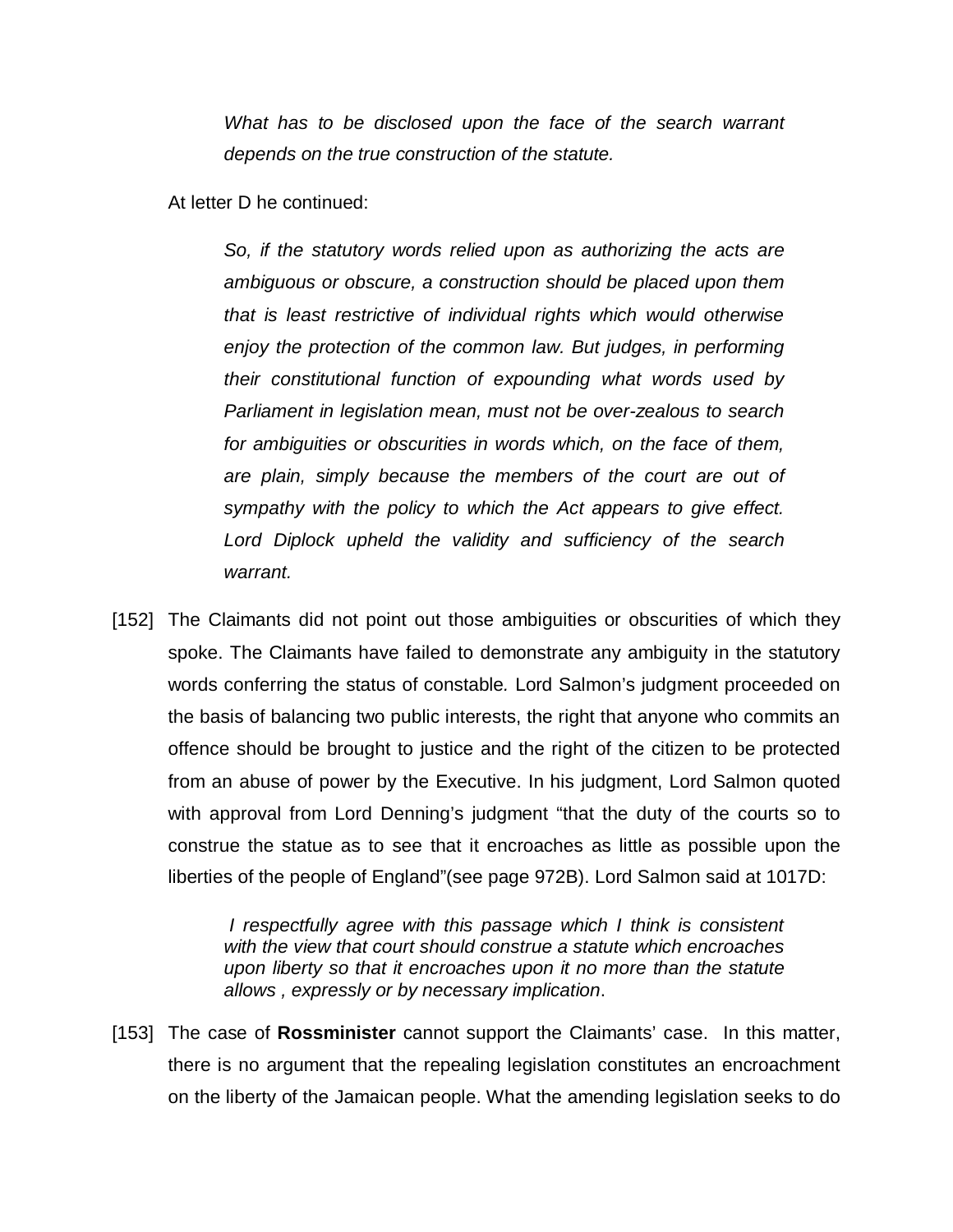is to expand the human rights of the Jamaican people by an expansion of the powers of the Commission. The mischief that the legislation came to remedy is an alleged abuse by members of the security forces against the Jamaican people. This abuse resulted in a diminution of their guaranteed rights. The INDECOM Act leaves untrammeled and undiminished, the constitutional power of the Office of the Director of Public Prosecutions to discontinue at any stage, criminal proceedings instituted by himself or any other person or authority. The Commission is such an authority as contemplated by Section 94 (3), to have the power to *institute or undertake criminal proceedings*. Its worthy of note that the active words "institute or undertake," that imbues the DPP with the power to commence criminal proceedings pursuant to S94 (3) (a) are similarly used in S94(c), to acknowledge that there exists the undeniable constitutional right of *any person or authority,* such as the Commission, to commence criminal proceeding, in like manner, to the DPP. There is no distinction in the language according the right to commence criminal proceedings as amongst the DPP, any other person or authority. The proviso to Section 5 also allows any person or authority, having instituted criminal proceedings, to withdraw the proceedings so began at his own instance or with leave of the court. Instead of withdraw, as in the case of the Commission, the Constitution at S94 (c) states that the DPP can discontinue not only the matter begun by himself, as with any other person or authority, but may discontinue proceedings began by others.

[154] The Constitution recognizes the right of the ordinary citizen to bring criminal prosecution; this right is well hallowed in practice, particularly amongst rural folk. The Constitution did not confer this right, which existed prior to the coming into being of the Constitution and is as entrenched as those provisions that accord the DPP the right to commence proceedings. The interpretation that is urged by the Claimants would have the effect of encroaching on the rights, long enjoyed, of the private citizens, to effect an arrest and to institute criminal proceedings. It is a recognized rule that legislation should be interpreted, if possible, so as to respect those rights, and if there is an ambiguity, the construction which is in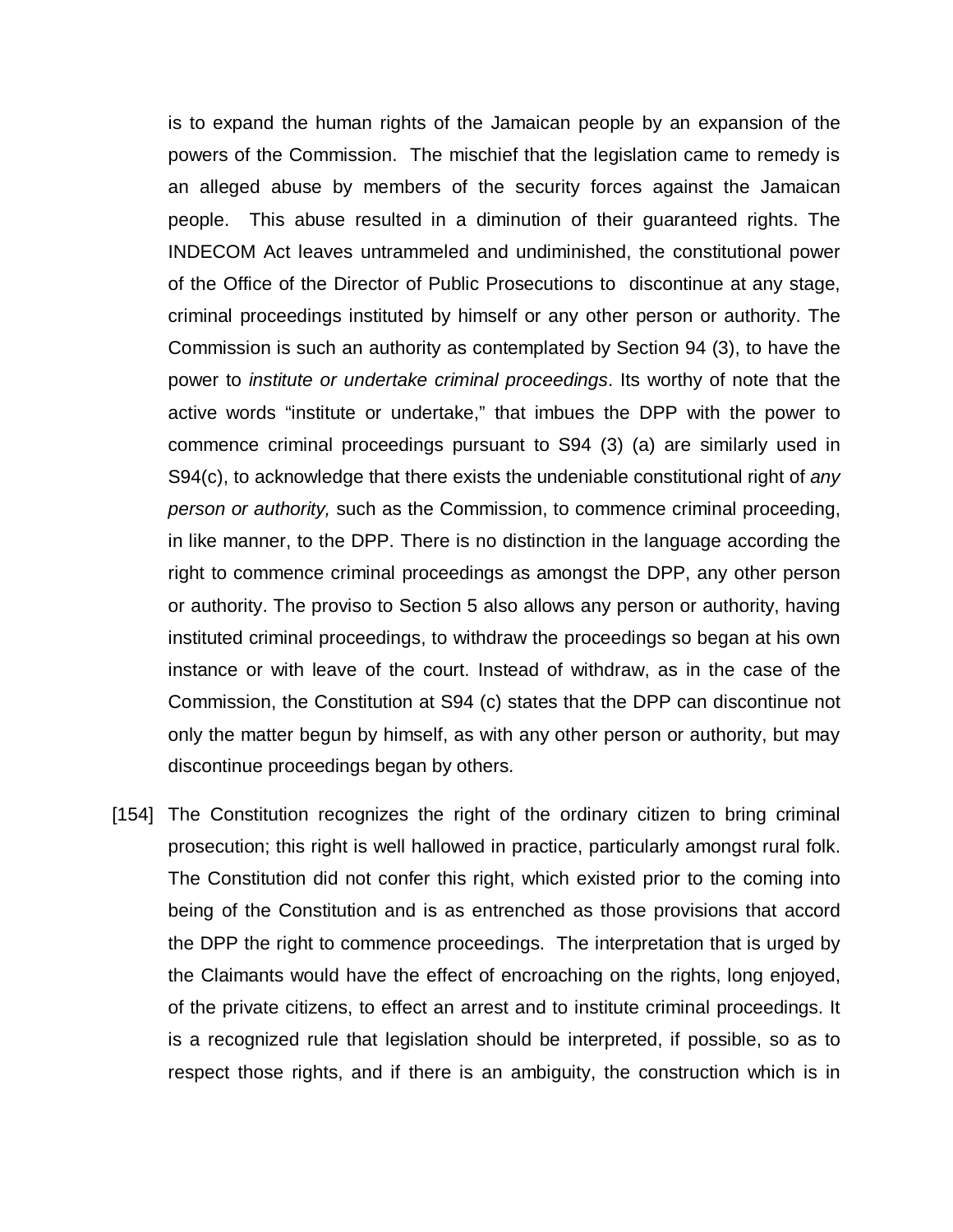favour of the freedom of the individual, should be adopted. See **Walsh v Secretary of State for India** (1863) 10 H.L.C. 367, per Lord Westbury.

- [155] In **R v Rollins** [2010] UKSC 39, the appellant appealed against the dismissal of his appeal from his conviction for money laundering contrary to the Proceeds of Crime Act 2002 (POCA). The appellant contends that the FSA powers to prosecute criminal offences are limited to the Financial Services and Marketing Act 2000 (FSMA), which did not include offences under POCA, such as the insider trading offences for which he was convicted. He doesn't challenge the conviction, since they were expressly provided for in the law. He does raise a challenge to the money laundering which is not provided for expressly under the FSMA. The Supreme Court held that the FSA's powers were not limited in that way and that it had the power to bring prosecutions in respect of other persons.
- [156] The court in **Rollins** found that before the enactment of FSMA, the FSA could initiate criminal proceedings for any offence which fell within its objects. The court approved the dicta in **Gouriet v Union of Post Office Workers** [1977] 3 All ER 70, that every person has the right to bring a private prosecution. In Jamaica, that right has been expressly preserved by S2 of the Criminal Justice (Administration) Act. Nothing in the definition of *other person*, in section 2 excludes statutory authority. Sir John Dyson, who delivered the judgment on behalf of the court, referred to **Broadmoor Hospital Authority v Robinson** [2000] Q.B 775 at (25), where Lord Woolf said;

*The statutes only rarely provide that a particular public body may institute proceedings in protection of specific interests. It is usually a matter of implication. If a public body is given responsibility for performing public functions in a particular area of activity, then usually it will be implicit that it is entitled to bring proceedings seeking the assistance of the courts in protecting its special interests in the performance of those functions.*

[157] The Commission has always had the right to bring prosecutions subject to statutory restrictions. The fact that it is not expressly stated in the Act is not an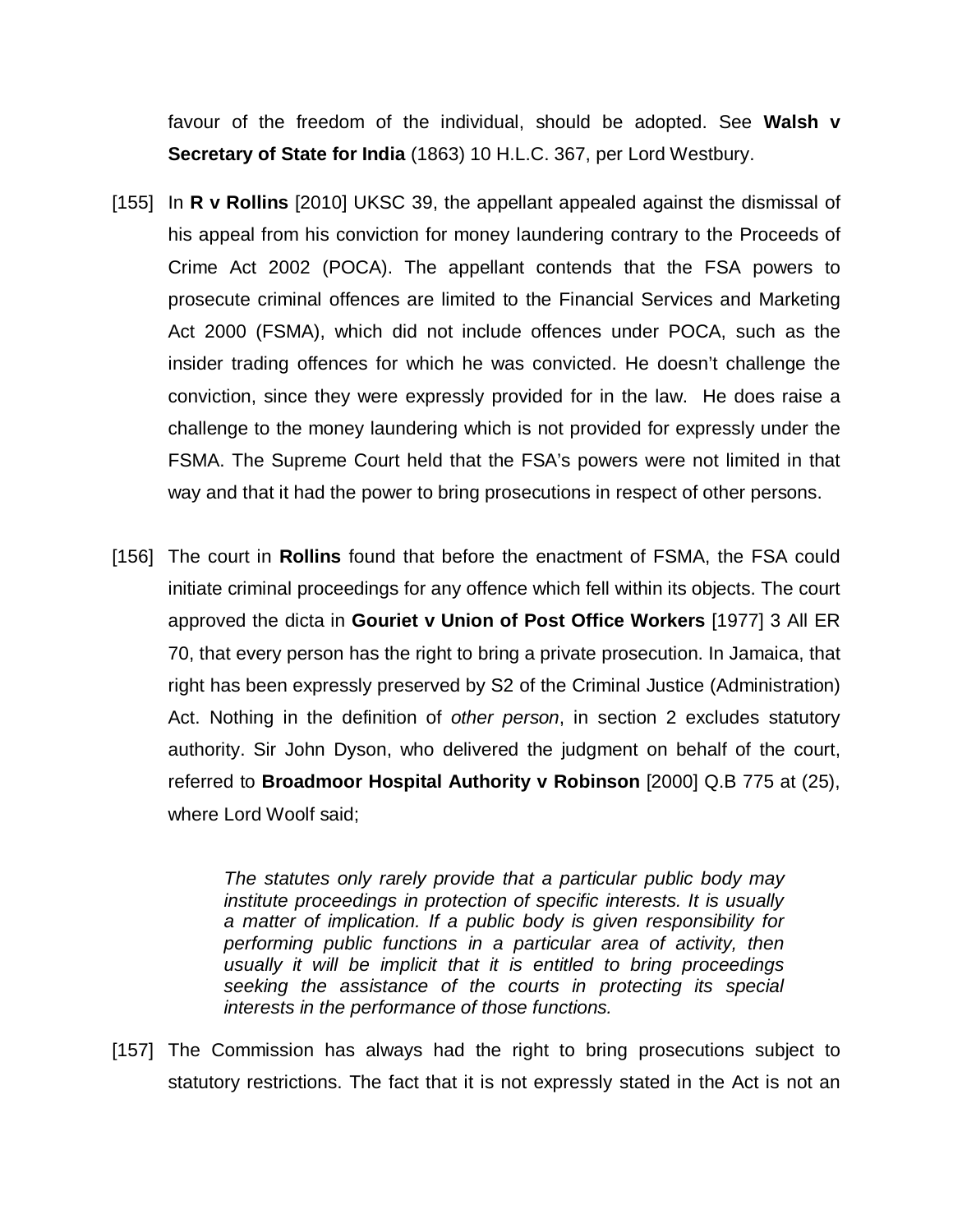irregularity. The Act gives the Commission the responsibility of performing certain public functions as it pertains to the investigation of complaints and incidents that concern the members of the Security Forces. These responsibilities were assigned the Commission against a background where the previous legislative framework led to complaints of continued human rights abuses. In **Rollins,** Sir John Dyson SCJ notes at paragraph 20 of the judgment, "that the technique usually employed by the legislature to indicate an intention to limit the class of persons who may prosecute a particular offence is the obvious one of stating expressly that a particular offence may *only* be prosecuted by a specified person or persons".

[158] There are many rational reasons for Parliament not restricting the Commission's right to prosecute offences their investigations lay bare; paramount among which is that the Commission had been given greater control over the investigatory process. It would have been absurd and defeating of the steps that Parliament had taken, to restrict by implication the Commission's right to prosecute. I find that the practice, such as existed between the DPP and persons against whom allegations were made to have the DPP rule on the matter, insufficient to disturb the right of the Commission to prosecute.

### **Is likely to be contravened**

[159] The Respondents submitted in their written submissions, that there was no issue joined between the Claimants and the first Defendant. That the Claimants' claim was grounded on the circumstances surrounding the charging of Malica Reid by the first Defendant for murder. The DPP has terminated the proceedings brought by the first Defendant against Malica Reid. Malica Reid's claim, according to the first Defendant, has been struck out and the DPP has instituted her own proceedings. The appeal brought by Malica Reid has been withdrawn. It was further submitted that since Malica Reid, no other person has been arrested and charged. There are no allegations that any of the Claimants' members are being investigated. Neither has any member of the security forces been threatened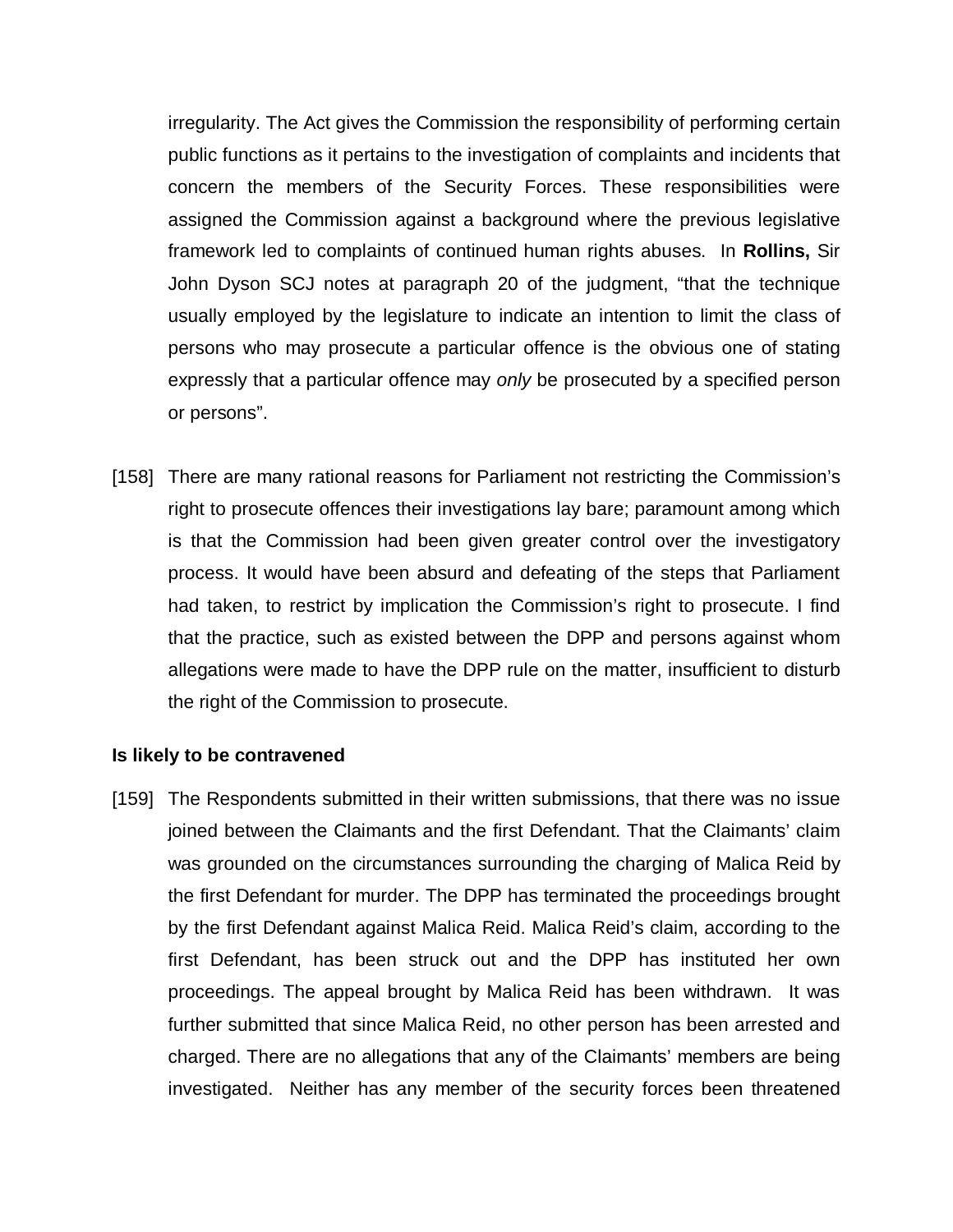with any arrest. The Claimants have merely come to the court to say that, "INDECOM is alleging it has power to arrest and prosecute police officers. We are police officers and we fear that one day we might be arrested by INDECOM". It was further submitted that any relief granted would be pointless.

- [160] Mr. Small submitted further that the declarations sought do not raise any constitutional issues. That the court is being asked to determine whether the Act confers the power of arrest. It's a standard question of statutory interpretation that need not engage the constitutional court. The third issue is whether Regulations 31 and 33 of the Police Service Regulations should be observed before police officers are charged. This also involves only an interpretation of the Regulations. In any event, there are alternative remedies available to the Claimants. The question before the court is academic; there has been no repetition of any police officer being charged since the Malica Reid case.
- [161] The Judicature (Constitutional Redress) Rules No. 2 1963, require that complaints that constitutional rights "are likely to be contravened", must be commenced by writ and not motion. The failure of the Claimants to comply with this procedural requirement caused the applicant to restructure their claim in the matter of **Grant v DPP and the Attorney General**. In that case, the appellants had argued before the Supreme Court that they were unlikely to get a fair trial due to massive pre-trial publicity. The court had before it copious evidence of the prejudicial effect of the massive publicity that had been given, described by Smith CJ, as, "I find that the evidence presented overwhelmingly establishes that there has been pre-trial publicity of the widest dissemination." It is important to note that in **Desmond Grant's** case, a bill had been tendered for a trial to be held. In the case at bar, the factual substratum is challenged as being academic and hypothetical. Mr. Small invited this court to say that it being a case already adjudicated on was being sought to be re-litigated by the claimants, and in those circumstances had invited the court to have the matter dismissed on a preliminary objection, that the DPP had taken control of the proceedings, therefore any relief would be pointless.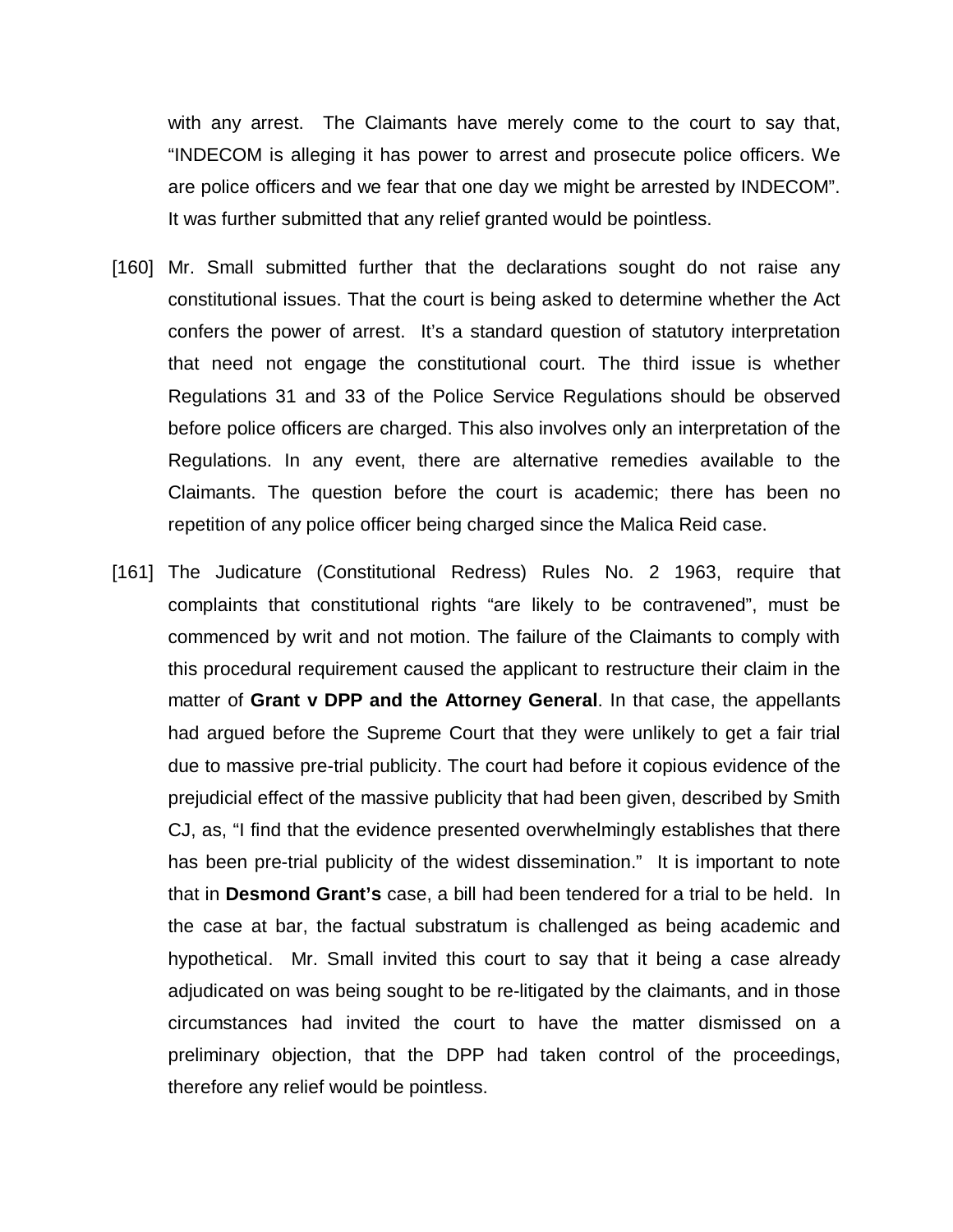[162] I would hesitate to determine an application for constitutional redress on such grounds, and can do no more than adopt the reasoning of the Learned Chief Justice Smith, who at page 239 h said;

> *The preliminary objection was overruled. In my opinion, an applicant for redress under s25 should not be sent away without hearing application unless it manifest appears that there is no merit in his application, or that adequate means of redress are, or have been otherwise available.*

[163] Having said that, there is no evidence by any member of the several security organizations that raise the likelihood of an arrest or charge beyond mere speculation. The claim is previous and premature. In **Desmond Grant,** White J, at first instance, met the application in the following way.

> *In my view, it is previous and premature to suggest that the pre-trial publicity will have had such an effect that a Judge and jury of twelve persons cannot be found in Jamaica to give careful and objective audition to the evidence, and to earnestly and conscientiously deliberate the issues that will be raised there and so give a true verdict according to the evidence. I reject any such notion as untenable, and as displaying a most regrettable lack of confidence in, and respect for, the institutions established to this end.*

[164] To my mind his comments are apposite. In the **Director of Public Prosecutions v Patrick Nasralla (Jamaica)** [1967] 2 A.C. 238, Lord Devlin, in delivering the judgment of their Lordships Board said at pages 247-248,

> *To obtain redress under Chapter III of the Constitution the applicant has to show that his fundamental rights have been or are likely to be infringed and he cannot show this if his whole case rests on a procedural fault that could easily be put right . . .This Chapter, as their Lordships have already noted, proceeds upon the presumption that the fundamental rights which it covers are already secured to the people of Jamaica by existing law. The laws in force are not to be subjected to scrutiny in order to see whether or not they conform to the precise terms of the protective provisions. The object of these provisions is to ensure that no future enactment shall, in any matter which the Chapter covers derogates from the rights which at*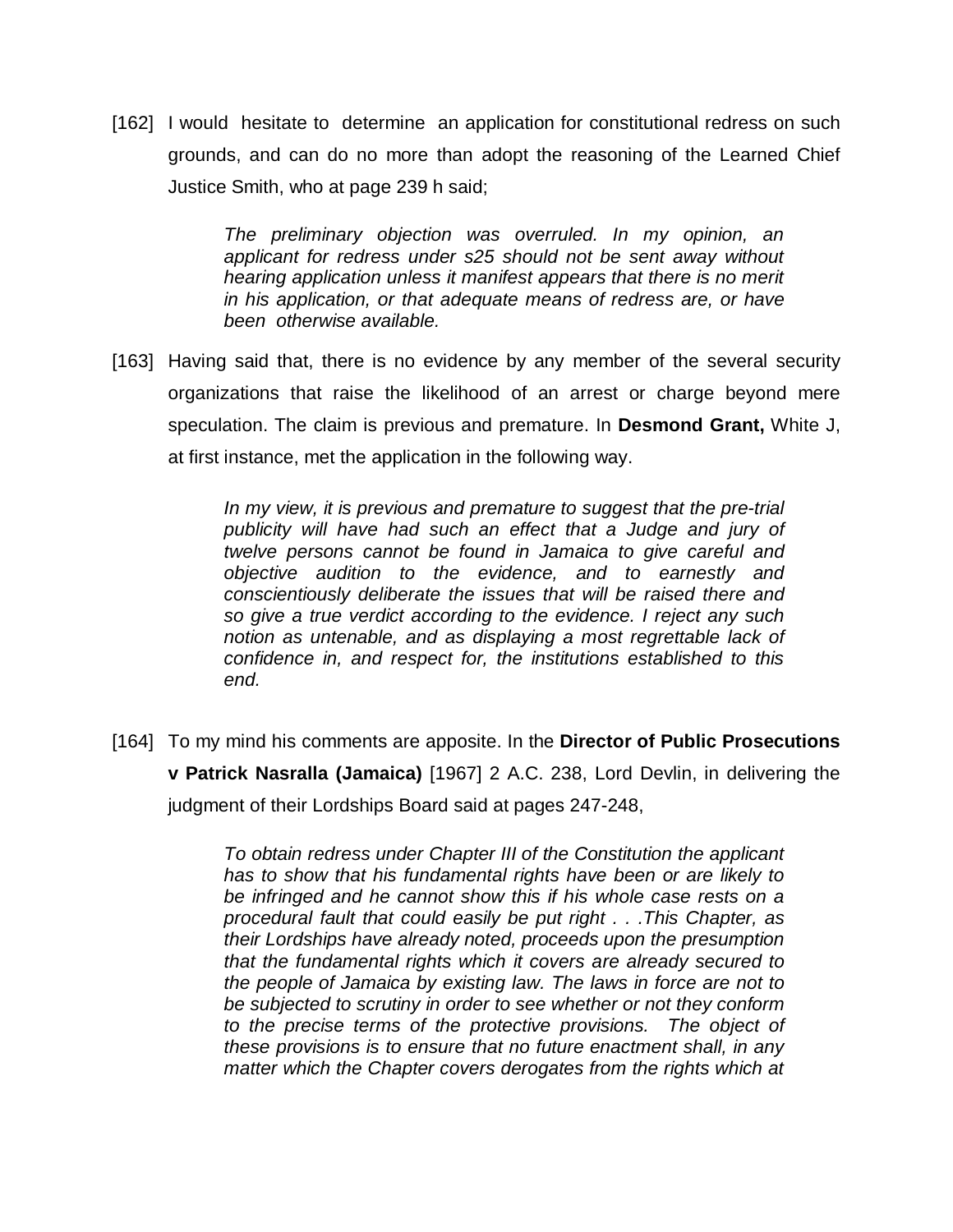*the coming into force of the Constitution the individual enjoyed. Accordingly Section 26.8 in Chapter III provides as follows:-*

*'Nothing contained in any law in force immediately before the appointed day shall be held to be inconsistent with any of the provisions of this Chapter; and nothing done under the authority of any such law shall be held to be done in contravention of any of these provisions.'*

- [165] The Claimant's fear that a public body may have him arrested and charged as was done to Malica Reid, constitutes the reason for this constitutional challenge. S19 (4) of the Jamaican Constitution provides that the Supreme Court may decline to exercise its powers, if it is satisfied that adequate means of redress for the contraventions alleged are or have been available to the persons concerned under any other law. If it is that the Commission has acted out with its jurisdiction, it would be susceptible to a challenge that its actions are ultra vires the statute that has established it. The Claimant would also have the prerogative writs of certiorari, mandamus and prohibition at their disposal. Apart from judicial review of the actions of the Commission, the Claimants could pursue civil remedies for false imprisonment, etc.
- [166] Their Lordships Board, in **Kemrajh Harrikissoon v Attorney General of Trinidad and Tobago**, [1979] UKPC 3, Lord Diplock, delivering the judgment of the Board of the Privy Council, said;

*The notion that whenever there is a failure by an organ of government or a public authority or public officer to comply with the law this necessarily entails the contravention of some human right or fundamental freedom guaranteed to individuals by Chapter 1 of the Constitution for redress when any human right or fundamental freedom is or is likely to be contravened is an important safeguard of those rights and freedoms, but its value will be diminished if it's allowed to be misused as a general substitute for the normal procedures for invoking judicial control of administrative action. In an originating applications to the High Court under section 6 (1), the mere allegation that a human right or fundamental freedom of the applicant has been or is likely to be contravened is not of itself sufficient to entitle the applicant to invoke the jurisdiction of the court under the subsection if it is apparent that the allegation is frivolous or vexatious or an abuse of the process of the Court as being made solely for the purpose of avoiding the necessity of*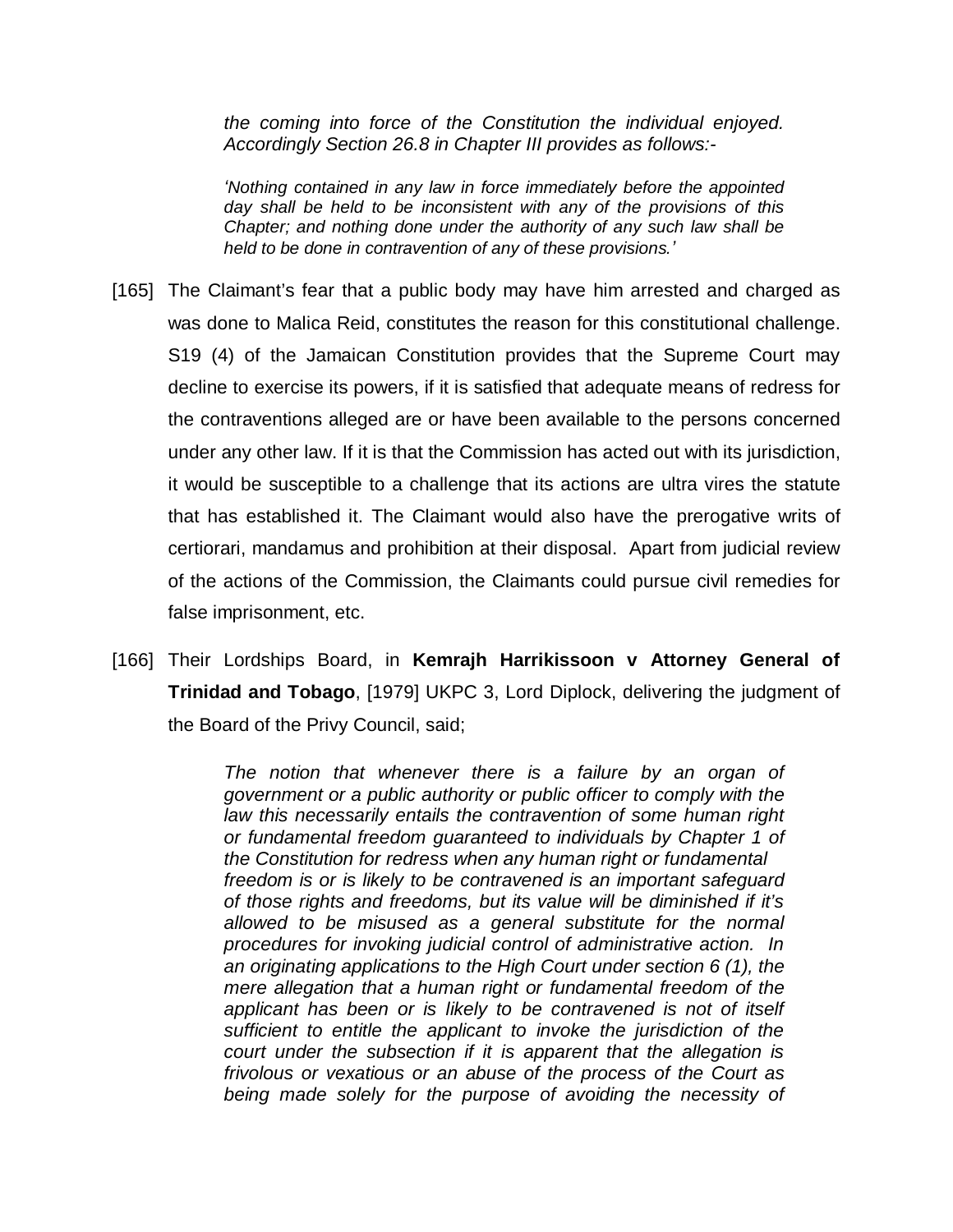*applying the normal way for the appropriate judicial remedy for unlawful administrative action which involves no contravention of any human right or fundamental freedom.*

- [167] Between the parties, there has been no great divergence on the law as it concerns the rights of the private prosecutor as against the public or state prosecutor or the right of the ordinary citizen to arrest and charge. Both parties are agreed that these rights existed prior to the coming into effect of the Constitution. The Commission has many peculiarities of the private prosecutor, despite it being a public body with clear public law functions. In England, organizations such as Royal Society for the Prevention of Cruelty to Animals (RSPCA) often bring prosecutions in their own right. The Commission similarity to the private prosecutor stems from its restricted functions. It is focused substantially on "the investigation of incidents and complaints" involving members of the Security Forces. Nonetheless, there is a public law duty imposed by the statute that established the Commission. In England, the DPP is obliged to issue a Code for Crown Prosecutors. That Code enshrines the direction that although there may be a public interest factors against prosecution in a particular case, often, the prosecution should go ahead and those factors placed before the court at sentencing.
- [168] In **Scopelight Limited and Others v Chief of Police for Northumbria and Another** [2010] 2 All ER 431. Police had seized items from the property of the appellants. These items were handed over to a private prosecutor, FACT, that represented copyright holders, whose data it was alleged was downloaded by the appellants in breach of the copyright laws. On an application for return of the property by the appellants, the trial judge ordered the return of the property. On appeal from that decision, the court examined the role of the private prosecutor as against the public prosecutor. Counsel for the appellants had submitted that the DPP and the Crown Prosecution Service (CPS) are the "ultimate arbiter and determinative of the public interest; the CPS, having decided not to institute a prosecution, it cannot be in the public interest for the case to be prosecuted and thus it cannot be necessary for the police to retain documents to use for a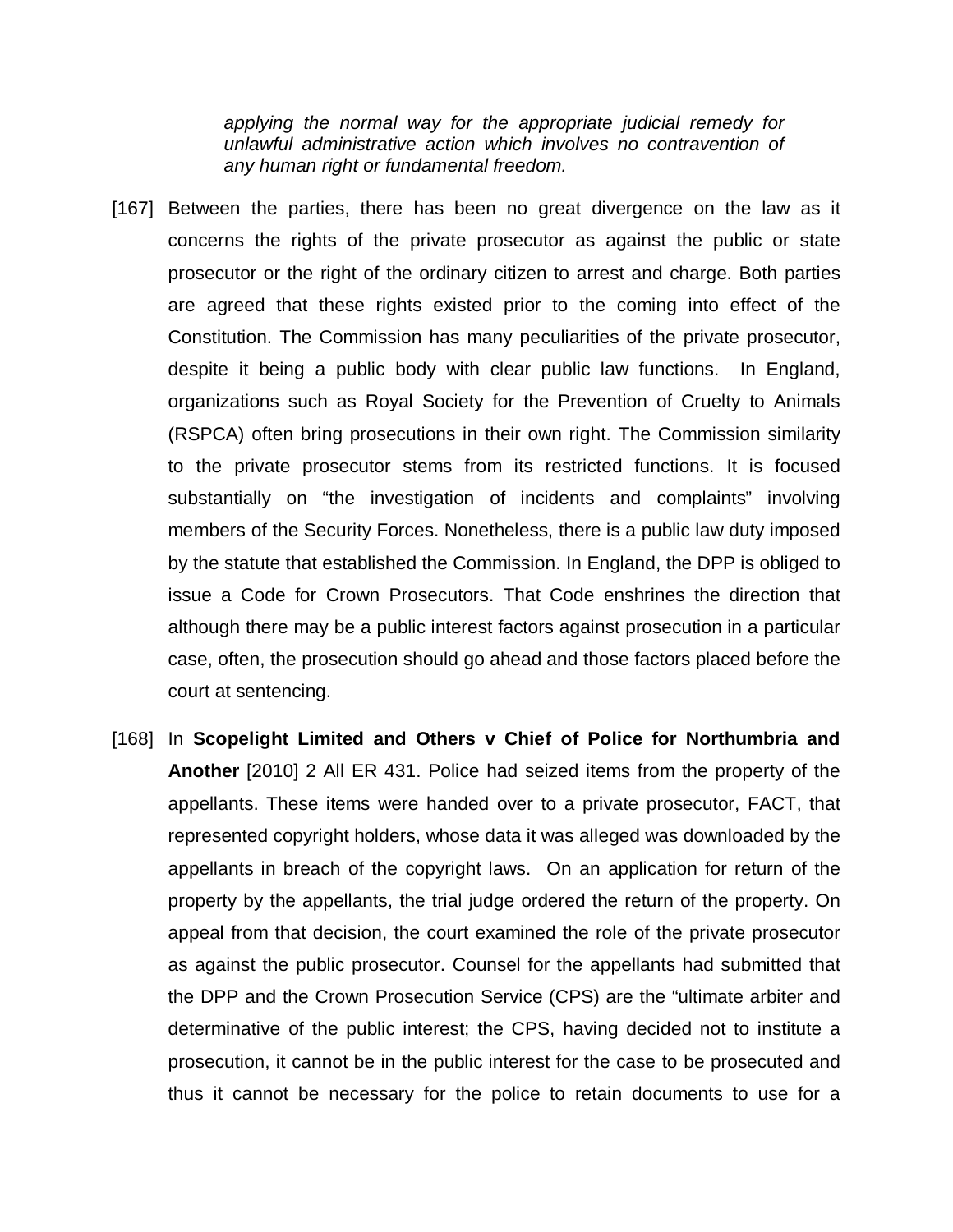prosecution." (See paragraph 31). That argument was solidly rejected. The Court of Appeal considered the decision in **R v DPP, ex p Duckenfield, R v South Yorkshire Police Authority, ex p Chief Constable of the South Yorkshire Police** [1999] 2 ALL ER 873, [2000] 1 WLR 55. Levenson LJ, with whom the other judges concurred, said at paragraph 36,

*That there was no presumption that the DPP should normally takeover and discontinue a private prosecution where there has been no prior inertia, partiality or improper action by the public prosecutor or where he would not himself have instituted proceedings in accordance with the code, and that the DPP stated policy with the statutory, objects proper and lawful. Thus there are, or at least may be, circumstances in which it is perfectly consistent for the DPP to decide not to prosecute yet, for him to decline to decide that a private prosecution is not in the public interest so as to justify his interference with it, in other words, he does not consider himself (or, in less significant cases, the CPS) the sole arbiter of the public interest and neither does the court.* 

And at paragraph 39, inter alia;

*Thus, it is in the public interest that other bodies should be able to investigate and prosecute because of the strain that the CPS would otherwise face, it is equally difficult to see why a prosecutor should not be able to use material seized by the police . . . In my judgment, there is no basis either in the statutory framework, the authorities or policy to justify the proposition that a decision by the CPS not to prosecute conclusively determines that a prosecution is not in the public interest.*

- [169] The court referred to the role of the private prosecutor, and Lord Wilberforce comments "that the right to bring a private prosecution is valuable constitutional safeguard against inertia or partiality on the part of authority." Lord Diplock thought the right, "a useful constitutional safeguard against capricious corrupt or biased failure or refusal of those authorities to prosecute offenders against the criminal law".
- [170] For these reasons, I have refused the declarations and the injunctive reliefs sought. I have had the benefit of reading the judgments of my brothers, Marsh J, and Fraser J and agree with the views therein.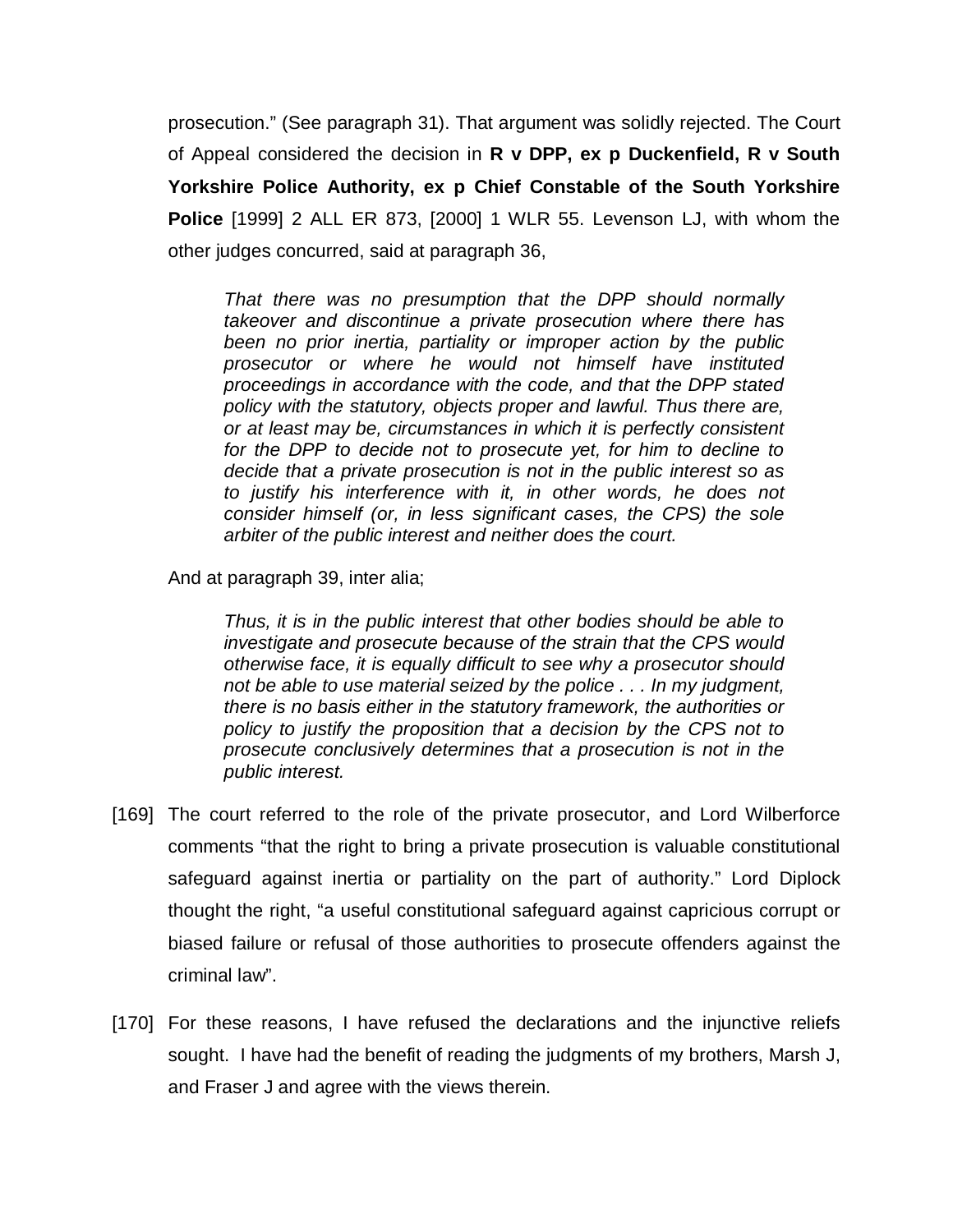## **FRASER J**

### **THE CREATION OF INDECOM**

- [171] "An Act to repeal the Police Public Complaints Act, to make provision for the establishment of a Commission of Parliament to be known as the Independent Commission of Investigations to undertake investigations concerning actions by members of the Security Forces and other agents of the State that result in death or injury to persons or the abuse of the rights of persons; and for connected matters." That is the full text of the commencement of the Independent Commission of Investigations Act, commonly referred to as the INDECOM Act, which came into force on April 15, 2010. For the purposes of this judgment it will be referred to as "the Act".
- [172] The Act is the latest legislative attempt by the Government of Jamaica to create an effective and credible mechanism for the investigation of alleged abuses of the rights of persons by Security Forces and other agents of the State. A previous legislative attempt had led to the creation of the Police Public Complaints Authority (PPCA) under the Police Public Complaints Act, now repealed by the Act. The Bureau of Special Investigations (BSI) was also created within the Jamaica Constabulary Force to address concerns in relation to alleged abuses by members of the police force.
- [173] Judicial notice is taken of the fact that unfortunately, neither the PPCA nor the BSI enjoyed satisfactory levels of public confidence in their effectiveness. The hope and expectation was and is that INDECOM will enjoy far greater success than the agencies it replaced or supplements, in effectively investigating alleged abuses, which fall under its remit.

### **THE BACKGROUND TO THE CLAIM**

[174] The supplemental joint affidavit of the claimants filed October 10, 2011 outlines the background to the claim which in summary is as follows: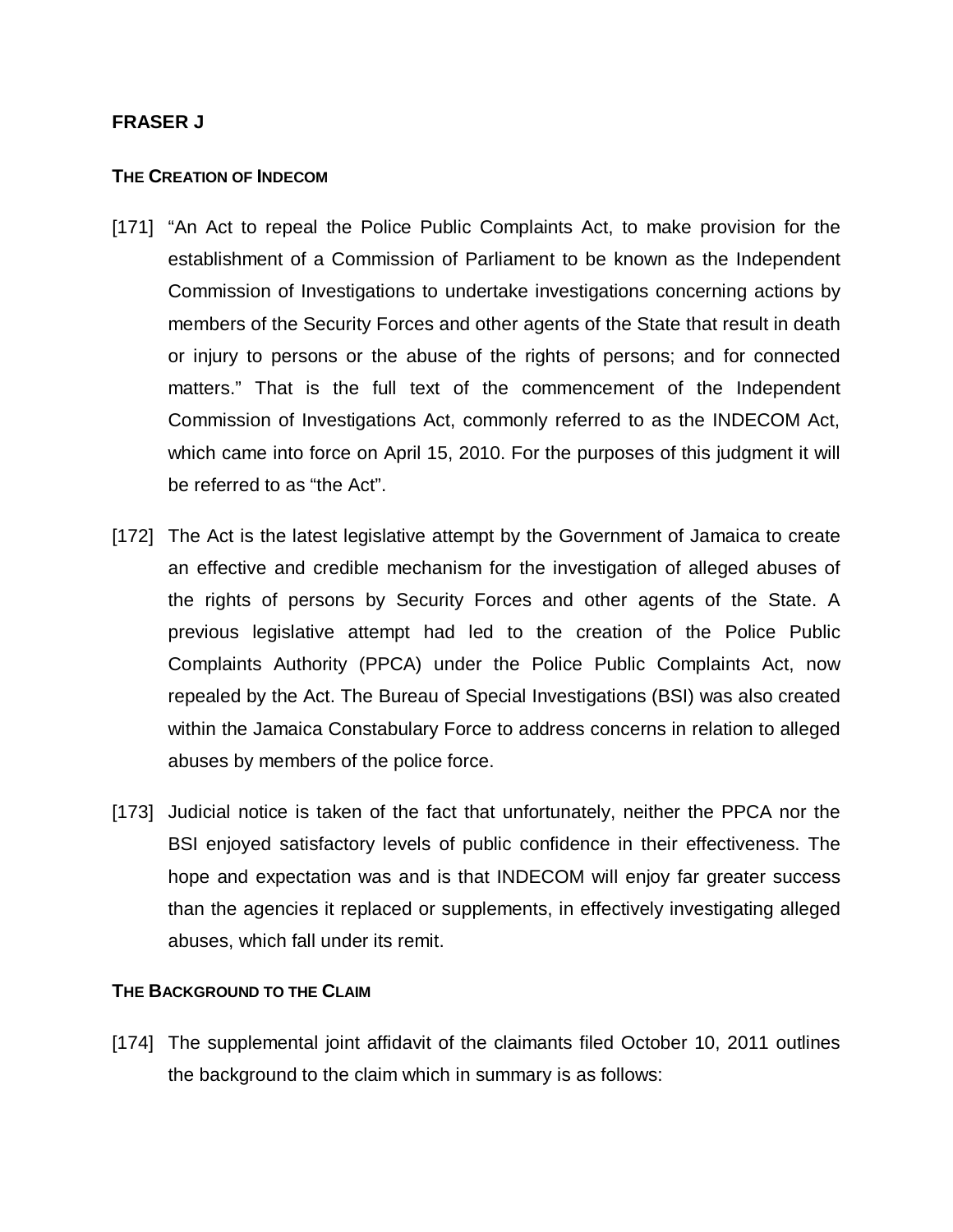- i. On Thursday November 4, 2010 at about 9:30 a.m. Corporal Malica Reid was a member of a police team on special duty in Negril in the Westmoreland Police Division.
- ii. During that duty it is alleged by Corporal Reid that his police party came under fire from a group of 4 or 5 men. The gunfire was returned by the police after which a man was found suffering from gunshot wounds from which he died.
- iii. Investigations into the incident were commenced by INDECOM and on February 25, 2011 Corporal Reid was arrested and charged by an investigator of INDECOM for the murder of Frederick Mikey Hill, who was allegedly killed in the shooting incident in Negril on November 4, 2010.
- iv. The Director of Public Prosecutions subsequently entered a *nolle prosequi* terminating the charges brought against Corporal Reid by the investigator from INDECOM and herself laid a charge of murder against Corporal Reid. This [re-laid] murder charge is pending before the Home Circuit Court.
- v. Corporal Reid had obtained leave to seek judicial review to obtain certiorari and other remedies against the Commissioner of INDECOM, the first defendant herein, but his claim was struck out because of a procedural error on the part of his attorneys-at-law.
- [175] It should be noted that in the affidavit of the first defendant he details the "procedural error" that led to the striking out of Corporal Reid's claim. He avers that, after being granted leave Corporal Reid filed the claim within the required period, but failed to file an affidavit in support of the claim. That resulted in the claim being struck out. The first defendant's affidavit further indicates that Corporal Reid subsequently filed a Notice of Appeal and Notice of Application for Permission to Appeal in the Court of Appeal. When that application was heard,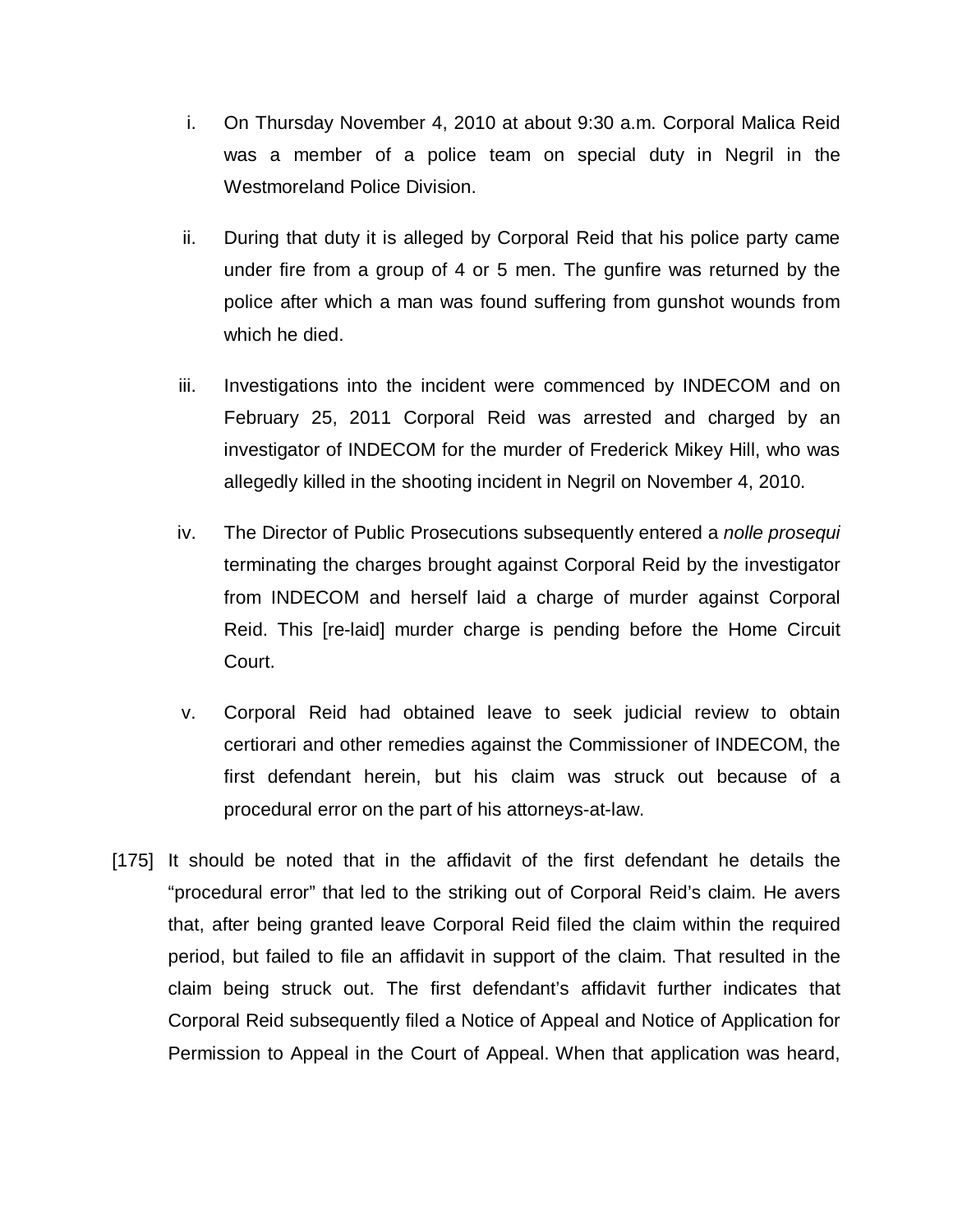the Court of Appeal declined jurisdiction holding that the application should have first been made to the Supreme Court.

## **THE CLAIM**

- [176] In this action the claimants are acting on behalf of themselves and in a representative capacity on behalf of all others who fall under the umbrellas of their respective police bodies (Federation or Associations). The claim is framed against the background of the fact that an investigator from INDECOM had charged Corporal Reid for murder. The claimants in their joint affidavit aver that their duties and the duties of the members of their federation or associations are such, that they are expected to be involved in circumstances, giving rise to the likelihood of them being actually or purportedly arrested and charged by the first defendant, and/or his servants or agents.
- [177] Seeking to forestall that possibility the claimants brought this action by Fixed Date Claim Form (FDCF) for the following reliefs:
	- i. A Declaration that section 20 of the Act, construed against the provisions of sections 13 (3) (a), 14 and 19 of the Constitution, does not confer on the [First] Defendant, the power to arrest and/or change anyone at all for any criminal offence, or for the offence of murder, or for any felony, and neither does the common law.
	- ii. A Declaration that section 20 of the Act, construed against the provisions of sections 13 (3) (a), 14 and 19 of the Constitution, does not confer on the [First] Defendant, and neither does the common law, the power to arrest and/or charge a member of the Jamaica Constabulary Force, or of the Island Special Constabulary Force, or any District Constable, for any criminal offence, or for the offence of murder, or for any felony arising from circumstances that occur in the execution of their duties, in the absence of a ruling from the Director of Public Prosecutions (hereinafter called "the DPP") that the member be so charged.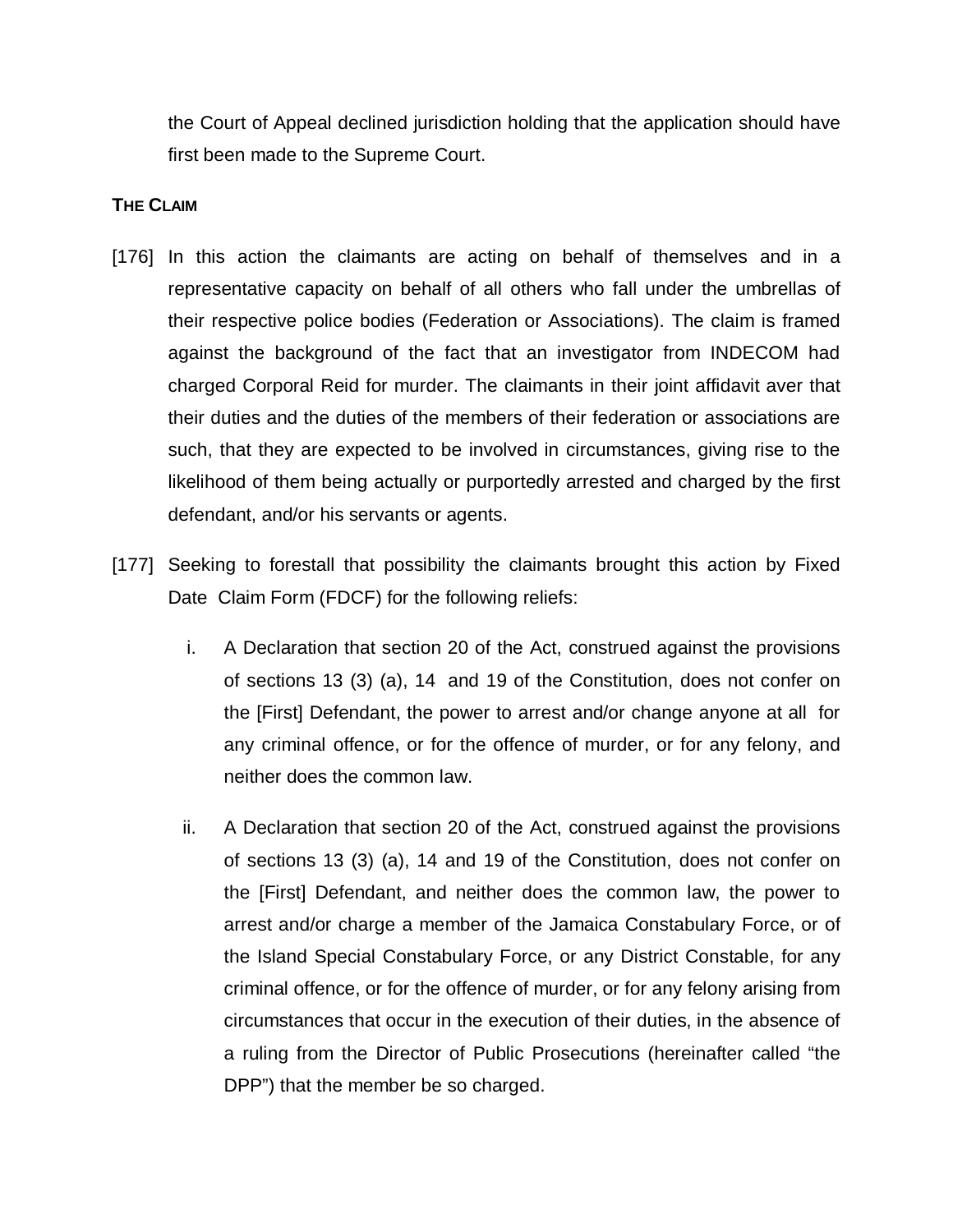- iii. A Declaration that under the Police Services Regulations 1961, sections 31 and 33, now in force under and pursuant to the Constitution, the [First] Defendant cannot lawfully charge any member of the Jamaica Constabulary Force, or of the Island Special Constabulary Force, or any District Constable, for any criminal offence, or for the offence of murder, or for any felony, arising from circumstances that occur in the execution of their duties, in the absence of a ruling from the Director of Public Prosecutions that the member be so charged.
- iv. A Declaration that any act by the [First] Defendant to charge any member of the Jamaica Constabulary Force, or of the Island Special Constabulary Force, or any District Constable, for any criminal offence, or for the offence of murder, or for any felony, arising from circumstances that occur in the execution of their duties, in the absence of a ruling from the DPP that the member be so charged, would be likely to contravene the rights of such a member under sections 13 (3) (a) , 14 and 19 of the Constitution in that it would deprive such member of a Legitimate Expectation, derived from the practice and custom of the DPP, that such member would not be so charged in the absence of such ruling.
- v. A Declaration that any act by the [First] Defendant to charge any member of the Jamaica Constabulary Force, or of the Island Special Constabulary Force, or any District Constable, for any criminal offence, or for the offence of murder, or for any felony, arising from circumstances that occur in the execution of their duties, in the absence of a ruling from the DPP that the member be so charged, would be likely to contravene the rights of such member, under sections 14 and 19 of the Constitution, not to be unlawfully deprived of the member's personal liberty.
- vi. Interim Relief by way of an Injunction to restrain the [First] Defendant from arresting and/or charging, and/or from in any manner to interfere with or restrict the personal liberty of any member of the Jamaica Constabulary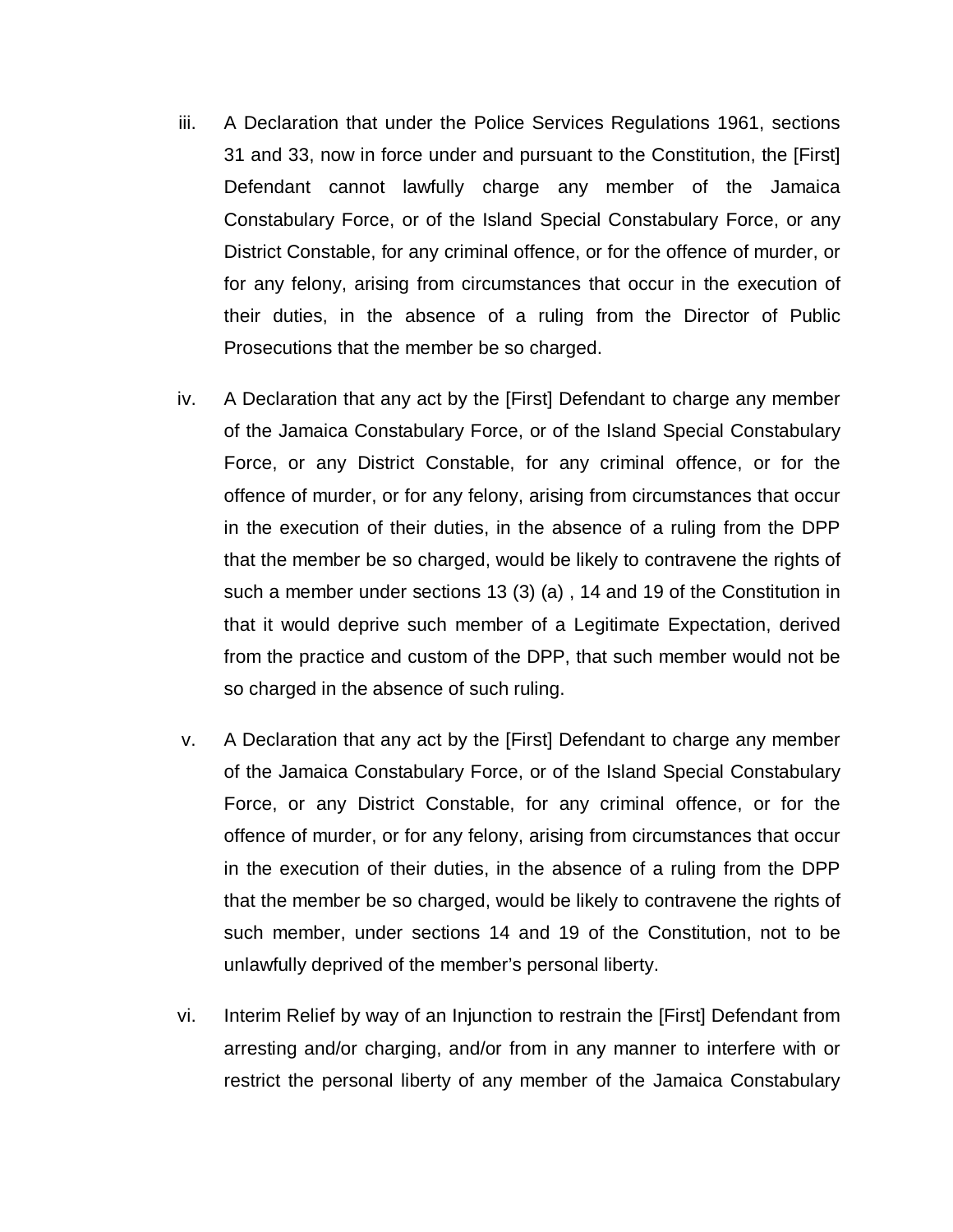Force, or of the Island Special Constabulary Force, or of the Rural Police, for or on account of any criminal offence, or for the offence of murder, or for any felony, arising from circumstances that occur in the execution of their duties, in the absence of a ruling from the DPP that the member be so charged.

- vii. All necessary and consequential directions.
- [178] During the hearing in respect of the first two declarations sought, counsel for the claimants withdrew the reference to the common law.

## **THE SUBMISSIONS** *IN LIMINE*

## **The Submissions of Counsel for the Defendant**

## *A The issues raised are academic and hypothetical*

- [179] Counsel for the first defendant in written and oral submissions raised three points *in limine* on the basis of which the court was invited to decline to consider the claim. The first challenge was that the claim brought was merely academic and hypothetical. Counsel submitted that there was currently no issue between the claimants and the first defendant that could constitute the basis of any claim in this matter before the court. This was because the action brought by Corporal Reid had ended and the Director of Public Prosecutions (DPP) had terminated the proceedings commenced by officers of the first defendant against Corporal Reid and instituted her own proceedings against him.
- [180] Further, counsel directed the court's attention to the first defendant's affidavit where he disclosed that, contrary to the assertion of the claimants in their joint affidavit, since Malica Reid, INDECOM had not charged anyone with a criminal offence. He pointed out that the claimants had given no evidence that they or some of their members were being threatened with arrest or were even being investigated by INDECOM. The claimants had not alleged any breach of their rights nor illustrated any ground for their contention that there was likelihood that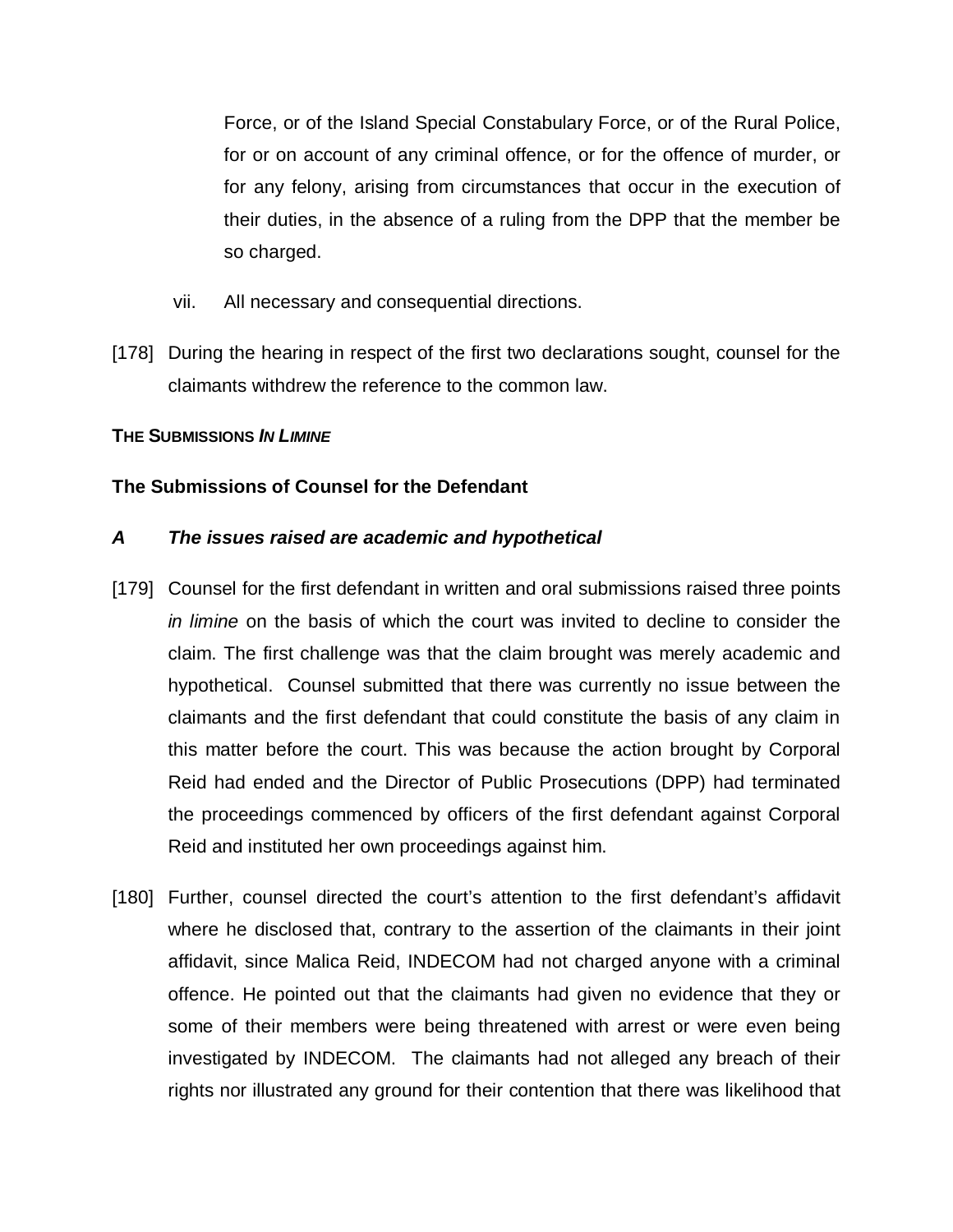their rights would be breached. There was therefore counsel submitted, no basis — no factual substratum to substantiate a request for the court to grant constitutional relief.

[181] Counsel cited Lord Diplock in *Gouriet v Union of Post Office Workers* [1978] A.C. 435 at 501 where the learned law lord stated that:

> ...the jurisdiction of the court is not to declare the law generally or to give advisory opinions; it is confined to declaring contested legal rights, subsisting or future, of the parties represented in the litigation before it and not those of anyone else.

- [182] This dicta, counsel pointed out, was applied in the Jamaican case of *Dorothy Lightbourne v Christopher Michael Coke and Joseph Mayer Matalon (President of the Private Sector Organisation of Jamaica) and Portia Simpson - Miller* Claim No. 2010 HCV01860 (May 11, 2010).
- [183] Counsel also cited *Regina ex parte Livingston Owayne Small v The Commissioner of Police and The Attorney General* 2003HCV2362 (September 18, 2006). This was a case in which a male student constable of police in training was dismissed by the Commandant after being caught *in flagrante delicto* with a female student. By way of judicial review the dismissed student sought an order of certiorari to quash the Commandant's decision and an order of mandamus directing the Commandant or the Commissioner of Police to restore him to being a student constable. One of the grounds on which the application was refused was that the class that the applicant had been a member of at the time of the application had long since graduated. Campbell J opined at paragraph 12 of the judgment that, *"The Court is reluctant to grant pointless relief".*
- [184] In summary on this point, counsel advanced that the claimants had not properly brought themselves before the court, as, in the circumstances outlined, the claim was merely academic and hypothetical. Therefore in law, there was no basis on which the court could grant the reliefs sought.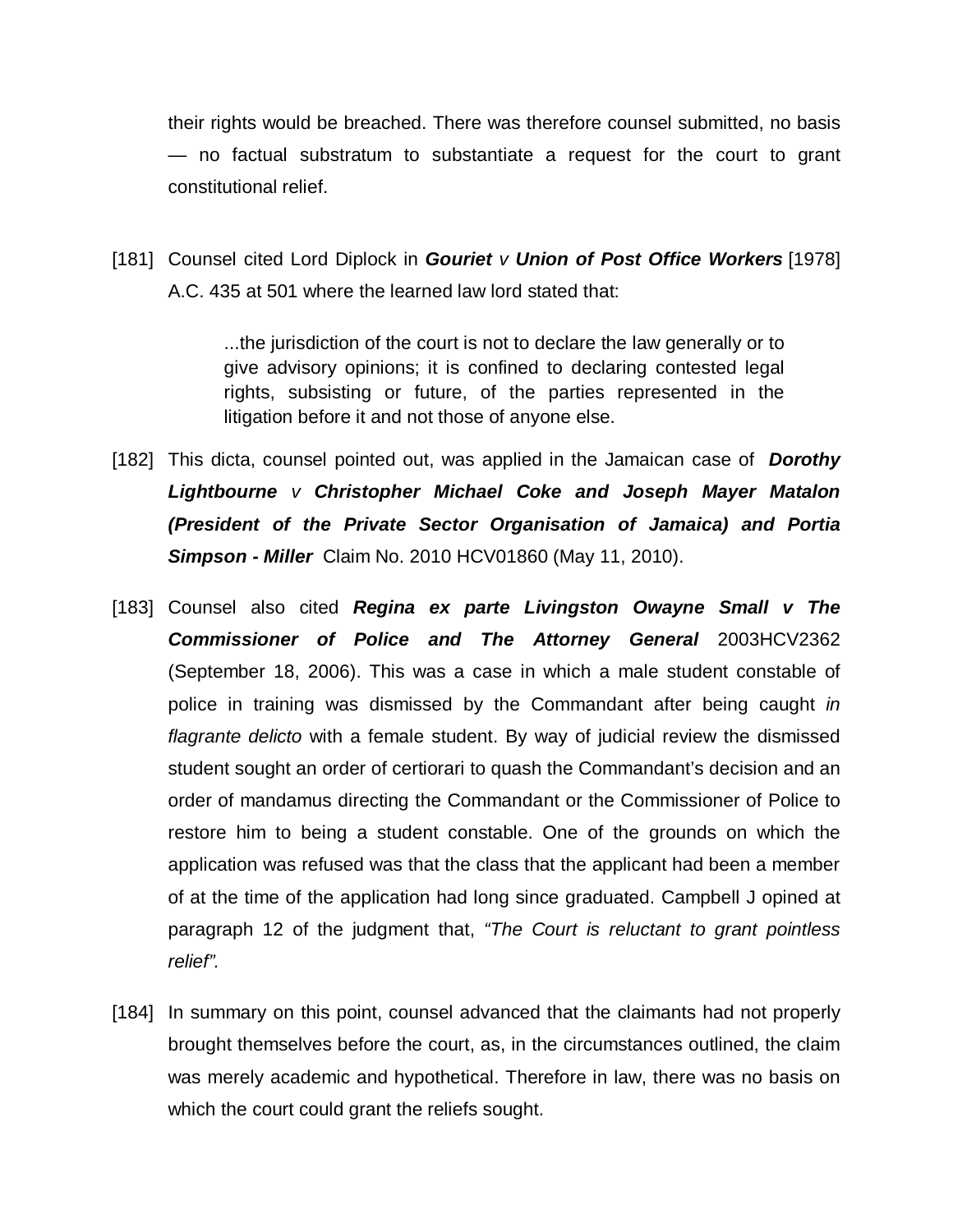- *B The matters for determination in the application do not raise constitutional issues but are essentially questions of statutory interpretation or interpretation of the common law on which any court can pronounce*
- [185] Under this second head counsel submitted that none of the declarations sought raise constitutional issues. All the court was being asked to do was to interpret the Act or the common law, which were standard questions for any court. That did not require the convening of the Constitutional Court. He maintained that the claimants indicating in paragraphs 4.1 and 4.2 of the FDCF that section 20 of the Act should be "construed against the provisions of sections 13 (3) (a), 14 and 19 of the Constitution" did not add anything to the basic interpretive function which the court was being asked to undertake. The claim was therefore merely attempting to elevate to constitutional significance the conduct of the ordinary functions of all courts.
- [186] In respect of paragraph 4.3 of the FDCF counsel advanced that all that is required is a simple interpretation of the Police Service Regulations of 1961 which the claimants maintain are in force pursuant to the Constitution. There was no requirement for constitutional interpretation but rather just an interpretation of what the Regulations say.
- [187] Similarly, concerning paragraph 4.4 of the FDCF all that was required was a simple interpretation by a court to determine whether or not those Regulations give rise to a legitimate expectation that any member of the Jamaica Constabulary Force, the Island Special Constabulary Force or any District Constable would not be charged for any criminal offence arising from circumstances that occur in the execution of their duties, in the absence of a ruling from the DPP. Counsel indicated he was hard pressed to appreciate how, as claimed in paragraph 4.4, a constitutional right could be engaged by a legitimate expectation that had its genesis outside the constitution.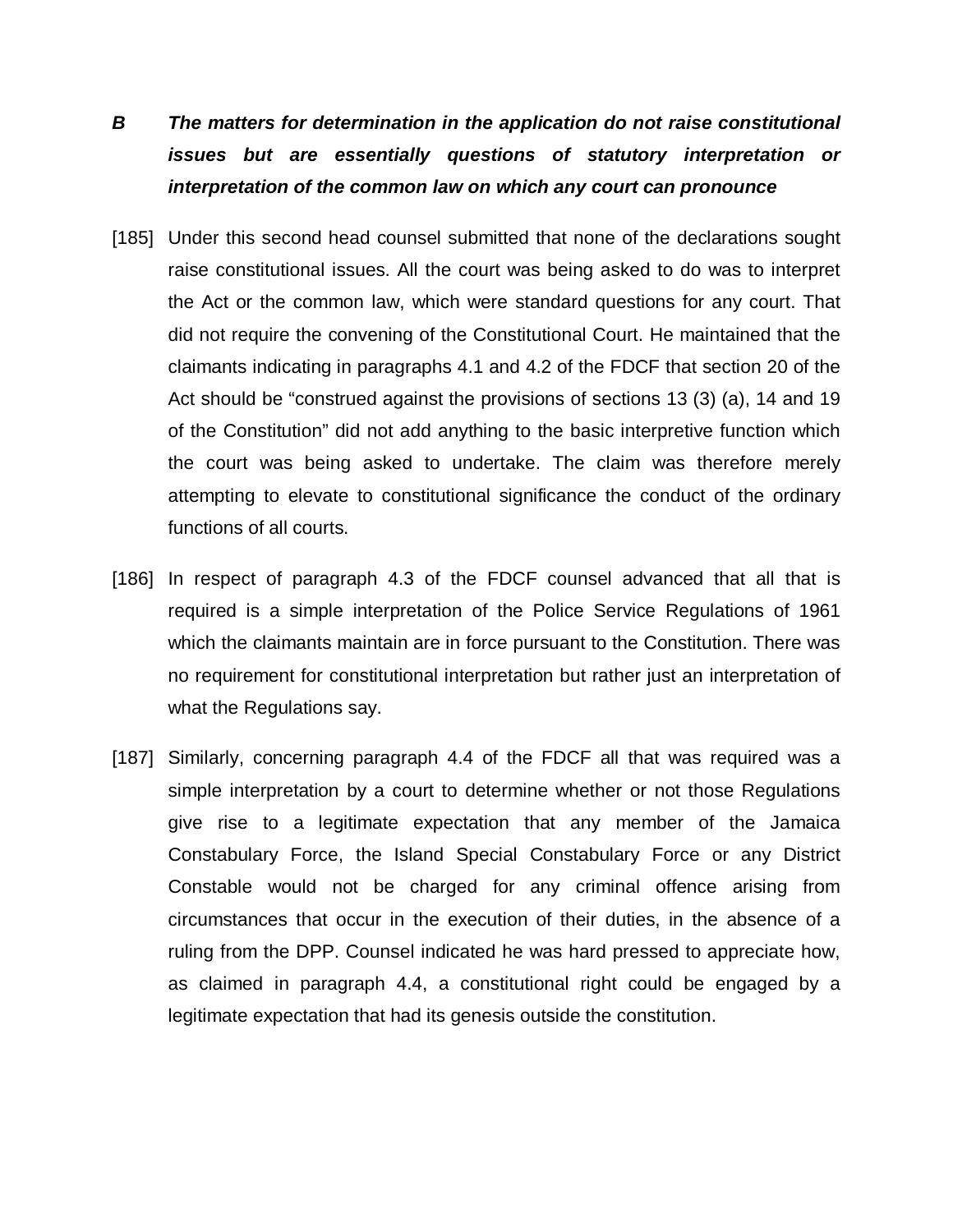- *C If there was a breach of any rights, which is not admitted, there exists adequate alternative remedies and the court should therefore decline to provide redress*
- [188] Counsel submitted that there exists "alternative remedies" for the claimants in respect of the claims they brought to the Constitutional Court. He referred to section 19(4) of the Constitution which provides:

Where any application is made for redress under this Chapter, the Supreme Court may decline to exercise its powers and may remit the matter to the appropriate court, tribunal or authority if it is satisfied that adequate means of redress for the contravention alleged are available to the person concerned under any other law.

- [189] Notwithstanding the first defendant's contention that there was no basis for the claim, counsel advanced that, in light of section 19(4), if it could properly be pursued, it would have to be in the form of a claim for declarations as to the interpretation of the Act, without resort to the Constitutional Court.
- [190] Counsel further contended that having regard to the overriding objective of the Civil Procedure Rules 2002 (CPR) that, if, which was not conceded, the court found there was merit to the claim, the court ought to remit the instant matter to the appropriate court, as that would involve less judicial time and resources. Counsel continued by noting that the overriding objective mandates the court to ensure that it allots to each case "*an appropriate share of the court's resources, while taking into account the need to allot resources to other cases"* (CPR 1.1(2) (e)).
- [191] Therefore having regard to the strain on the court's resources, to allot three (3) judges to hear the instant claim in the Constitutional Court for a period of three (3) days, when the matter could have been brought as an ordinary claim, was not the best use of judicial time and did not further the overriding objective.
- [192] Counsel therefore submitted that on the three bases outlined, the court should dispose of the matter and decline to hear the substantive application.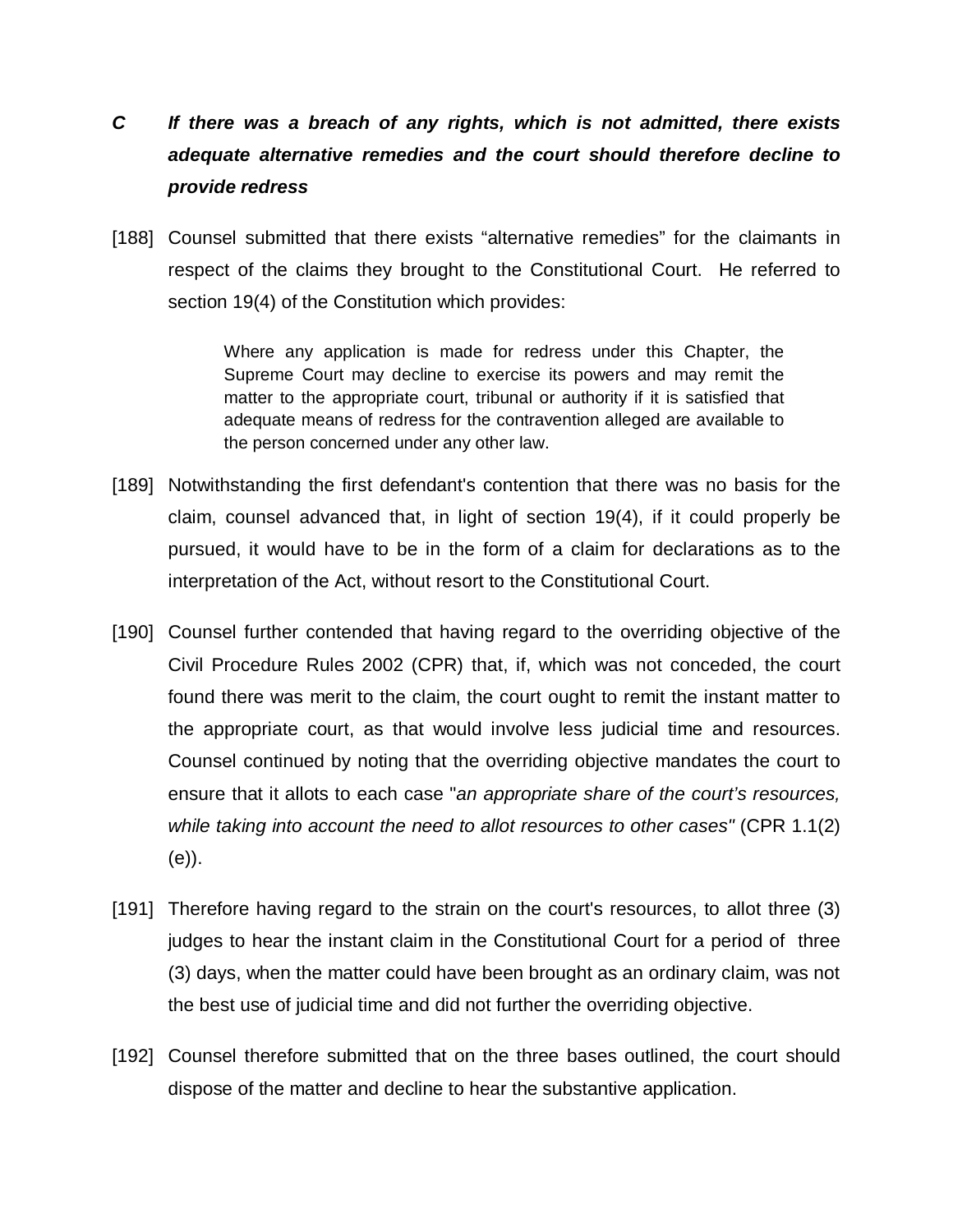The Submissions of Counsel for the Claimants in Response

- [193] Counsel for the claimants Mr. Donald Gittens pointed out that the joint affidavit of the claimants had in paragraph 10 set out the factual background to the claim so far as one existed. He maintained that the outcome of the Malica Reid case did not derogate from the right of the claimants to approach the constitutional court. He contended that the course of conduct pursued by the Commissioner of INDECOM (the Commissioner) in the Malica Reid case had put the claimants and their members in fear of similar action being taken against them. It was this fear that led them to the constitutional court.
- [194] Counsel framed the essential question to be answered in response to the *in limine* submissions in terms of whether it was reasonable for the claimants to hold the fear they had taken before the court, based on the course of conduct pursued by the Commissioner in the Malica Reid case. Counsel proposed the answer in the affirmative and drew support for that position from what the Commissioner omitted to state in his affidavit. Counsel pointed out that faced with the expressions of the claimants fear as posed in the declarations sought in the FDCF, and as supported by their reliance on the course of conduct adopted in the Malica Reid case, the Commissioner did not give any undertaking to refrain from so proceeding in the future. Counsel summarised his interpretation of the position taken by the Commissioner thus: *I agree with the history of the Malica Reid case; I do not admit that I did anything wrong in that case, and I cannot say I would not do again what I did in that case.*
- [195] Counsel submitted on that basis, it could not be successfully argued that the claim would be academic unless it could be shown that the Commissioner either had adopted the same course of conduct as he did in relation to Malica Reid's case or intended to do so again. Counsel supported his contention by arguing, that where there are cases in which intentions and possible future actions become the subject of litigation, declarations of intent and undertakings to refrain from action complained of, are usually sufficient to terminate such proceedings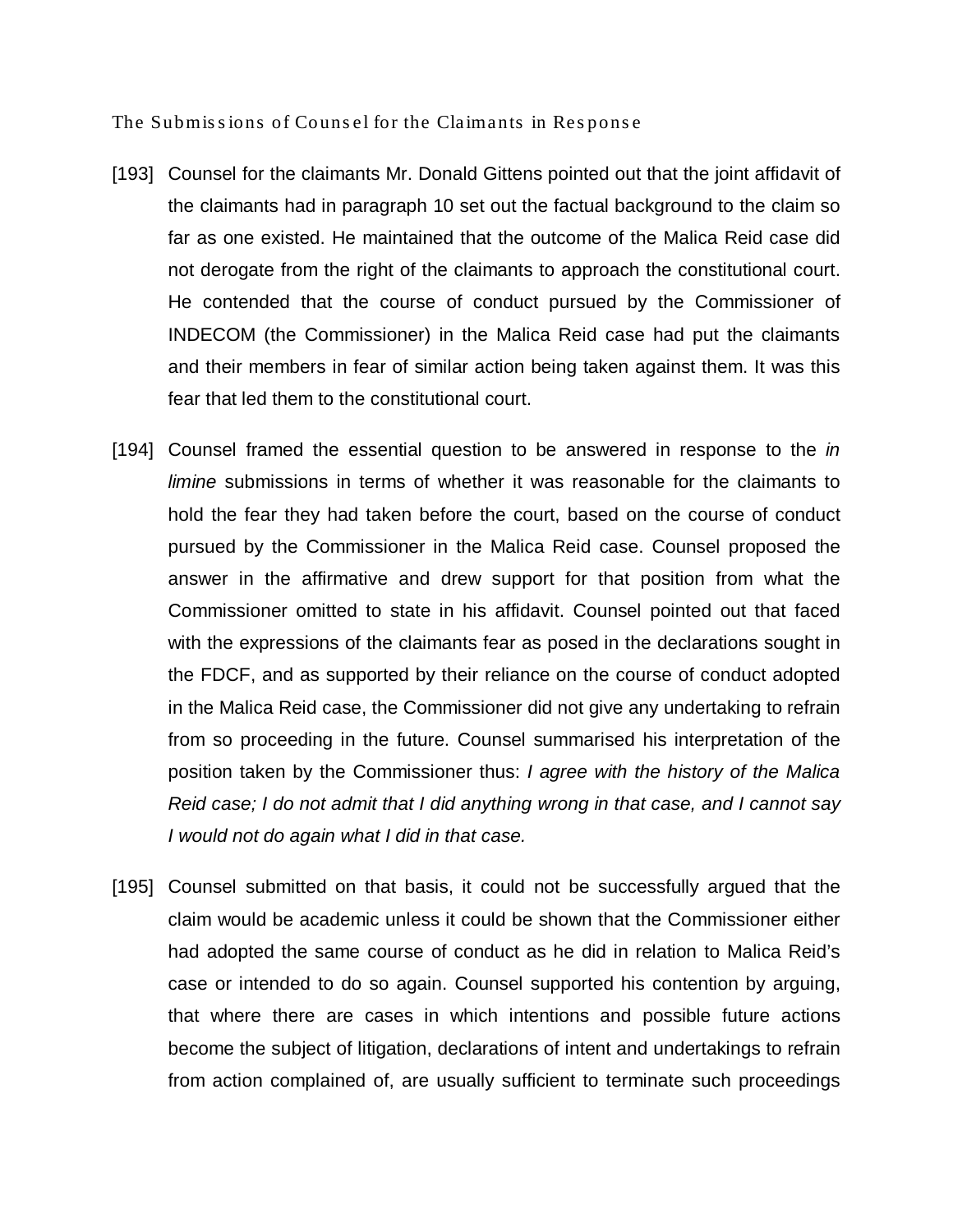satisfactorily. The absence of an undertaking from the Commissioner not to pursue the conduct sought to be prohibited by this claim, was therefore telling and significant.

- [196] Counsel however went a step further. He maintained that even if the Commissioner had made such a declaration of intent or had given any such undertaking, the court would still not have been precluded from hearing the claim and making the declarations sought, if it so deemed fit. He submitted that a declination from so doing would result in the unsatisfactory situation where a law that had been constitutionally challenged was left "on the books" in the same state in which it was challenged without any pronouncement on the challenge, just because the defendant undertook not to act under it.
- [197] Counsel maintained that there were three circumstances in which constitutional redress could be sought: past; present and continuing; and future circumstances. Counsel argued that the claimants' case fitted into the category of redress sought based on a fear that in the future the Commissioner was likely to breach their constitutional right not to be unlawfully deprived of their liberty. In that regard the material from the Malica Reid case had been used only for its historical value to provide a context for the fear held by the claimants.
- [198] Counsel advanced that it was the contention of the claimants that the Act did not confer the power of arrest claimed by the Commissioner. Therefore in so far as the Commissioner or his agents might seek to exercise the power of arrest pursuant to the Act those actions would be unconstitutional. Counsel however further contended that if the Act indeed conferred the powers claimed by the Commissioner, then the Act was unconstitutional in that it ignored policies and procedures that had enured over a significant period of time to the benefit of the claimants: namely the submission of files to the DPP for a ruling with a charge only being preferred where the DPP ruled that charges be laid by the police. That, counsel submitted, was the basis on which the claim for a breach of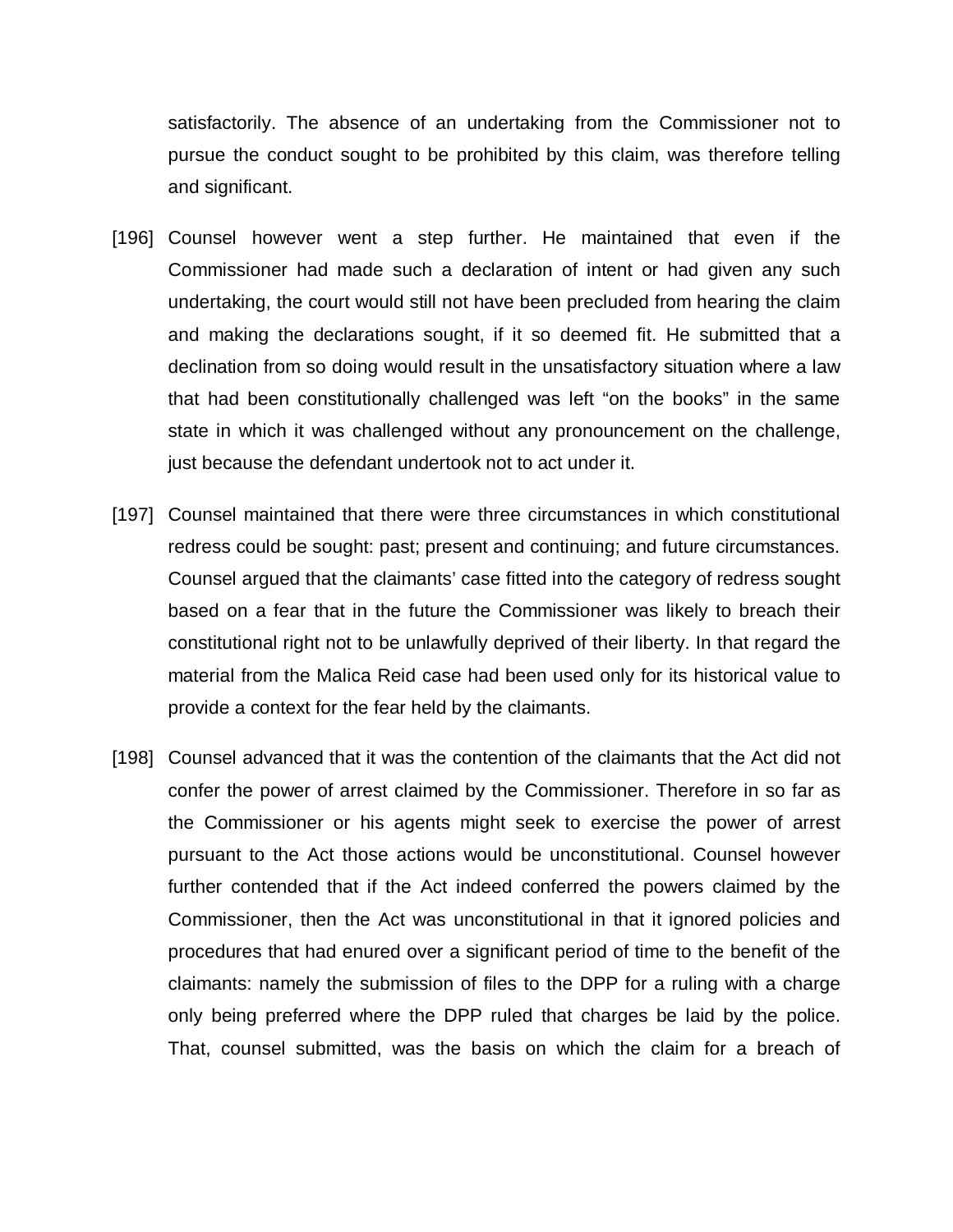legitimate expectation was based. A legitimate expectation which had its foundation in the Police Service Regulations.

- [199] Counsel argued that from both practical and "Rule of Law" points of view a dangerous situation could arise if a policeman knew that in performing his duties he was liable to be arrested and charged without the oversight or input of the DPP that he had grown to expect. Counsel cited a part of the factual substratum outlined in the affidavit of the claimants. In particular, where it was stated that the claimants were unaware of any situation in which any of the members of their Federation or Associations was arrested and charged for an alleged offence that arose in the performance of their duties, without a ruling from the DPP.
- [200] Concerning the question of alternative remedies, counsel noted that section 19 of the Charter of Rights is so structured that even if a claim were included in a constitutional matter that should have been brought elsewhere the claim could still be addressed in the Constitutional Court. Further counsel submitted that section 19 required a court to be satisfied that there were alternative remedies before the matter could be remitted elsewhere. He submitted it was for counsel for the first defendant to indicate what those alternative remedies were and he had not done so.
- [201] Counsel concluded his submissions by asking the court to find that as constituted the court had the jurisdiction to entertain the claim and therefore should refuse the points taken *in limine.*

The Submissions of Counsel for the Second Defendant

[202] Ms. Jarrett for the Attorney General's Chambers submitted that the issue was not academic. Though the Malica Reid matter was not before the court, as the claimants were acting on behalf of themselves, and in representative capacities for persons part of the security forces as defined by the Act, the larger issues articulated in the first declaration sought in the FDCF made the claim appropriate.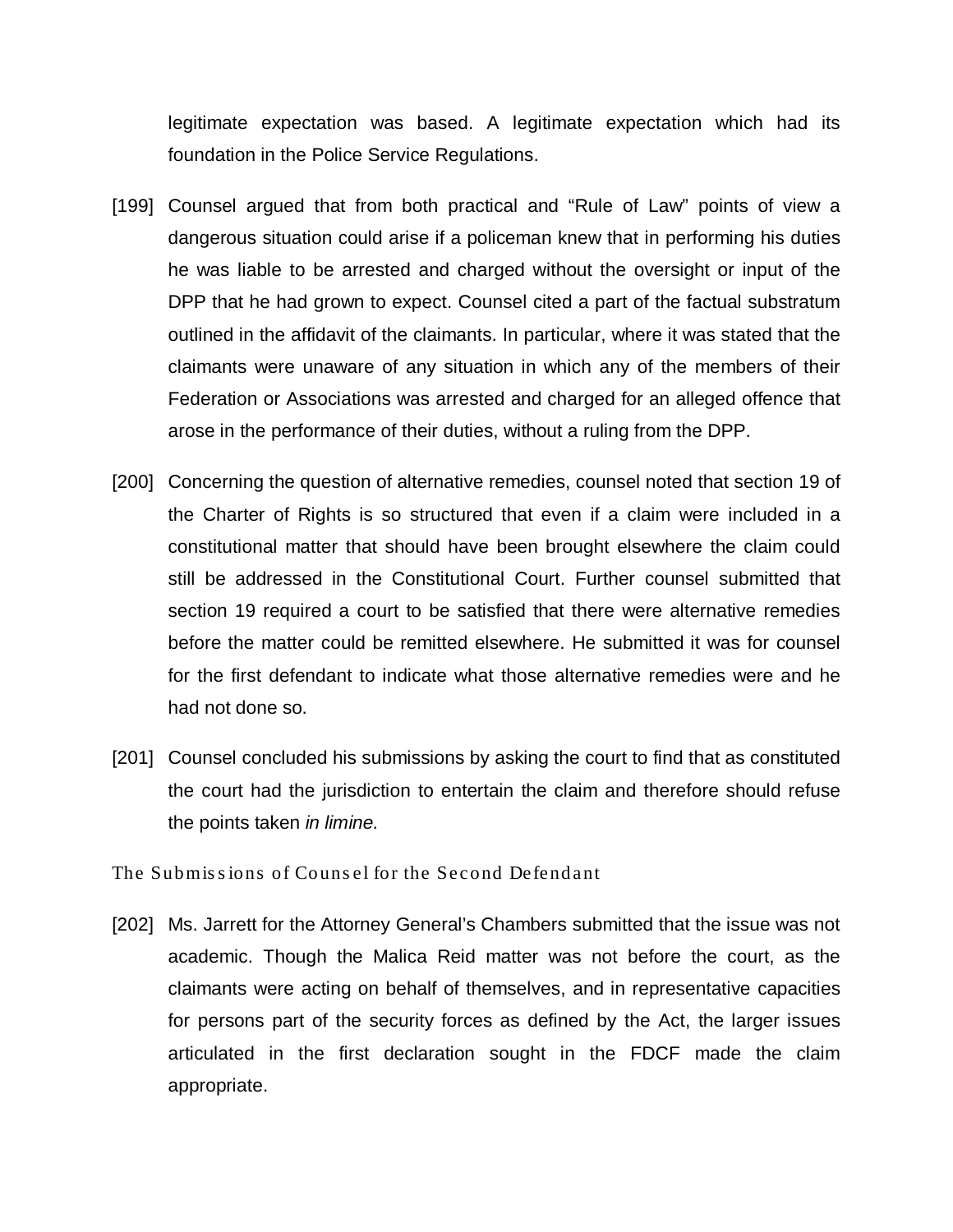- [203] Counsel indicated that it would have been desirable for there to have been a more fulsome affidavit to trigger the third element of the mechanism in Section 19 (1) of the Charter of Rights. However based on the evidence in paragraph 8 of the joint affidavit dated October 10, having regard to Malica Reid's arrest and charge, the claimants and those they represent were persons whom INDECOM could acting under section 20 of the Act likely seek to arrest and lay charges against. Therefore the claimants and those they represent could be directly affected by any power the Commissioner sought to exercise pursuant to section 20 of the Act.
- [204] Counsel however noted that based on what was outlined in paragraph 5.2h of the joint affidavit of the claimants, the Commissioner in the Malica Reid case purported to act under common law powers. Counsel submitted that even so there was a very live issue which was not academic. If the Act does not give the Commissioner the power of arrest, would he be breaching the Constitution if he sought to exercise a common law power of arrest to support his statutory mandate?
- [205] Counsel submitted that had the legislature intended the Commissioner to have the power of arrest it would have expressly given that right, as the power of arrest takes away a constitutional right to liberty, which is a fundamental right under the Charter of Rights.
- [206] On the question of alternative remedies, counsel noted that the new Section 19 (4) of the Charter of Rights which replaced the old section 25 (2) of the Constitution was more permissive. The old section 25 (2) provided the court "shall not" grant a constitutional remedy if they was alternative means of redress while section 19 (4) states that where an application was made for constitutional redress the court "may decline" to grant relief if there was adequate alternative means of redress. Therefore counsel argued the "alternative remedy principle" was not as strong under the new dispensation. Counsel maintained that it was a matter of public interest for it to be determined whether or not the Commissioner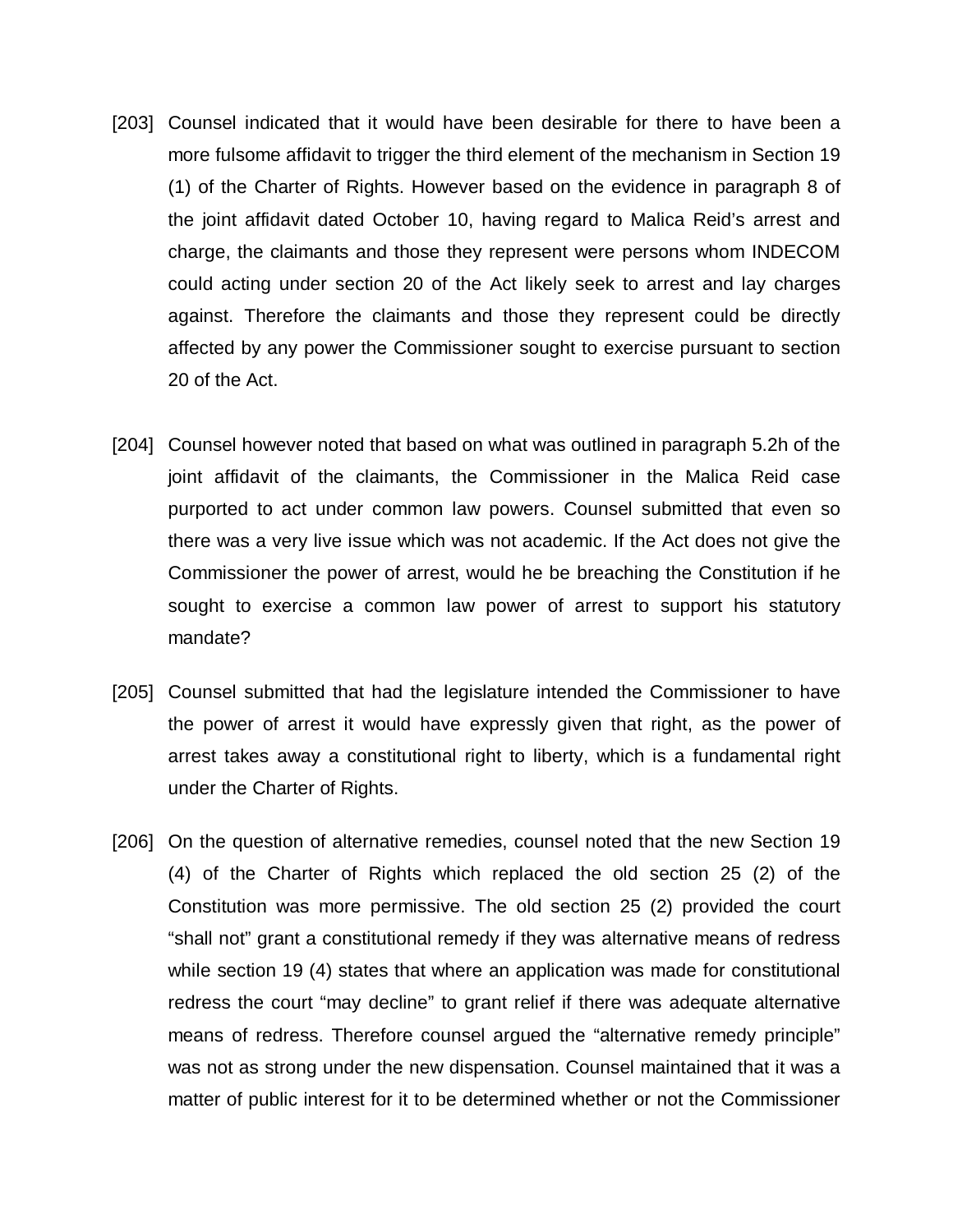and the investigative staff of INDECOM had powers of arrest under the Act and/or under the common law. Further it also needed to be determined whether any such power was constitutionally valid. Counsel therefore submitted that the claim should properly be addressed by the constitutional court.

- [207] Counsel concluded her submissions by indicating that she supported the position of the first defendant in resisting the second declaration sought, as she did not see a statutory or other basis requiring a prior ruling of the DPP before members of the police force could be charged.
- [208] Concerning the effect of the Police Service Regulations counsel submitted that they would bind the Police Service Commission but not INDECOM.
- [209] Counsel declined to make any submissions in relation to the parts of the claim which alleged that section 20 of the Act conflicted with powers of the DPP and requirements under the Police Service Regulations.

#### **Further submissions on Legitimate Expectation**

[210] Additional detailed submissions were by permission made in relation to the claim of a breach of constitutional rights that were founded on legitimate expectation. Those submissions were adopted and expanded upon during the hearing of the substantive application. For convenience, those submissions will all be addressed during the review of the substantive application.

IS THE FACTUAL SUBSTRATUM SUFFICIENT TO GROUND THE CLAIM?

[211] It is accepted that not all the facts are before the court concerning the Malaica Reid case which is the genesis of this claim. As indicated by counsel for the claimants their claim is based on the historical foundation of the action taken by the Commissioner and other agents of INDECOM in that case. Further, also on the fact that there has been no clear statement from the Commissioner that similar action would not be taken in the future. There is common ground and no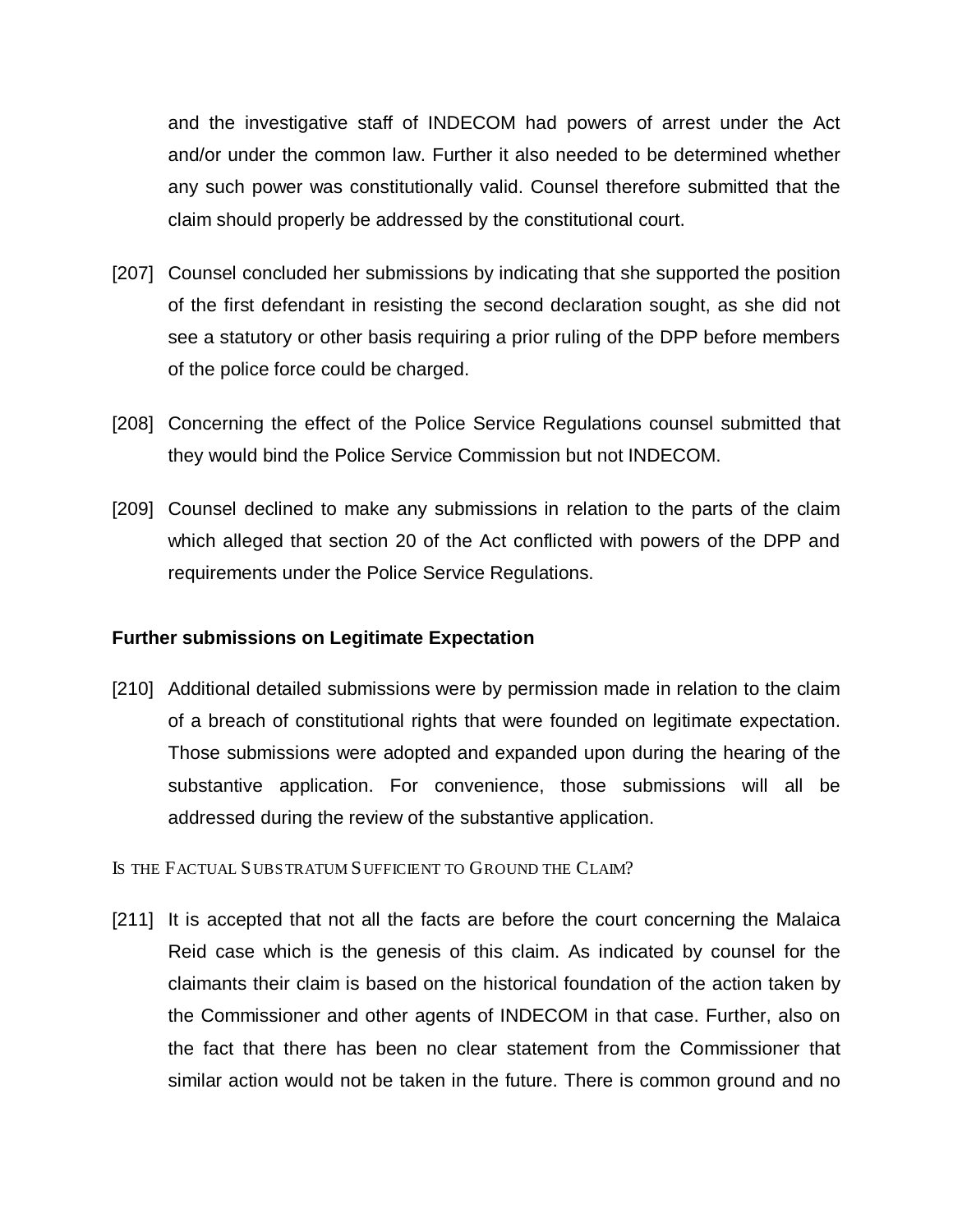dispute as to those facts. The dispute concerns whether or not the Commissioner and other agents of INDECOM were legally authorized to act as they did and whether they could legally carry out similar actions in the future.

- [212] The key points in respect of which the court is being asked to rule are clear. Does the conferral of the status of a constable include the power to arrest pursuant to the Act? Do the officers of INDECOM possess powers at common law to arrest and charge? Though counsel for the claimants submitted that the court was not being asked to pronounce on the common law, the common law position will necessarily have to be considered in order for the court to assess the extent of the statutory power bestowed. If the Act does not give the power to arrest would a reliance on the common law to supplement statutory powers be constitutional?
- [213] Therefore the history relied on, I find, provides a sufficient factual basis to ground a legitimate, real and not fanciful fear that the claimant or their members might be subjected to such future actions by the Commissioner and other agents of INDECOM.
- [214] The test in *Gouriet* is therefore satisfied as the claim seeks to declare "*contested legal rights, subsisting or future, of the parties represented in the litigation".* Further it cannot be said as in *Regina ex parte Livingston Owayne Small* that this claim is about *"pointless relief".* If the claimants are correct, the declarations and injunctions sought will prevent the first defendant from acting in future as he did in the Malica Reid case. If the claimants are incorrect, the clarification of the law will guide INDECOM and the claimants as to the powers that INDECOM may legitimately exercise.

### **THE RULING ON THE POINTS** *IN LIMINE*

[215] Having heard the arguments on the points *in limine* the following was the ruling of the court in respect of each point: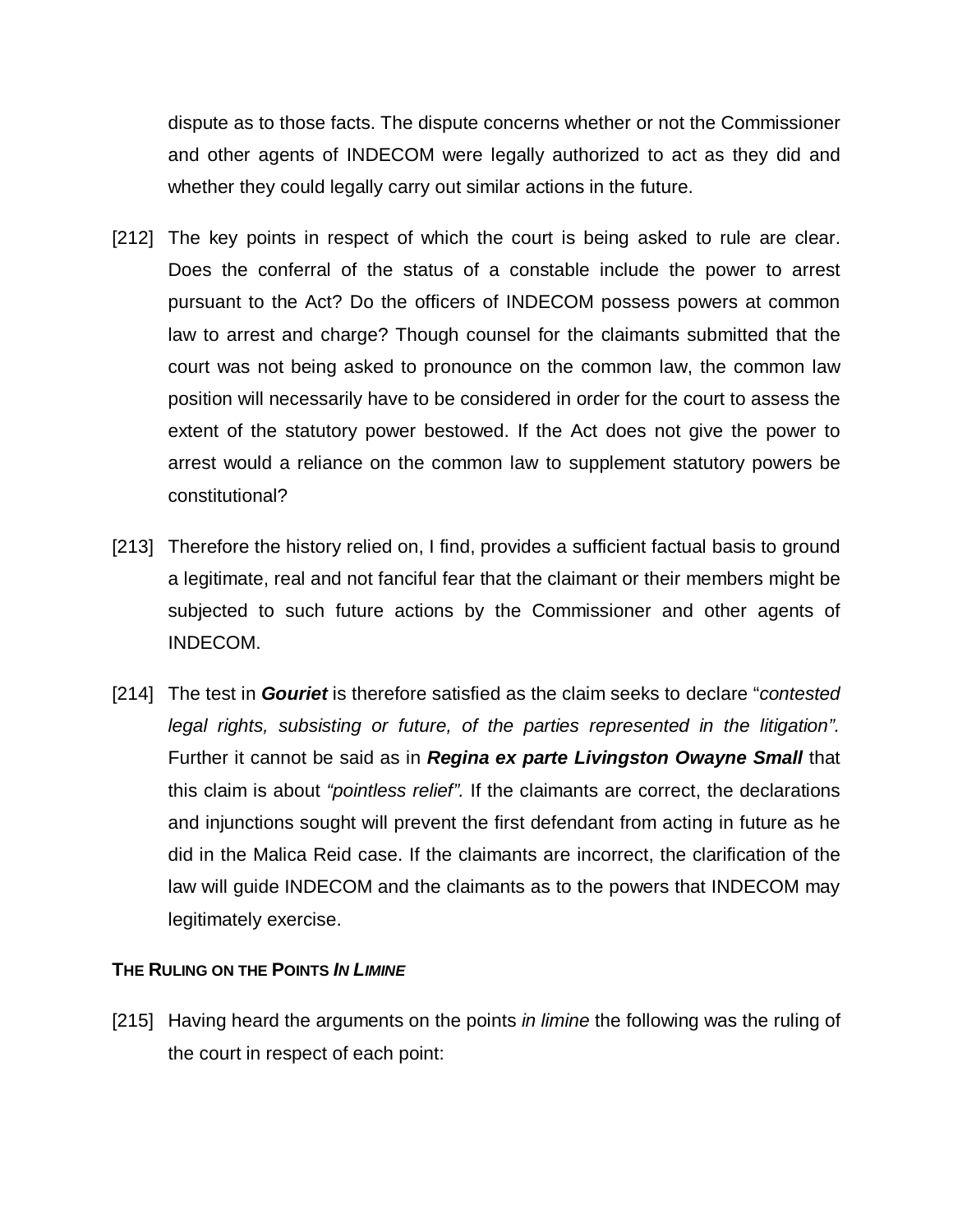## i. *The issues raised are academic and hypothetical as there is currently no issue between the claimants and the first defendant.*

• There is an issue joined between the claimants and the first defendant. The claimants who appear for themselves and in representative capacities on behalf of members who fall within the definition of the security forces in the INDECOM Act, are persons likely by virtue of alleged unlawful incidents that may occur as they carry out their role and function as security officers, to be investigated and arrested by INDECOM without the prior ruling of the DPP. Such action the claimants allege would breach their constitutional rights which is an issue properly for the determination of this court.

# ii. *The matters for determination in the application do not raise constitutional issues but are essentially questions of statutory interpretation or interpretation of the common law on which any court can pronounce.*

• Issues have been raised as to whether constitutional rights of the claimants are likely to be breached by virtue of the exercise of a statutory power or a power at common law in the absence of a ruling by the DPP, to which the claimants submit they are entitled, pursuant to the doctrine of legitimate expectation. Sufficient has been raised before this court to require consideration of these issues.

## iii. *If there is a breach, which is not admitted, there exists alternative remedies and the court should therefore decline to provide redress.*

• If a breach of the claimant's rights is established, the new Charter of Rights having under section 19(4) of the Constitution enhanced the rights of the claimants when compared to the former section 25(2) which it replaced, even if there are alternative remedies, the court does not have to decline jurisdiction. It is an appropriate case for the court's consideration concerning whether or not any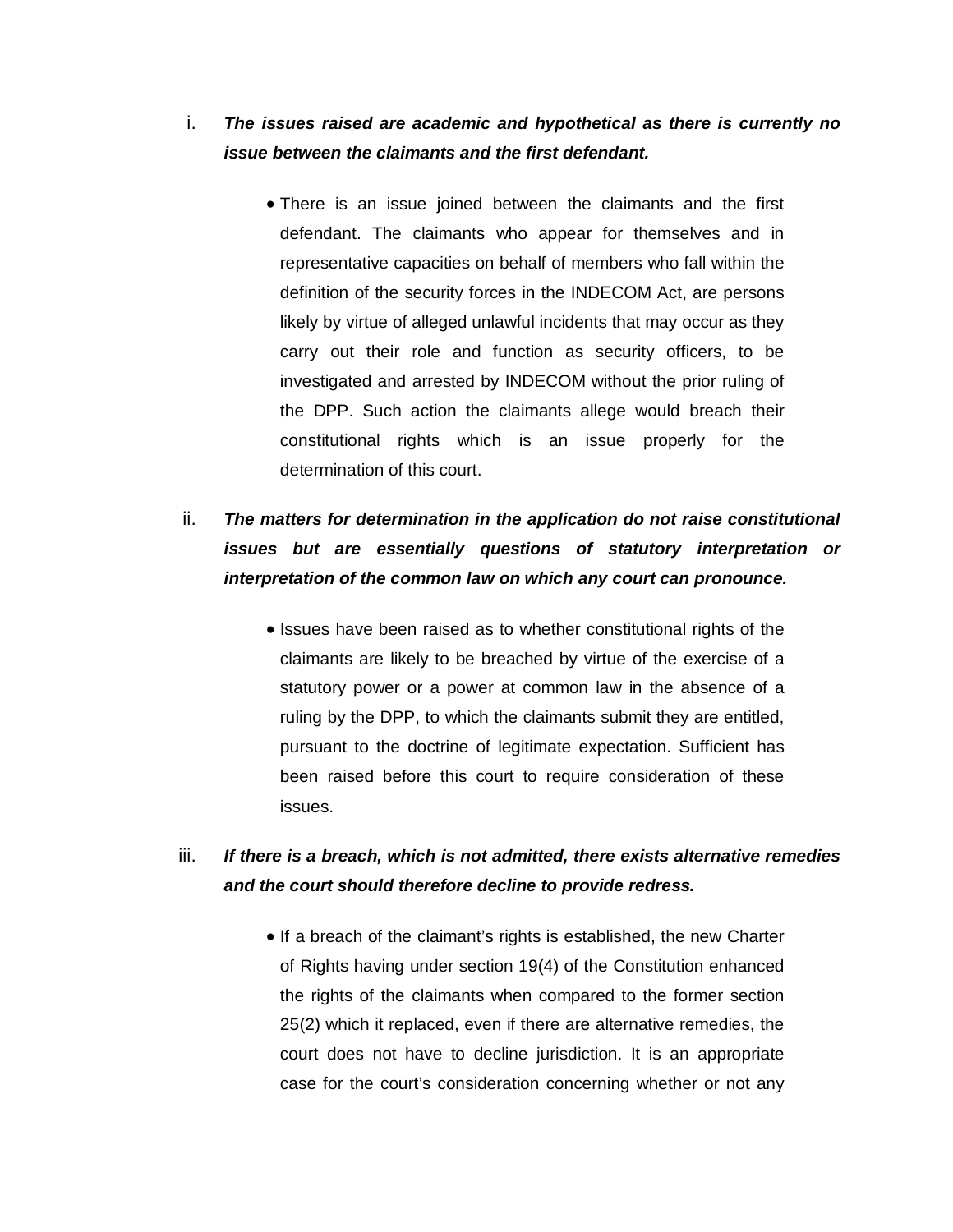constitutional rights have been or are likely to be breached as alleged, and if so, whether this court should itself provide redress.

[216] The submissions *in limine* therefore failed and the substantive application proceeded.

#### **THE SUBSTANTIVE APPLICATION**

A. DO OFFICERS OF INDECOM HAVE POWERS OF ARREST, CHARGE AND PROSECUTION?

### **The Status of a Constable and the Power to Arrest and Charge**

#### *The Submissions of Counsel for the Claimants*

- [217] Counsel submitted that one of the most important consequences of the constitutional protection from arbitrary arrest and deprivation of liberty is that a private citizen is not empowered to arrest another citizen and be protected from civil liability if the arrest turns out to be wrongful or mistaken. On the other hand, a constable is so protected unless malice or absence of probable cause is established.
- [218] Counsel contended that the status of constable conferred by section 20 of the Act was limited to giving effect to sections 4, 13 and 14. Those sections or aspects of those sections so far as deemed relevant, are set out below for convenience.

Section 4 provides:-

(1) "Subject to the provisions of this Act, the functions of the Commission shall be to—

- (a) conduct investigations, for the purposes of this Act;
- (b) carry out in furtherance of an investigation and as the Commission considers necessary or desirable—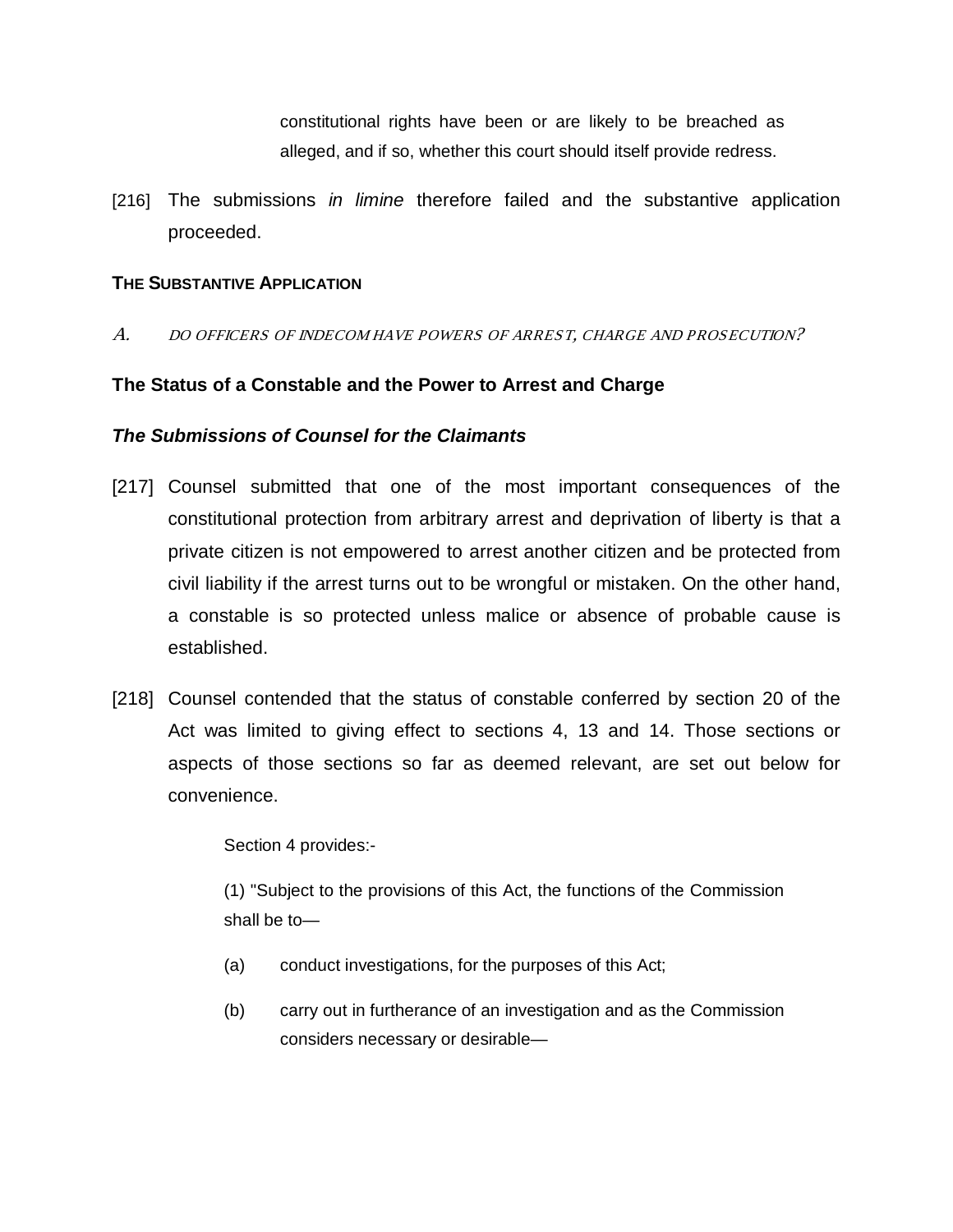- (i) inspection of a relevant public body<sup>[1](#page-83-0)</sup> or relevant Force<sup>[2](#page-83-1)</sup>, including records, weapons and buildings;
- (ii) periodic reviews of the disciplinary procedures applicable to the Security Forces<sup>[3](#page-83-2)</sup> and the specified officials<sup>[4](#page-83-3)</sup>;
- (c) take such steps as are necessary to ensure that the responsible heads<sup>[5](#page-83-4)</sup> and responsible officers<sup>[6](#page-83-5)</sup> submit to the Commission, reports of incidents and complaints concerning the conduct of members of the Security Forces and specified officials.
- (2) In the exercise of its functions under subsection (1) the Commission shall be entitled to—
- (a) have access to all reports, documents or other information regarding all incidents and all other evidence relating thereto, including any weapons, photographs and forensic data;
- (b) require the Security Forces and specified officials to furnish information relating to any matter specified in the request; or
- $(c)$  …
- (d) take charge of and preserve the scene of any incident.
- (3) For the purpose of the discharge of its functions under this Act the Commission shall, subject to the provisions of this Act, be entitled—
- (a) upon the authority of a warrant issued in that behalf by Justice of the Peace—

<span id="page-83-0"></span> $1$  Per section 2 "relevant public body" means the public body-

<sup>(</sup>a) Involved in an incident; or<br>(b) In relation to which a complaint is made, or an investigation is carried out under this Act;

<span id="page-83-1"></span> $2$  Per section 2 "relevant Force" means any of the Security Forces—

<sup>(</sup>a) involved in an incident; or<br>(b) in relation to which a complaint is made, or an investigation is carried out, under this Act:

<span id="page-83-2"></span> $3$  Per section 2 "Security Forces" means — (a) the Jamaica Constabulary Force; (b) the Jamaica Defence Force; (c) the Island Special Constabulary Force; (d) the Rural Police; and (e) Parish Special Constables.<br><sup>4</sup> Per section 2 "specified official" means — (a) a correctional officer; (b) such other public officer, as the Minister may

<span id="page-83-3"></span>by order specify, being a person upon whom is conferred any of the powers, authorities and privileges as are conferred by law on a member of the Jamaica Constabulary Force.<br><sup>5</sup> Per section 2 "responsible head" means the head of a relevant Force.

<span id="page-83-5"></span><span id="page-83-4"></span> $6$  Per section 2 "responsible officer" means the officer in charge of a relevant public body.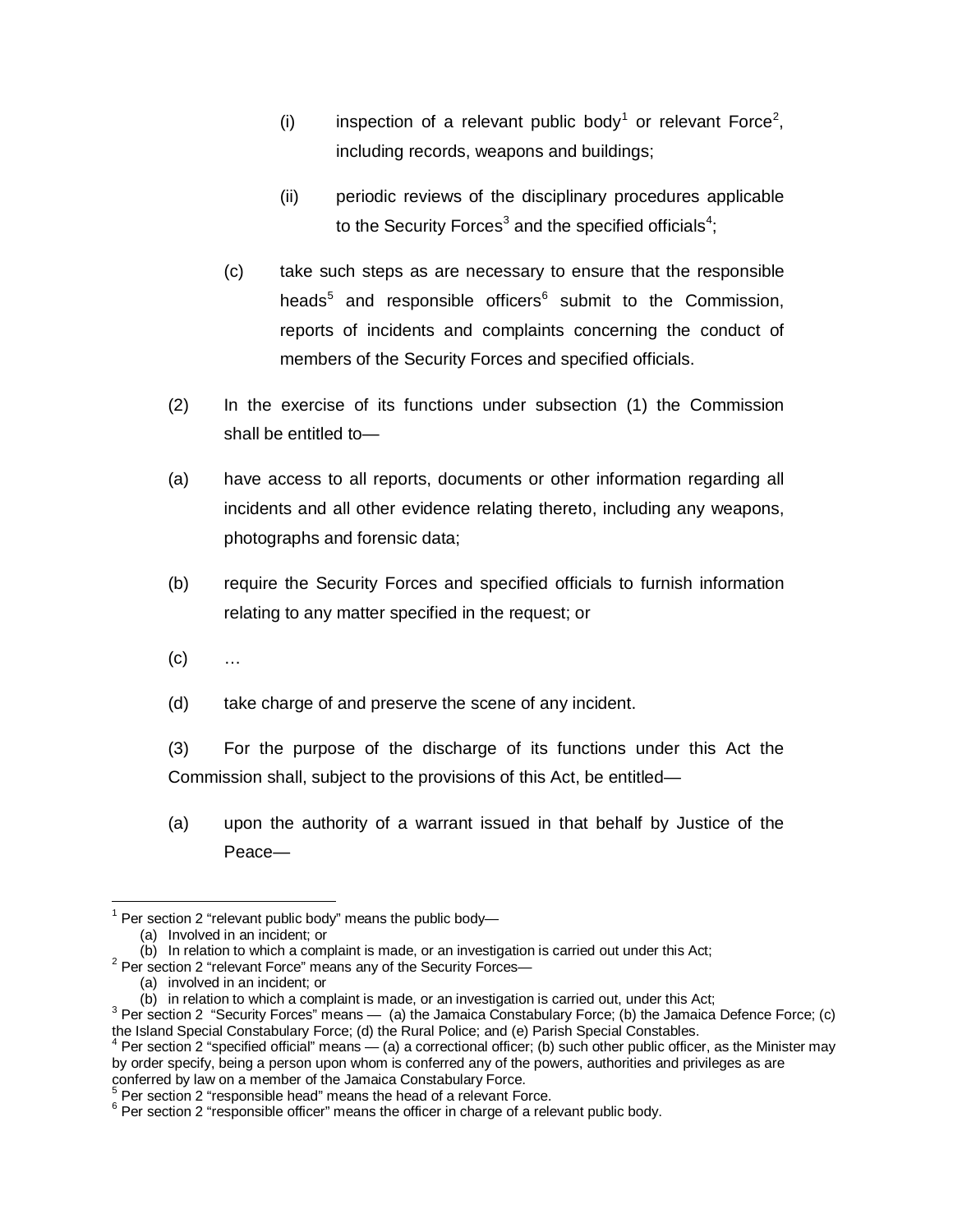- (i) to have access to all records, documents or other information relevant to any complaint or other matter being investigated under this Act;
- (ii) to have access to any premises or other location where the Commission has reason to believe that there may be found any records, documents or other information referred to in subparagraph (i) or any property which is relevant to an investigation under this Act; and
- (iii) to enter any premises occupied by any person in order to make such enquiries or to inspect the documents, records, information or property as the Commission considers relevant to any matter being investigated under this Act; and
- (b) to retain any records, documents or other property if, and for so long as, its retention is reasonably necessary for the purposes of this Act.
- (4) For the purposes of subsection (3), the Commission shall have power to require any person to furnish in the manner and at such times as may be specified by the Commission, information which, in the opinion of the Commission, is relevant to any matter being investigated under this Act.

Section 13 provides:

An investigation under this Act may be undertaken by the Commission on its own initiative."

Section 14 provides:

(1) The Commission shall, for the purpose of deciding the most appropriate method of investigation, make an assessment of —

- (a) the seriousness of the case;
- (b) the importance of the investigations;
- (c) public interest considerations;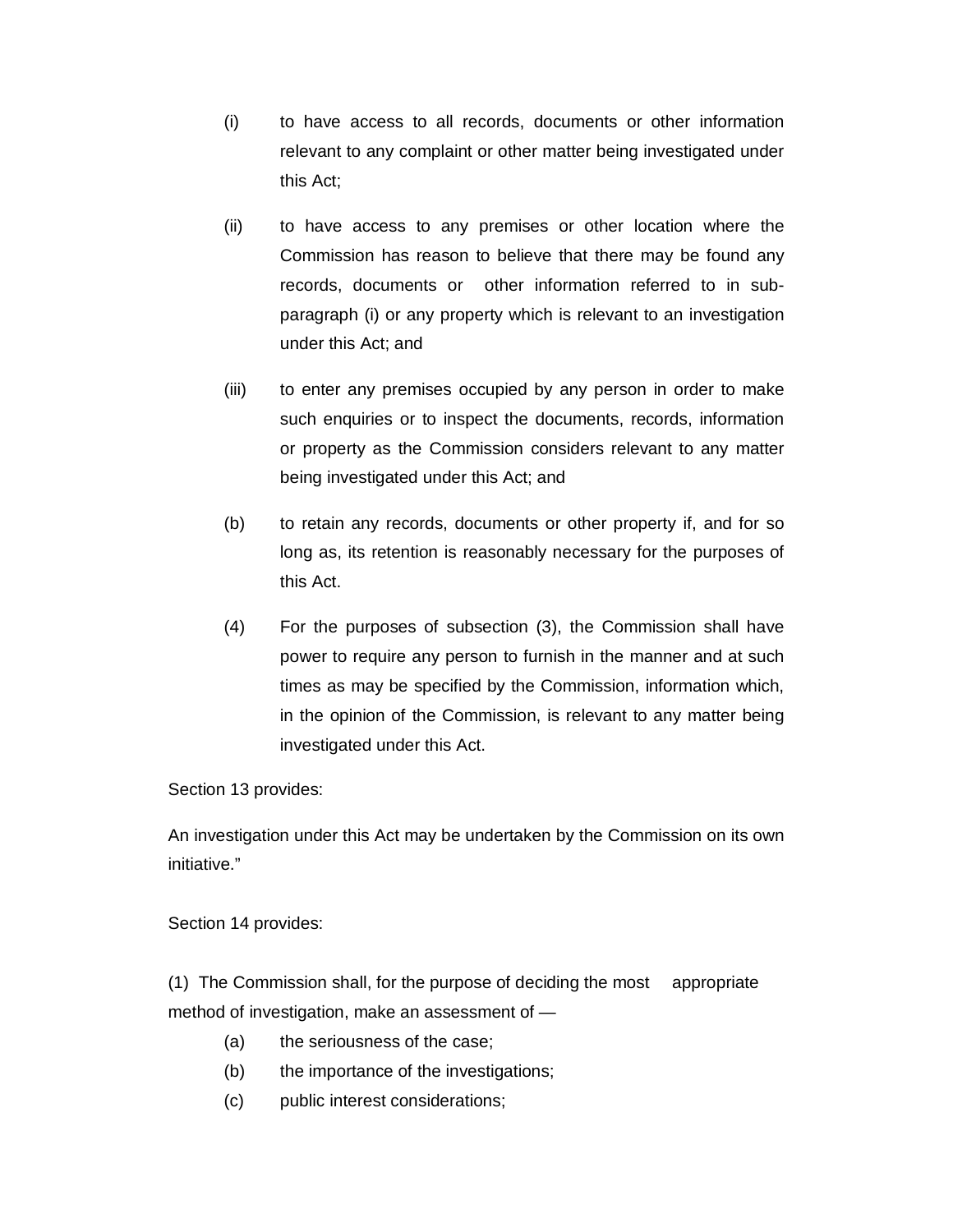- (d) the particular circumstances in which the incident occurred.
- (2) The Commission may manage, supervise, direct and control an investigation carried out by the Security Forces or the relevant public body in relation to an incident, where in the opinion of the Commission, it is necessary to direct and oversee that investigation.
- (3) Where the Commission takes action under subsection (2), it shall notify the responsible head or the responsible officer, as the case may be, and direct that no action shall be taken until the Commission has completed its investigation.

Section 20 provides:

For the purpose of giving effect to sections 4, 13 and 14, the Commissioner and the investigative staff of the Commission shall, in the exercise of their duty under this Act have the like powers, authorities and privileges as are given by law to a constable.

- [219] Counsel submitted that nowhere in sections 4, 13, 14 or 20 was the power to arrest or charge conferred. Counsel further maintained that section 20 of the Act does not confirm the common law right to charge as a private citizen. Rather it gave the Commissioner and the investigative staff of INDECOM the status of a constable for expressly limited purposes. They however had misconstrued the power given as a constable to include the power to arrest and charge.
- [220] Counsel maintained that on the contrary, an examination of sections 4, 13, 14 and 20 of the Act made it clear that section 20 did not confer any powers of arrest or charge on the Commissioner and the investigative staff of INDECOM. Counsel relied on the maxim *expressio unius est exclusio alterius* which translated is the expression of one thing is the exclusion of another—a cardinal principle of and recognised aid to statutory interpretation*.* He argued that Parliament having deliberately legislated, the power to arrest should not be read into the Act by the Court; especially as the power falls within the realm of the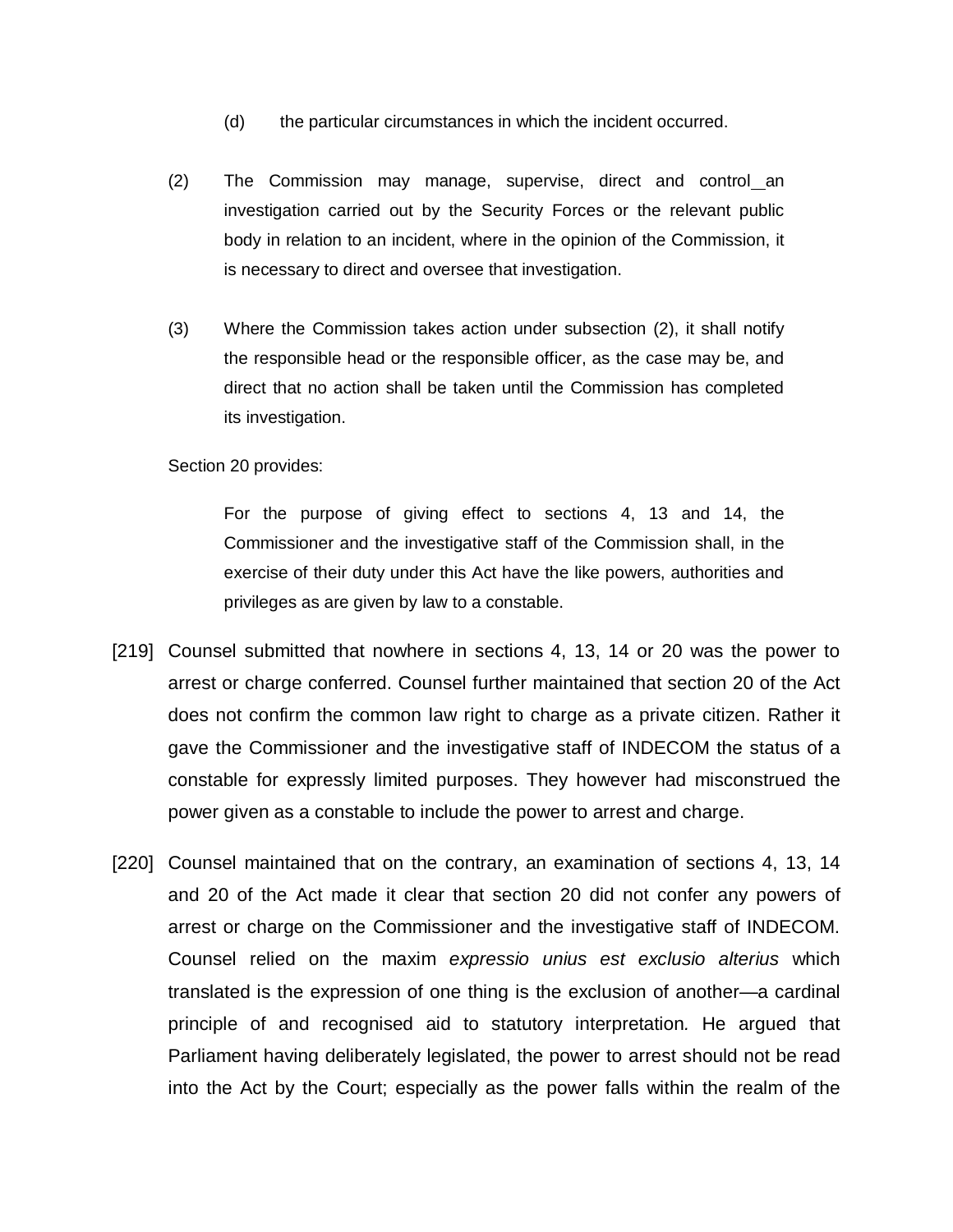criminal law and would have the effect of impinging on the fundamental rights not to be unlawfully deprived of liberty and to exercise freedom of movement. He maintained that for the power of arrest to be granted it would have to be expressly, clearly and unambiguously given and not left to implication. He relied on dicta from Lord Diplock in *R v IRC ex p Rossminster* [1980] AC 952 at 1008 where the learned Law Lord stated, *"If the statutory words relied upon as authorizing the acts are ambiguous or obscure, a construction should be placed upon them that is least restrictive of individual rights which would otherwise enjoy the protection of the common law."*

- [221] Counsel further maintained that, if the Commissioner were to arrest or charge anyone placing reliance on the common law or some other statutory power to compensate for any insufficiency in the Act, that would also be unconstitutional.
- [222] Counsel indicated that the claim assailed, to the same extent, both the power to arrest and the power to charge claimed by the officers of INDECOM. He further submitted that if in fact the Act conferred the status of constable on the Commissioner and his agents to the extent whereby they received the protection from civil liability earlier referred to, without making then subject to the regime of discipline and dismissal that applies to constables generally under the Constitution, the Constabulary Force Act, related legislation and the Police Service Regulations, the Act was unconstitutional.
- [223] Counsel pointed to the fact that section 131 of the Constitution of Jamaica empowers the Police Service Commission to appoint members of the police force below the rank of inspector and to discipline and dismiss them. He maintained that by purporting to appoint the Commissioner as a constable, the Act breached section 131 of the Constitution in that it derogated from the power of and made a collateral attack on the Police Service Commission. He cited in support *Moses Hinds and other v The Director of Public Prosecutions and others* (1975) 13 J.L.R. 262.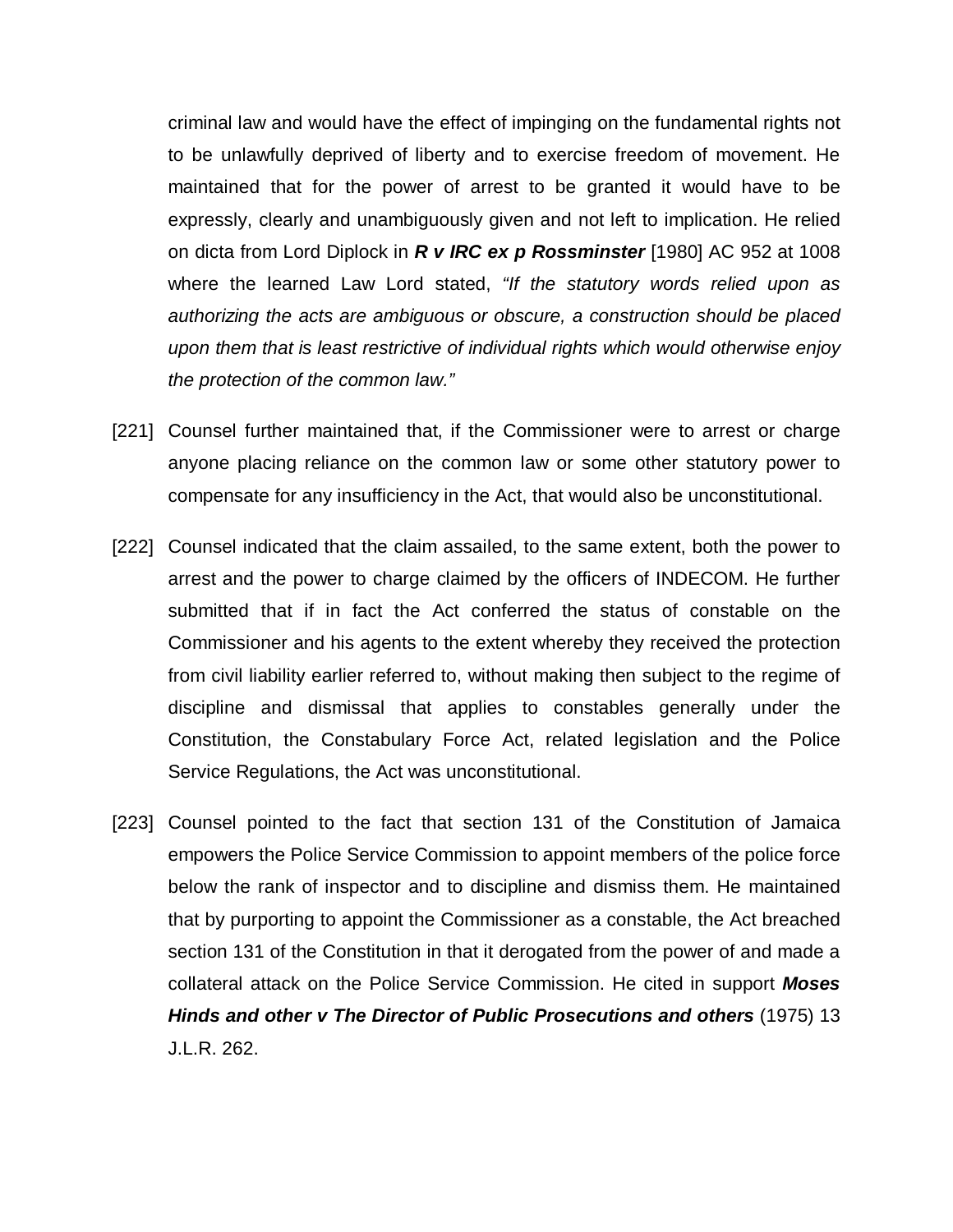- [224] Counsel had further complaint. He submitted that when the Commissioner sought to charge police personnel for criminal offences without a ruling from the DPP, by purporting to act pursuant to the powers of a constable under the Act, or alternatively under common law, the Commissioner breached the section of the Constitution that guaranteed the independence of the DPP.
- [225] He sought to buttress that point by arguing that, as the DPP was empowered to terminate any criminal prosecution, section 5 of the Act which provided that subject to the Constitution INDECOM should not be subject to the direction or control of another person or authority, was an indirect attack on the constitutional independence and powers of the DPP. Therefore to the extent that the Act infringed the constitutional doctrine of separation of powers it should be declared unconstitutional (*Hinds* supra).

### *The Submissions of Counsel for the First Defendant*

[226] Counsel contended, contrary to the position advanced by counsel for the claimants, that INDECOM officers have the power to arrest and to prosecute. These powers, it was submitted, arose by virtue of the establishment of INDECOM, the mandate of INDECOM and the powers given to INDECOM by the provisions of the Act and by virtue of the common law.

### *The Power of Arrest*

[227] While counsel for the claimants submitted that the power to arrest would need to be specifically given, counsel for the first defendant argued that power existed and had not been specifically taken away. Counsel contended that as INDECOM was set up as an independent agency it could not be that arrests were to be effected at the direction of INDECOM or the DPP to a member of the police force nor by INDECOM involving a member of the police force in their investigations in the hope that they would apprehend the suspicion necessary to ground a lawful arrest. It would therefore be inconceivable, contrary to the intention of Parliament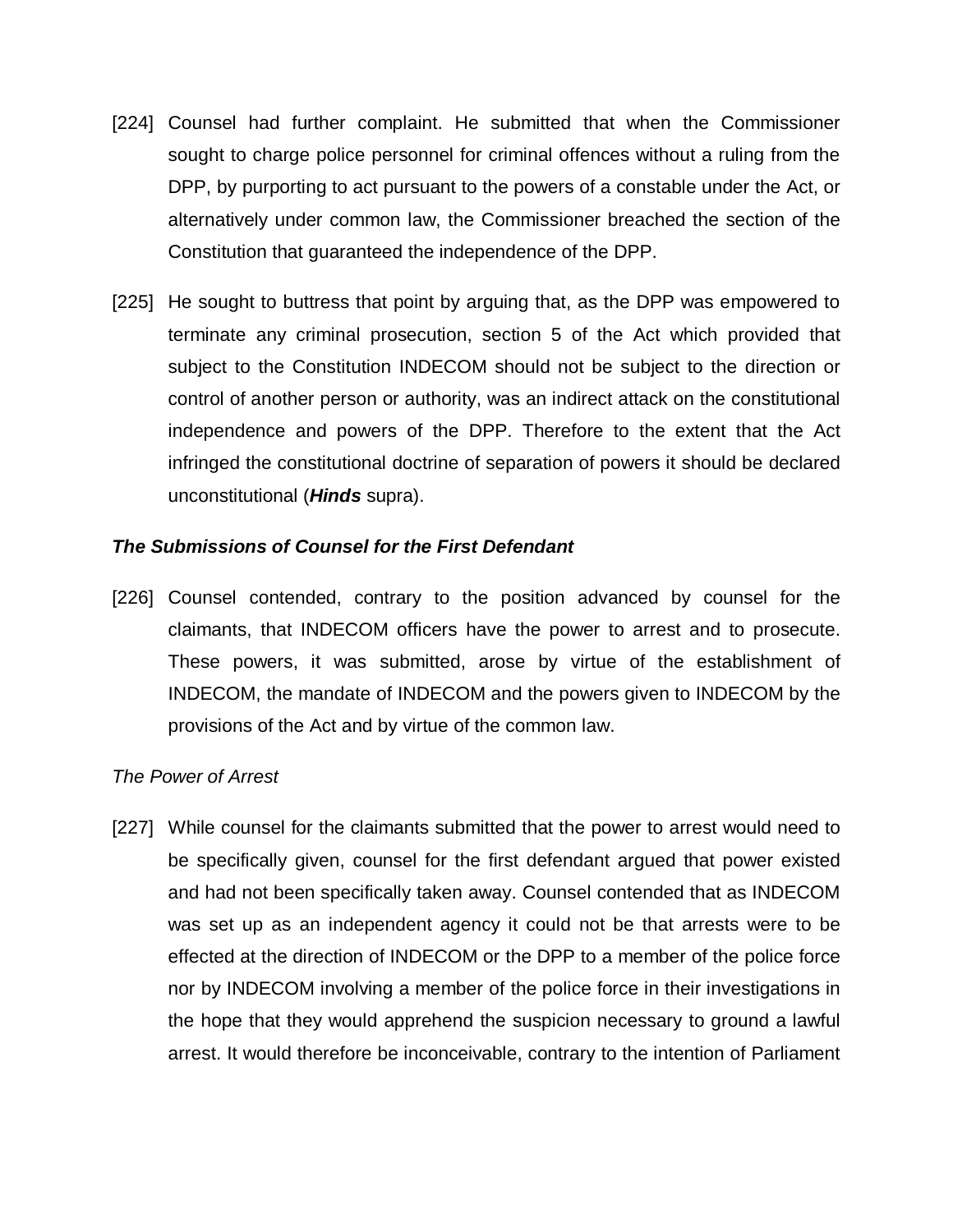and not reflective of the common law if INDECOM investigators were held not to have the power of arrest.

#### *Arrest without Warrant*

- [228] Counsel submitted a constable or a citizen may arrest with or without warrant. A constable enjoys greater powers when it comes to an arrest without warrant as, although both the citizen and the police must have a reasonable suspicion that a felony has been committed, the constable's suspicion can be based on secondhand information whilst the citizen ought to have witnessed the felony. This common law power appears wider than the statutory power under section 15 of the Constabulary Force Act. (See *R v Self* [1992] EWCA Crim. 2).
- [229] Further counsel maintained that it is settled law that a constable may arrest a suspect without warrant during an investigation for any legitimate aim for example, to secure evidence, to prevent the commission of another offence or to exercise control over a suspect to seek to get a confession. (See *Holgate Mohammed v Duke* [1984] AC 437).
- [230] Counsel contended it clearly was the intent of section 20 of the Act to give the INDECOM investigator the powers of a constable for the purposes of carrying out investigations under the Act. Therefore as a constable may arrest without warrant during an investigation, so too can an INDECOM investigator.

#### *Arrests with a warrant*

- [231] Counsel noted that Section 33 of the Justice of the Peace (Jurisdiction) Act empowers a Justice of the Peace (JP) to issue an arrest warrant upon the application of any person and may direct "any constable or other person" to execute the warrant. Therefore any person may effect an arrest with a warrant issued by a Justice of the Peace or other such judicial officer.
- [232] He continued that in both instances of an arrest the constable or other person must have a reasonable suspicion. The fact that a reasonable suspicion must be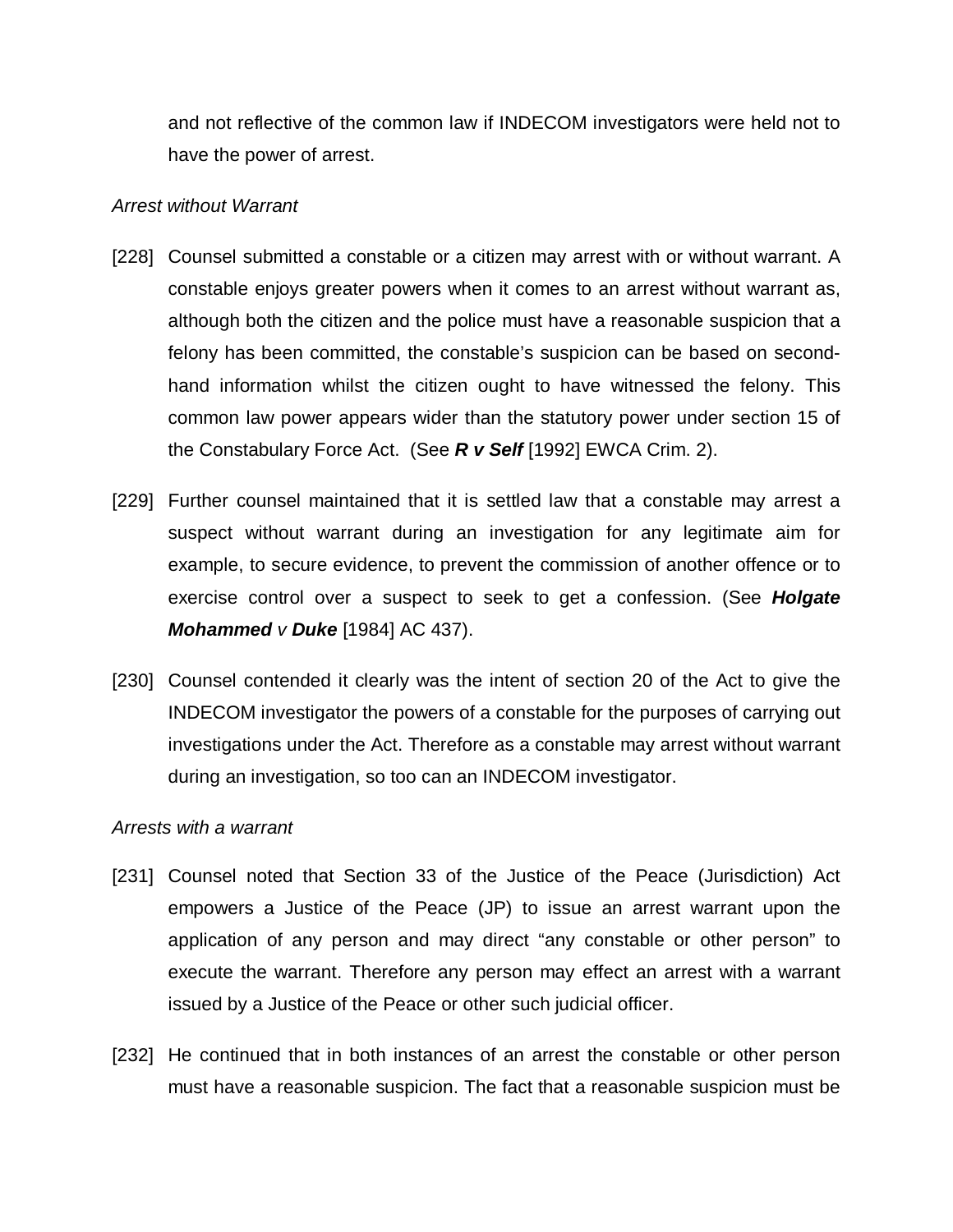actually held means that the constable or other person acts individually and cannot base their decision on an order from a superior official. Counsel pointed out that Lord Steyn in *O'Hara v Chief Constable of the Royal Ulster Constabulary* [1997] AC 286 described this as the *"independent responsibility and accountability of a constable".* (Cited by Sir Anthony Clarke MR in *Commissioner of Police for the Metropolis v. Raissi* [2008] EWCA Civ 1237 at para 14.).

[233] Counsel therefore submitted that the first defendant and officers of INDECOM have the power to arrest with or without a warrant.

#### *The Right to Initiate Prosecutions (Charge)*

- [234] Counsel contended that the very language of section 94 of the Constitution which established the Office of the Director of Public Prosecutions, confirms by necessary implication that persons other than the DPP may initiate prosecutions. This is clear as it is stated the DPP may 'take over" and "discontinue" such prosecutions.
- [235] Counsel maintained that the Jamaican Constitution, therefore, left unchanged the common law position which has always recognized the right of ordinary citizens to institute criminal proceedings. (See Sir Leslie Stephen's **A History of the Criminal Law of England (1883)** Vol. 1 at page 495*.*) Counsel stated that this ancient common law right has been preserved in modern criminal law. He cited in support *R (on the application of Ewing) v. Davis* [2007] 1 WLR 3223; *Snodgrass v Topping* (1952) 116 JP 332 and *Hayter v. L. and Another* [1998] 1 W.L.R. 854.
- [236] Counsel also advanced that prosecutions in the Resident Magistrates' Courts although normally instituted by the police, may, under the Justices of the Peace Jurisdiction Act, also be instituted by a private individual. He referred to Section 29 and Form 15 in the first schedule of that Act which he submitted show that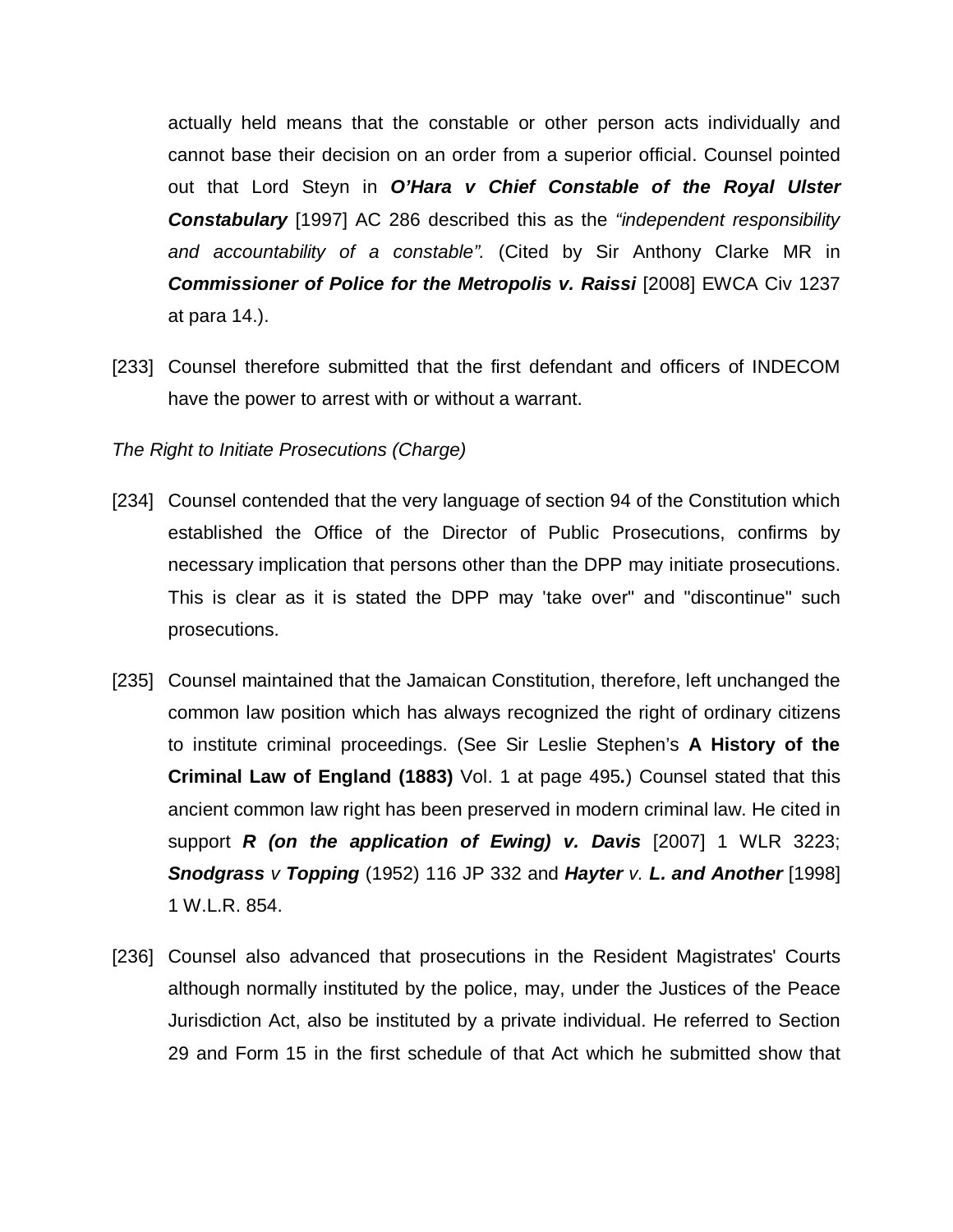any person can bring an information or complaint. He additionally relied on Sections 4 and 33 of the Justices of the Peace Jurisdiction Act.

- [237] Counsel then pointed out that in *Chokolingo v. Law Society of Trinidad and Tobago* (1978) 30 WIR 372 the Trinidad and Tobago Court of Appeal recognised the right to institute private prosecutions. In that case the standing of the Law Society to initiate a prosecution for contempt of court was affirmed despite the fact that the constitutional law officer in whom was vested the duty of public prosecutions had declined to prosecute and there was no specific power under their statute to bring charges.
- [238] Counsel then cited two very important cases. Firstly *Scopelight Ltd and others v Chief Constable of Northumbria Police Force and another* [2010] QB 438. *Scopelight* he submitted:
	- i. recognized the right of individuals to bring a private prosecution.
	- ii. stated that the right survives even a decision by the DPP not to pursue a prosecution.
	- iii. decided that the right to a private prosecution includes the right of the private prosecutor to retain property of a potential accused person that had originally been seized by the police when there was contemplation of a public prosecution.
	- iv. recognised that neither the DPP nor the court considered the DPP the sole arbiter of the public interest concerning whether or not a prosecution should be brought.
- [239] Counsel also pointed out that in *Scopelight* the court highlighted that there were several safeguards before and during a trial against any perceived dangers in the pursuit of a private prosecution.
- [240] Secondly, counsel cited *R v Rollins* [2010] 4 All ER 880, a case from the United Kingdom Supreme Court in which the issues bear some resemblance to those in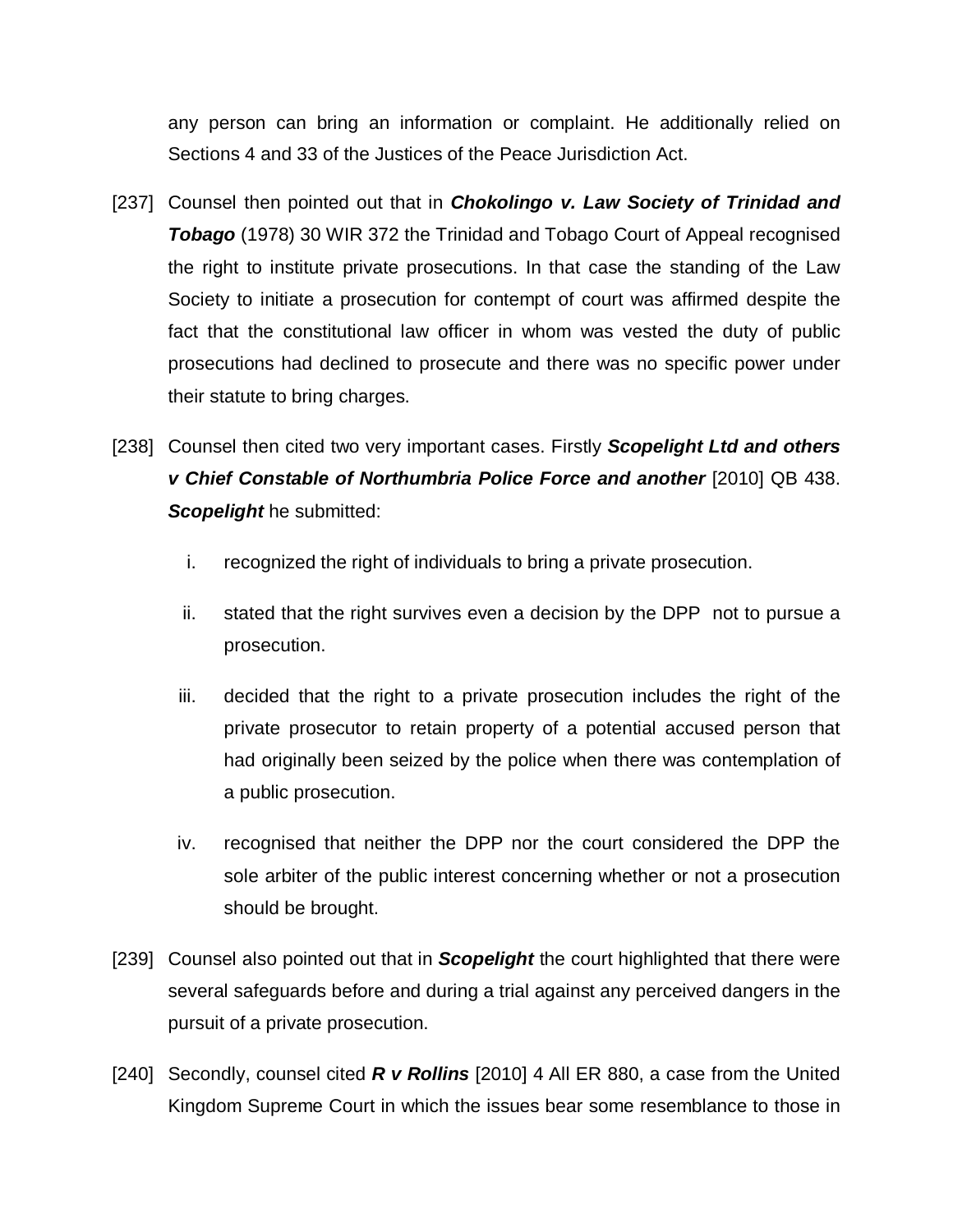the instant case. In *Rollins* the claimant contended that the Financial Services Authority (the FSA) did not have the power to prosecute for any offences other than those specified in the Financial Services and Market Act (FSMA). The FSA was, however, initiating prosecutions even before the legislature gave it specific powers under the Act.

- [241] The court found that the fact that the legislature had indicated specific offences which the FSA could prosecute, did not limit the power of the FSA generally to prosecute matters falling within its remit. The case of *Broadmoor Hospital Authority v R* [2000] 2 All ER 727 was cited in *Rollins*. In *Broadmoor* it was recognised that the power to prosecute is not usually expressly stated by rather left to implication.
- [242] Finally counsel cited *Regina (Hunt) v Criminal Cases Review Commission* [2001] Q.B. 1108 in which the preservation of the right of individuals to prosecute was confirmed.
- [243] Counsel concluded his submissions on these points by submitting that Parliament could not have intended to establish an independent body removed from the police force and subject to the control of no one, but still have the Commissioner and Officers of INDECOM having to rely on the police and/or the DPP to initiate arrests on, or to charge, police officers. This, counsel submitted, would result in an absurdity.

### *Unlawful deprivation of personal liberty*

[244] Counsel submitted that if restriction of the right to personal liberty was not done in accordance with section 14 (1) of the Charter of Rights, the courts on application by an aggrieved party, could grant the necessary redress. Whereas if a person was lawfully arrested and charged for an offence, no breach of the right to personal liberty would have occurred.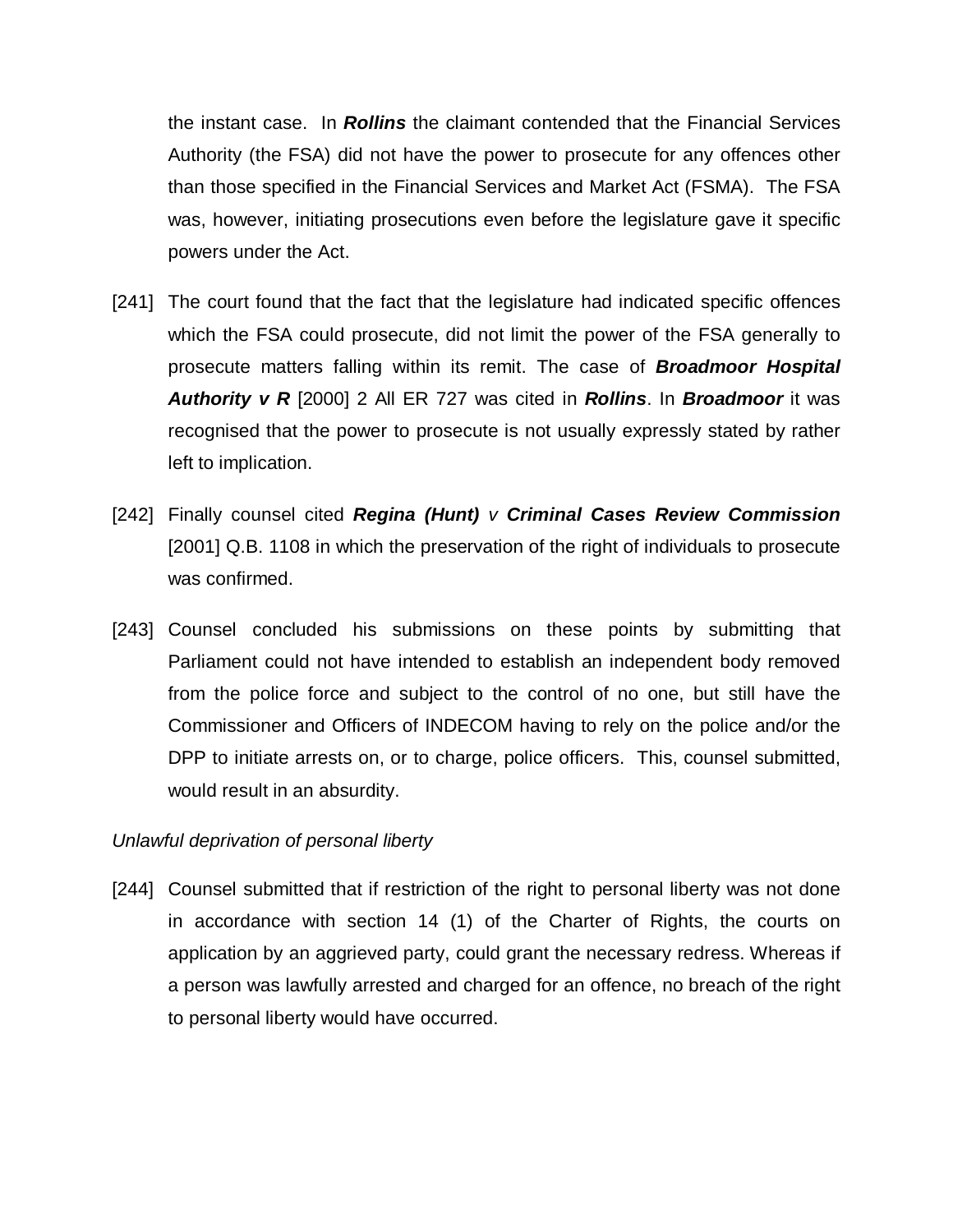#### *The Submissions of Counsel for the Second Defendant*

[245] Counsel for the second defendant declined to make further submissions during the hearing of the substantive application. However, it will be recalled that her submissions in response to the points raised *in limine* advanced the position that section 20 of the Act did not confer on the Commissioner and the investigative staff of INDECOM the power to arrest. Further that if the legislature had intended them to have that power it would have expressly given that right as the power to arrest takes away a constitutional right to liberty — a fundamental right under the Charter of Rights.

#### *The Submissions of the Director of Public Prosecutions*

- [246] The DPP submitted that it was the view of her Office that Sections 4, 13, 14 and 20 of the Act did not confer any powers of arrest or charge on any officers of INDECOM or members of the public. As the liberty of the subject is a fundamental right under the Charter of Rights, the DPP submitted that the legislature would not give any entity the power to remove that liberty of the subject other than by express provision. There was no such express provision in the Act and that power could not be inferred by implication.
- [247] The DPP also disagreed with counsel for the first defendant that the arrest of Malaica Reid without a warrant could have been justified under the common law. The DPP contended that under the common law, a private citizen can only arrest an offender if he has seen the offender commit the felony. She submitted that in the Malica Reid case the commission of the alleged felony would have longed passed at the time the first defendant purported to have him arrested. She further argued that it is the constable at common law who is able to arrest just before the felony is committed, during or after the commission of the felony.
- [248] The DPP stated that she understood the concern of the first defendant that certain powers would need to be implied for INDECOM to carry out its function. However, she submitted, that concern would need to be taken back to the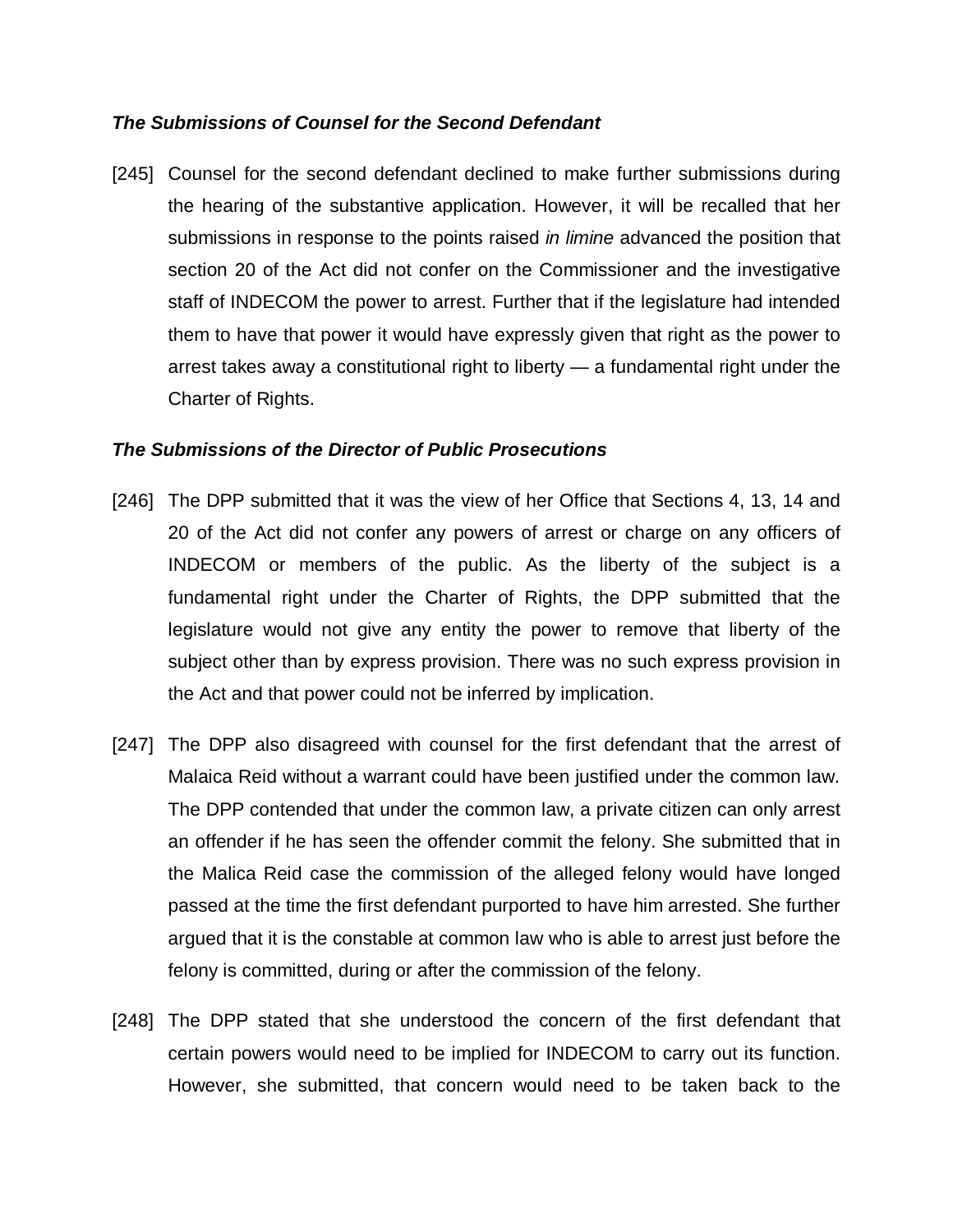legislature with a request for amendment of the Act to include such an express power; if that was the policy the legislature wished to pursue. She maintained nothing short of such an express provision would entitle anyone acting on behalf of INDECOM to deprive a citizen of their right to freedom or liberty.

- [249] She submitted that despite the reality of equality before the law, because of the peculiar functions of law enforcement officers there was good reason for special arrangements to be put in place in relation to arresting such officers. As an example of the difficulties that could be created she raised the possibility of a scenario whereby, if a citizen operating under the powers of the Act arrested a policeman who was guarding a prisoner and the rank structure of the Force was unaware of the intention to arrest, that action could put the public at risk. There was also the spectre of a civilian trying to arrest an armed member of the Security Forces in a context where that member operated in a structure where he had a duty to obey and execute superior orders. The present practice she submitted afforded the Commissioner of Police the opportunity to make adequate operational provisions for the tidy extraction of the alleged offender from the system without putting national security in jeopardy.
- [250] The DPP submitted in conclusion that the first defendant might therefore wish to continue the practice of submitting files for ruling in respect of the police bearing in mind their peculiar role. Further the requirement for such submission she argued also served to enhance the credibility of claims made against members of the police force who may or may not be guilty of some infraction or malfeasance.

#### ANALYSIS

#### **The Status of a Constable and the Power to Arrest without a warrant**

[251] The first issue that has to be addressed is the contention that the Act is unconstitutional if it indeed confers the status of a constable on the Commissioner and his agents, as it would afford them protection without making them subject to the regime of discipline and dismissal that a constable would be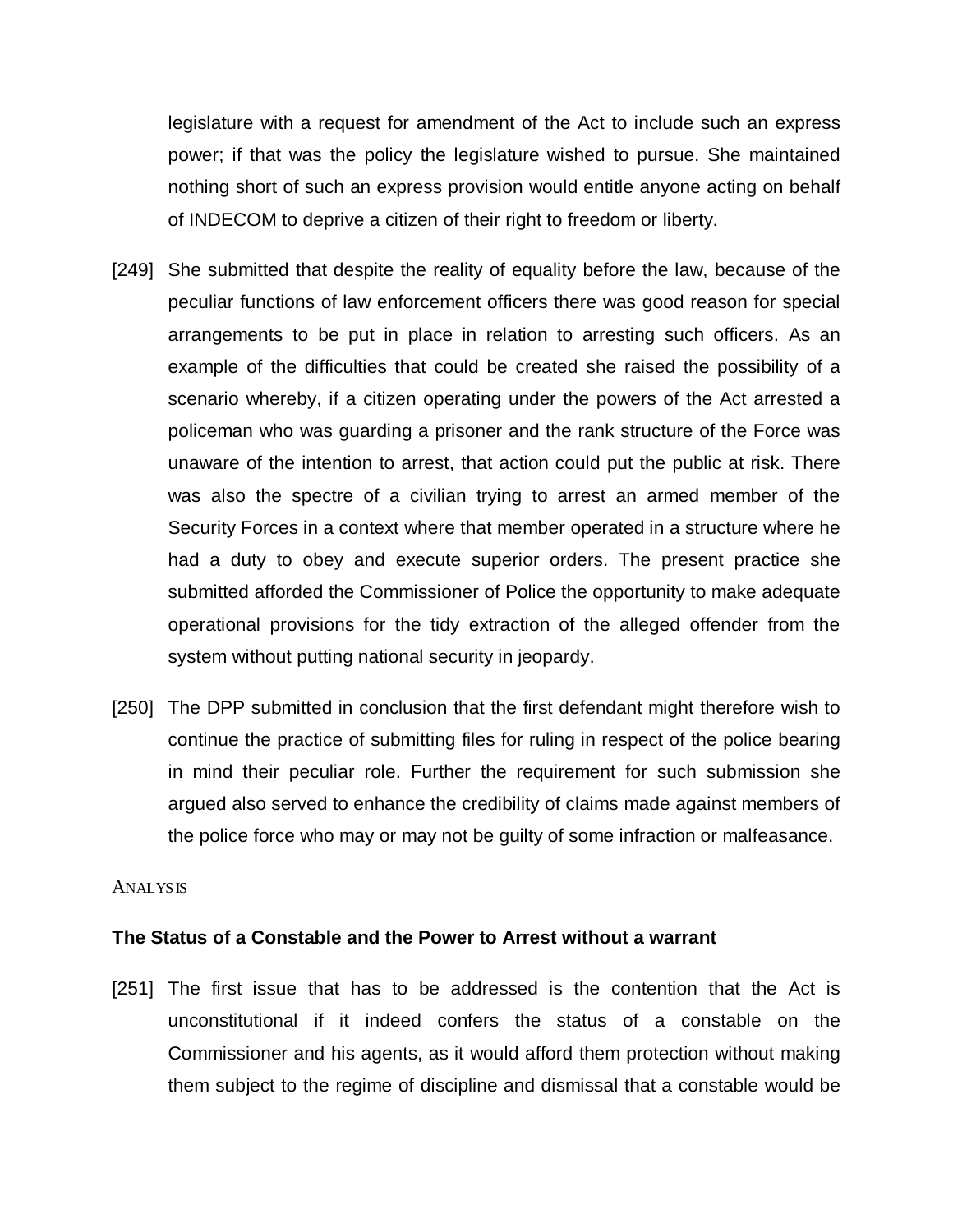answerable to. Further that the Act therefore makes a collateral attack on the Police Service Commission.

- [252] There is a fundamental flaw in the argument put forward by counsel for the claimants. The Act does not purport to appoint the Commissioner and the investigative staff of INDECOM as constables. They are not appointed pursuant to any of the statutes under which the claimants and those they represent have been appointed. They are not subject to the direction or control of the commanding officers of any of the Forces the claimants belong to. Instead, pursuant to section 20 of the Act they have been conferred with like powers, authorities and privileges as are given to a constable, for and only for, the specific purpose of giving effect to certain sections of the Act. They are not constables and do not have all the powers, authorities and privileges that enable constables, by virtue of their enlistment and appointment as such, to carry out all the duties of general policing.
- [253] No issue therefore arises of the Act trespassing in any way on the powers of the Police Service Commission as the Act does not purport to appoint anyone as a constable. In the circumstances there is no breach of the principle of the separation of powers as discussed in the case of *Hinds***.** In fact as pointed out by counsel for the first defendant the principles in that case are not engaged at all.
- [254] The more significant debate concerns the extent of the statutory power conferred on the Commissioner and the investigative staff of INDECOM. What is the true intent and effect of section 20 of the Act? In relation to "giving effect to" sections 4, 13 and 14 the critical issue is, what are the "like powers, authorities and privileges given by law to a constable" that have been conferred?
- [255] The claimants supported by the second defendant and the DPP acting as *amicus curiae* say that in "giving effect to" Sections 4, 13 and 14 of the Act, the power of arrest is not included because the constitutional right to liberty guaranteed by the Charter of Rights could only be taken away by express provisions. The first defendant on the other hand maintains that given the remit of INDECOM and its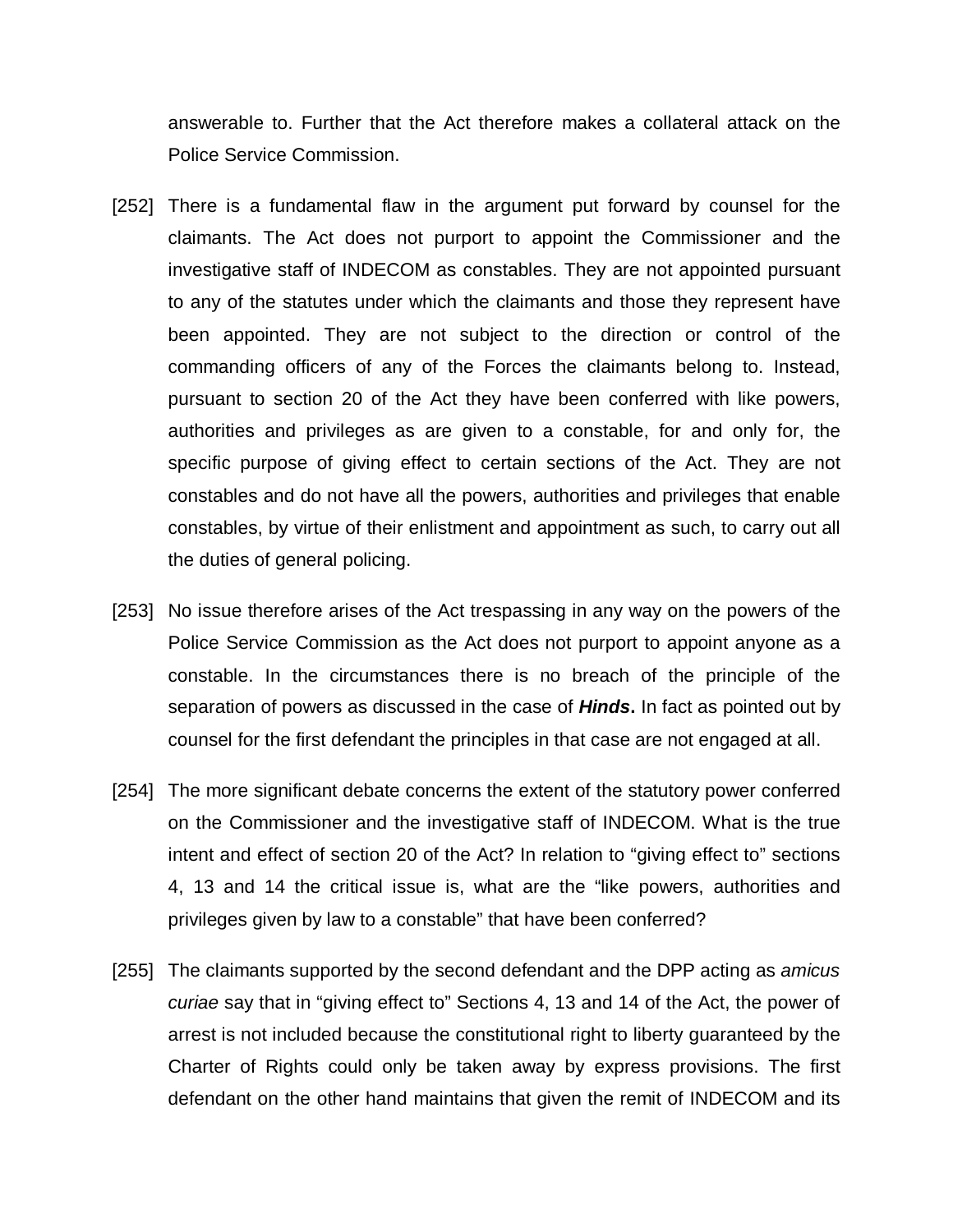clearly stated mandate to operate independently in carrying out its functions, it is inconceivable were it not to be held that the Commissioner and his investigative staff have the power of arrest. Therefore as a constable may arrest without a warrant during an investigation, so too may an INDECOM investigator.

- [256] In deciding this issue it is critical to first examine the sections that section 20 seeks to give effect to. The powers, authorities and privileges conferred are related to what they are to facilitate. Sections 4, 13 and 14 were set out *in extenso* while I outlined the submissions of counsel for the claimants. A close examination of those sections reveals that INDECOM has been given wide and extensive investigative powers. Under section 4 the first of INDECOM's stated functions is to conduct investigations for the purposes of the Act. It is critical to note that everything else in Sections 4, 13 and 14 relate to and are in support of the conduct of investigations for the purposes of the Act. When section 4 is read in light of the definition section which includes definitions of "incident", "public body", "Security Forces", "relevant Force", "relevant public body", "specified official", "responsible head" and "responsible officer", the full extent of "the purposes of the Act" and of INDECOM's wide remit becomes apparent.
- [257] INDECOM under the Act may investigate incidents or complaints. From the definition in section 2 of the Act an incident is any occurrence that involves misconduct by a member of the police, military or correctional services: a) which results in or was intended or likely to result in death or injury; b) involving sexual assault; c) involving assault or battery; d) resulting in damage to property or the taking of money or other property; and e) which although not falling under a-d, is, in the opinion of INDECOM an abuse of the rights of a citizen.
- [258] The case of *Gerville Williams et al v The Commissioner of INDECOM et al* [2012] JMFC Full 1 has also established that section 21 of the Act pursuant to which a member of the Security Forces, a specified official or any other person may be required to provide a statement in the course of an INDECOM investigation is constitutional. That case however recognises limitations on the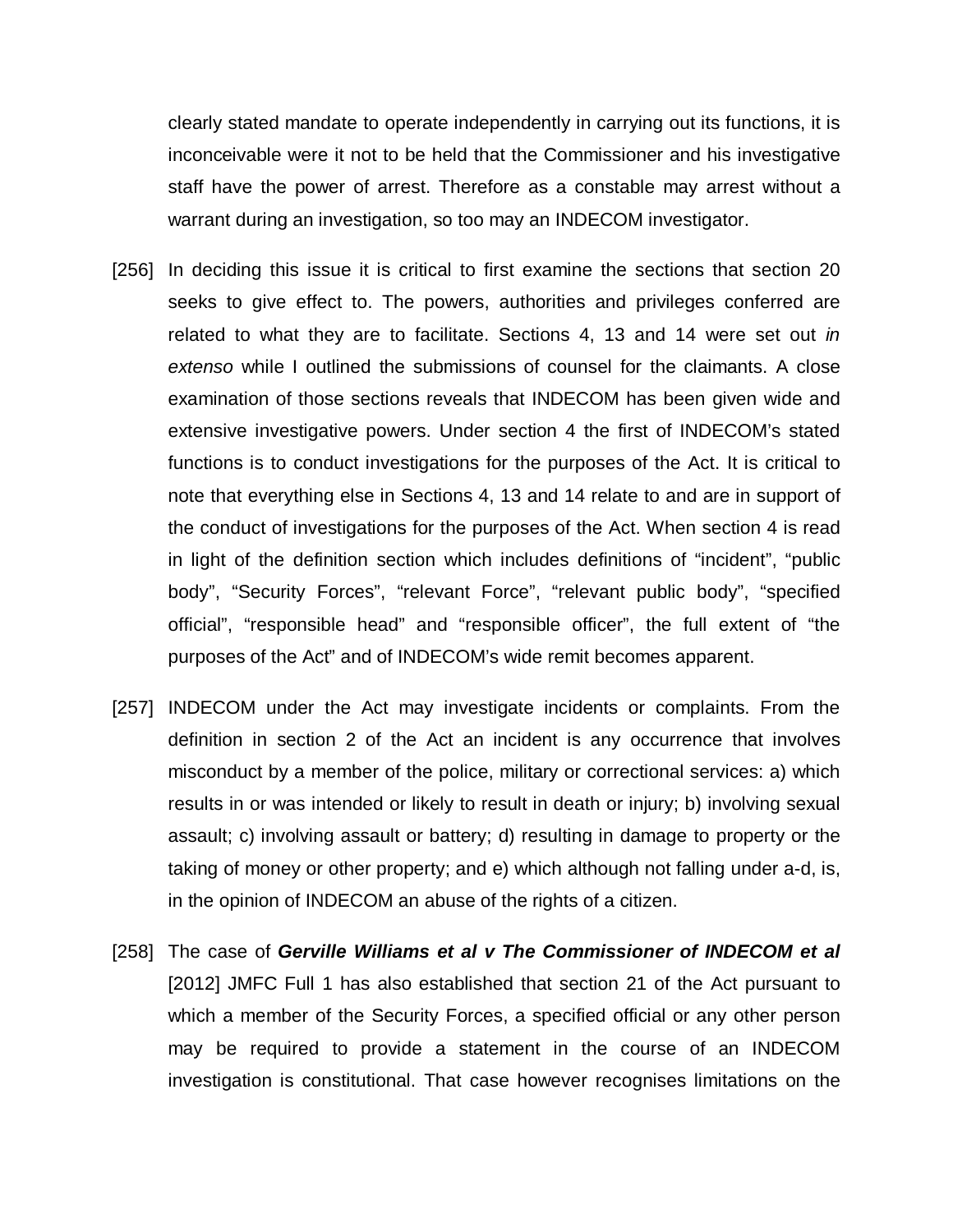use of material gleaned in that manner as well as the ability of the trial process to safegaurd the rights of anyone charged following an investigation.

- [259] INDECOM's reach extends further; beyond the Security Forces and correctional officers to the investigation of public bodies which include Ministries, departments or agencies of government, parish councils, statutory bodies and government companies.
- [260] INDECOM also has the power to obtain and execute search warrants to access records, documents, information and premises whether occupied or unoccupied to further its investigations. Additionally INDECOM may require the furnishing of information in relation to the powers of search given by the Act.
- [261] Under section 4 (2) (d) INDECOM is given power to take charge of and preserve the scene of any incident. This sub-paragraph is supplemented by section 22 which gives INDECOM primary responsibility for the preservation of the scene of an incident or an alleged incident and the power to issue directions to the Commissioner of Police or any other authority for the purposes of that section.
- [262] Section 13 of the Act makes it clear that INDECOM may undertake an investigation on its own initiative. Section 14 provides that INDECOM in deciding the most appropriate method of investigation should assess the seriousness of the case, importance of the investigations, public interest considerations and the particular circumstances in which the incident occurred. Section 14 also gives INDECOM the right to manage, supervise, direct and control an investigation carried out by the Security Forces or relevant public body in relation to an incident and to direct that no action should be taken until INDECOM had completed its investigation.
- [263] It is convenient to address here one of the submissions made by counsel for the claimant. He sought to distinguish the formulation in section 20 of the Act whereby the conferral of powers of a constable is in respect of particular sections of the Act compared to, for example the Customs Act, where the conferral on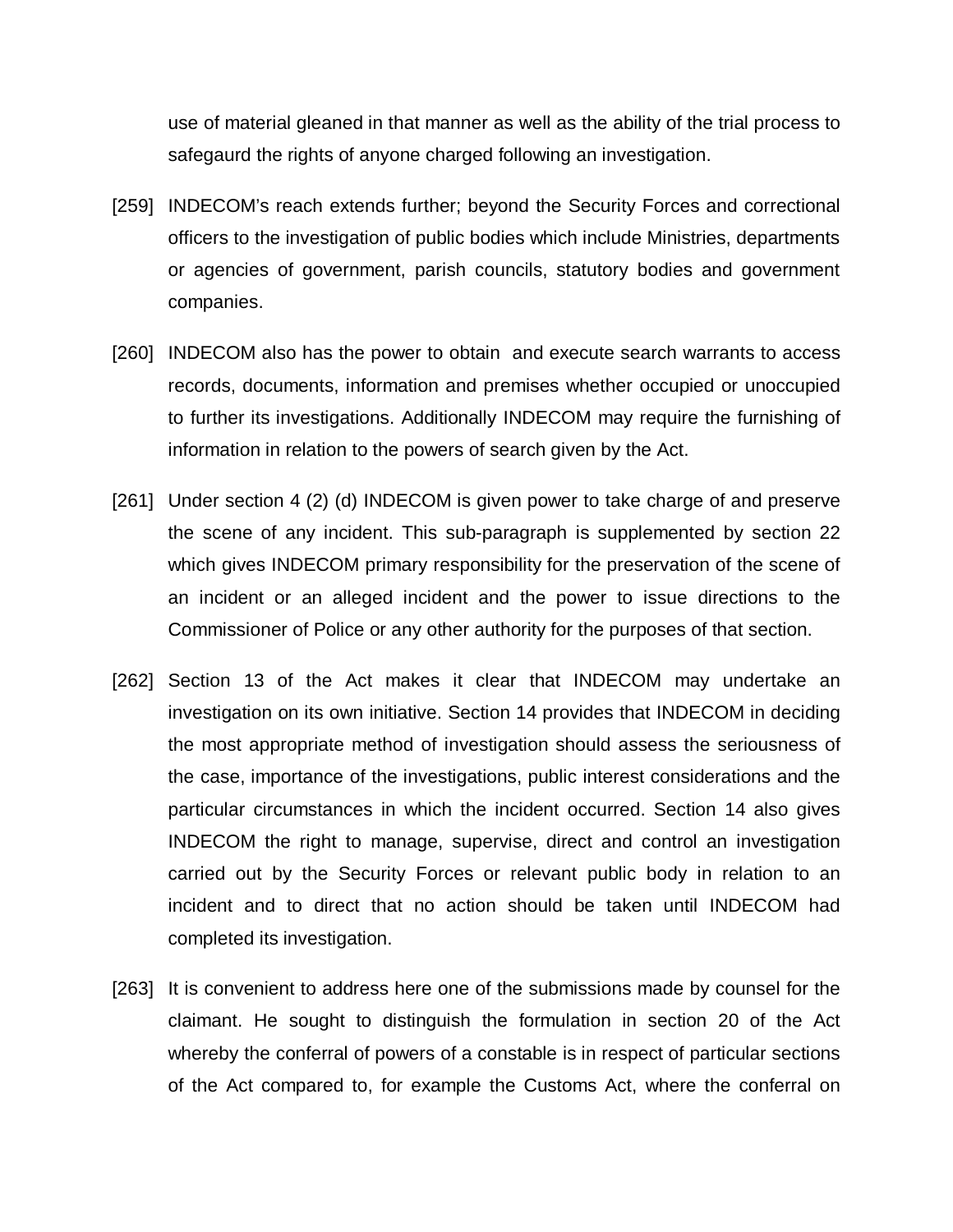customs officers of the powers of officers of the Constabulary Force is *"For the purpose of carrying out the provisions of the customs laws…"* The argument was that limited powers of a constable were conferred by the Act while broadly enabling powers were conferred in the case of the Customs Act. The brief review of the Act just concluded however has demonstrated that, in effect, the distinction highlighted is one without a real difference. The sections to which the powers of a constable are specifically attached, Sections 4, 13 and 14, all relate to and are dependent on other sections for their full meaning and operation. In essence therefore, even though the conferral of the powers of the constable was stated as being to give effect to specific sections, given the scheme of the Act, of necessity that means the conferral is in support of all the investigative purposes of the Act. On the basis of that analysis, the formulation used in the Act to confer powers, authorities and privileges of a constable has no less effect than the formulation used in the Customs Act.

- [264] Against that background the powers of a constable to arrest can now usefully be explored. As has been submitted, constables derive their powers from both common law and statute. The "law" referred to in section 20 of the Act, would therefore, include a combination of relevant common law and statutory provisions. In the context of how the law governing the power of arrest developed historically, as well as the way in which the arguments were advanced before the court, it is logical to commence the review by discussing the common law before examining the statutory powers. That foundation will then inform the subsequent determination of whether or not for the purposes of the Act, those common law and statutory powers of the constable complement each other, have been conferred on the Commissioner and his Investigative staff and if so are in keeping with the Constitution.
- [265] Though not cited by any of the parties I find the case of *Dallison v Caffery* [1965] 1 Q.B. 348 the most convenient starting point for the analysis of the different common law powers of arrest without warrant, possessed by the private citizen and by the constable. In that case two of the most celebrated English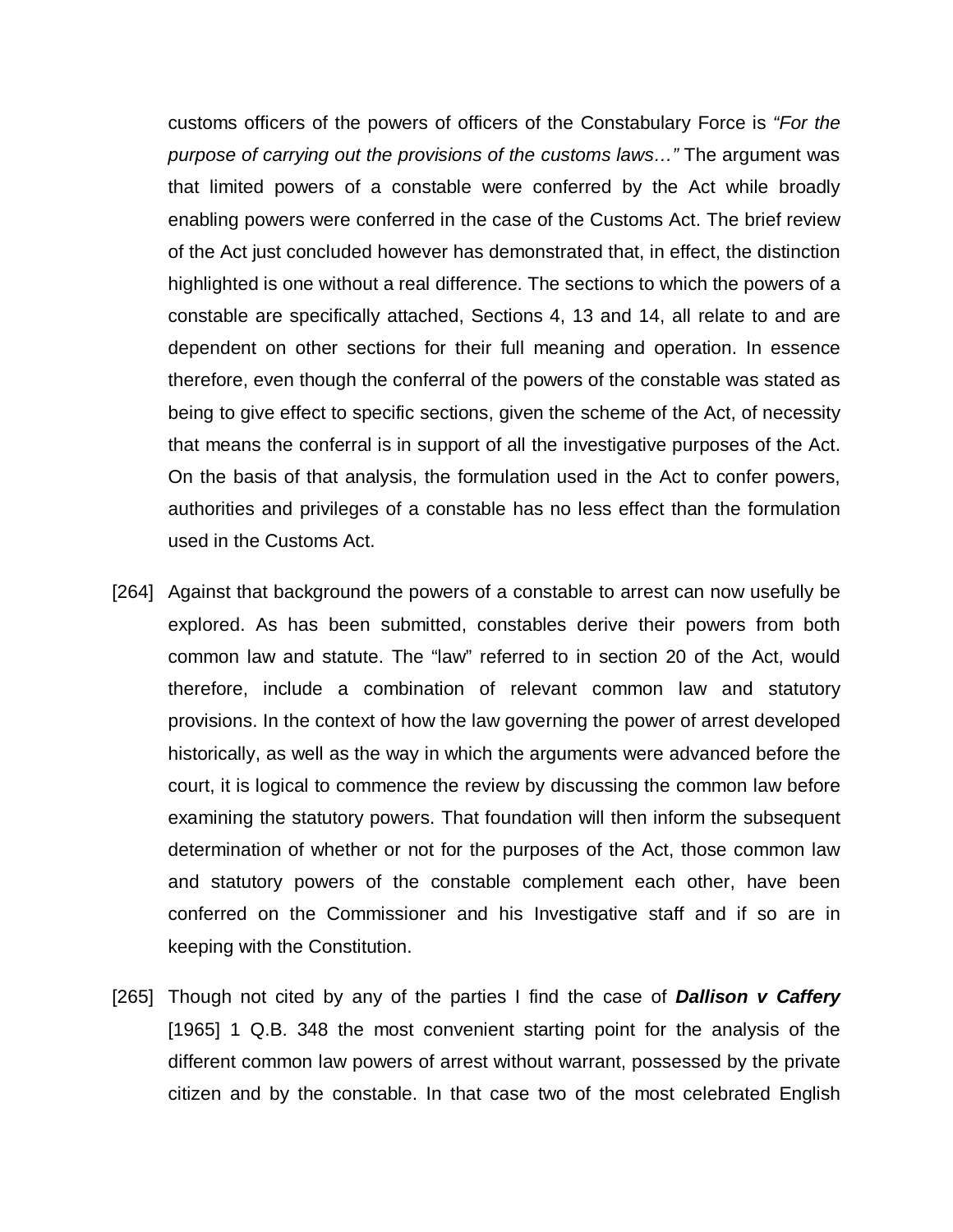jurists of the twentieth century, Lord Denning MR and Diplock LJ, (as they then were), pronounced on the issue.

[266] Lord Denning MR had this to say at pages 366-367:

So far as *arrest* is concerned, a constable has long had more power than a private person. If a constable makes an arrest without a warrant, he can justify it on the ground that he had reasonable cause for suspecting that the accused had committed a felony. He does not have to go further (as a private person has to do) and prove that a felony has in fact been committed. So far as *custody* is concerned, a constable also has extra powers. If a *private person* arrests a man on suspicion of having committed a felony, he cannot take the man round the town seeking evidence against him: see *Hall v. Booth* (1834) 3 Nev. & M.K.B. 316. The private person must, as soon as he reasonably can, hand the man over to a constable or take him to the police station or take him before a magistrate; but so long as he does so within a reasonable time, he is not to be criticised because he holds the man for a while to consider the position: see *John Lewis & Co. Ltd. v. Tims* [1952] A.C. 676; [1952] 1 T.L.R. 1132; [1952] 1 All E.R. 1203, H.L. A *constable*, however, has a greater power. When a constable has taken into custody a person reasonably suspected of felony, he can do what is reasonable to investigate the matter, and to see whether the suspicions are supported or not by further evidence. He can, for instance, take the person suspected to his own house to see whether any of the stolen property is there; else it may be removed and valuable evidence lost. He can take the person suspected to the place where he says he was working, for there he may find persons to confirm or refute his alibi. The constable can put him up on an identification parade to see if he is picked out by the witnesses. So long as such measures are taken reasonably, they are an important adjunct to the administration of justice. By which I mean, of course, justice not only to the man himself but also to the community at large. The measures must, however, be reasonable.

#### [267] Diplock LJ for his part at pages 370-371 stated that:

The rule that a person who arrests, detains or prosecutes a suspected felon commits no actionable wrong if he acts honestly and reasonably applies alike to private persons and to police officers, but what is reasonable conduct in the circumstances may differ according to whether the arrestor is a private person or a police officer. One difference, too well settled now by authority to be altered, is that a private person can only arrest if a felony has in fact been committed, whereas a police officer can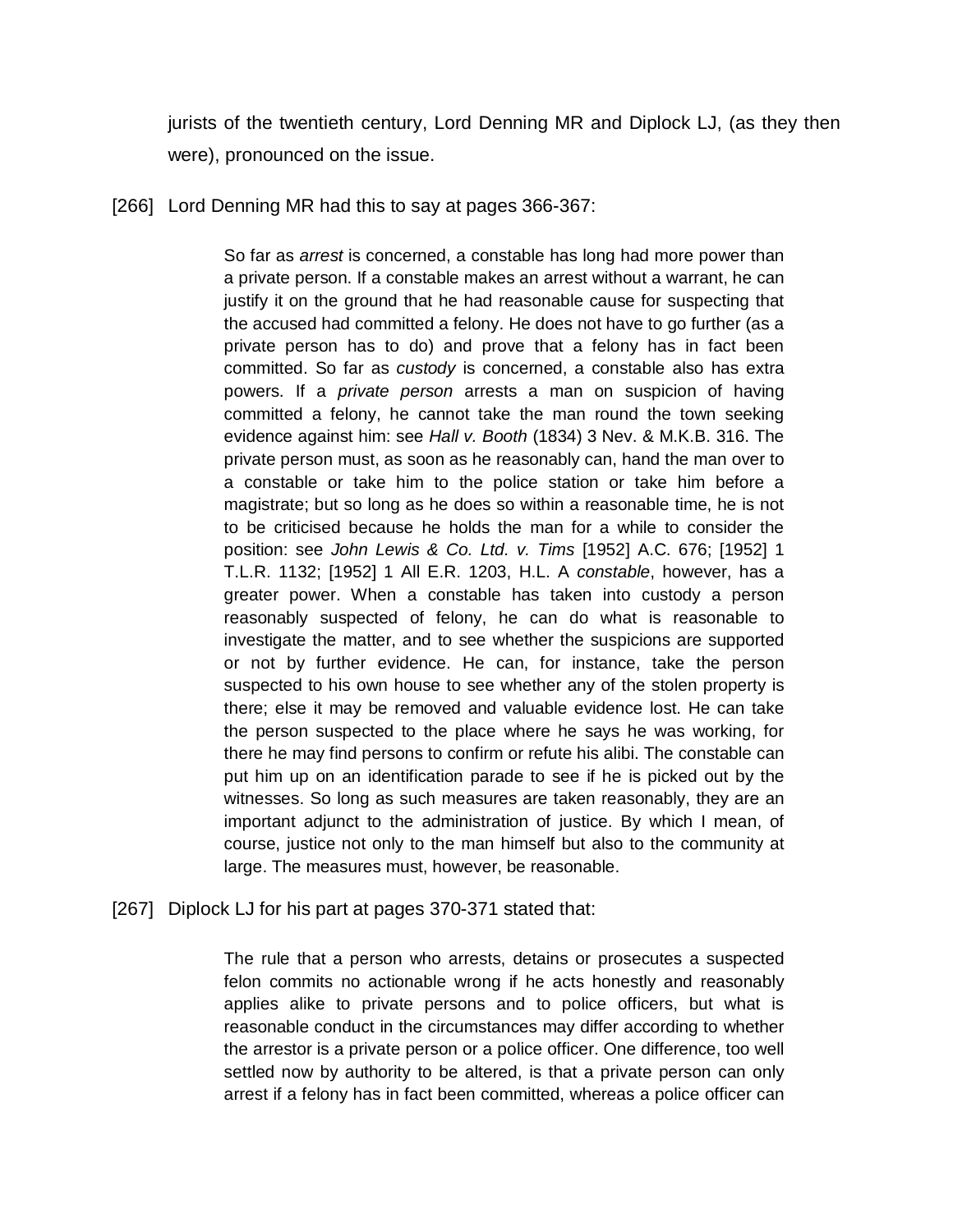do so if he reasonably believes that a felony has been committed; but this, together with the distinction between felony and misdemeanour, is, I believe, the only respect in which the common law has become fossilised. In all others the rule of reasonableness applies. Where a felony has been committed, a person, whether or not he is a police officer, acts reasonably in making an arrest without a warrant if the facts which he himself knows or of which he has been credibly informed at the time of the arrest make it probable that the person arrested committed the felony. This is what constitutes in law reasonable and probable cause for the arrest. Since arrest involves trespass to the person and any trespass to the person is prima facie tortious, the onus lies on the arrestor to justify the trespass by establishing reasonable and probable cause for the arrest. The trespass by the arrestor continues so long as he retains custody of the arrested person, and he must justify the continuance of his custody by showing that it was reasonable. What is reasonable conduct on the part of a police officer in this respect may not be the same as what would be reasonable conduct on the part of a private arrestor. This is explicit in the early authorities cited by Lord Porter in *Lewis (John) & Co. Ltd. v. Tims* [1952] A.C. 676, H.L*.* and implicit in the actual decision in that case, which was concerned with the duty of a private arrestor to deliver up custody of his prisoner to a police officer.

[268] In summary therefore the relevant principle emanating from this case is that a constable has wider powers than the private person both in relation to making an arrest and also in delaying the taking of a suspected person to a police station or before a magistrate while he carries out such reasonable investigation as may be necessary into the matter, in the interests of the administration of justice; the test in each case being whether his conduct is reasonable in all the circumstances. I also indicate that especially in light of the judgment of Diplock LJ, at common law a private citizen may arrest someone without a warrant if the facts which he himself knows or of which he has been credibly informed at the time of the arrest make it probable that the person arrested committed the felony. The private citizen therefore does not have to actually witness the commission of the felony; but he must be credibly informed of its commission. Unlike the constable however, the private citizen is only protected from civil action if in fact the felony has been committed.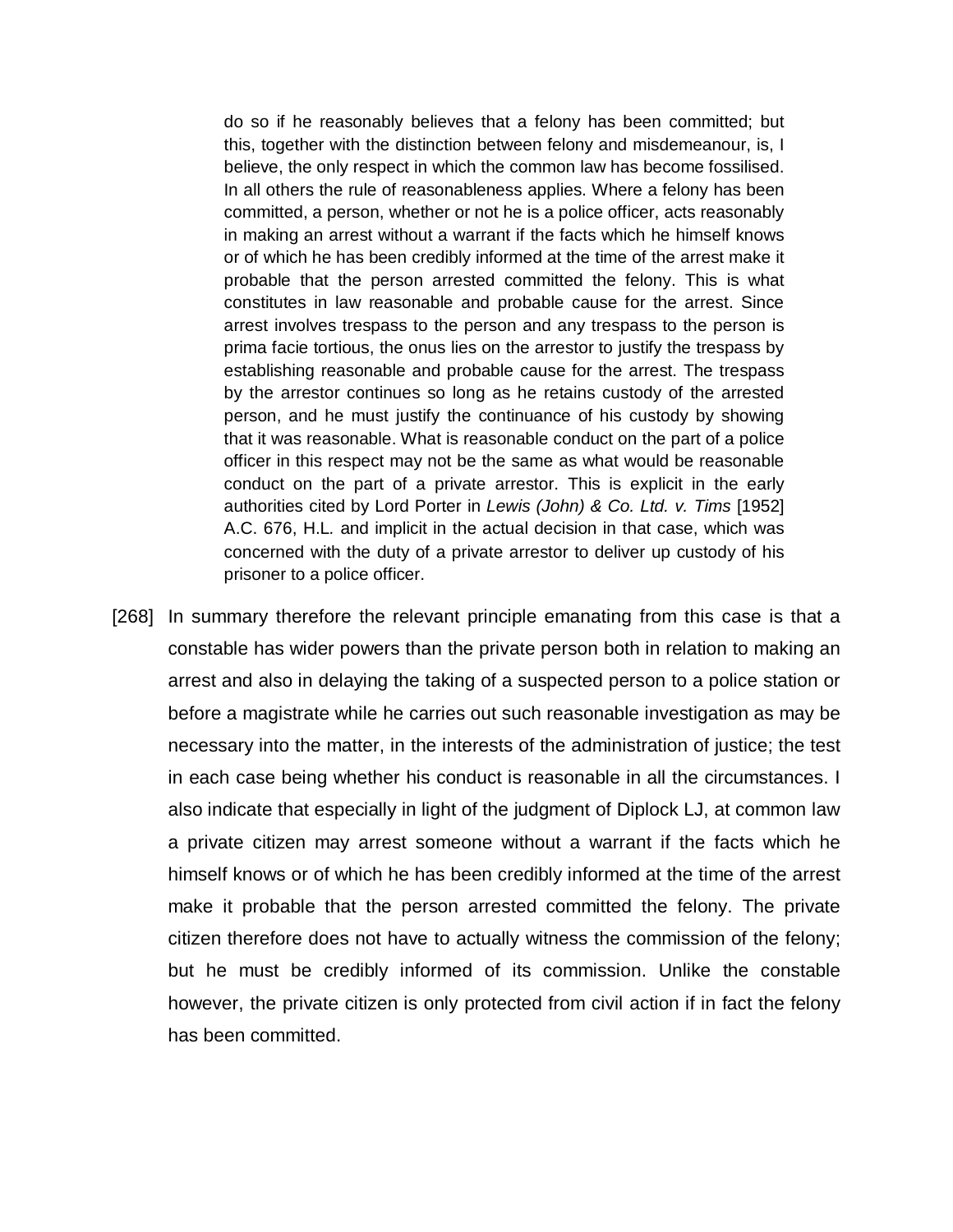- [269] I will now turn to the statutory powers of constables. The Constabulary Force Act which empowers the Governor General to constitute the Jamaica Constabulary Force and provides for the appointment of members of the Force to include constables, is the relevant statute that outlines the general duties and powers of a constable. There are other statutes which confer powers on constables, however they like the Act which is the subject of this litigation, do so in furtherance of their specific objectives.
- [270] Section 3 (5) of the Constabulary Force Act provides that:

Every member of the Force shall have, in every parish of this Island, all powers which may lawfully be exercised by a Constable, **whether such powers are conferred by this Act or otherwise**. (emphasis added).

[271] The general duties and powers of the police under the Constabulary Force Act are stated in section 13. So far as material to this case the section states:

> The duties of the Police under this Act shall be to keep watch by day and by night, to preserve the peace, to detect crime, **apprehend or summon before a Justice, persons found committing any offence or whom they may reasonably suspect of having committed any offence, or who may be charged with having committed any offence**, to serve and to execute all summonses, warrants, subpoenas, notices, and criminal processes issued from any Court of Criminal Justice or by any Justice in a criminal matter and to do and perform all the duties appertaining to the office of a Constable,… (emphasis added).

[272] Section 15 of the Constabulary Force Act provides that:

It shall be lawful for any Constable, without warrant, to **apprehend any person found committing any offence punishable upon indictment or summary conviction** and to take him forthwith before a Justice who shall enquire into the circumstances of the alleged offence, and either commit the offender to the nearest jail, prison or lock-up to be thereafter dealt with according to law, or grant that person bail in accordance with the Bail Act. (emphasis added).

[273] It should be noted that in one sense the power granted by section 15 may appear narrower than that afforded to a constable under the common law, as it is limited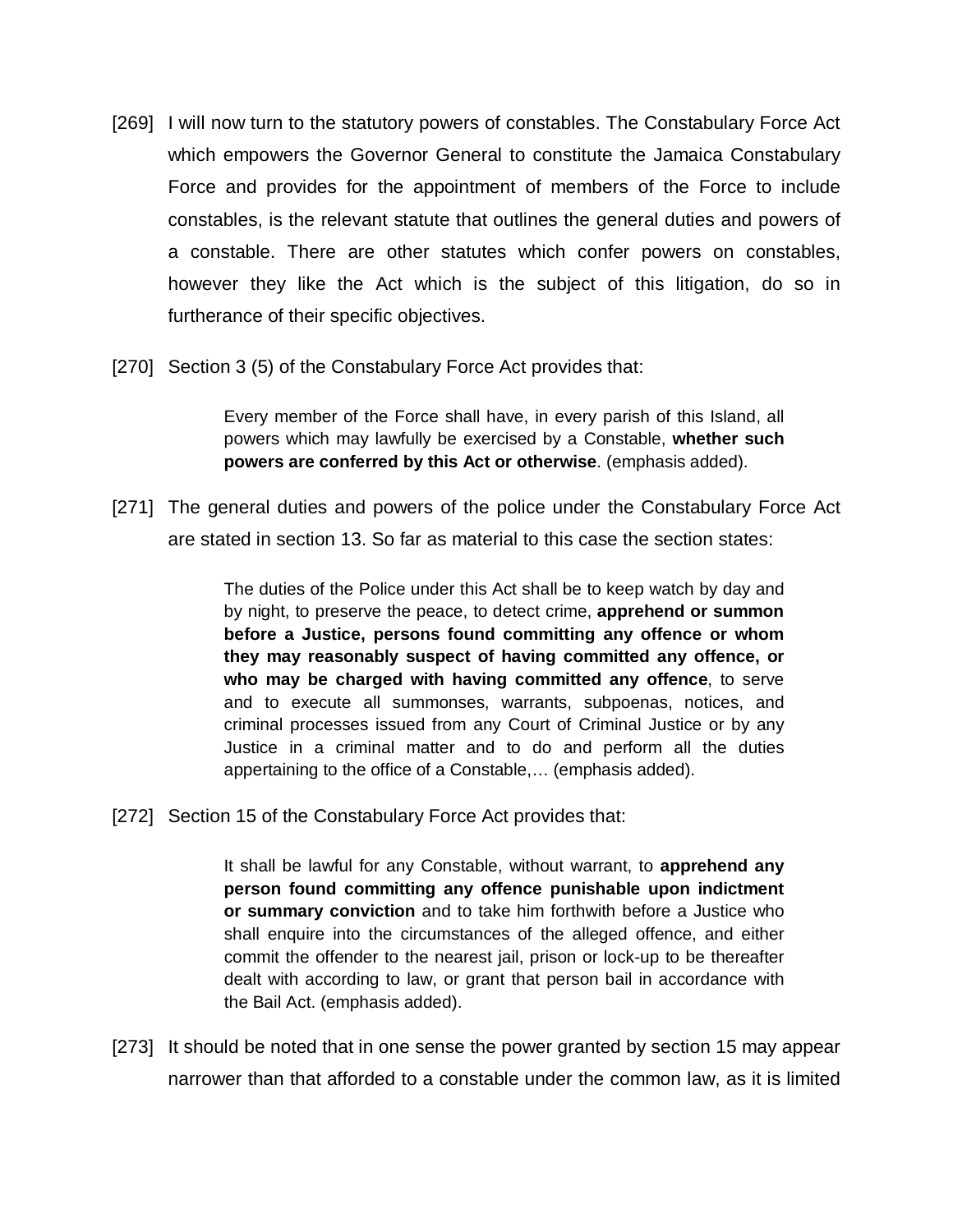to arresting without warrant persons found committing an offence. However it also has to be considered that the power is not restricted to felonies, as in the case of the common law, given that the section speaks to being found committing an offence punishable *"on indictment or summary conviction"*. Therefore section 15 supplements the common law power of the constable to arrest without a warrant. Under the common law the constable may arrest without warrant any person reasonably suspected of having committed a felony. Under section 15 the constable may also arrest any person found committing an offence whether that offence is a felony or not.

[274] Section 16 of the Constabulary Force Act provides that:

Any warrant lawfully issued by a Justice for apprehending any person charged with any offence may be executed by any Constable at any time notwithstanding that the warrant is not in his possession at that time but the warrant shall, on the demand of the person apprehended, be shown to him as soon as practicable after his arrest.

- [275] Sections 17 22 of the Constabulary Force Act contain certain other powers to search persons; to arrest without warrant persons known or suspected to be in unlawful possession of particular dangerous drugs or material related to certain games of chance; powers to stop and search vehicles for certain stolen goods, prohibited and dangerous substances or material related to certain games of chance and also to regulate both pedestrian movement and vehicular traffic.
- [276] Returning to the central question on this issue; has section 20 of the Act conferred on the Commissioner and Investigative staff of INDECOM the same powers a constable has by common law and statute to arrest without a warrant? I will commence by stating the obvious. By conferring the status of constable in relation to stated sections of the Act, the legislature was clearly elevating the powers of the Commissioner and his investigative staff above those of the private citizen. The most significant common law power of the constable is the power to arrest without warrant on reasonable suspicion of the commission of a felony. A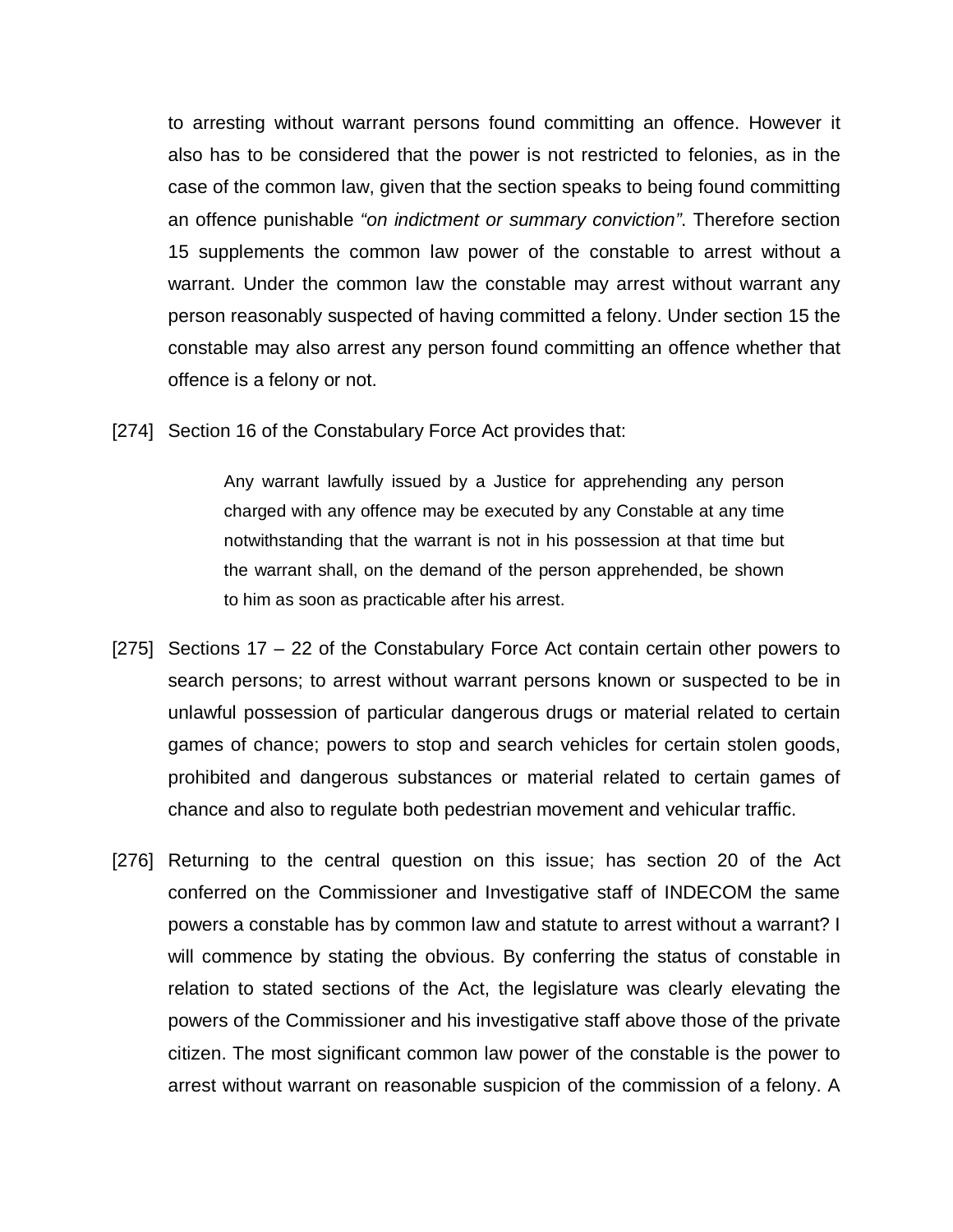review of the relevant sections of the Constabulary Force Act dealing with the general powers of the police under that Act, additionally reveals that the power to arrest without warrant also features significantly in sections 13, 15 and 18.

- [277] The power of a constable to arrest is thus a significant and critical power that enables the constable to carry out his functions. That power is general to all crime in respect of which an arrest may properly be effected under common law or by statute. Statutes such as the Act and the Customs Act import that power of a constable and clothe functionaries under their specific legislative enactments with such power, but only in so far as that power facilitates the purposes of the legislation in question. The powers conferred on such functionaries are therefore dependent on the nature of the functions carried out under the particular statute. In the case of the Act the functions needed to be supported are extensive investigative actions and methods. Functions geared towards unearthing the truth concerning allegations of serious offences committed by natural or juridical agents of the state, against citizens of Jamaica. Alleged offences that may involve death or serious injury to the person, as well as damage to or loss of property.
- [278] The above analysis inexorably points the way to the answer to one of the main submissions advanced by counsel for the claimants, counsel for the second defendant and the DPP; that the power to arrest without warrant should have been expressly given if it was meant to have been conferred. I find it has been expressly given — by a clear statement that the powers, authorities and privileges of a constable have been conferred on the Commissioner and his investigative staff to give effect to sections which outline INDECOM's extensive investigative functions under the Act. I do not find the wording of the Act to be either "ambiguous or obscure" when subjected to the test outlined in *ex p Rossminster*. Undoubtedly one of the seminal powers and a vital part of the authority of the constable that sets him apart from the private citizen, is the wider power of arrest without warrant in the course of an investigation. A wider power conferred both by common law and by statute.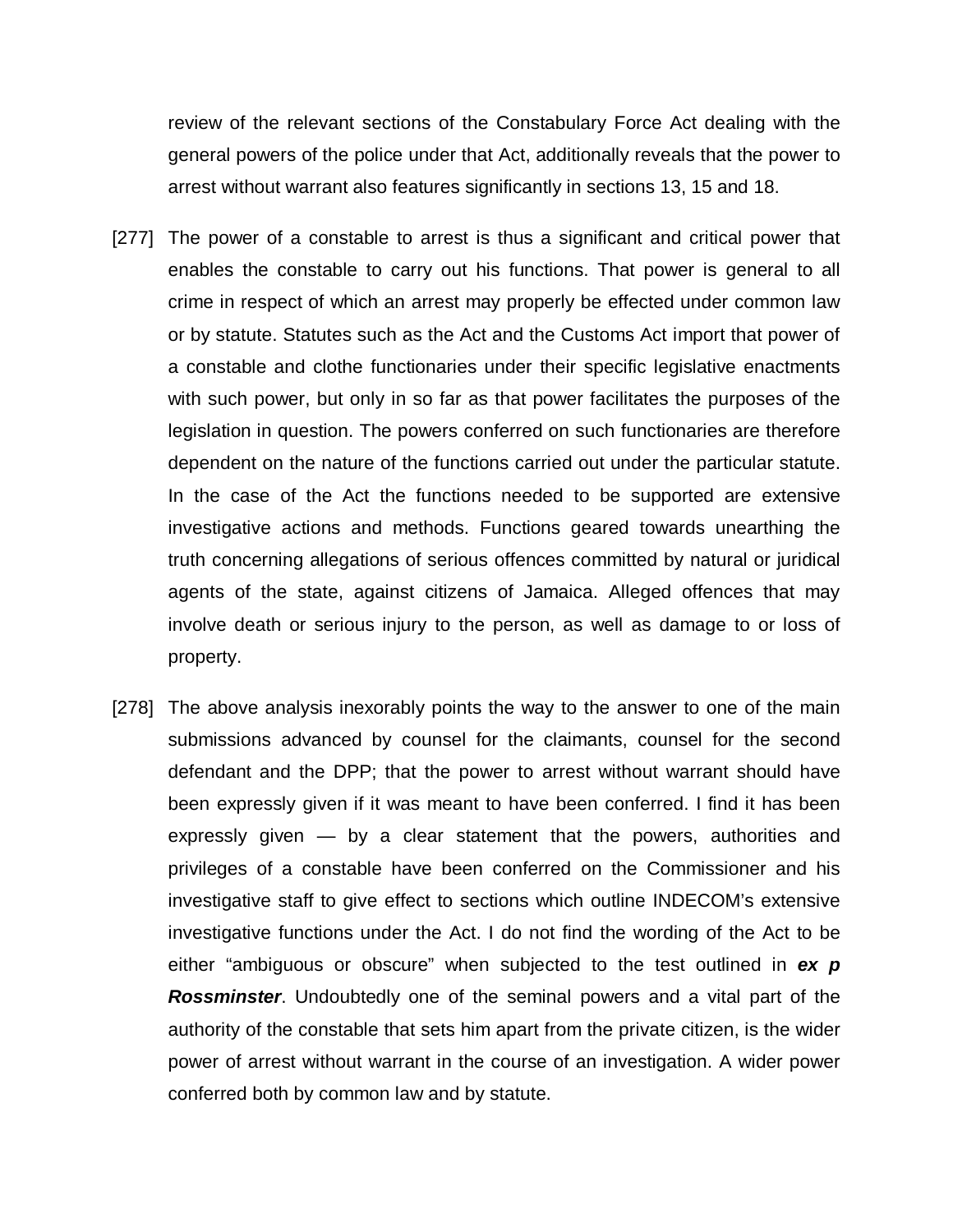- [279] The argument could therefore properly be reversed. The powers of arrest of a constable being one of the main powers possessed by a constable, if it was not to be included in the powers conferred it would be expected that would be expressly stated. The fact that hitherto the powers of a constable conferred for example in the Customs Act have been sparingly exercised by customs officers, who the court takes judicial notice often act in concert with members of the police force, does not detract from the reality or the extent of the powers of an officer of the Constabulary Force, conferred by that Act<sup>[7](#page-103-0)</sup>. By parity of reasoning given the wider investigative powers conferred by the Act, compared to the Customs Act, it would seem there would be even greater need than exists in the case of the Customs Act for wide powers, including the power of arrest to be conferred on the Commissioner and the investigative staff of INDECOM.
- [280] The case of *Holgate Mohammed v Duke* relied on by the first Defendant supports the conclusion that the conferral of powers by the Act includes the power of arrest without warrant. At page 445 Lord Diplock writing on behalf of the House of Lords said:

That arrest for the purpose of using the period of detention to dispel or confirm the reasonable suspicion by questioning the suspect or seeking further evidence with his assistance was said by the Royal Commission on Criminal Procedure in England and Wales (1981) (Cmnd. 8092) at paragraph 3.66 "to be well established as one of the primary purposes of detention upon arrest"…It is a practice which has been given implicit recognition in rule 1 of successive editions of the Judges' Rules, since they were first issued in 1912.

[281] The power of arrest has therefore long been recognised as an important investigative tool in and of itself. A tool, the absence of which, could in some circumstances seriously undermine the search for truth and accountability.

<span id="page-103-0"></span> $<sup>7</sup>$  Interestingly the formulation in the Customs Act does not seem to take account of the fact that in section 2 of the</sup> Constabulary Force Act, "Officer" means all members of the Jamaica Constabulary Force above the rank of Inspector.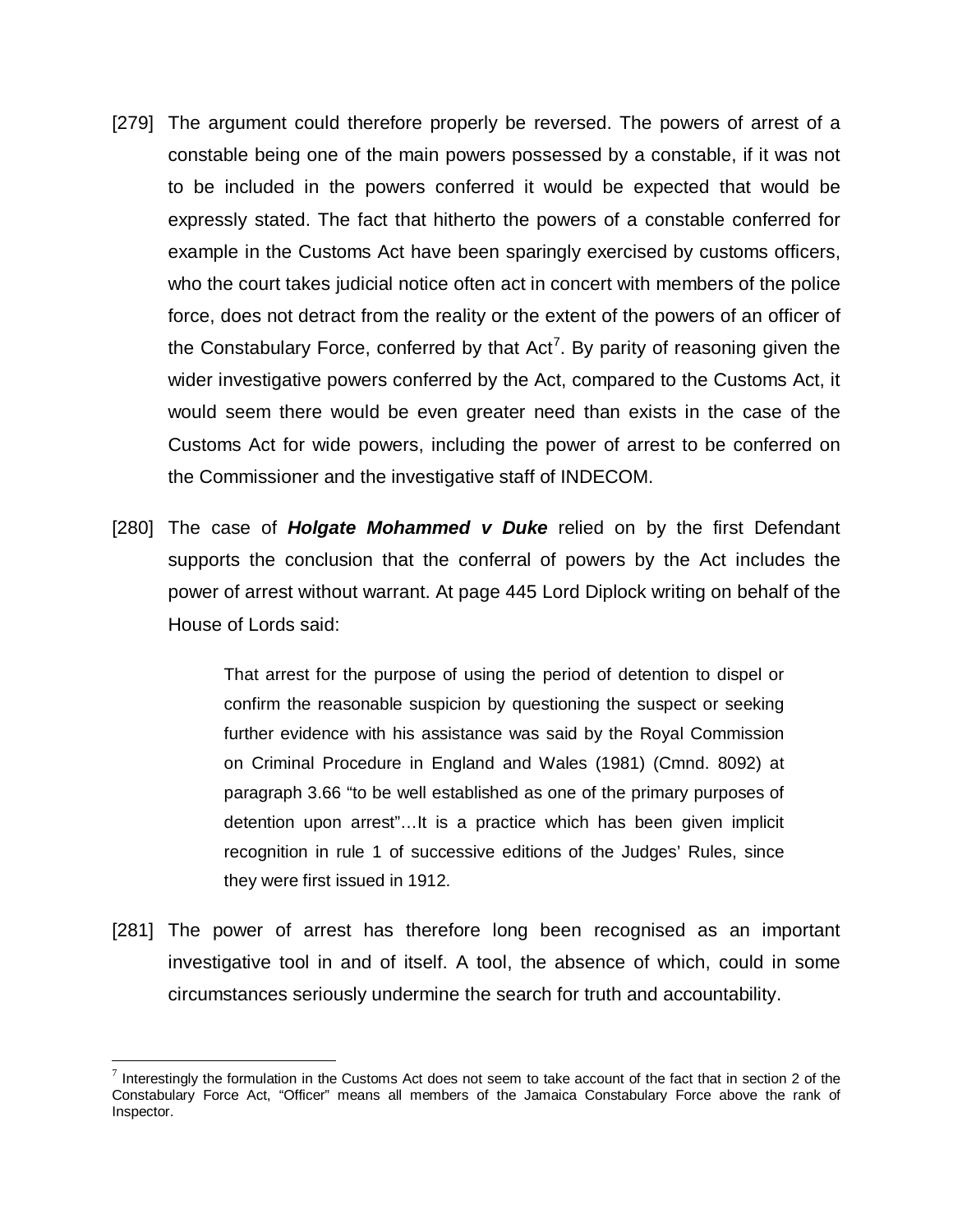- [282] The DPP raised some practical security concerns associated with the Commissioner and investigative staff of INDECOM possessing powers of arrest in relation to serving members of the Constabulary Force.
- [283] The concerns raised by the DPP are operational rather than legal. They can thus be addressed by the implementation of appropriate operational measures as they do not constitute any legal impediment. It is expected that INDECOM investigators acting under the direction of the Commissioner would act responsibly in discharging all their functions. Information available in the public domain discloses that the Commissioner and senior members of the Constabulary Force have had discussions seeking to establish protocols to guide interactions between the two entities. There should be no difficulty developing guidelines as necessary to regulate the exercise of the power of arrest. Certainly extensive codes governing that exercise exist in other jurisdictions such as the United Kingdom, (referred to below), which could form a starting point for discussions.
- [284] The important nature of the power of arrest has been demonstrated by significant legislative activity concerning the classification of offences in relation to that power and the establishment of Codes regulating its exercise in the United Kingdom. It is well known that after the passage of the Police and Criminal Evidence Act of 1984 (PACE) offences in the United Kingdom fell into three broad categories; "non-arrestable" "arrestable" and "serious arrestable" offences. Thereafter and up to the abolition of those distinctions by the passage of the Serious Organised Crime and Police Act 2005 (SOCPA) it was clear from legislation enacted into which category a particular offence fell. With the passage of SOCPA, since January 1, 2006, in the United Kingdom a constable may arrest for any offence subject to the conditions set out in the amended PACE and to the Code of Practice for the Statutory Power of Arrest by Police Officers (Code G). Specific distinctions are drawn between the power of a constable and of other persons to arrest without a warrant.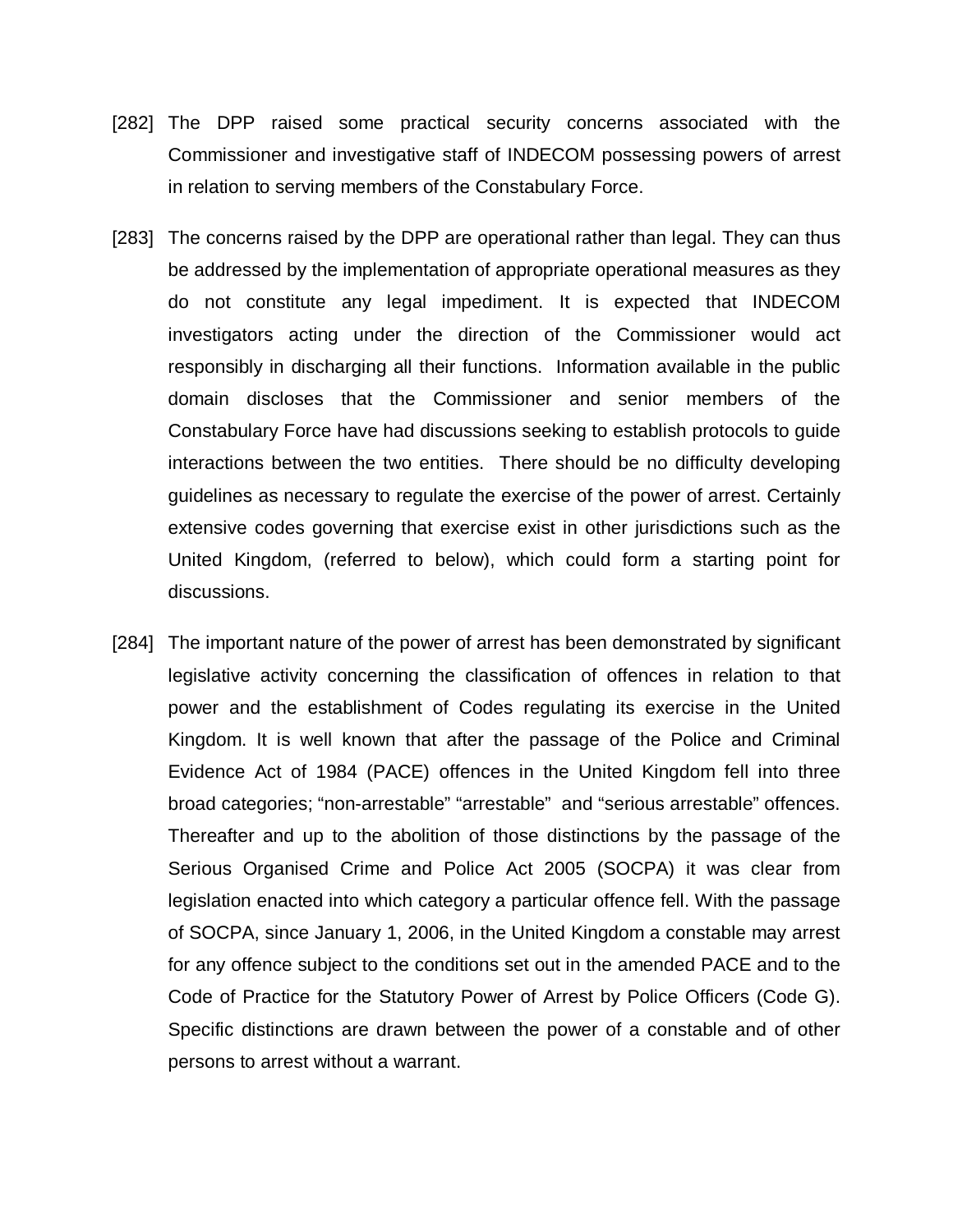- [285] The situation has however remained static in Jamaica. The longstanding traditional classification of offences into treasons, felonies and misdemeanours still prevails. Each category contains offences which make the suspected perpetrator susceptible to arrest, though the powers of arrest at common law would be different in the case of treasons and felonies on the one hand and in respect of misdemeanours on the other. It is therefore neither automatic nor axiomatic in Jamaica that generally where a statutory power of arrest exists it would be explicitly outlined in the enabling enactment.
- [286] The constitutional right to liberty is not absolute. Section 14 (1) of the Charter of Rights contemplates that the liberty of the subject may be restricted on "reasonable grounds and in accordance with fair procedures established by law." Section 20 of the Act clothes the Commissioner and his investigative staff for the purposes of investigations with the powers of a constable which I have held includes the power of arrest. The proper exercise of that power would qualify as a fair procedure established by law. However, whatever the authority claimed for exercising the power of arrest, it may be challenged as unlawful. I therefore agree with counsel for the first defendant that it would be a matter for the court in individual cases to determine whether a claimant was arbitrarily or unlawfully deprived of his right to personal liberty or was appropriately arrested according to law.
- [287] Just before passing on to the next heading, though it was not argued, an examination of what other powers of the constable apart from arrest have been conferred, may shed further light on the effect of section 20 of the Act. Therefore another power of the constable that it would appear has naturally been conferred will be highlighted here. INDECOM has been given the power to preserve scenes of incidents (sections 4 (2) (d) and 22 of the Act). To achieve that end, it would seem an INDECOM investigator has been conferred with the power or authority given to a constable under section 20 of the Constabulary Force Act to regulate pedestrian movement. However, the issue not having been argued, I make no final pronouncement on it.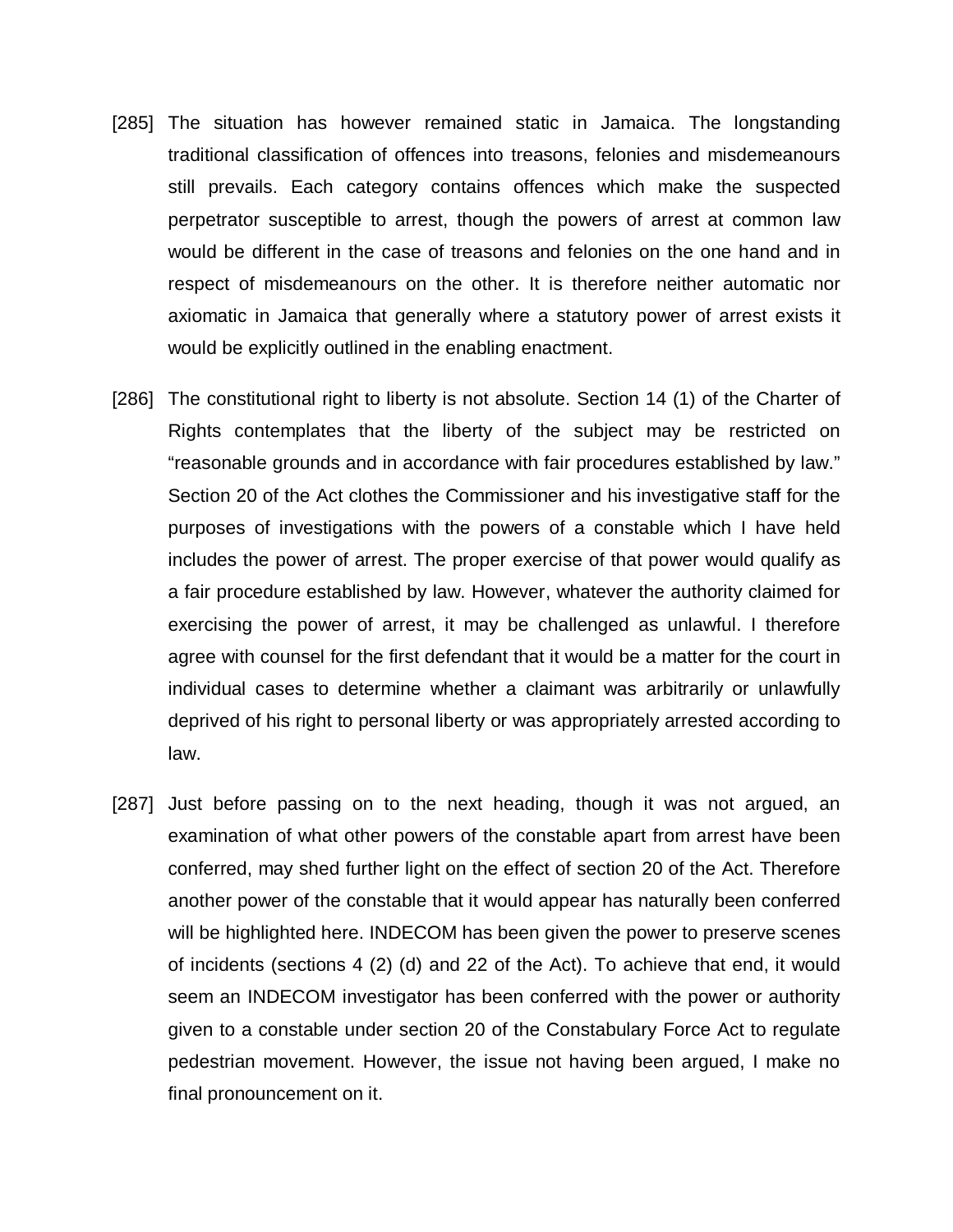#### **Power of Arrest with a Warrant**

- [288] Counsel for the claimant noted in his submissions that prior to the creation of INDECOM the Commissioner was not in the habit of arresting persons. That is true both in respect of arresting persons without a warrant and with a warrant. Having being given such a wide investigative mandate and being clothed with the powers of a constable necessary to give effect to that mandate, there may now be circumstances where the Commissioner or a member of his investigative staff, would consider it appropriate to seek a warrant of arrest.
- [289] Section 33 of the Justice of the Peace (Jurisdiction) Act empowers a Justice of the Peace (JP) to issue an arrest warrant upon the application of any person and may direct "any constable or other person" to execute the warrant. Of course, as submitted by counsel for the first defendant, both in circumstances where an arrest is made without a warrant as well as when a decision is made to seek a warrant of arrest, the person making the arrest or seeking the warrant must himself have a reasonable suspicion that an offence has been committed. The decision cannot therefore for example be based on the order of a superior official. As Lord Steyn stated in the case of *O'Hara v Chief Constable of the Royal Ulster Constabulary* cited by Sir Anthony Clarke MR in *Commissioner of Police for the Metropolis v. Raissi* this speaks to the fundamental principle of the "*independent responsibility and accountability of a constable*". It is noted that in *O'Hara* Lord Steyn was treating with the powers of arrest conferred by the Prevention of Terrorism (Temporary Provisions) Act 1984 (UK). However Lord Hope of Craighead in that same case in his analysis, indicated the approach to the interpretation of the relevant section was consistent with the common law position expounded in *Dallison v Caffery.*
- [290] I agree with counsel for the first defendant that it would be incongruous for INDECOM to be required to conduct all the investigations and then hand over the file to a member of the police force to effect an arrest. That member would have to acquaint himself with the investigations and form a reasonable suspicion that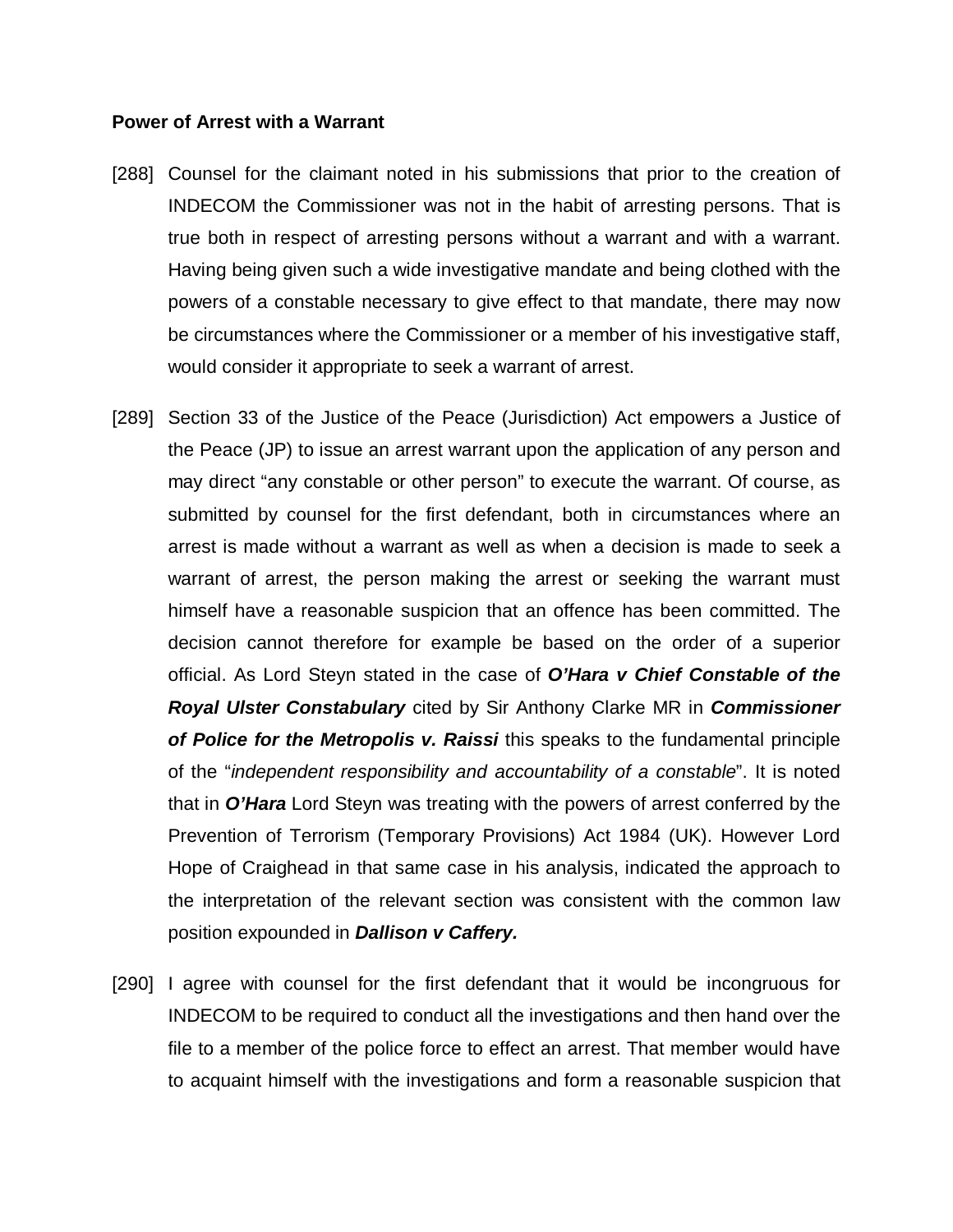the alleged offence was committed before he could act. A scenario that is inconsistent with the independence with which INDECOM has been vested and the wide investigative powers it has been granted.

[291] I therefore am satisfied that the Commissioner of INDECOM and his investigative staff have the powers of arrest of a constable by virtue of section 20 of the Act. Those powers are both at common law and pursuant to the Constabulary Force Act. They are conferred to the extent required to give effect to the investigative purposes of the Act.

The Power to Charge and Initiate Pros ecutions

- [292] All parties are agreed that the Act does not confer on the Commissioner or any officer of INDECOM the power to lay charges. All parties are also agreed that the power to lay charges remains vested in private citizens by virtue of the common law. Counsel for the claimants argued that the conferral of the status of constable did not constitute a basis for the Commissioner or his investigative staff either to arrest or to charge. Counsel for the claimant has also submitted that not only did the conferral of the status of constable not give the Commissioner nor his investigative staff a right to charge anyone, neither were they in the habit of arresting or charging anyone as private citizens prior to the passage of the Act. The Act he submitted did not provide a basis for the Commissioner or his investigative staff to now start utilizing the common law power to charge.
- [293] The first defendant's position is that its mandate gives it a sufficient interest to lay and pursue charges in relation to matters it has investigated. INDECOM not claiming a power for its officers to charge under the Act, the live issue that remains is the appropriateness of INDECOM's officers laying charges pursuant to the acknowledged common law power that exists for them to do so.
- [294] In **A History of the Criminal Law Of England** (1883) Vol. 1, Sir Leslie Stephen at page 495 stated that: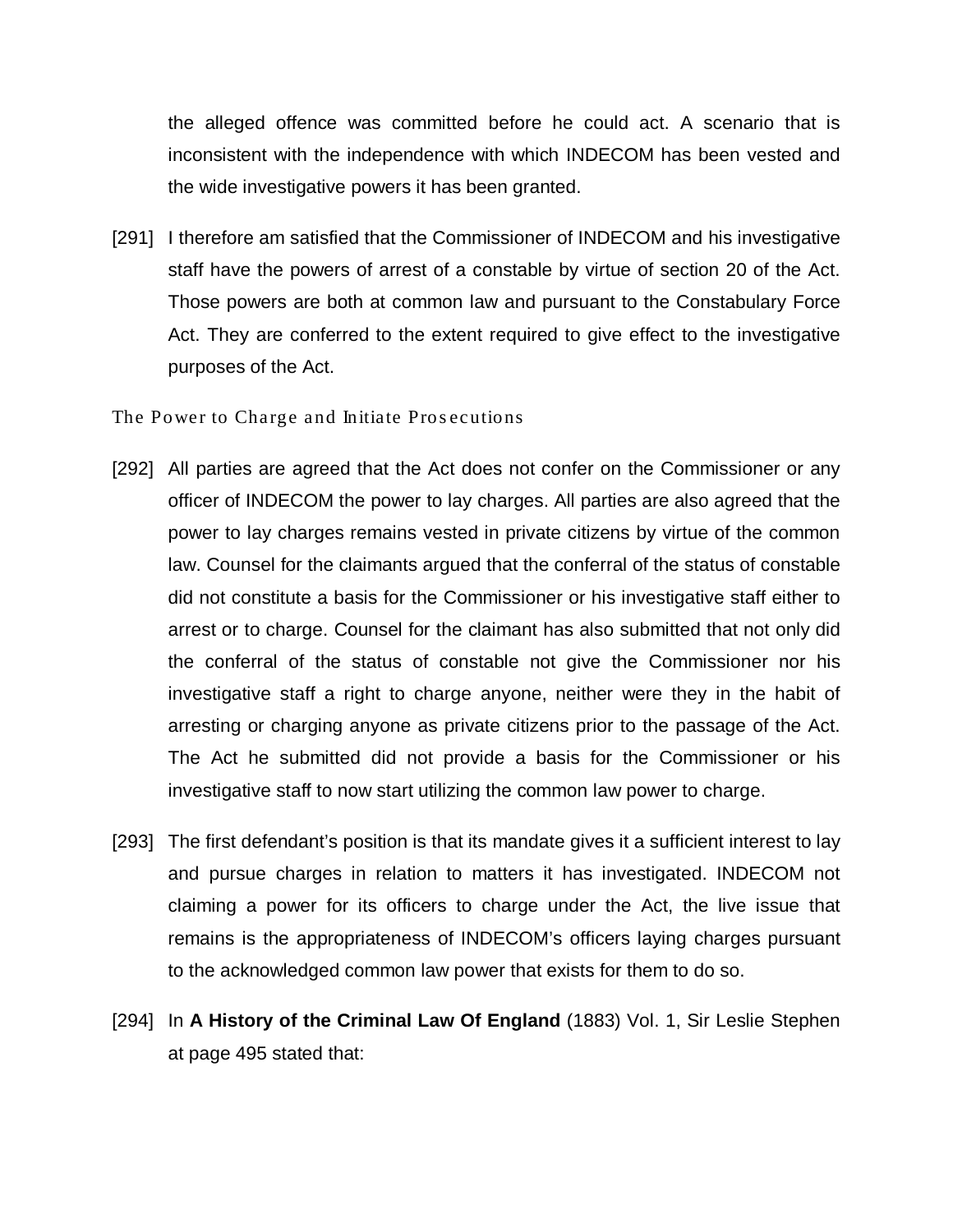Every private person has exactly the same right to institute any criminal prosecution as the Attorney General or anyone else. A private person may not only prosecute anyone for high treason or a seditious conspiracy, but A may prosecute B for a libel upon C, for an assault upon D, or a fraud upon E, although A may have no sort of interest in the matter, and C, D and E, may be altogether averse to the prosecution.

- [295] Section 94 of the Jamaican Constitution which established the post of Director of Public Prosecutions acknowledges by necessary implication that persons other than the DPP may initiate prosecutions, as the section gives the DPP power to "take over" and "discontinue" such prosecutions. The common law power to lay charges was thus not abrogated in any way by the Constitution.
- [296] The right of private citizens to institute prosecutions has also been preserved under the Justices of the Peace Jurisdiction Act. Pursuant to section 29 of that Act charges may be made according to Form 15 in the First Schedule which is the form by which an information and compliant is laid for indictable offences. That form names a "(labourer, etc)" as an example of a person bringing the charge. I agree with counsel for the first defendant that this shows that Jamaican law contemplates that any person may bring an information and complaint.
- [297] In the United Kingdom the Crown Prosecution Service in its Legal Guidance<sup>[8](#page-108-0)</sup> notes that offences where proceedings cannot be instituted without the prior consent of the Attorney General or the Director of Public Prosecutions are statutorily created with the purpose being to prevent certain offences being prosecuted in inappropriate circumstances. To demonstrate what such circumstances might be, reference was made to the 1972 Home Office Memorandum to the Franks Committee which listed five overlapping reasons to include:
	- (a) Securing consistency in prosecution;
	- (b) Preventing abuse by vexatious private prosecutions;

<span id="page-108-0"></span><sup>&</sup>lt;sup>8</sup> Available at http://www.cps.gov.uk/legalaVa\_to\_c/consent\_to\_prosecute/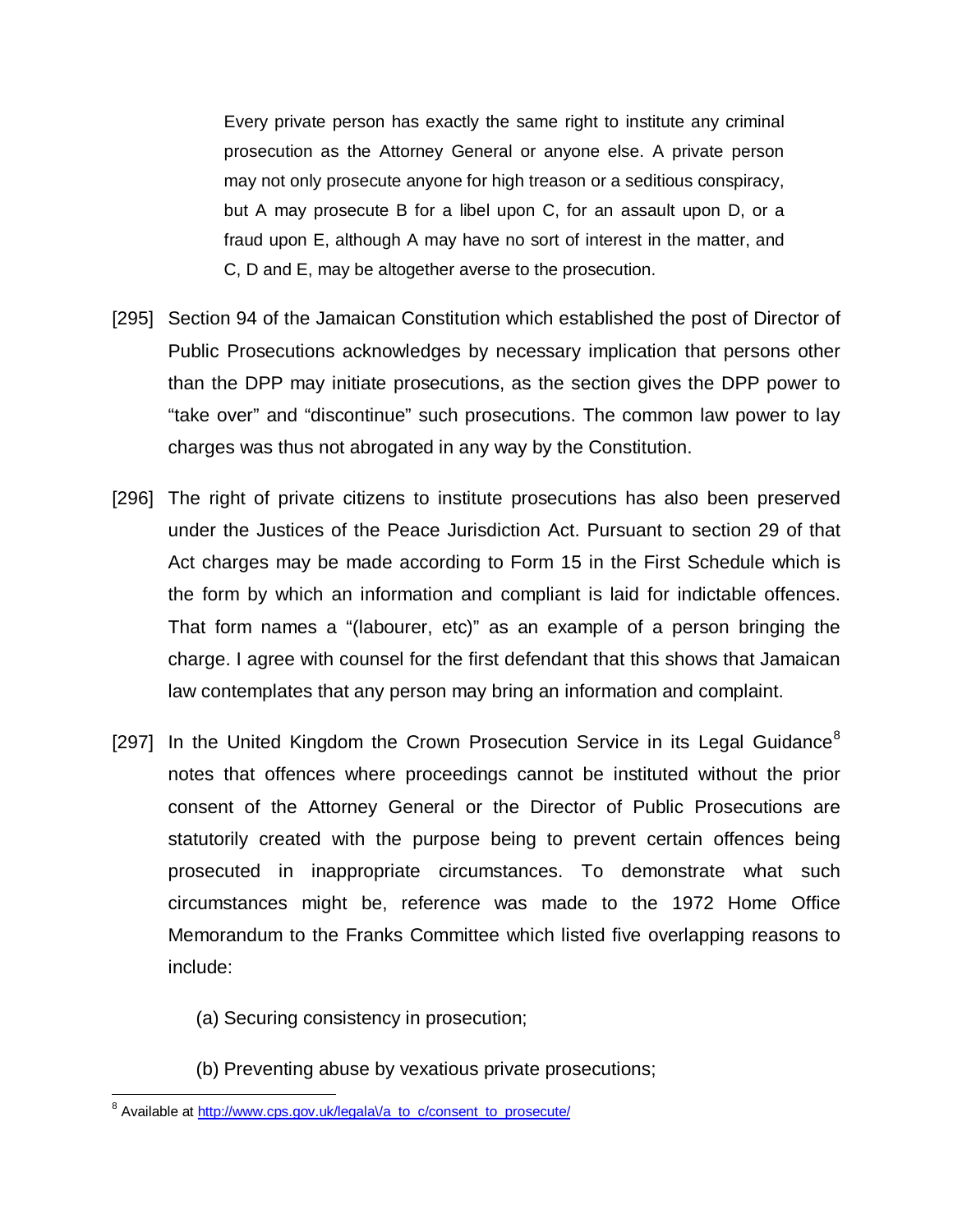- (c) Enabling account to be taken of mitigating factors;
- (d) Providing central control over the use of the criminal law in sensitive areas such as race relations; and
- (e) Ensuring that prosecution decisions are informed by important public policy or international considerations.
- [298] Therefore, absent express statutory restrictions, the right to launch private prosecutions continues to be enjoyed in the United Kingdom. The same position exists in Jamaica. Several cases from the United Kingdom were cited that demonstrated acknowledgment by the courts in the United Kingdom of the right possessed by private citizens to institute prosecutions. In *Snodgrass v Topping, "the common law right of any person to take proceedings if an offence has been committed, whether he is a person who is aggrieved or not"*, was recognised by Lord Goddard CJ with whom Oliver and Byrne JJ concurred. Later, in *Hayter v L and Another,* the Queens Bench Division in England declined to add any further restrictions to the right to bring a private prosecution beyond those outlined in the Prosecution of Offences Act 1985. Poole J in giving the main judgment of the court stated that:

The right of private prosecution was expressly preserved by section 6(1) of the Prosecution of Offences Act 1985. It was subject to a number of procedural limitations, for example, justices' refusal to enter a summons, Attorney-General's power in relation to vexatious litigants and Director of Public Prosecution's power to take over private prosecutions and terminate them.

The court should not in effect add what would amount to a further category of constraint to that list to cases in which a caution had been issued. Nor was his Lordship persuaded that there was likely to be a flood of private prosecutions in cases where cautions had been administered if the present appeal was allowed.

[299] In the more recent case of *R (on the application of Ewing) v Davis* [2007] 1 WLR 3223 at 3231 Mitting J in upholding the right of a member of the public to prosecute said*, "if the right of private prosecution is to be taken away or subject*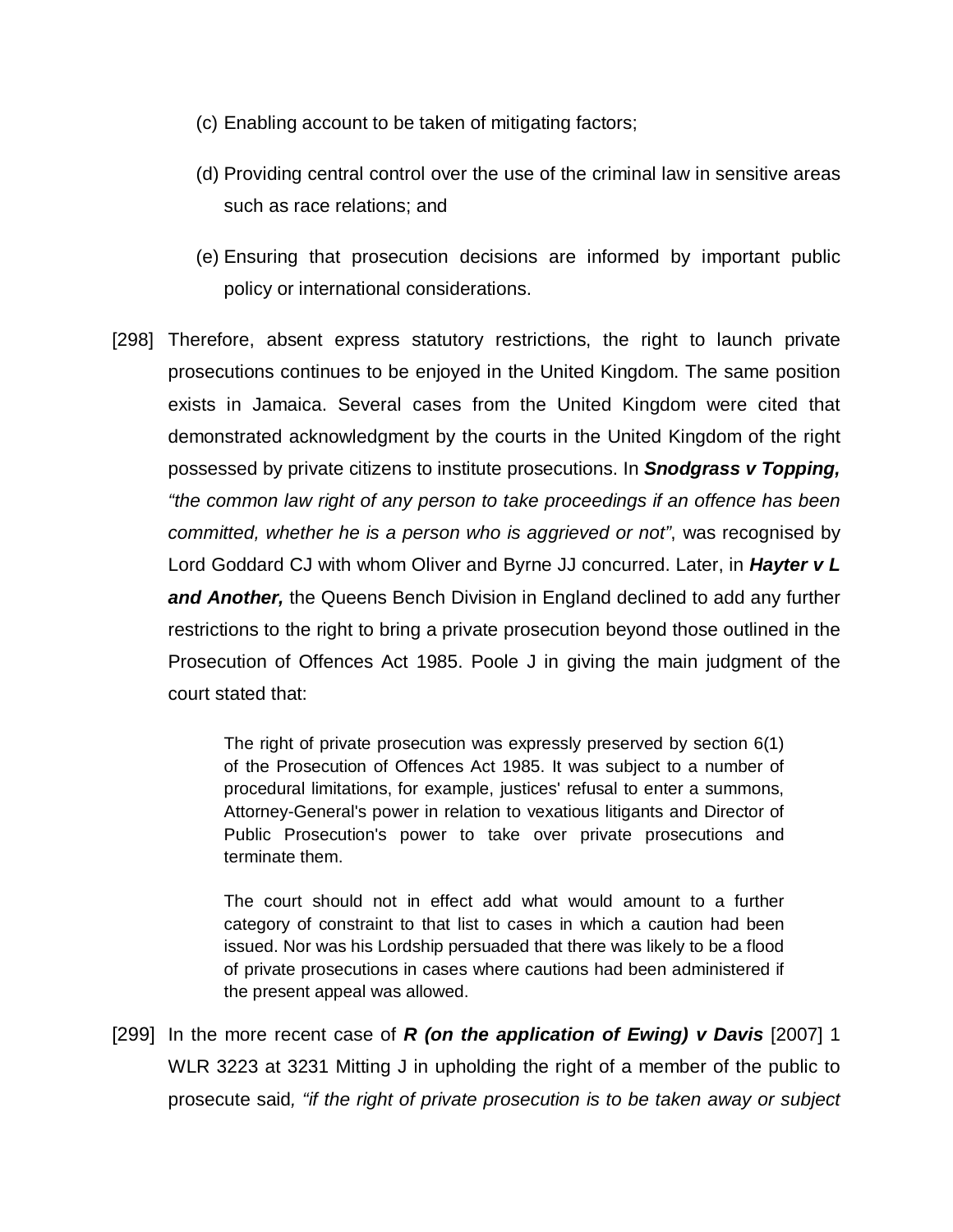*to limitation, it is for Parliament to enact and not for the courts by decision to achieve".*

- [300] Here in the Caribbean the right of private entities to institute prosecutions was recognized by the Trinidad and Tobago Court of Appeal in *Chokolingo v. Law Society of Trinidad and Tobago*. In *Chokolingo* a journalist published material that constituted a scandalous and scurrilous attack on the judiciary of Trinidad and Tobago. Proceedings for contempt were instituted by the Law Society with leave of the court. Included in the objects of the Law Society under Section 3 of the Trinidad and Tobago Law Society (Incorporation) Act 1969 (TTLSIA) was "to support and protect the character, status and interest of the legal profession…" The journalist was convicted and imprisoned. On appeal one of the issues raised was whether the Law Society had *locus standi* to bring the proceedings.
- [301] The Court of Appeal held that, except where otherwise provided by statute, a private individual might enforce the criminal law without the consent of the Attorney General (or of any other authority whose duty it was to prosecute offenders); the Law Society had a sufficient interest in the administration of justice to entitle it to institute the proceedings against the journalist in accordance with Section 3 of the TTLSIA and was not precluded from doing so by the refusal of the Attorney General to institute proceedings in the case. *Chokolingo* applied *Gouriet v Union of Post office Workers*. At pages 385 - 386 of *Chokolingo* Sir Isaac Hyatali CJ cited page 79 of *Gouriet* where Lord Wilberforce stated that, *"The individual, in such situations, who wishes to see the law enforced has a remedy of his own: he can bring a private prosecution. This historical right…remains a valuable constitutional safeguard against inertia or partiality on the part of authority."* The decision of the Court of Appeal was affirmed by the Judicial Committee of the Privy Council in *Chokolingo v Attorney General* (1980) 32 WIR 354.
- [302] The *Chokolingo* case is important as it emphasises that where an entity created by statute seeks to bring a prosecution, such prosecution must be in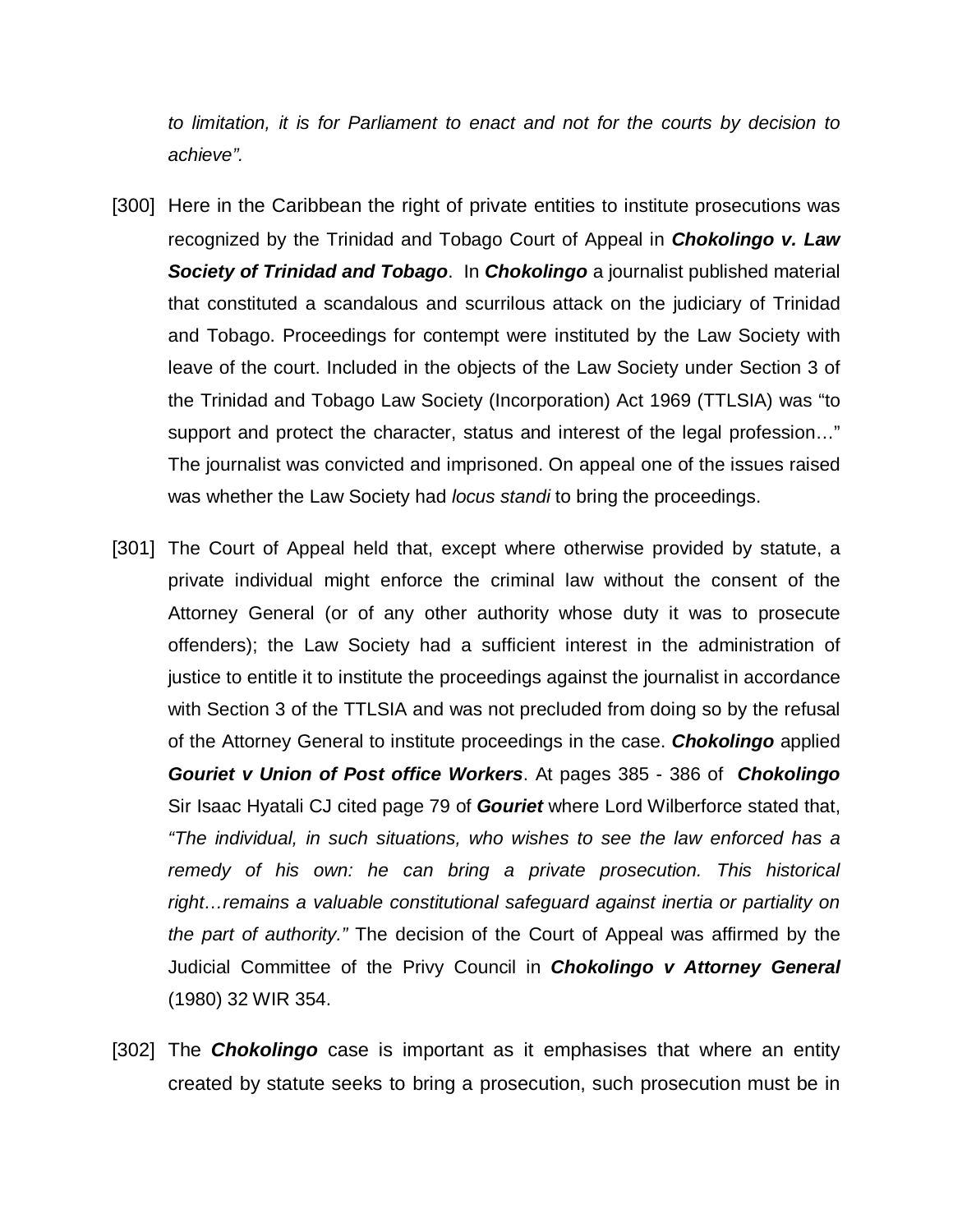keeping with the objects for which that entity has been established. In the case of INDECOM any prosecution it would seek to launch would similarly have to be in keeping with the purposes for which it has been established by statute. INDECOM having been established to investigate abuses of citizens' rights by various state actors and agencies that would seem to constitute a strong argument that INDECOM would have a "sufficient interest" in the prosecution of offences that flow from those alleged abuses.

- [303] The case of *Rollins* from the United Kingdom Supreme Court is of assistance on the question of the right of individuals and corporations to bring prosecutions where they have a sufficient interest. As submitted by counsel for the first defendant, in *Rollins* the claimant contended that the Financial Services Authority (the FSA) was limited to prosecuting those offences specified in the Financial Services and Market Act (FSMA). Significantly however the FSA had been initiating prosecutions even before the legislature gave it specific prosecutorial powers under the FSMA.
- [304] At paragraph 14 the court stated that even before the power to prosecute was given by the FSMA, *"the FSA had the power of a private individual to prosecute provided that this fell within the scope of its objects and prosecution was not precluded or restricted by the terms of the relevant statute."*
- [305] The court held that the specification by the legislature of particular offences which the FSA could prosecute, did not prevent the FSA from prosecuting other offences which fell within its objects. Sir John Dyson who delivered the judgment of the Supreme Court stated at paragraphs 17 to 18 that:

[I]t is legitimate to ask why Parliament would have intended to deprive the FSA (but no one else) of the power it previously enjoyed to bring prosecutions ... One of the functions of the FSA ... including the reduction financial crime. ... It would have been perverse of Parliament to impose on the FSA the general duties set out in s 2 of FSMA and yet at the same time deprive it of the power it previously enjoyed to prosecute financial offences. It would have been even more perverse not to remove the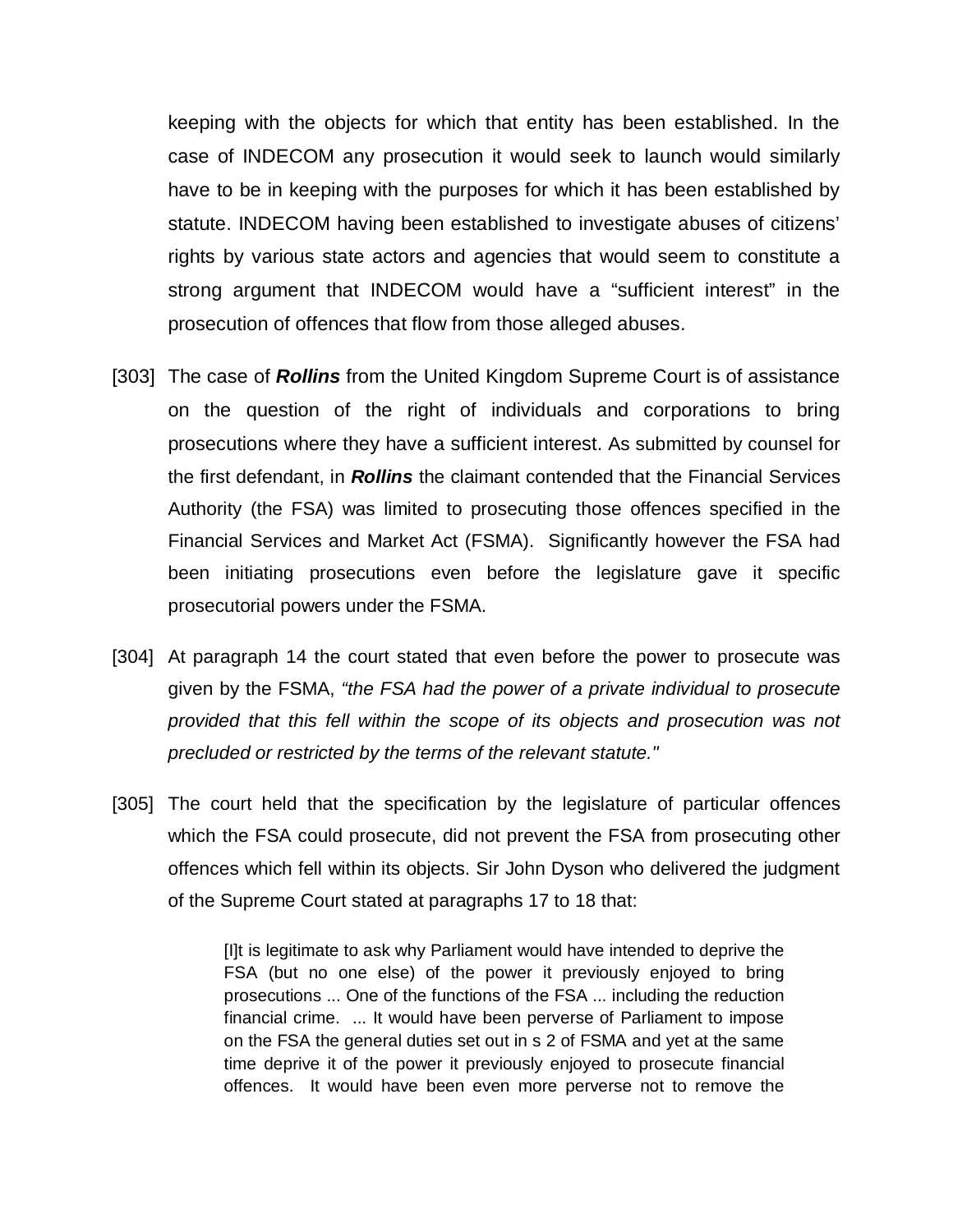power to bring prosecutions for offences ... from anyone else, including private individuals.

... if the power is limited ... then ... there are consequences which it is unlikely that Parliament intended. For example, it would mean that, it in the course of its investigations, the FSA discovers evidence which would support a prosecution under s 401 and 402 of FSMA and a prosecution for other offences, it has to refer the question whether to prosecute those other offences to the DPP. This is a most inefficient and unsatisfactory way of prosecuting crime ... Parliament cannot have intended to create such an absurd state of affairs.

[306] At paragraph 20 Sir John Dyson SCJ added:

The technique usually employed by the legislature to indicate an intention to limit the class of persons who may prosecute a particular offence is the obvious one of stating expressly that a particular offence may only be prosecuted by a specified person or persons.

- [307] Counsel for the claimants submitted that the *Rollins* case was not applicable to the situation that exists with INDECOM as in *Rollins'* case the FSA was expressly given statutory powers to prosecute and the resort to common law powers to prosecute additional offences was merely supplementary to a the power already granted. Furthermore there was not the practice in Jamaica as there exists in the United Kingdom for several different agencies to exercise prosecutorial powers.
- [308] I do not agree with counsel for the claimants. Firstly, as was noted by the Court in *Rollins'* case, prior to the granting of specific prosecutorial powers under the FSMA, the FSA had the power of prosecution of a private individual, provided the power was exercised within the scope of its objects. In the same way, prior to the creation of INDECOM private citizens had the power to prosecute police officers. Further, at paragraph 9, Sir John Dyson referred to the decision of *Broadmoor Hospital Authority v R.* [2000] 2 All ER 727 at paragraph 25 where Lord Woolf MR stated that, *"...statutes rarely provide expressly that a particular public body may institute proceedings in protection of specific public interests. It is usually a matter of implication..."*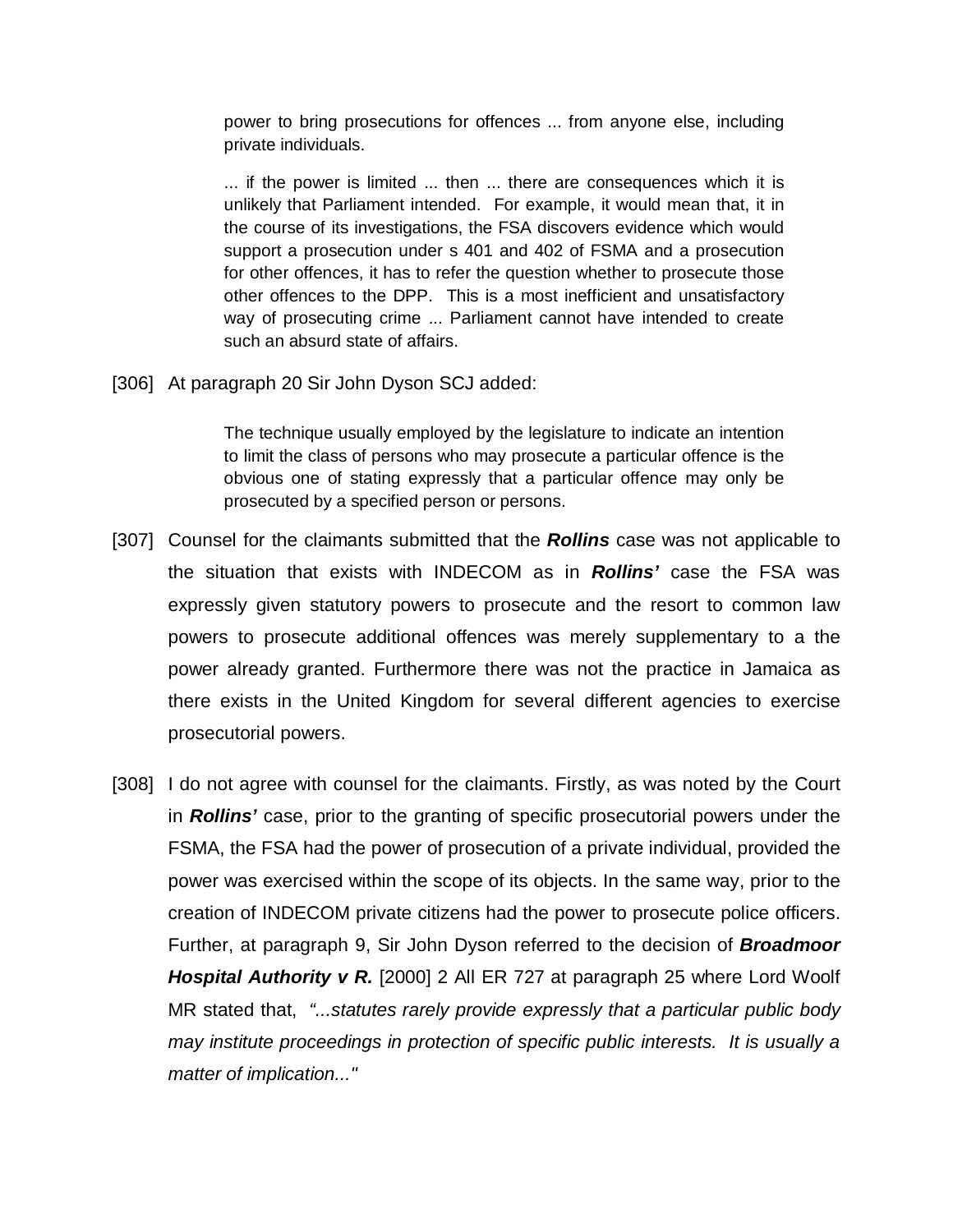- [309] The absence of a statutory power to prosecute was also not found to be a bar to the right of the Inland Revenue to conduct private prosecutions in the case of *Regina (Hunt) v Criminal Cases Review Commission.* It was held that there was a category of criminal behaviour in respect of which the Inland Revenue was in a peculiarly advantageous position to prosecute; that although the revenue had no express statutory power to prosecute, it had such a power at common law ancillary to, supportive of, and limited by its duty to collect taxes; and that, accordingly, the revenue could prosecute a trial on indictment before the Crown Court without the consent of the Attorney General.
- [310] I find these cases to be persuasive authority for the proposition that the legislature did not need to specifically indicate that INDECOM should have the power to initiate prosecutions given the remit given to INDECOM and the acknowledged existence of the common law power of private individuals to prosecute. The fact that hitherto it has not been the practice of agencies to prosecute offences but rather to rely on the Office of the DPP to conduct such prosecutions, has not extinguished the right of any agency with legal personality to pursue such prosecutions, provided there is no statutory impediment and the prosecution falls within the scope of their objects. It follows that if INDECOM wishes to pursue its own prosecutions it has the power at common law to do so.
- [311] I have come to that conclusion fully cognizant of Section 25 of the Act which requires an investigator on the request of the DPP in relation to a prosecution arising out of an incident, to attend court and provide such other support as the DPP may require in relation to proceedings instituted under the Act. That section is unremarkable. It is predicated on the acknowledged practice that the DPP would prosecute such matters. That does not however preclude the exercise by INDECOM or officers on its behalf of the common law power to itself prosecute matters it has investigated.
- [312] It should also be realised that there are significant and adequate safeguards in place to reign in any prosecution should it be deemed either that it should not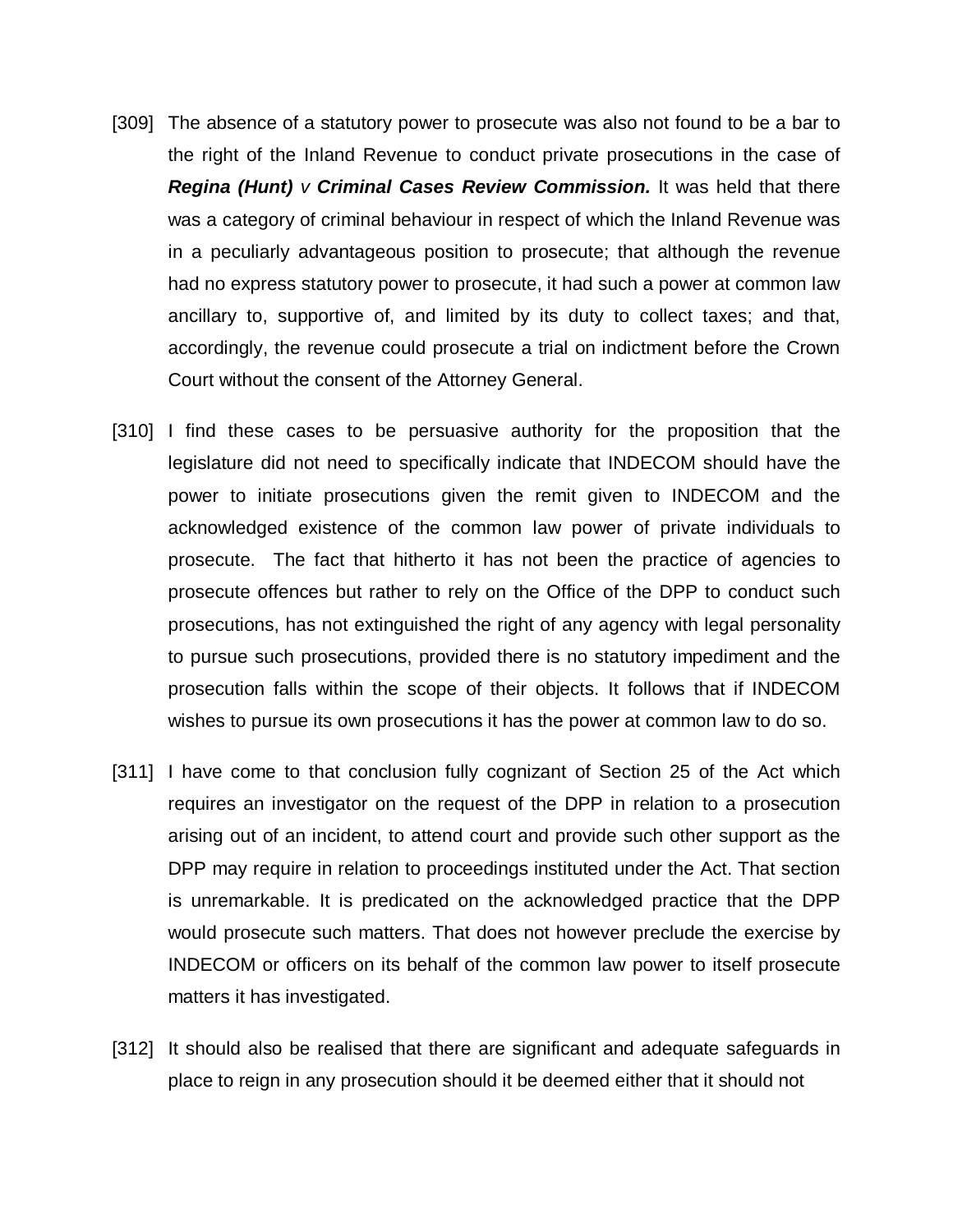have been advanced or that its continuation is not in the public interest.

- [313] In *Scopelight Ltd and others v Chief Constable of Northumbria Police Force*  **and another** the right to conduct private prosecutions and to retain material in furtherance of such prosecution which was initially seized by the police, pursuant to the PACE was recognised. In respect of the instant case however, what is perhaps more critical is that at paragraph 45 the court highlighted that there exists several safeguards to prevent the abuse of the power to initiate and conduct private prosecutions. These include:
	- (a) the prosecution of those who bring vexatious criminal prosecutions;
	- (b) the fact that in relation to each prosecution a justice of the peace must be satisfied that it is a proper case to issue a summons *(the same principle would apply to the issue of a warrant of arrest that is more directly related to the questions being determined in the instant case)*;
	- (c) the power of the DPP to take over and discontinue the case *(that is what was done in the Malica Reid case by the DPP entering a nolle prosequi. In an appropriate case the DPP could also offer no evidence or no further evidence)*;
	- (d) the liberty any defendant has to make an application to the court to stay the prosecution on the ground that it is an abuse of process.
- [314] The analysis in *Scopelight* as well as the constitutional foundation on which the office of the DPP rests in Jamaica, make it abundantly clear that the possession by the relevant officers of INDECOM of the power to charge persons in no way abrogates or undermines the powers of the DPP. Section 5 of the Act which establishes the independence of INDECOM is expressly made subject to the provisions of the Constitution. The DPP is a constitutional officer who has wide powers set out in Section 94 of the Constitution. The constitutional powers of the DPP are also supplemented by section 4 of the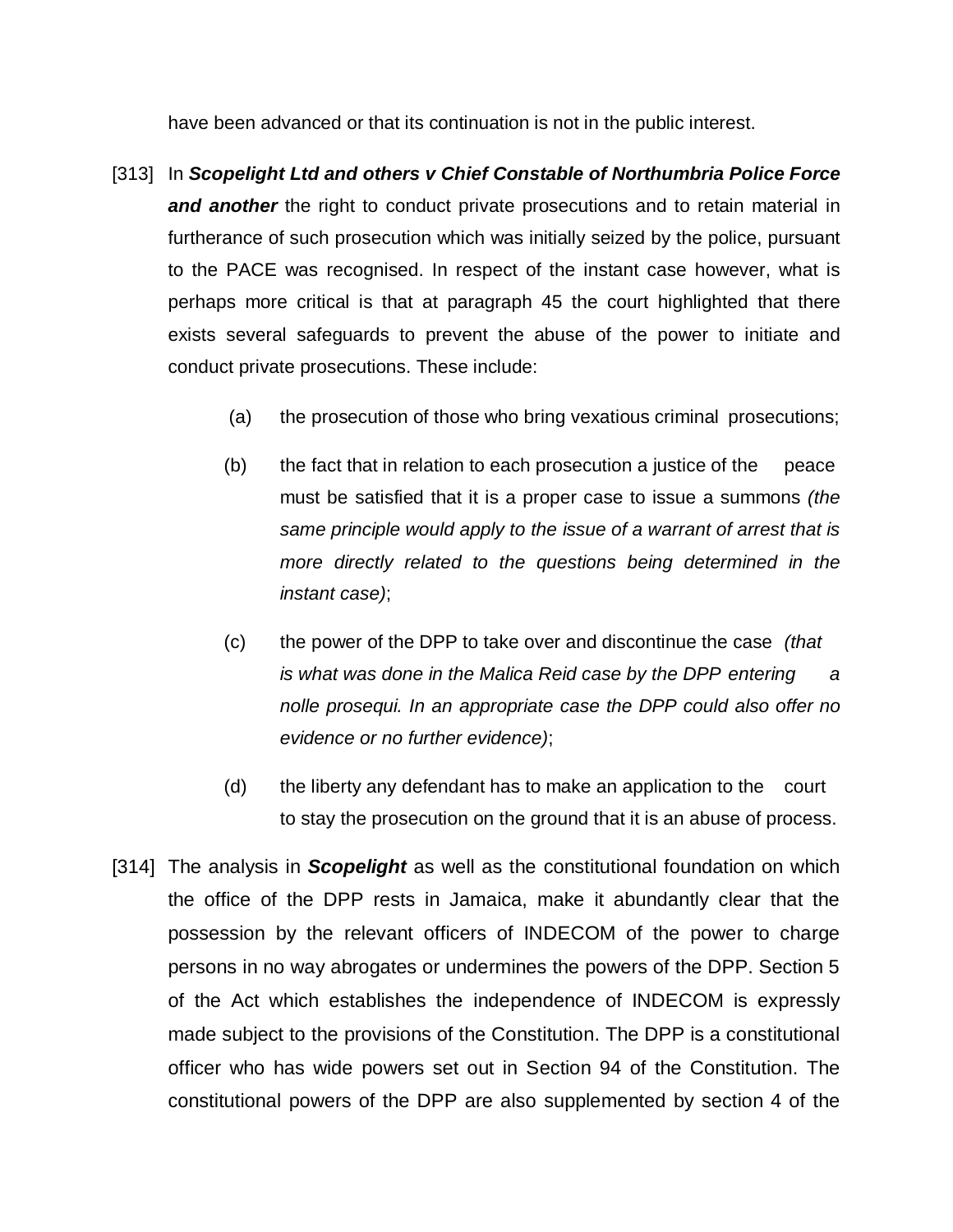Criminal Justice (Administration) Act which expressly outlines the power of the DPP to enter a *nolle prosequi*. Therefore while the DPP may not be able to give directions to the Commissioner, if the DPP were to form the considered view that a charge has been improperly laid by INDECOM or any other person or entity, the DPP has both constitutional and statutory authority, and in fact a duty, to take over and/or discontinue those proceedings. The powers of the DPP therefore remain as a bulwark against private misuse of the power of prosecution, and have in no way been undermined by the passage of the Act. Here again the reliance on *Hinds* by counsel for the claimant to support some perceived breach of the constitutional safeguard of the separation of powers is misconceived.

- [315] Having carefully considered all the submissions and authorities advanced I accept the submissions of counsel for the first defendant. I find that the Parliament could not have intended to establish an independent body removed from the police force and subject to the control of no one, but still have the Commissioner and investigative staff of INDECOM having to rely on the police and/or the DPP to initiate arrests of, or to charge, members of the police force. Parliament cannot be taken to have legislated an absurdity. I therefore find as submitted by counsel for the first defendant, that the Commissioner and the investigative staff of INDECOM have the powers of arrest both under common law and by virtue of the Act, having been conferred with the powers of a constable. Further, I hold that pursuant to the common law, they also have the power to initiate prosecutions in furtherance of the statutory objectives of INDECOM.
- B. LEGITIMATE EXPECTATION AND THE EFFECT OF THE POLICE SERVICE REGULATIONS 1961: DO THE CLAIMANTS HAVE THE RIGHT TO A PRIOR RULING FROM THE DPP BEFORE THEY CAN BE CHARGED FOR MURDER OR ANY OTHER FELONY?
- [316] The contention of the claimants was that the established practice for the DPP to make a ruling whether police personnel should be charged for offences arising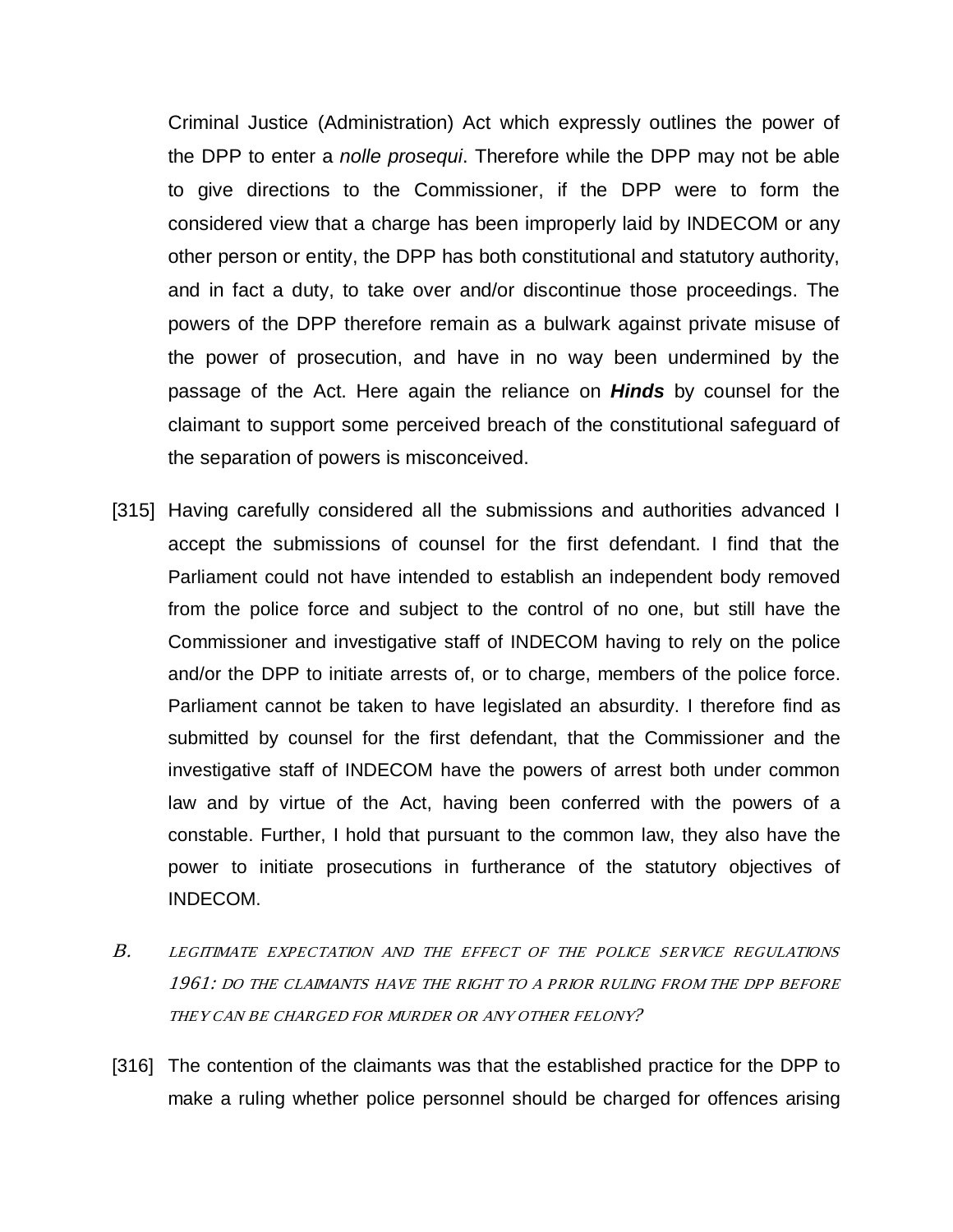from situations that occurred in the course of their duties, was one that the claimants could reasonably and legitimately expect to continue. That practice they maintained protected their constitutional right not to be subjected to arbitrary arrest or the unlawful deprivation of their liberty.

- [317] This legitimate expectation, counsel for the claimant argued, was indirectly reinforced by the disciplinary provisions set out in the Police Service Regulations and in the Constitution itself. He submitted that criminal charges are in themselves an extreme form of disciplinary action. Therefore, if the first defendant were able to "leap frog" the ruling of the DPP and subject members of the police force to this extreme form of disciplinary action, that would amount to a serious denial of this expectation.
- [318] He relied on the Police Service Regulations 1961 which he submitted survived the coming into force of the Constitution by virtue of section 2 of the Constitution as well as the general savings law clause in section 26(8) of the Constitution. Regulations 31 and 33 were said to be relevant. Paragraph 2 of regulation 31 provides that subject to paragraph 5, the Commission<sup>[9](#page-116-0)</sup> may recommend to the Governor General that disciplinary proceedings ought to be instituted against a member of the Force of or above the rank of Inspector. Paragraph 4 of regulation 31 provides that subject to paragraph 5 the Commissioner<sup>[10](#page-116-1)</sup> may institute disciplinary proceedings on any member of the Force below the rank of Inspector. Then paragraph 5 of regulation 31 reads:

Where an offence against any enactment appears to have been committed by a member the Commission, or as the case may be the authorized officer, before proceeding under this regulation shall obtain the advice of the Attorney General or, as the case may be, of the Clerk of the Courts for the parish, as to whether criminal proceedings ought to be instituted against the member concerned; and if the Attorney-General of Clerk of Courts advises that criminal proceedings ought to be so

<span id="page-116-1"></span><span id="page-116-0"></span><sup>&</sup>lt;sup>9</sup> Police Service Commission<br><sup>10</sup> Commissioner of Police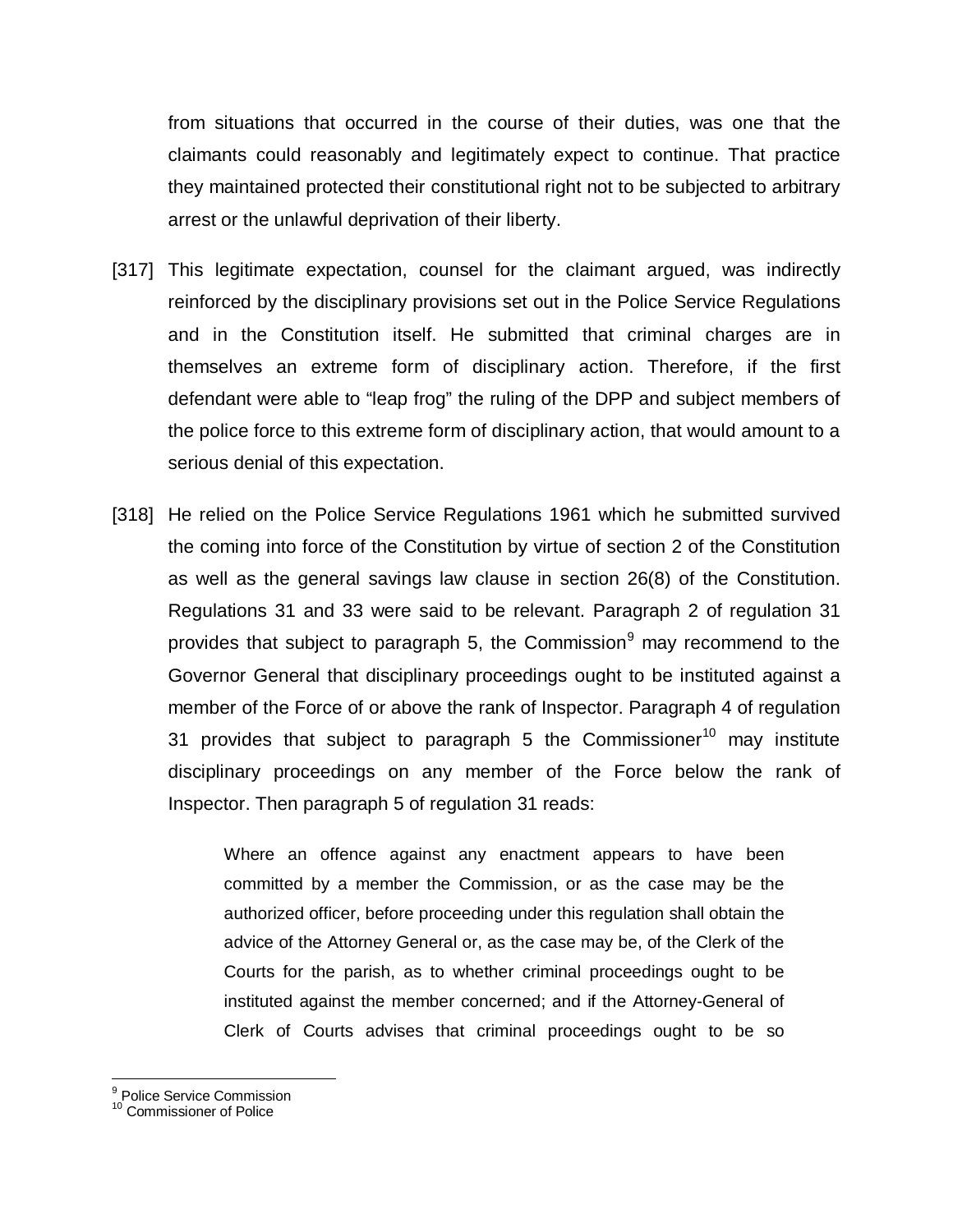instituted, disciplinary proceedings shall not be initiated before the determination of the criminal proceedings so instituted.

[319] Regulation 33 reads:

Where upon a preliminary investigation or a disciplinary enquiry an offence against any enactment appears to have been committed by a member the Commissioner<sup>[11](#page-117-0)</sup> shall, unless criminal proceedings have been or are about to be instituted, obtain the advice of the Attorney General as to whether criminal proceedings ought to be instituted.

- [320] Counsel placed particular reliance on regulation 33. He submitted however that the reliance he was placing on this regulation was solely in the context that it was the only written material that could show the historical origin of the practice and custom whereby the DPP rules whether or not a policeman should be charged arising out of alleged offences committed during the performance of his duty. The citing of these regulations, was based on the fact that with the coming into force of the Constitution in 1962, the functions relating to the institution and conduct of criminal proceedings were transferred from the Attorney General to the newly created Office of the DPP. Regulation 33 was therefore put forward as the fountainhead of the present practice and not as justifying the practice itself.
- [321] Counsel relied on two cases to advance his argument. He cited *Attorney-General v Mohammed Ali and Others* (1987) 41 WIR 176 to show the applicability of legitimate expectation to constitutional matters. That case he submitted was essentially a challenge to an amendment to the Labour Act which allowed the government to enter into an agreement with the Trade Union Congress (TUC) that would bind all public sector workers. The amendment was rushed through parliament in a day and the TUC was not given an opportunity to comment on it prior to its passage. On appeal, one of the bases on which the first instance decision to strike down the amendment was upheld, was that the amendment was done in breach of Article 11 of the Constitution by virtue of

<span id="page-117-0"></span><sup>&</sup>lt;sup>11</sup> Commissioner of Police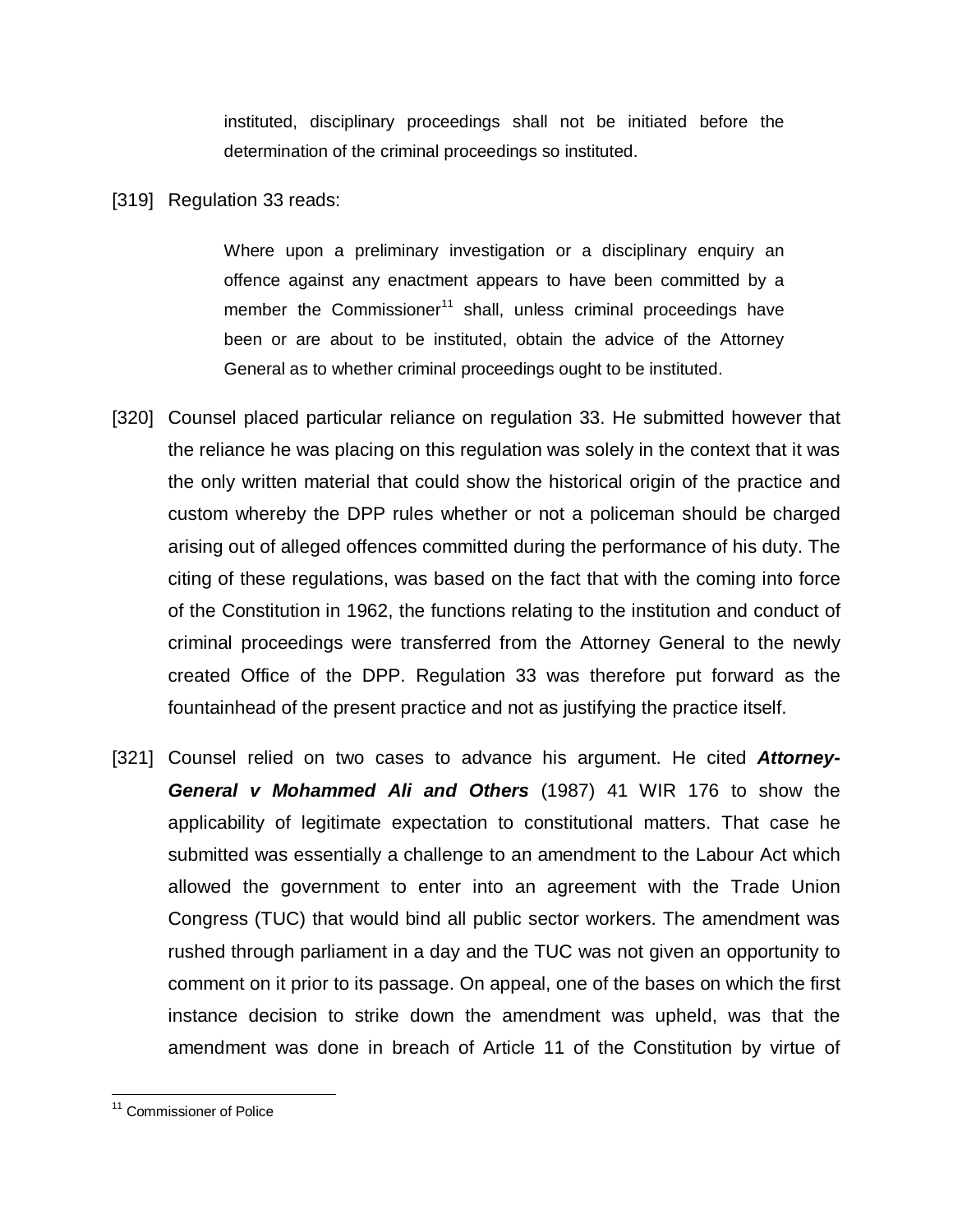which the trade unions and other parties had a reasonable expectation to have been consulted prior to any such changes.

- [322] The second case cited on this point was *Attorney General of Hong Kong v Ng Yuen Shiu (Hong Kong)* [1983] 2 A.C. 629. In that case an illegal immigrant from Macau was ordered deported by the Director of Immigration without having been given an opportunity to be heard and have his case decided on the merits, as had been promised to all illegal immigrants of Macau by a senior immigration officer.
- [323] The Judicial Committee of the Privy Council held that where a public authority charged with the duty of making a decision promised to follow a certain procedure before reaching that decision, good administration required that it should act by implementing the promise, provided the implementation did not conflict with the authority's statutory duty. Accordingly, the implementation of the promise required the applicant to be given an opportunity to state his case. The failure to ask him if he wished to make representations why he should not be removed was therefore held to be a sufficient ground for setting aside the decision.
- [324] Relying on the Police Service Regulations and the authorities cited, counsel therefore invited the court to strike down the status of the constable conferred by the Act as well as the claim by the first defendant to the power of "citizens' arrest" of police personnel without a ruling of the DPP. Otherwise, counsel argued, the claimants would be deprived of their legitimate expectation to such a ruling.
- [325] The reliance placed on the doctrine of legitimate expectation and on the Regulations and authorities cited to apply that doctrine to the facts of this case is misconceived. It was tellingly observed by counsel for the first defendant with whom counsel for the second defendant agreed on this point, that the Regulations would bind the Police Service Commission, Commissioner of Police and members of the police force but not officers of INDECOM. I entirely agree. Further, counsel for the first defendant relied on the case of *George Anthony*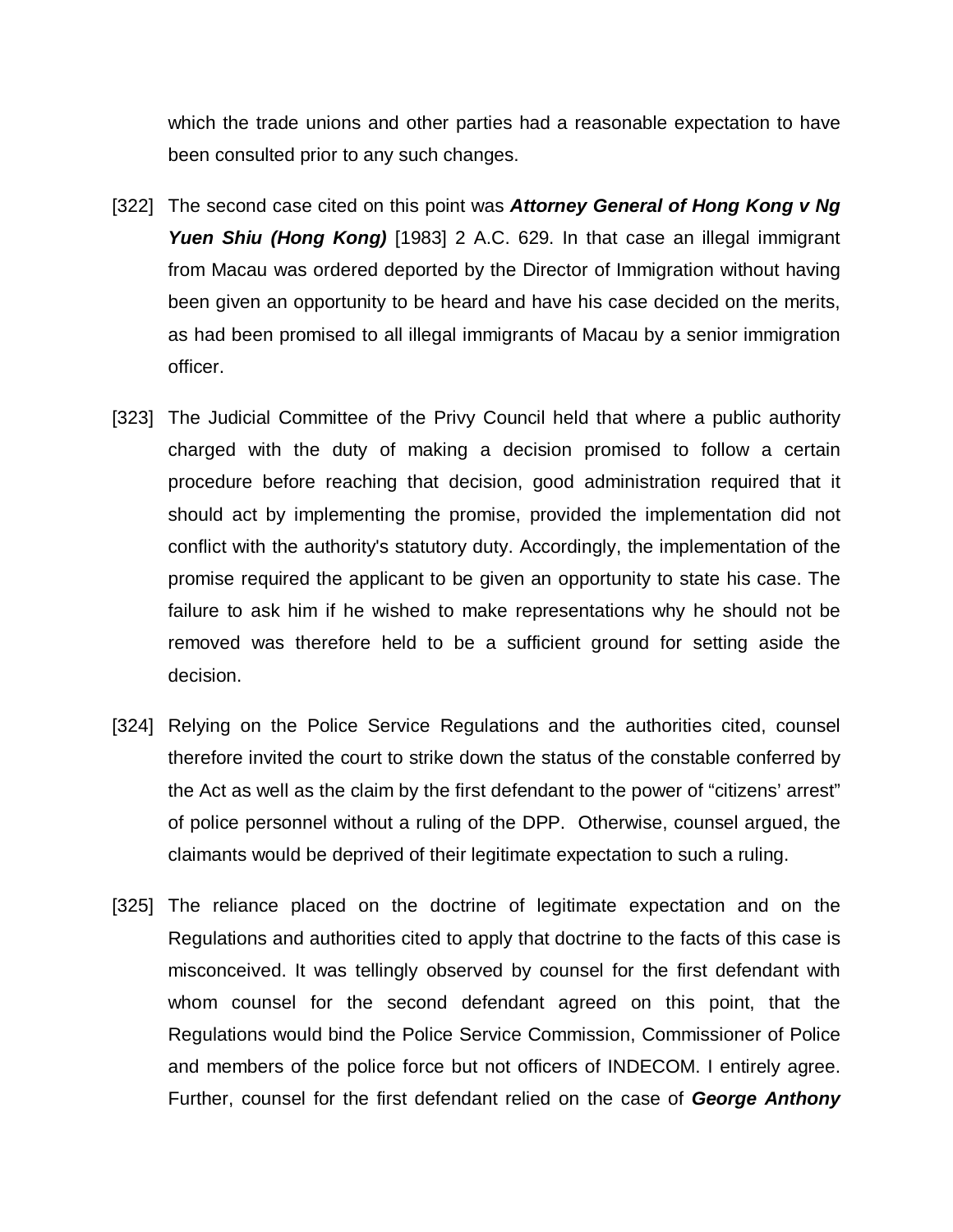*Lawrence v Commissioner of Police and the Attorney General* SCCA No. 75/2004 (26 March 2010). That case makes it clear that:

- i. Regulation 31(5) is designed to ensure that members of the Police Force are not simultaneously subjected to both criminal and disciplinary proceedings. (See para.13);
- ii. The need for a ruling of the Attorney General or the Clerk of the Courts is only required prior to the institution of disciplinary proceedings (See para.  $19$ ;
- [326] I also agree with the submissions of the first defendant where he indicated that nothing in regulation 31(5) requires the consent of the DPP prior to the charging of a member of the Police Force. Regarding regulation 33 the position is manifestly clear as well. The indication in that regulation that the advice of the Attorney General<sup>[12](#page-119-0)</sup>, should be sought is qualified by the fact that if criminal proceedings have been or are about to be instituted there is no such need for referral. The regulation therefore acknowledges that charges may lawfully be instituted against members of the Police Force without the need for prior referral to the Attorney General or the DPP.
- [327] The interpretation of regulations 31 and 33 I have accepted, is entirely in keeping with the scheme established by the Regulations concerning how proceedings in relation to members alleged to be involved in offences should be handled. The Regulations are drafted to give priority to criminal proceedings where an alleged offence may support a criminal charge as well as disciplinary action — a classic case of the greater including the lesser. To avoid a member of the Force being subjected to two different proceedings in relation to the same alleged offence, where a preliminary investigation or disciplinary enquiry is being conducted and a criminal offence against an enactment appears to have been committed, a ruling should first be sought to determine whether or not criminal charges will be pursued. If criminal charges are pursued and the member convicted the need to

<span id="page-119-0"></span> $12$  By virtue of the Constitution in practice the DPP.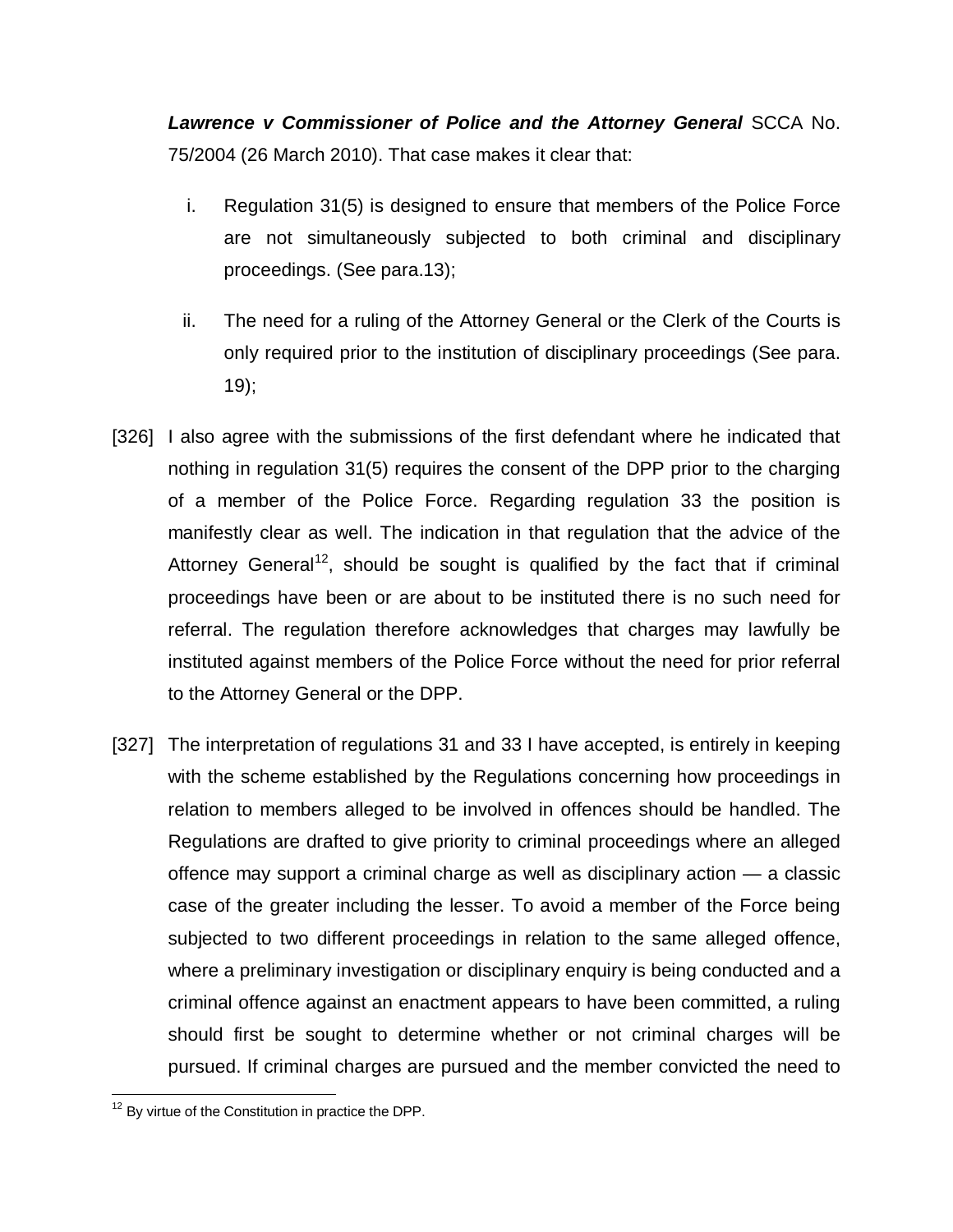pursue disciplinary proceedings would not normally arise. If, on the other hand disciplinary proceedings were held before criminal charges were concluded, those criminal charges might be compromised regardless of the outcome of the disciplinary hearing, as there might be concerns that notions of fairness, abuse of process or double jeopardy might be engaged. In short, the purpose of a ruling in the context of the Regulations is to guide the Commission or the Commissioner of Police concerning whether or not they should pursue disciplinary action. If a decision has already been made for a charge to be laid there is obviously absolutely no need for a ruling. The criminal process would then take precedence and any disciplinary action contemplated put on hold pending the outcome of the criminal proceedings. It is useful to restate here what was indicated before. The Regulations can only bind those they regulate; the Commission, the Commissioner of Police and the members of the Police Force. They cannot bind the DPP, INDECOM or any other party not subject to their purview.

- [328] There is a further very important point which I should highlight. The Regulations speak to possible offences against "any enactment". The Regulations therefore address statutory breaches that may be criminal. They do not appear to address situations where members of the Police Force are accused of murder or other felonies contrary to common law.
- [329] In any event, after the hearing of this matter was concluded, the case of *Rohan Ellis v R* [2012] JMCA Crim 6 was decided and brought to the attention of the court and other counsel in this matter, by counsel for the first defendant. In that case the appellant was convicted of a breach of section 80(b) of the Corrections Act having been found with prohibited items. On appeal one of the issues was the effect of regulation 30 of the Public Service Regulations which is *mutatis mutandis* the same as regulation 33 of the Police Service Regulations. The advice of the Attorney General had not been sought in that case before the charges were laid. The appeal was allowed on other grounds, but in respect of the non-observance of the procedure set out in regulation 30 Harris P(Ag.) writing for the court had this to say at paragraphs 25 - 26: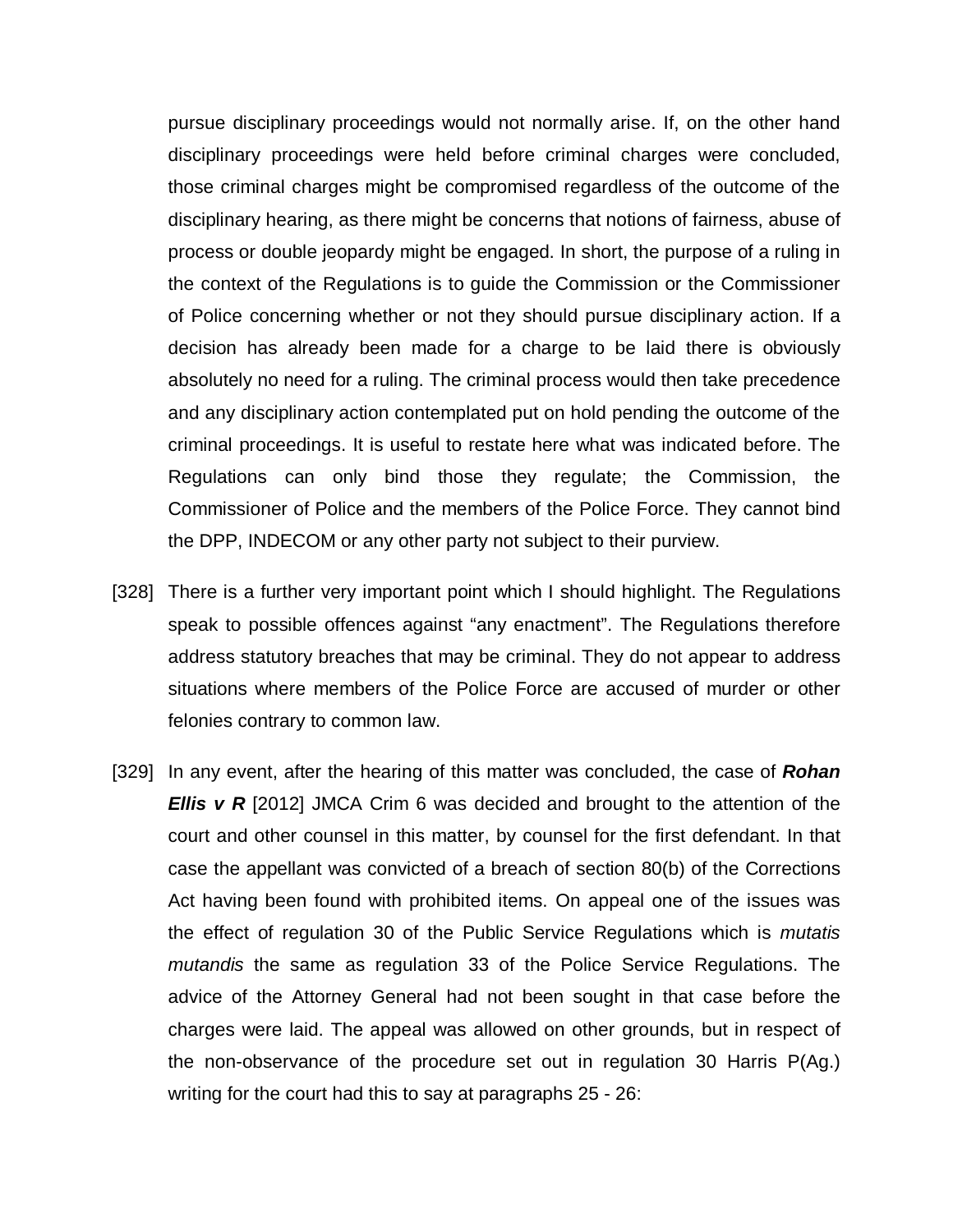[25] There is no evidence that any of the prerequisites laid down by the section were observed by the Commissioner of Corrections prior to the arrest of the appellant. This, however, would not have affected the legitimacy of his prosecution. It would have been proper for a preliminary investigation to have been made, touching the allegations against the appellant and the advice of the Attorney General sought prior to his arrest. However, this does not mean that the police would not have had a right to have intervened where it was reasonably suspected that a criminal offence had been committed.

[26] The dictates of the regulations as to the receipt of advice of the Attorney General as a precursor to an arrest of a public officer are not mandatory. They are merely directory and indeed procedural...In the present case the failure of the authorities to comply with directions laid down in section  $30^{13}$  $30^{13}$  $30^{13}$  is a mere irregularity which does not in any way affect the right of the police to have made the arrest. As a consequence the arrest would have been lawful.

- [330] The Regulations therefore cannot assist the claimants in any way. They do not bind INDECOM, they speak to statutory rather than common law offences, there is no requirement that any party not bound by the Regulations follow the procedure they prescribe, and being only procedural, their non-observance where they should have been followed, would not make an arrest unlawful.
- [331] The cases cited also do not advance the cause of the claimants. As pointed out by counsel for the first defendant, in *Attorney-General v Mohammed Ali and*  **Others** the reasonable or legitimate expectation arose from the constitutional right enshrined in Article 11 of the Guyanese Constitution. In the instant case there is no right to a prior ruling before arrest and charge enshrined in the Constitution. Further the link that the claimants have sought to establish between the constitutional right to freedom from arbitrary arrest and a legitimate expectation of the right to a ruling prior to being charged has not been established for all the reasons outlined above. Whether or not the current practice is grounded in the Regulations or merely on years of custom that have developed between the Police Force and the Office of the DPP, that custom cannot bind the Commissioner and the investigative staff of INDECOM.

<span id="page-121-0"></span><sup>&</sup>lt;sup>13</sup> Regulation 30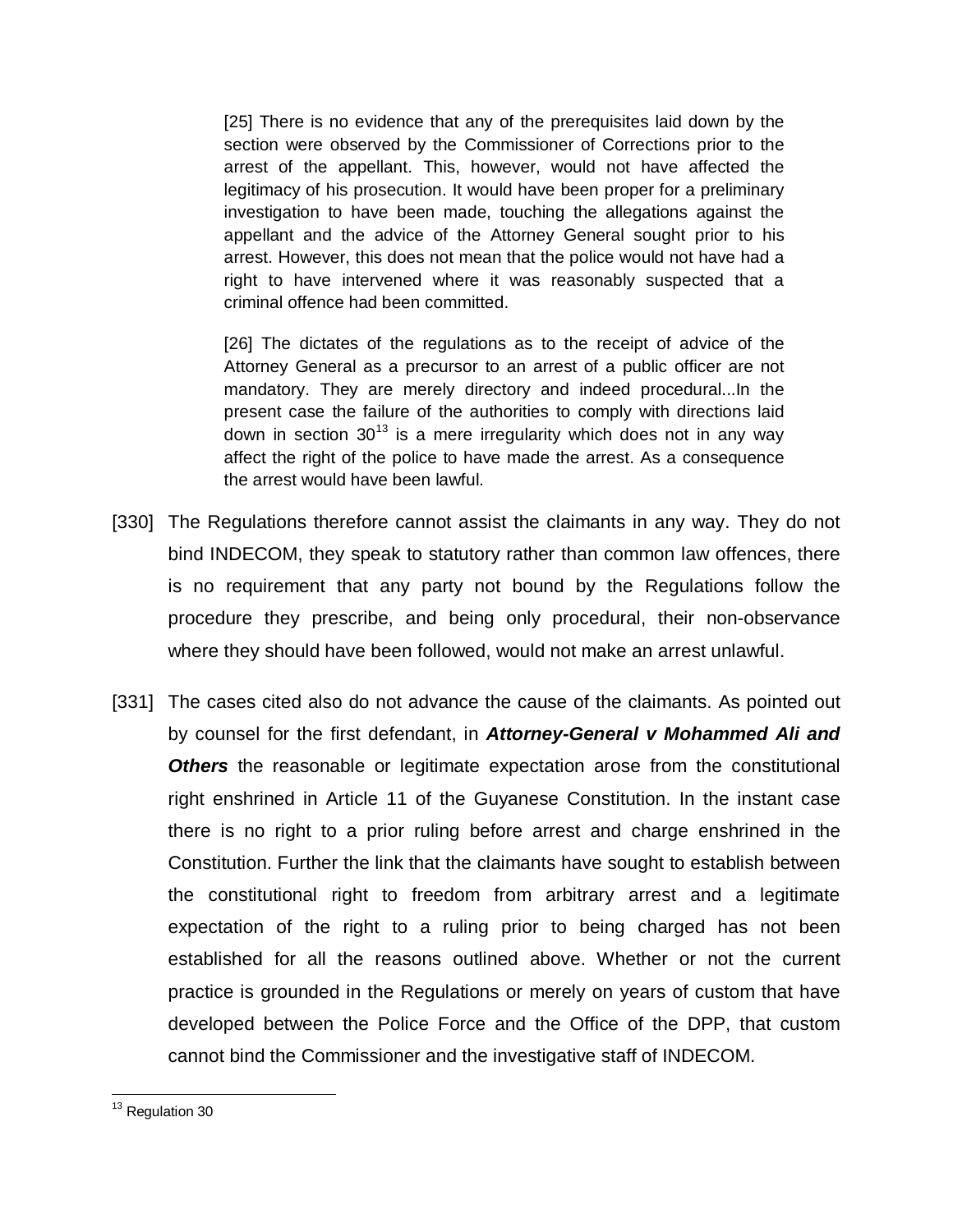- [332] In *Attorney General of Hong Kong v Ng Yuen Shiu (Hong Kong)* the legitimate expectation arose from a promise that a certain procedure would be followed. In the instant case if it is accepted that the practice which existed prior to the creation of INDECOM does not bind INDECOM, there is no extant promise that the practice of seeking a ruling would be followed by INDECOM. In fact the opposite is evident. This case has been brought because INDECOM has not followed that practice and the case has continued because the Commissioner has given no indication that he would not adopt the course he adopted in the Malica Reid case, in future.
- [333] There being no legitimate expectation and no other legal entitlement to a prior ruling of the DPP before charges are laid against police personnel, observations made by the Judicial Committee of the Privy Council in the case of *Sharma v Brown Antoine and Others* (2006) 69 WIR 379, (which were relied on by counsel for the first defendant), are apposite. In that case the Honourable Chief Justice of Trinidad and Tobago challenged by way of judicial review a decision of the Deputy DPP to approve the initiation of a prosecution by the police against him. Interestingly, given the context of the instant case, though the opinion of the Deputy DPP was sought by the police, it was not suggested that opinion was a prerequisite to charges being laid. The Judicial Committee of the Privy Council held that the judicial review proceedings were inappropriate and that whatever challenges the Honourable Chief Justice wished to mount to the prosecution, they should be brought in the criminal proceedings themselves. At page 387 paragraph 14, Lords Bingham and Walker in their joint opinion outlined a number of governing principles of law. The first principle they outlined at sub-paragraph (1), is of general application and relevant to the instant case. They said:

The rule of law requires that, subject to any immunity or exemption provided by law, the criminal law of the land should apply to all alike... The maintenance of public confidence in the administration of justice requires that it be, and be seen to be, even-handed.